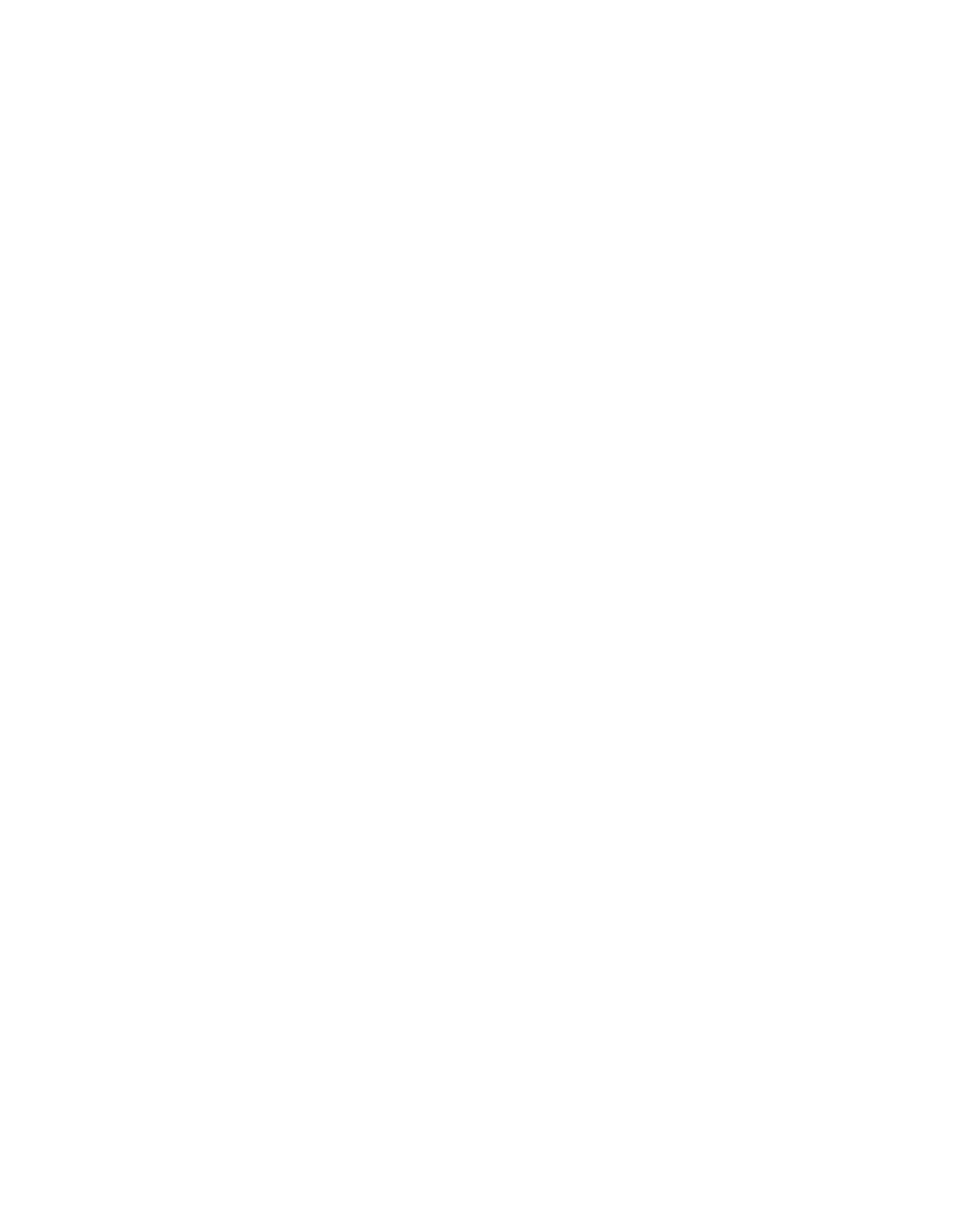# Chart Informational Guide

An appropriate benchmark system is utilized to highlight positive findings and better recognize areas requiring Improvement.

Above 90% Benchmark - **Meets Expectations** Between 80%-90% - **Satisfactory** Below 80% - **Requires Action** No chart information - **No data this quarter**

## **Data Utilization & Provider Response**

Per the Pennsylvania HealthChoices Program, the C/FST data is designed to be utilized as an additional input to the provider's existing internal quality improvement processes. Additionally, the provider is to review their quarterly and year-to-date data and respond with actions your organization will take to improve any indicator that has at least five (5) year-to-date completed interviews/surveys and is below the 80% benchmark. Please utilize the enclosed provider response template.

# **\*Please note that no written response is required for 1st quarter survey results, nor for any YTD score that**

|  |  |  | was skewed below benchmark due to the results of only one quarter. |
|--|--|--|--------------------------------------------------------------------|
|  |  |  |                                                                    |

| <b>Counts</b>                                            | 2019/2020           | What quarter is it? |                 |                  |                  |
|----------------------------------------------------------|---------------------|---------------------|-----------------|------------------|------------------|
| <b>Break %</b><br><b>Respondents</b>                     | <b>YTD</b><br>Total | 1stQ<br>Jul-Sept    | 2ndQ<br>Oct-Dec | 3rd Q<br>Jan-Mar | 4th Q<br>Apr-Jun |
| (N/A) responses reduce total                             |                     |                     |                 |                  |                  |
| The people I spoke to at<br>Community Care were helpful. |                     |                     |                 |                  |                  |
| Yes                                                      | 100.0%              | 100.0%              |                 |                  |                  |
| No                                                       |                     |                     |                 |                  |                  |

**100% of target rate Y\_T\_D Meets Expectations**

**Not all charts are benchmarked.** Benchmarked charts are identified by one of three colors (green, yellow, or red) directly below the chart. **If you have 5 or more surveys Y-T-D, the benchmark will determine if you need to respond.** (See sample above).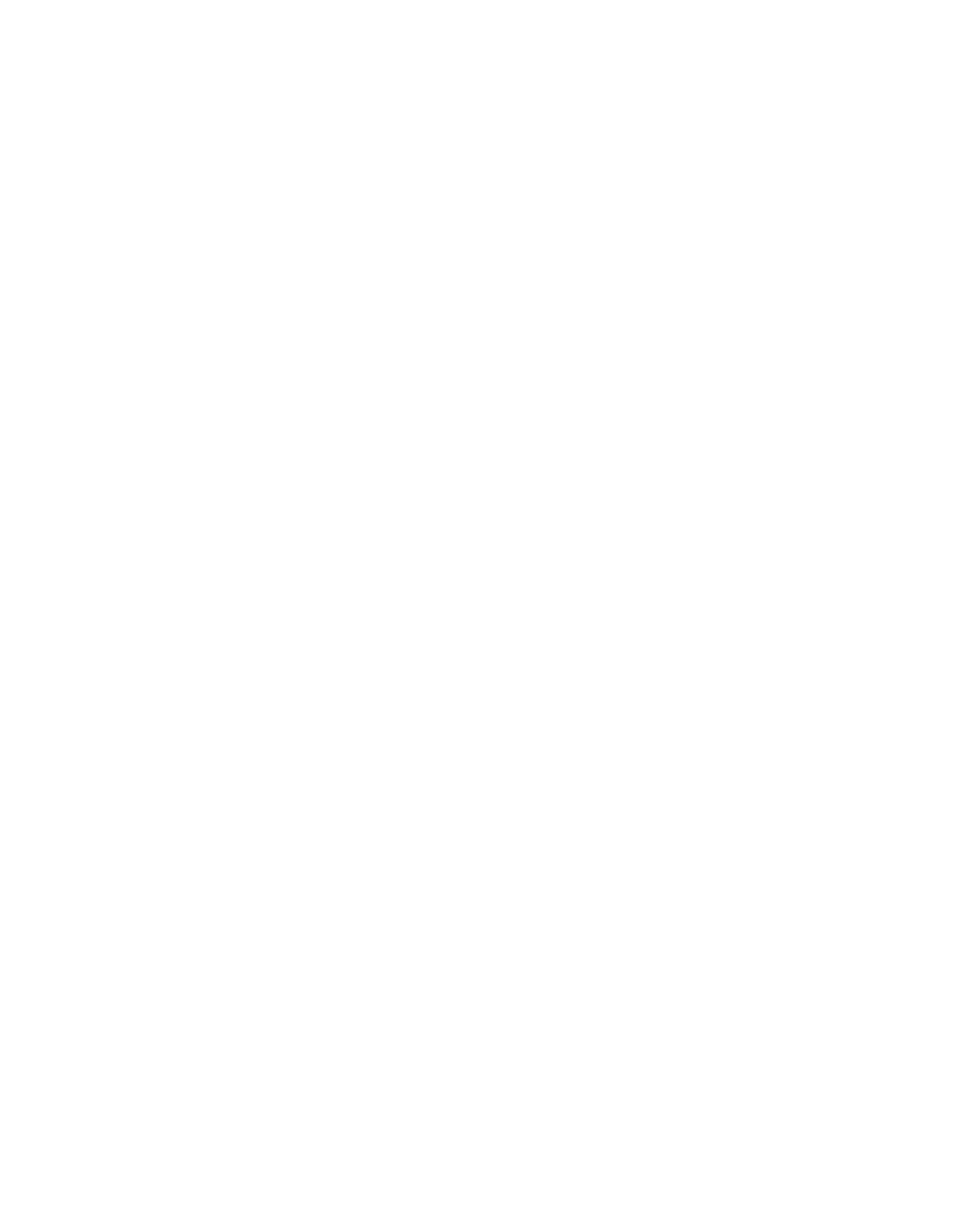# Introduction

The **Somerset-Bedford Consumer/Family Satisfaction Team (C/FST)** is a county-wide program mandated under Appendix L of the Pennsylvania HealthChoices Program to obtain input from individuals and caregivers receiving treatment from publicly funded mental health and drug & alcohol services.

The C/FST is required to be independent and unbiased, although it does seek input from the county (primary contractor), the Managed Care Organization (the insurance company) and treatment providers, as well as individuals being treated and other stakeholders in designing its data collection processes and interview questionnaires.

Individuals receiving treatment are interviewed and asked for their opinions (perceptions) of the ease of accessing treatment, their treatment experiences, their perception of provider recovery orientation practices and treatment outcomes. They are also asked about issues or problems.

The C/FST produces a quarterly report starting with the 1st Quarter produced in April for the January-March period and ending with a 4th Quarter produced in January for the October-December period which also includes the annual report as quarter-to-quarter and year-to-date results are tracked and compared.

The county, MCO and providers are asked to utilize the C/FST data as an additional input into their internal quality improvement processes to support both system and treatment outcomes.

# **How this report is organized:**

The 1st Section covers adults (age 21 and above) interviewed for the present quarter, while the 2nd Section covers family/caregivers (of a child under age 14) receiving treatment and the 3rd Section covers Youths (between the ages of 14 and 21) receiving treatment.

The first two pages of Adult, Family and Youth sections contain a C/FST analysis of interviews/surveys achieved for that quarter, changes in sample characteristics, findings and recommendations.

Some questions provide for an opportunity for the respondent to give literal comments and these are shown under the question, if any additional comments were made.

The last page of the Adult, Family and Youth sections each have an Index Table that lists all the charts utilized with that section by name and page number.

Page 111-113 – is a Provider Comment Section and will list provider comments received in response to the previous quarter report. Typically, these comments are in response to areas receiving year-to-date percentages that are under the established benchmarks and have had at least five (5) individuals interviewed.

Page 114 – is an MCO Comment Section and functions the same as the provider comment section with the distinction being the MCO is more focused on systemic delivery outcome and issues across the network, while individual providers are focused on their own results.

Pages 115-118 -are important Technical Notes that address target sample size, survey/interview processes, data analysis and reporting, benchmarking and data limitations.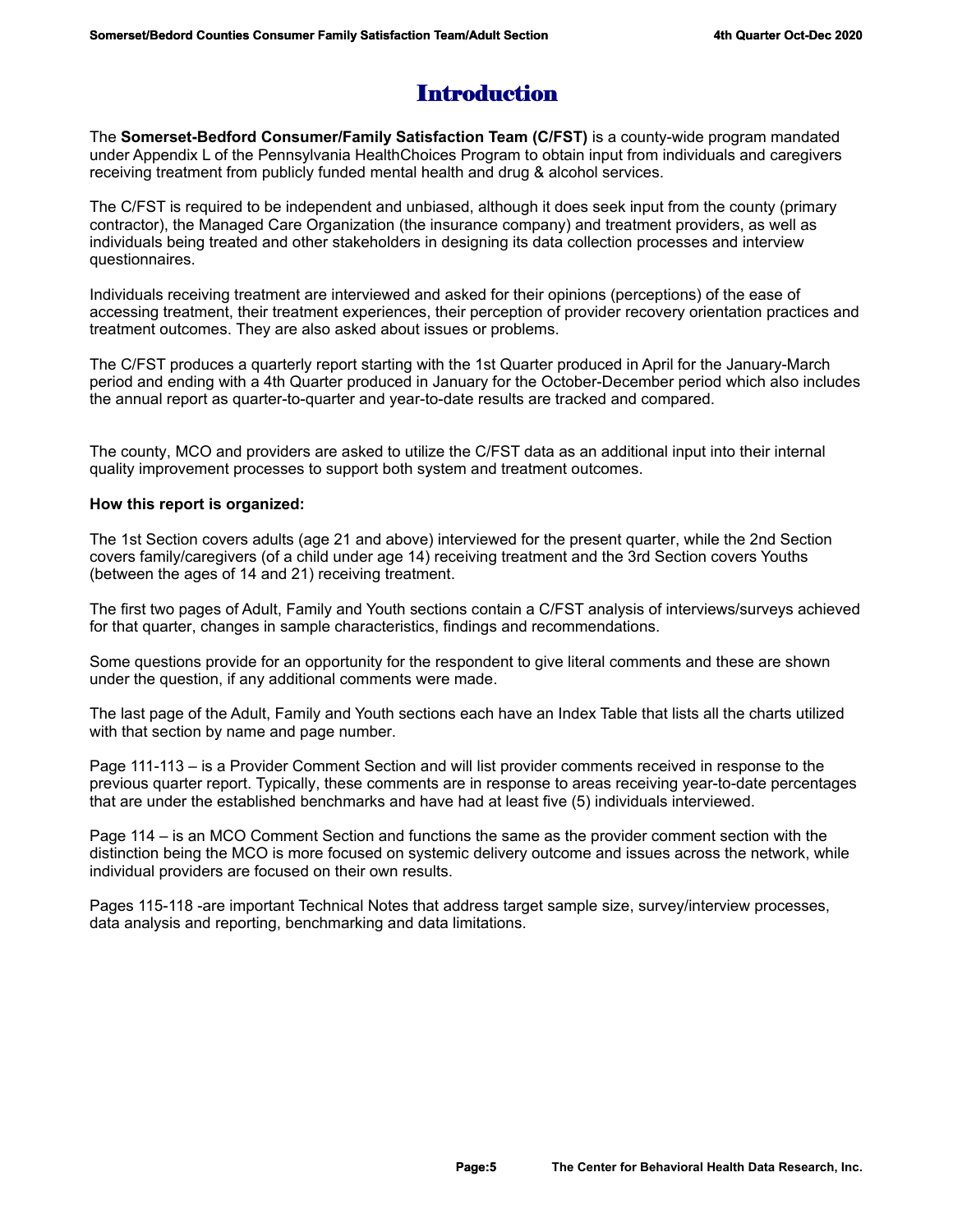# Adult Survey Findings

# **Bedford-Somerset C/FST – 4th Quarter Performance**

This 4th Quarter Bedford-Somerset C/FST Report covers the period between October and December 2020 and provides details on the 105 adult, 39 family and 23 youth (167 total) interviews that were completed.

Face-to-face interviews/surveys have been suspended due to the Covid-19 environment and restrictions.

# **Adult Survey Process & Findings**

This 4th Quarter Somerset-Bedford Counties C/FST Report covers the period between October and December 2020 and provides detail on the 105 adults interviews/surveys that were completed.

Survey Results & Variations on Sample Characteristics

Variations in sample characteristics between quarters is represented so that the reader may infer what influences, if any, these variations may have had on member response ratings.

# **4th Quarter Adult Sample Characteristics versus 3rd Quarter Comparison**:

- 1. Face to face interviews/surveys suspended.
- 2. Higher percentage of female respondents –72% (76 of 105) versus 66% (89 of 135).
- 3. Higher percentage of respondents in the age range of 55-64 –4% (4 of 105) versus 0% (0 of 135).
- 4. Lower percent of MH only (includes medication mgt) 81% (85 of 105) versus 87% (118 of 135).
- 5. Higher ratio less than six months' treatment from provider– 16% (17 of 105) versus 11% (15 of 135).
- 6. Lower percent treatment services over 4 years same provider 32% (34 of 105) versus 34% (46 of 135).

# **Findings Overview**

1. Adult satisfaction with Community Care in the 4th Quarter continues to be good with 76% (16 of 21, excludes 84 "not applicable") of adults reported *"The people I spoke to at Community Care were helpful."* This indicator was 94% (101 of 107) for year-to-date 2020.

2. Community Care's complaint and grievance satisfaction indicators dropped this quarter. These indicators are *"Are you aware that you can file a complaint if needed?"* at 79% (83 of 105) and *"Are you aware that you can file a grievance if needed?"* at 74% (78 of 105). However, these two indicators were in the low 80's for year-to-date 2020.

3. Six adult members reported using Community Care's complaint process during the 4th Quarter and 83% (5 of 6) were satisfied with the process. This indicator was 92% (12 of 13) for the 4 quarters ending December 2020. Two adult members reported using Community Care's grievance process during the 4th Quarter and 100% (2 of 2) were satisfied with the process. This was 89% (8 of 9) for year-to-date 2020.

4. The two lowest indicators continue to be *"Do you know who Community Care is?"* at 41% (43 of 105) for the 4th Quarter and 48% (217 of 456) for the 4 quarters ending December 2020 and "Do you know where to find the number to call Community Care with questions or concerns" at 52% (55 of 105) and 59% (268 of 456) for yearto-date 2020.

5. Surveyed adults are generally pleased with *Access* to provider treatment services having 94% to 96% level of satisfaction in both satisfaction indicators covering *"I feel I was able to get the help I needed within a reasonable amount of time"* and *"I was made aware of the availability of different providers for this service and given a choice."* 

6. Surveyed adults are also generally pleased with their provider *Treatment Experiences*, rating all four of the indicators of satisfaction from 84% to 100%. These include, *"The treatment I am receiving meets my needs," "My provider has talked with me about community supports and other options that are available." "Provider helped me create a plan to deal with any problems I have" and "As appropriate, my providers work together and share information to provide me the best possible care."*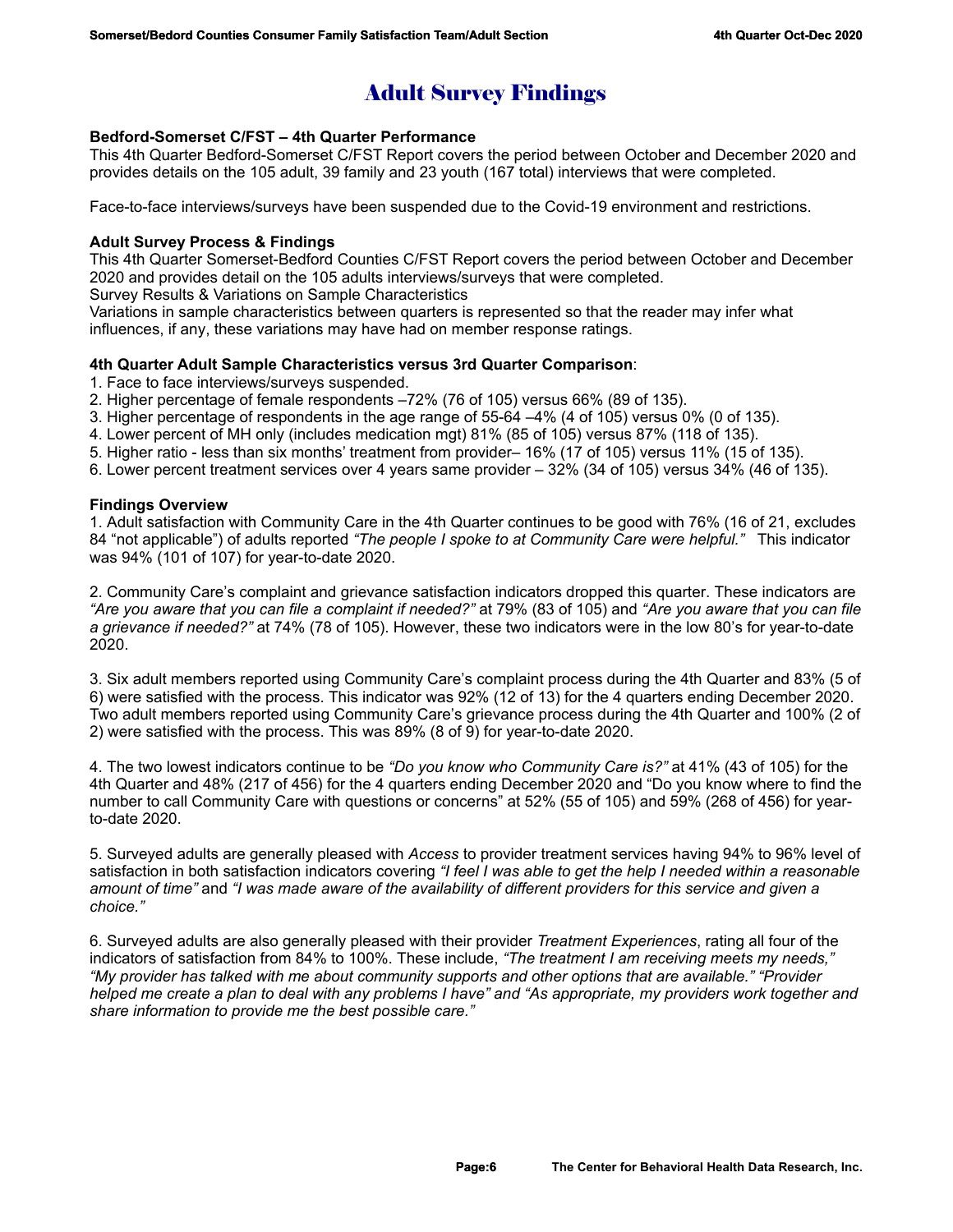7. Surveyed adults continue to be pleased with their provider *Recovery Oriented Practices* rating all six indicators in the range of 81% to 100%. These include *"Staff treats me with respect and sees me as an equal in my treatment program," "I was encouraged to use consumer-run programs," "My provider asked me what goals would help me achieve a happy life," "My provider acknowledges and rewards me for even small steps toward achieving my goals," "My treatment is developed around my specific needs,"* and *"I have been given clear information on who to contact if I need immediate help between appointments."*

8. Adult perception of *Treatment Outcomes* was 95% to 99% in all four indicators. These indicators have been consistently in the ninety percent level of satisfaction and this quarter represents another improvement in that adult service recipients believe they *"deal more effectively with daily problems," "feel more hopeful about the future," "believe that they can get better,"* and *"feel treatment is working."* 

9. 11% (11 of 105) of interviewed adults reported having issues or problems with their provider during the 4th Quarter. Only 9% (1 of 11) resolved the issue with the program manager. 27% (3 of 11) chose not to take any action and 64% (7 of 11) reported another outcome. Only one member did not know how to file a formal complaint. *See Q2 Literal Comments* on Page 35 regarding how members handled their provider related problems.

# **Recommendations Overview**

1. Q17, *My Provider has talked to me about a Mental Health Advance Directive*, was 44% (40 of 92, excluding 13 "not applicable") during the 4th Quarter. This indicator was 53% (225 of 428) for the 4 quarters ending December 2020. Q18 *"Do you have a Mental Health Advance Directive* dropped to 19% (20 of 105). This indicator was 22% (101 of 456) for the 4 quarters ending December 2029. These indicators are historically low and deserve continued review and discussion aimed at improving.

Another way of looking at the data is that 50%, (20 adult members of the 40) that reported their provider talked to them about a Mental Health Advance Directive during the 4th quarter had one. This number was 45% (101 of 225) for the 4 quarters ending December 2020. Although that direct correlation cannot always be made. Members are sometimes responsive to provider discussion in this area and work should be directed toward improving the positive response rate in Q18.

# **Adult – Member Request for Assistance**

Upon completing the survey, 3% (3 of 105) of adult members surveyed expressed interest in having a provider or MCO concern or issue they shared during the interview referred for immediate handling by BHSSBC. This number was just 2% (10 of 456) for year-to-date 2020.

# **Quality Audits**

Periodically, random quality audits are performed which has the dual purpose of obtaining member feedback regarding the survey process plus confirming the integrity of the survey.

During the 4th Quarter, 17 adult quality audits were performed. 94% (16 of 17) of adults felt the length of the survey and number of questions were satisfactory while one felt the survey was too long. 100% (17 of 17) of adults were satisfied with the survey process and 100% (17 of 17) of adults felt ok or good about being contacted.

Adult Comments: *"None."*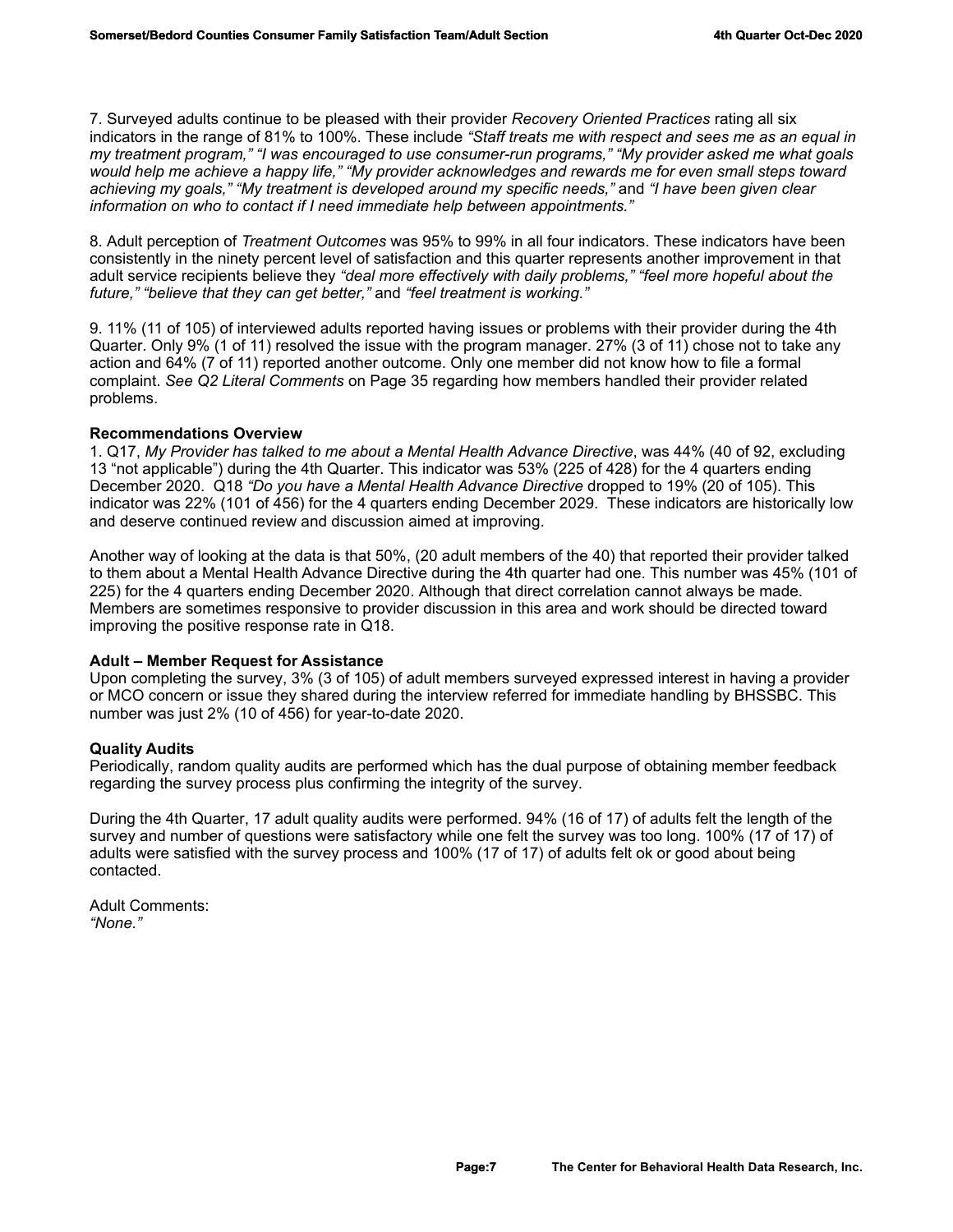# Adult Demographics

## **Adult Type of Survey Q4**

| <b>Counts</b>                        | 2020                       | <b>What quarter is it?</b> |                |                                                                                       |             |
|--------------------------------------|----------------------------|----------------------------|----------------|---------------------------------------------------------------------------------------|-------------|
| <b>Break %</b><br><b>Respondents</b> | <b>YTD</b><br><b>Total</b> |                            |                | 1st Quart- 2nd Quart- 3rd Quart- 4th Quart-<br>er Jan-M er April-J er July-S er Oct-D |             |
|                                      | 456                        | 97                         | 119            | 135                                                                                   | 105         |
| What type of survey is it?           |                            |                            |                |                                                                                       |             |
| <b>Phone</b>                         | 409<br>89.7%               | 60<br>61.9%                | 119<br>100.0%  | 135<br>100.0%                                                                         | 95<br>90.5% |
| <b>Face to Facel</b>                 | 47<br>10.3%                | 37<br>38.1%                | $\overline{a}$ |                                                                                       | 10<br>9.5%  |

## **Adult County Q5**

| <b>Counts</b>                           | 2020                       | What quarter is it? |             |                                                                                     |             |
|-----------------------------------------|----------------------------|---------------------|-------------|-------------------------------------------------------------------------------------|-------------|
| <b>Break %</b><br><b>Respondents</b>    | <b>YTD</b><br><b>Total</b> |                     |             | 1st Quarter 2nd Quart- 3rd Quarte- 4th Quarter<br>Jan-March er April-J r July-Sept. | Oct-Dec.    |
|                                         | 456                        | 97                  | 119         | 135                                                                                 | 105         |
| What county does the member<br>live in? |                            |                     |             |                                                                                     |             |
| Somerset                                | 228<br>50.0%               | 41<br>42.3%         | 59<br>49.6% | 80<br>59.3%                                                                         | 48<br>45.7% |
| <b>Bedford</b>                          | 228<br>50.0%               | 56<br>57.7%         | 60<br>50.4% | 55<br>40.7%                                                                         | 57<br>54.3% |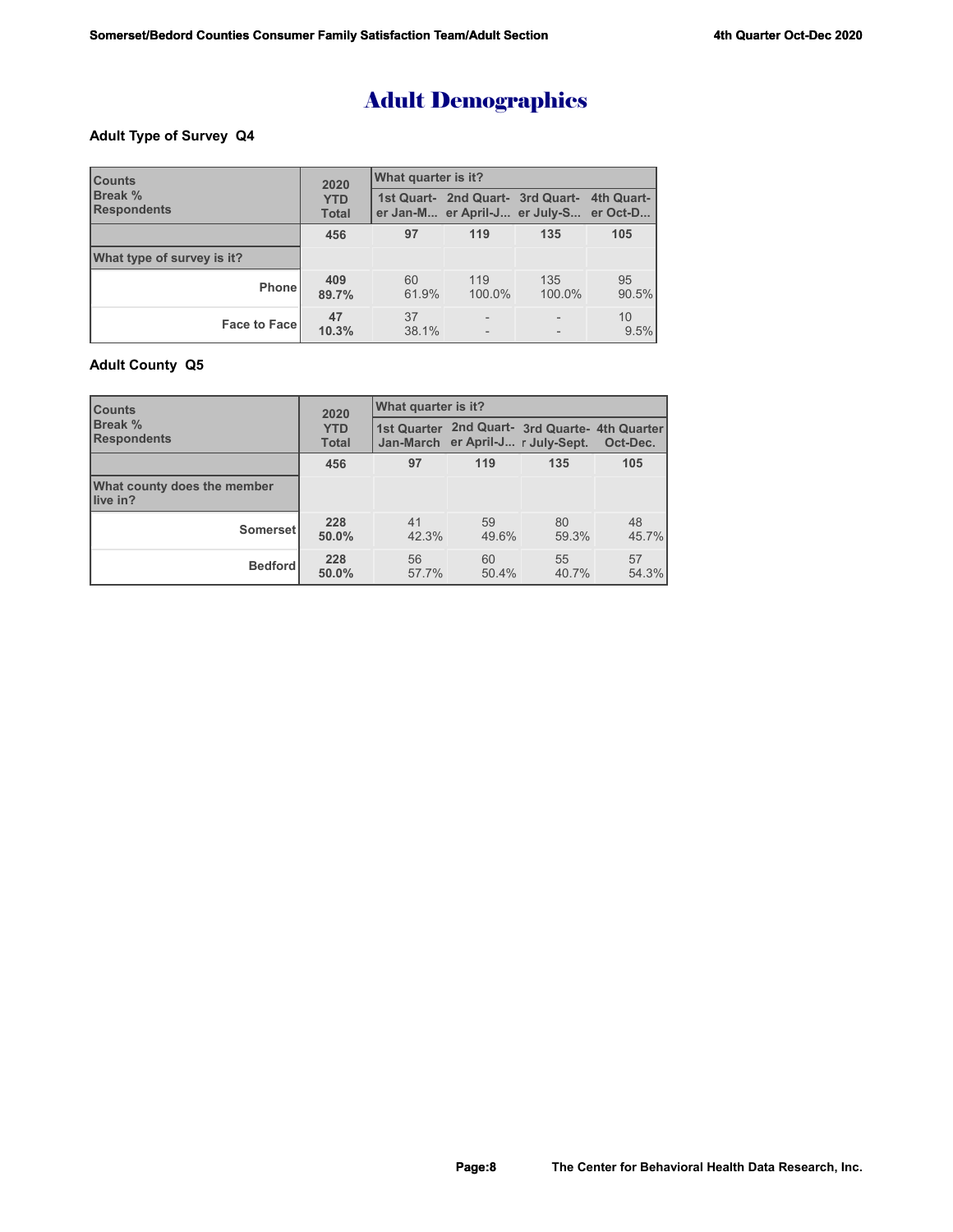# **Adult Zip Code Q6**

|                                                |                             | What quarter is it?      |                          |                                                   |                            |
|------------------------------------------------|-----------------------------|--------------------------|--------------------------|---------------------------------------------------|----------------------------|
| <b>Counts</b><br>Break %<br><b>Respondents</b> | 2020<br><b>YTD</b><br>Total | 1st<br>Quarter           | 2nd<br>Quarter           | 3rd<br>Quarter<br>Jan-March April-June July-Sept. | 4th<br>Quarter<br>Oct-Dec. |
|                                                | 456                         | 97                       | 119                      | 135                                               | 105                        |
| What is your zip code?                         |                             |                          |                          |                                                   |                            |
| 15522 Bedford                                  | 74<br>16.2%                 | 21<br>21.6%              | 22<br>18.5%              | 13<br>9.6%                                        | 18<br>17.1%                |
| 15537 Everett                                  | 35 <sub>5</sub><br>7.7%     | 11<br>11.3%              | $\overline{7}$<br>5.9%   | 9<br>6.7%                                         | 8<br>7.6%                  |
| 16678 Saxton                                   | $22 \overline{ }$<br>4.8%   | 6<br>6.2%                | $\overline{2}$<br>1.7%   | 9<br>6.7%                                         | 5<br>4.8%                  |
| 15554 New Paris                                | $\overline{2}$<br>0.4%      | $\mathbf{1}$<br>1.0%     | $\overline{\phantom{0}}$ |                                                   | $\mathbf{1}$<br>1.0%       |
| 15533 Breezewood                               | 11<br>2.4%                  | 3<br>3.1%                | $\overline{2}$<br>1.7%   | 4<br>3.0%                                         | $\overline{2}$<br>1.9%     |
| 15521 Alum Bank                                | $\mathbf{3}$<br>0.7%        |                          | $\mathbf{1}$<br>0.8%     | 2<br>1.5%                                         | -                          |
| 15545 Hyndman                                  | 12<br>2.6%                  | 2<br>2.1%                | 3<br>2.5%                | 3<br>2.2%                                         | 4<br>3.8%                  |
| 15550 Manns Choice                             | 8<br>1.8%                   | 1<br>1.0%                | $\overline{4}$<br>3.4%   |                                                   | 3<br>2.9%                  |
| 16679 Six Mile Run                             | 11<br>2.4%                  | $\mathbf{1}$<br>1.0%     | $\overline{2}$<br>1.7%   | 4<br>3.0%                                         | 4<br>3.8%                  |
| 16667 Osterburg                                | $\overline{7}$<br>1.5%      |                          | 1<br>0.8%                | 4<br>3.0%                                         | 2<br>1.9%                  |
| 16695 Woodbury                                 | $\mathbf{1}$<br>0.2%        | 1<br>1.0%                |                          |                                                   |                            |
| 15963 Windber                                  | 37<br>8.1%                  | 5<br>5.2%                | 8<br>6.7%                | 13<br>9.6%                                        | 11<br>10.5%                |
| 15552 Meyersdale                               | 19<br>4.2%                  | 3<br>3.1%                | 5<br>4.2%                | 7<br>5.2%                                         | 4<br>3.8%                  |
| <b>15530 Berlin</b>                            | 9<br>2.0%                   |                          | 4<br>3.4%                | 5<br>3.7%                                         |                            |
| 15531 Boswell                                  | 10<br>2.2%                  | 1<br>1.0%                | 3<br>2.5%                | 2<br>1.5%                                         | 4<br>3.8%                  |
| 15557 Rockwood                                 | 9<br>2.0%                   | 3<br>3.1%                | 4<br>3.4%                | 2<br>1.5%                                         |                            |
| 15424 Confluence                               | 5<br>1.1%                   |                          | 4<br>3.4%                |                                                   | 1<br>1.0%                  |
| 15541 Friedens                                 | 5<br>1.1%                   | $\mathbf{1}$<br>1.0%     | $\mathbf{2}$<br>1.7%     | 2<br>1.5%                                         |                            |
| 15926 Central City                             | 6<br>1.3%                   |                          | $\overline{2}$<br>1.7%   | $\mathbf{1}$<br>0.7%                              | 3<br>2.9%                  |
| 15905 Johnstown                                | 8<br>1.8%                   | 1<br>1.0%                |                          | 6<br>4.4%                                         | 1<br>1.0%                  |
| 15928 Davidsville                              | 3 <sup>1</sup><br>0.7%      |                          | $\overline{2}$<br>1.7%   | $\mathbf{1}$<br>0.7%                              |                            |
| 15501 Somerset                                 | 84<br>18.4%                 | 19<br>19.6%              | 18<br>15.1%              | 32<br>23.7%                                       | 15 <sup>2</sup><br>14.3%   |
| other                                          | 75<br>16.4%                 | 17 <sup>2</sup><br>17.5% | 23<br>19.3%              | 16<br>11.9%                                       | 19<br>18.1%                |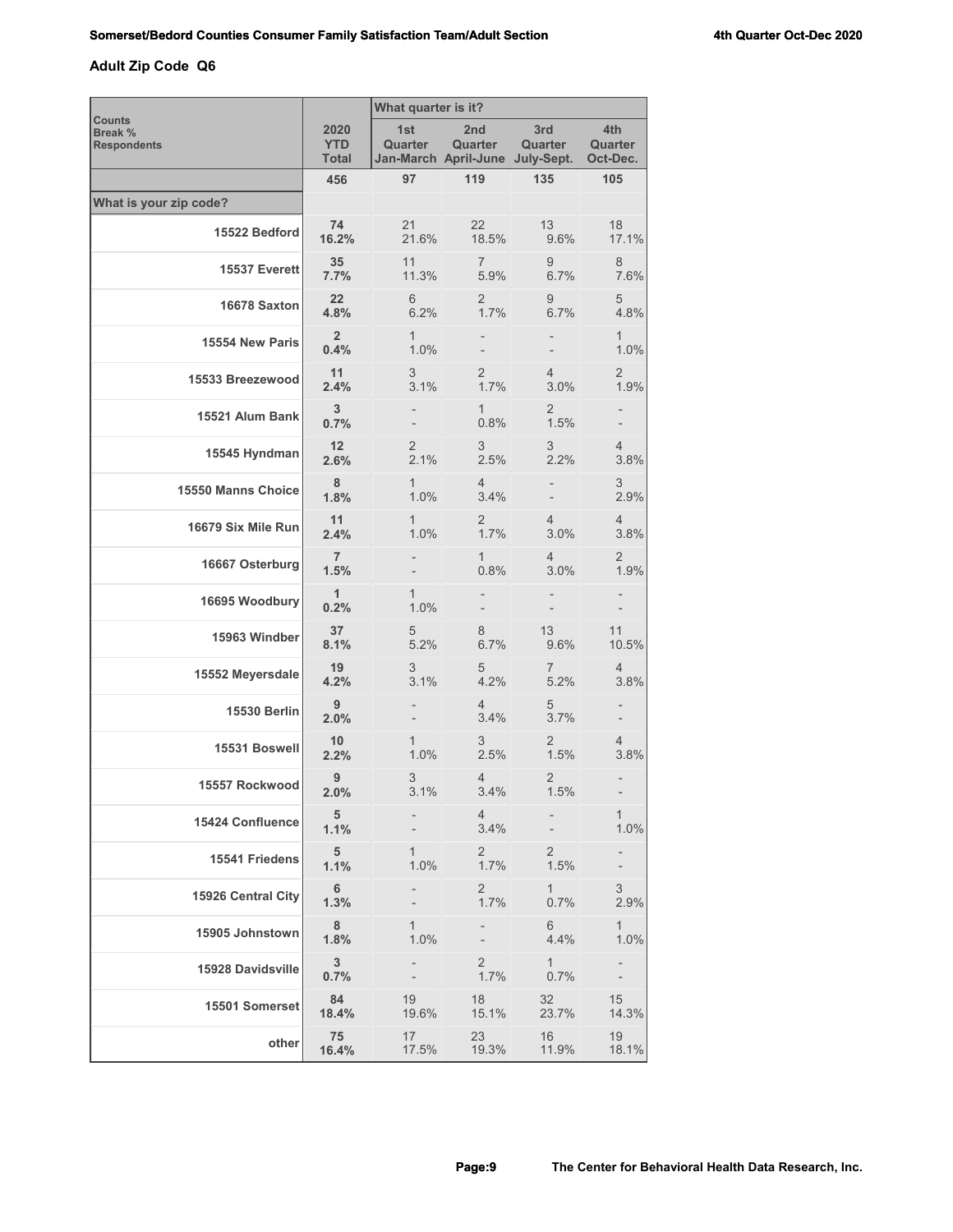# Adult Demographics

### **Adult Gender Q7**

| <b>Counts</b>                           | 2020                       | What quarter is it?      |                                                                           |                   |             |  |  |
|-----------------------------------------|----------------------------|--------------------------|---------------------------------------------------------------------------|-------------------|-------------|--|--|
| Break %<br><b>Respondents</b>           | <b>YTD</b><br><b>Total</b> |                          | 1st Quarter 2nd Quarte- 3rd Quarter 4th Quarter<br>Jan-March r April-June | July-Sept.        | Oct-Dec.    |  |  |
|                                         | 456                        | 97                       | 119                                                                       | 135               | 105         |  |  |
| What is your gender?                    |                            |                          |                                                                           |                   |             |  |  |
| <b>Male</b>                             | 124<br>27.2%               | 19<br>19.6%              | 30<br>25.2%                                                               | 46<br>34.1%       | 29<br>27.6% |  |  |
| Female                                  | 332<br>72.8%               | 78<br>80.4%              | 89<br>74.8%                                                               | 89<br>65.9%       | 76<br>72.4% |  |  |
| Does not identify with either<br>gender | ٠                          | $\overline{\phantom{a}}$ |                                                                           |                   |             |  |  |
| <b>Refused to answer</b>                |                            |                          |                                                                           | $\qquad \qquad -$ |             |  |  |

## **Adult Age Q8**

| <b>Counts</b>                 | 2020                       | What quarter is it? |                                                                           |             |                        |  |
|-------------------------------|----------------------------|---------------------|---------------------------------------------------------------------------|-------------|------------------------|--|
| Break %<br><b>Respondents</b> | <b>YTD</b><br><b>Total</b> |                     | 1st Quarter 2nd Quarte- 3rd Quarter 4th Quarter<br>Jan-March r April-June | July-Sept.  | Oct-Dec.               |  |
|                               | 456                        | 97                  | 119                                                                       | 135         | 105                    |  |
| How old are you?              |                            |                     |                                                                           |             |                        |  |
| $21 - 24$                     | 57<br>12.5%                | 11<br>11.3%         | 8<br>6.7%                                                                 | 23<br>17.0% | 15<br>14.3%            |  |
| 25-34                         | 157<br>34.4%               | 24<br>24.7%         | 11<br>9.2%                                                                | 80<br>59.3% | 42<br>40.0%            |  |
| 35-44                         | 104<br>22.8%               | 35<br>36.1%         | 12<br>10.1%                                                               | 27<br>20.0% | 30<br>28.6%            |  |
| 45-54                         | 51<br>11.2%                | 10<br>10.3%         | 22<br>18.5%                                                               | 5<br>3.7%   | 14<br>13.3%            |  |
| 55-64                         | 72<br>15.8%                | 11<br>11.3%         | 57<br>47.9%                                                               |             | $\overline{4}$<br>3.8% |  |
| 65 and older                  | 15<br>3.3%                 | 6<br>6.2%           | 9<br>7.6%                                                                 |             |                        |  |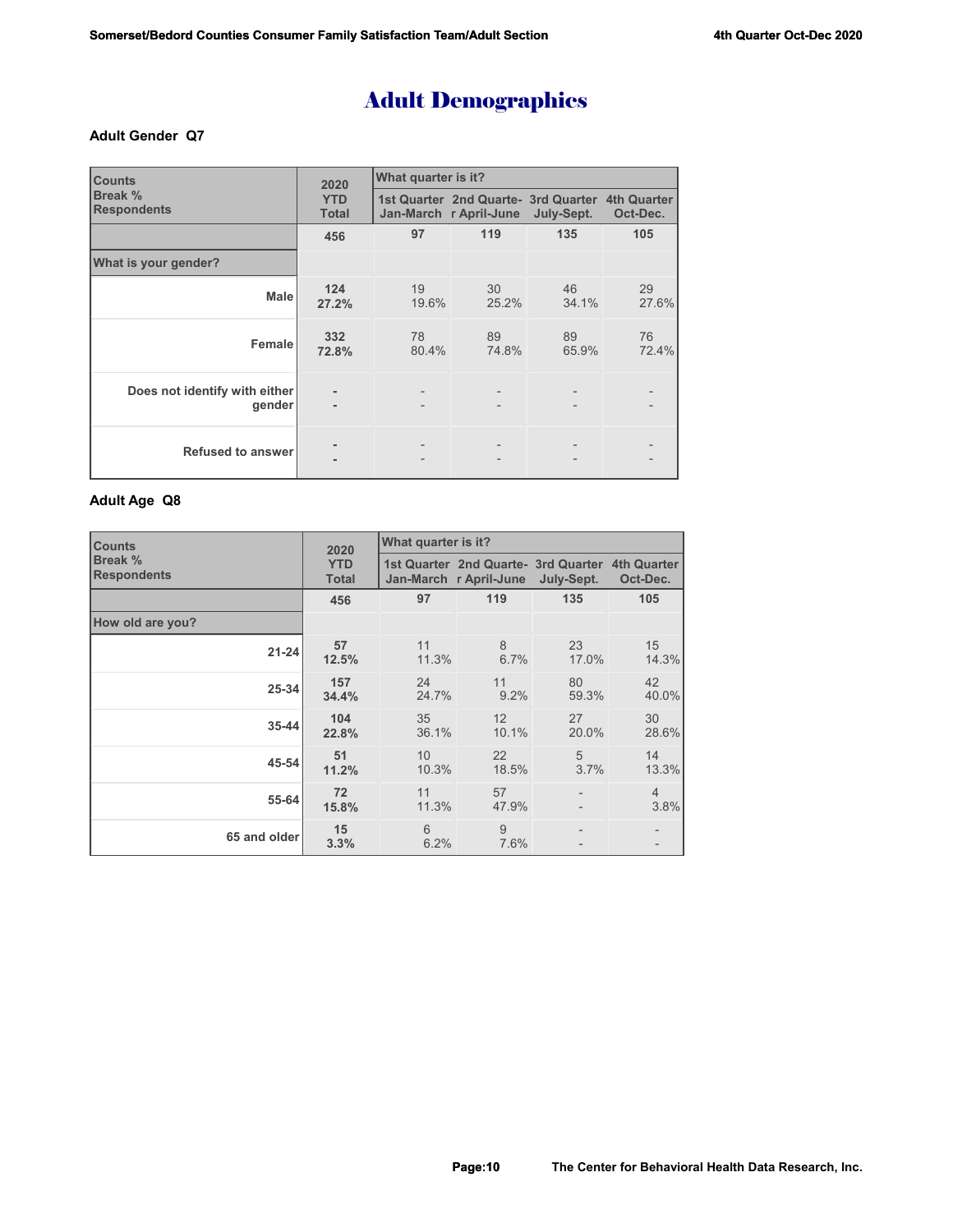# Adult Demographics

### **Adult Race Q9**

| <b>Counts</b>                            | 2020                       | What quarter is it? |                                                                           |                        |             |  |  |
|------------------------------------------|----------------------------|---------------------|---------------------------------------------------------------------------|------------------------|-------------|--|--|
| Break %<br><b>Respondents</b>            | <b>YTD</b><br><b>Total</b> |                     | 1st Quarter 2nd Quarte- 3rd Quarter 4th Quarter<br>Jan-March r April-June | July-Sept.             | Oct-Dec.    |  |  |
|                                          | 456                        | 97                  | 119                                                                       | 135                    | 105         |  |  |
| What do you consider your race<br>to be? |                            |                     |                                                                           |                        |             |  |  |
| Caucasian                                | 439<br>96.3%               | 91<br>93.8%         | 118<br>99.2%                                                              | 131<br>97.0%           | 99<br>94.3% |  |  |
| <b>African American</b>                  | $\overline{2}$<br>0.4%     |                     |                                                                           |                        | 2<br>1.9%   |  |  |
| <b>Hispanic American</b>                 | 5<br>1.1%                  | 3<br>3.1%           |                                                                           | $\mathbf{1}$<br>0.7%   | 1<br>1.0%   |  |  |
| American Indian/Alaskan Native           |                            |                     |                                                                           |                        |             |  |  |
| <b>Asian American</b>                    | $\overline{2}$<br>0.4%     |                     |                                                                           | $\mathfrak{D}$<br>1.5% |             |  |  |
| <b>Multi-racial</b>                      | 3<br>0.7%                  |                     | 1<br>0.8%                                                                 |                        | 2<br>1.9%   |  |  |
| Other                                    | 5<br>1.1%                  | 3<br>3.1%           |                                                                           | $\mathbf{1}$<br>0.7%   | 1<br>1.0%   |  |  |

# **Adult Primary Service Q10**

| <b>Counts</b>                                              | 2020                       | What quarter is it?   |                                                               |              |                                |  |  |
|------------------------------------------------------------|----------------------------|-----------------------|---------------------------------------------------------------|--------------|--------------------------------|--|--|
| <b>Break %</b><br><b>Respondents</b>                       | <b>YTD</b><br><b>Total</b> |                       | 1st Quarter 2nd Quarte- 3rd Quarter<br>Jan-March r April-June | July-Sept.   | <b>4th Quarter</b><br>Oct-Dec. |  |  |
|                                                            | 456                        | 97                    | 119                                                           | 135          | 105                            |  |  |
| Are you receiving services<br>primarily for:               |                            |                       |                                                               |              |                                |  |  |
| <b>Mental Health</b>                                       | 407<br>89.3%               | 89<br>91.8%           | 116<br>97.5%                                                  | 117<br>86.7% | 85<br>81.0%                    |  |  |
| Drug and Alcohol Services                                  | 10<br>2.2%                 | $\mathcal{P}$<br>2.1% |                                                               | 1<br>$0.7\%$ | $\overline{7}$<br>6.7%         |  |  |
| Both Mental Health and Drug and<br><b>Alcohol Services</b> | 39<br>8.6%                 | 6<br>6.2%             | 3<br>2.5%                                                     | 17<br>12.6%  | 13<br>12.4%                    |  |  |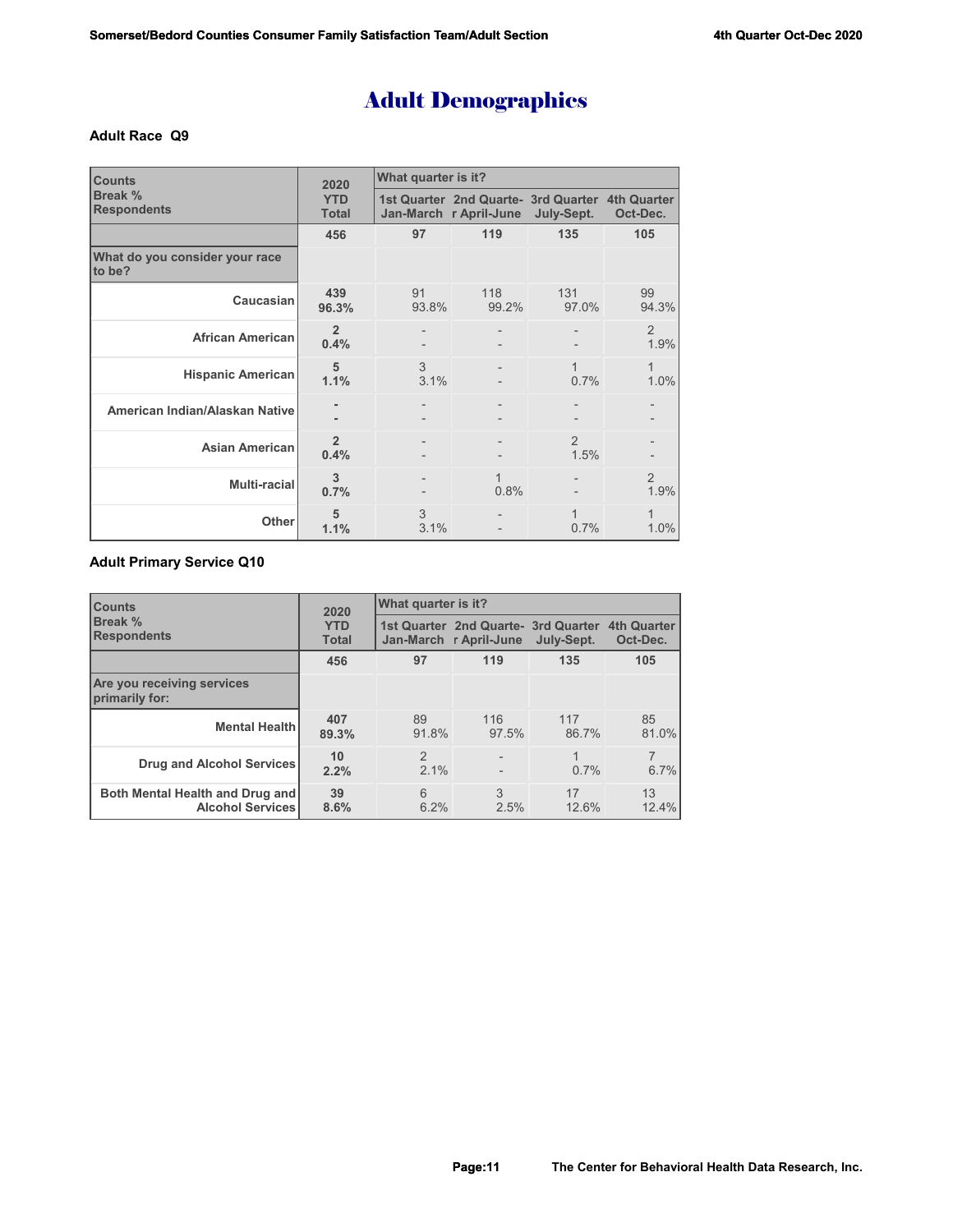# Adult Satisfaction with Community Care

## **Do you know who Community Care is? Q11A**

| <b>Counts</b>                         | 2020         | What quarter is it? |         |                 |         |  |
|---------------------------------------|--------------|---------------------|---------|-----------------|---------|--|
| <b>Break %</b>                        | <b>YTD</b>   | 1st Qtr             | 2nd Qtr | 3rd Qtr         | 4th Qtr |  |
| <b>Respondents</b>                    | <b>Total</b> | Jan-Mar             | Apr-Jun | <b>Jul-Sept</b> | Oct-Dec |  |
| <b>Base</b>                           | 456          | 97                  | 119     | 135             | 105     |  |
| Do you know who Community<br>Care is? |              |                     |         |                 |         |  |
| <b>Yes</b>                            | 217          | 59                  | 53      | 62              | 43      |  |
|                                       | 47.6%        | 60.8%               | 44.5%   | 45.9%           | 41.0%   |  |
| <b>No</b>                             | 239          | 38                  | 66      | 73              | 62      |  |
|                                       | 52.4%        | 39.2%               | 55.5%   | 54.1%           | 59.0%   |  |

## **47.6% of target rate Y-T-D Requires Action**

## **Do you know where to find the number to call Community Care with questions..Q11B**

| <b>Counts</b>                                                                                                                                            | 2020         | <b>What quarter is it?</b> |         |                 |         |
|----------------------------------------------------------------------------------------------------------------------------------------------------------|--------------|----------------------------|---------|-----------------|---------|
| Break %                                                                                                                                                  | <b>YTD</b>   | 1st Qtr                    | 2nd Qtr | 3rd Qtr         | 4th Qtr |
| <b>Respondents</b>                                                                                                                                       | <b>Total</b> | Jan-Mar                    | Apr-Jun | <b>Jul-Sept</b> | Oct-Dec |
|                                                                                                                                                          | 456          | 97                         | 119     | 135             | 105     |
| Do you know where to find the<br>number to call Community Care<br>with questions or concerns?<br>(Note to Surveyor: If no give<br>number 1-866-483-2908) |              |                            |         |                 |         |
| <b>Yes</b>                                                                                                                                               | 268          | 62                         | 64      | 87              | 55      |
|                                                                                                                                                          | 58.8%        | 63.9%                      | 53.8%   | 64.4%           | 52.4%   |
| <b>No</b>                                                                                                                                                | 188          | 35                         | 55      | 48              | 50      |
|                                                                                                                                                          | 41.2%        | 36.1%                      | 46.2%   | 35.6%           | 47.6%   |

**58.8% of target rate Y-T-D** Requires Action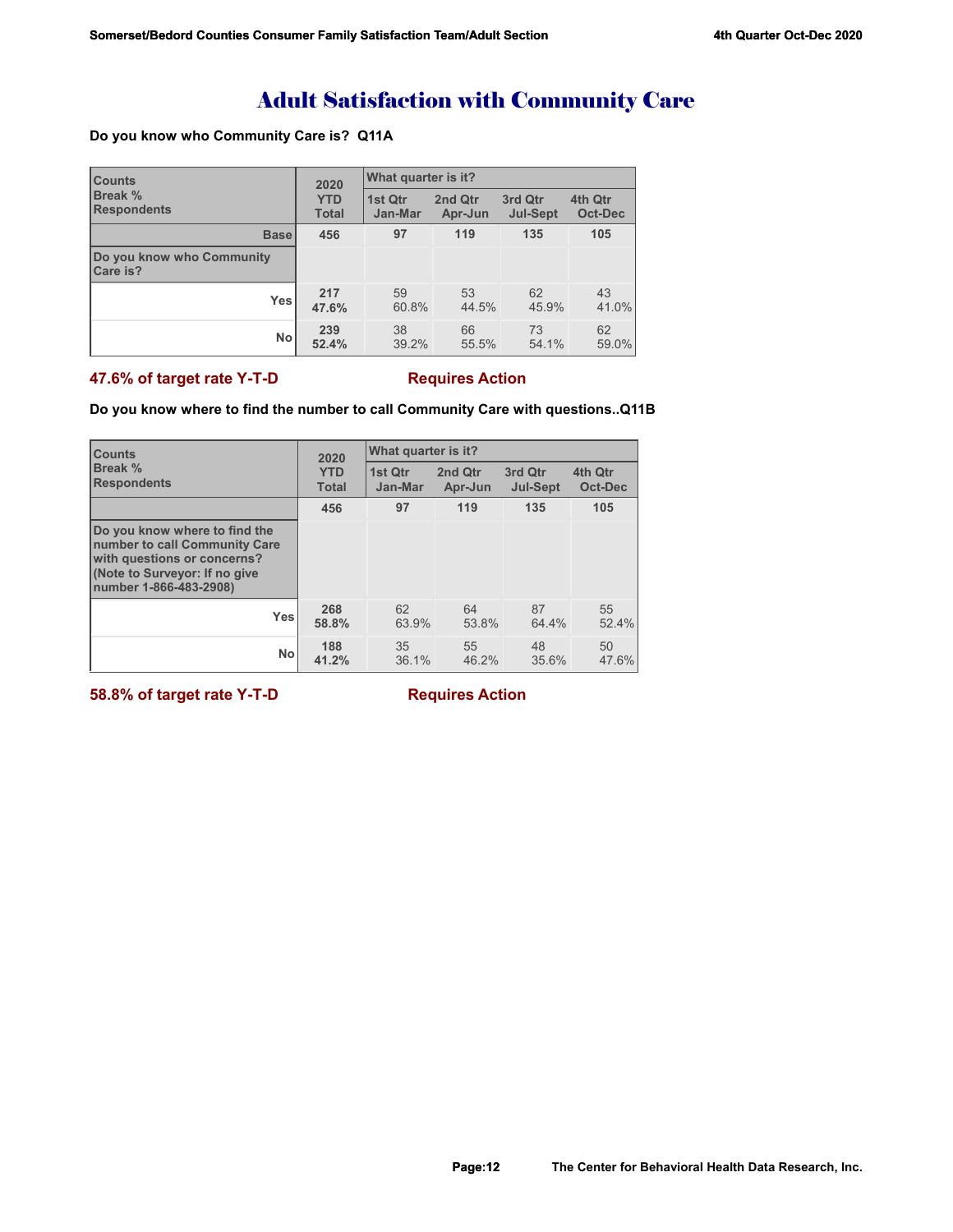# Adult Satisfaction with Community Care

# **Are you aware that you can file a complaint if needed? Q11C**

| <b>Counts</b>                                                                                                                                                                                      | 2020         | What quarter is it? |         |                 |         |
|----------------------------------------------------------------------------------------------------------------------------------------------------------------------------------------------------|--------------|---------------------|---------|-----------------|---------|
| <b>Break</b> %                                                                                                                                                                                     | <b>YTD</b>   | 1st Qtr             | 2nd Qtr | 3rd Qtr         | 4th Qtr |
| <b>Respondents</b>                                                                                                                                                                                 | <b>Total</b> | Jan-Mar             | Apr-Jun | <b>Jul-Sept</b> | Oct-Dec |
|                                                                                                                                                                                                    | 456          | 97                  | 119     | 135             | 105     |
| Are you aware that you can file a<br>complaint if needed?(Complaint-<br>Telling or writing to Community<br>Care to say that you are not<br>satisfied with your provider<br>and/or Community Care.) |              |                     |         |                 |         |
| <b>Yes</b>                                                                                                                                                                                         | 374          | 78                  | 100     | 113             | 83      |
|                                                                                                                                                                                                    | 82.0%        | 80.4%               | 84.0%   | 83.7%           | 79.0%   |
| <b>No</b>                                                                                                                                                                                          | 82           | 19                  | 19      | 22              | 22      |
|                                                                                                                                                                                                    | 18.0%        | 19.6%               | 16.0%   | 16.3%           | 21.0%   |

# 82.0% of target rate Y-T-D **Satisfactory**

## **Are you aware that you can file a grievance if needed? Q11D**

| <b>Counts</b>                                                                                                                                                                                                           | 2020         | What quarter is it? |         |                 |         |  |
|-------------------------------------------------------------------------------------------------------------------------------------------------------------------------------------------------------------------------|--------------|---------------------|---------|-----------------|---------|--|
| Break %                                                                                                                                                                                                                 | <b>YTD</b>   | 1st Qtr             | 2nd Qtr | 3rd Qtr         | 4th Qtr |  |
| <b>Respondents</b>                                                                                                                                                                                                      | <b>Total</b> | Jan-Mar             | Apr-Jun | <b>Jul-Sept</b> | Oct-Dec |  |
|                                                                                                                                                                                                                         | 456          | 97                  | 119     | 135             | 105     |  |
| Are you aware that you can file a<br>grievance if needed? (Grievance-<br><b>Telling or writing to Community</b><br>Care that you do not agree with a<br>denial of a covered service or<br>change in a covered service.) |              |                     |         |                 |         |  |
| <b>Yes</b>                                                                                                                                                                                                              | 370          | 81                  | 98      | 113             | 78      |  |
|                                                                                                                                                                                                                         | 81.1%        | 83.5%               | 82.4%   | 83.7%           | 74.3%   |  |
| No                                                                                                                                                                                                                      | 86           | 16                  | 21      | 22              | 27      |  |
|                                                                                                                                                                                                                         | 18.9%        | 16.5%               | 17.6%   | 16.3%           | 25.7%   |  |

81.1% of target rate Y-T-D Satisfactory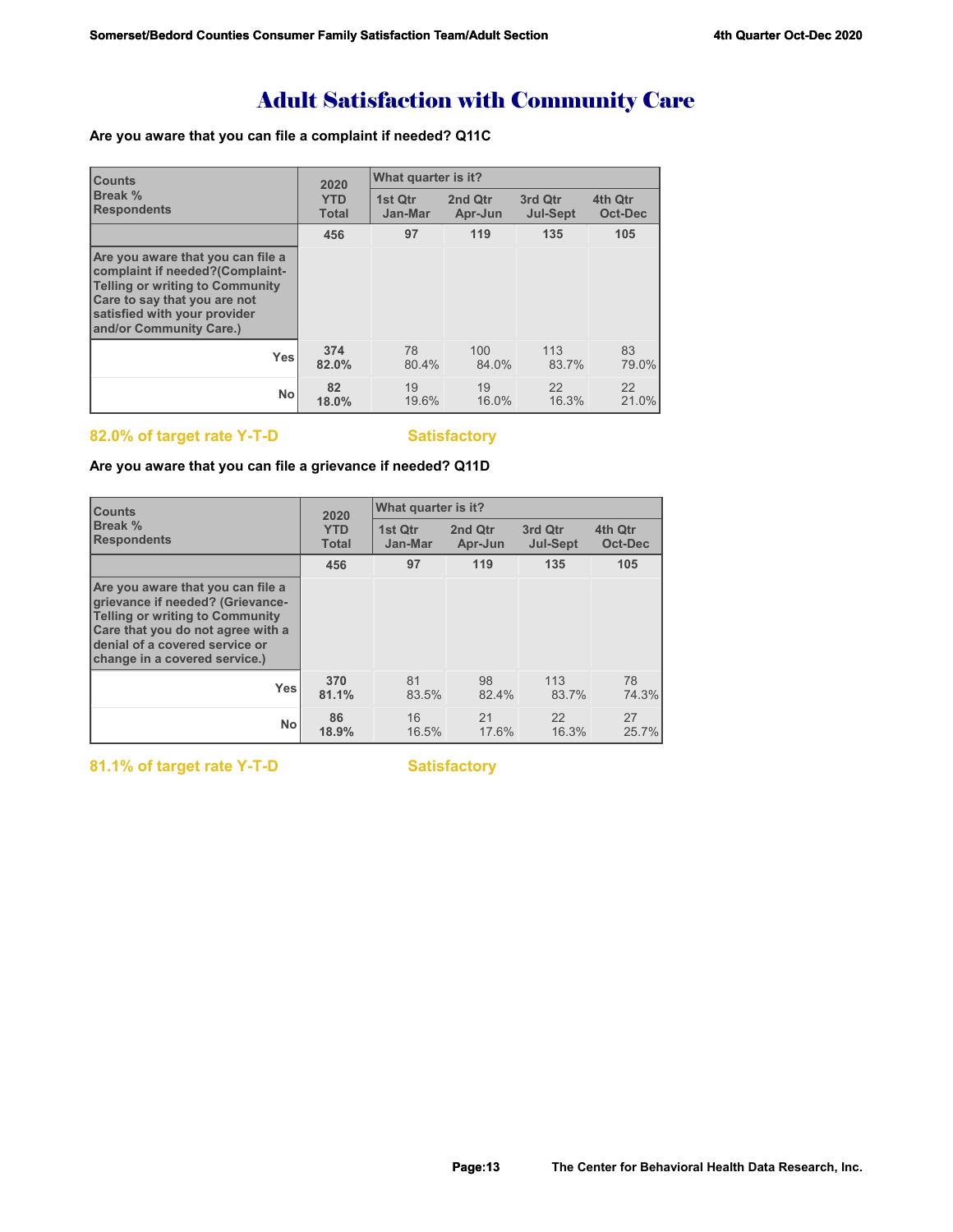# Adult Satisfaction with Community Care

## **Adult Satisfaction with Community Care Literals Q11E**

Q1-I just go to my doctor.

Q1-I have never heard of them.

Q1-I just don't know their phone number off hand.

Q2-Surveyor offered the phone number for Community Care.

Q4-I have not needed to call.

Q4-I have never dealt with CCBH.

Q4-I do not deal with Community Care much.

Q4-Someone may have told me about CCBH and I forgot.

# **The people I spoke to at Community Care were helpful. Q12**

| <b>Counts</b><br><b>Break %</b><br><b>Respondents</b>           | 2020<br><b>YTD</b><br><b>Total</b> | What quarter is it? |                    |                            |                    |
|-----------------------------------------------------------------|------------------------------------|---------------------|--------------------|----------------------------|--------------------|
|                                                                 |                                    | 1st Qtr<br>Jan-Mar  | 2nd Qtr<br>Apr-Jun | 3rd Qtr<br><b>Jul-Sept</b> | 4th Qtr<br>Oct-Dec |
| (N/A) responses reduce total                                    | 107                                | 23                  | 34                 | 29                         | 21                 |
| The people I spoke to at<br><b>Community Care were helpful.</b> |                                    |                     |                    |                            |                    |
| <b>Yes</b>                                                      | 101<br>94.4%                       | 23<br>100.0%        | 34<br>100.0%       | 28<br>96.6%                | 16<br>76.2%        |
| <b>No</b>                                                       | 6<br>5.6%                          |                     |                    | 3.4%                       | 5<br>23.8%         |

**94.4% of target rate Y-T-D Meets Expectations**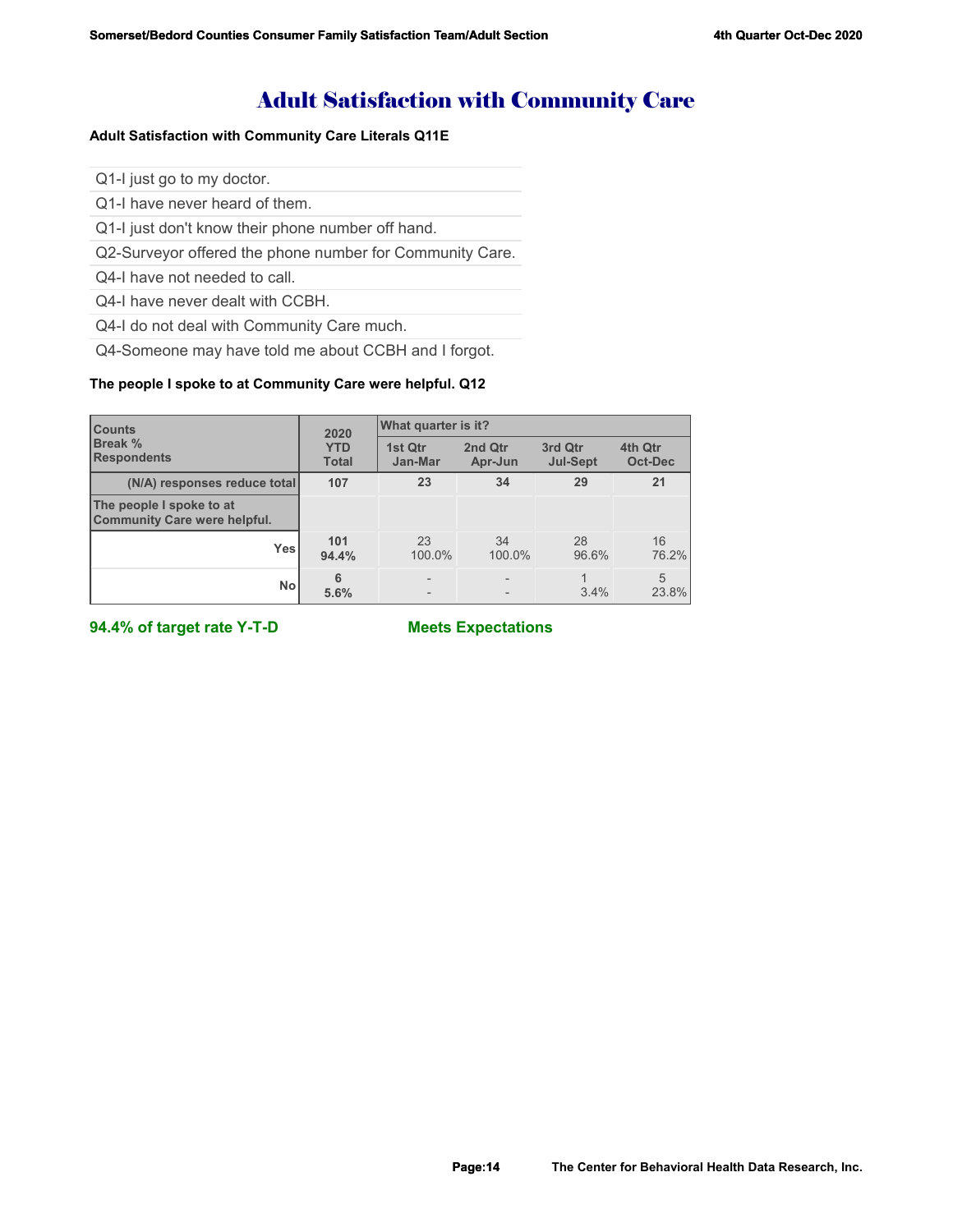# Adult Satisfaction with Community Care's Complaint/Grievance **Process**

**Adult Community Care's Use of Complaint Process Q13**

| <b>Counts</b><br>Break %<br><b>Respondents</b>                                             | 2020<br><b>YTD</b><br><b>Total</b> | <b>What quarter is it?</b> |                          |                                                              |                         |  |
|--------------------------------------------------------------------------------------------|------------------------------------|----------------------------|--------------------------|--------------------------------------------------------------|-------------------------|--|
|                                                                                            |                                    |                            | Jan-March er April-J     | 1st Quarter 2nd Quart- 3rd Quarter 4th Quarter<br>July-Sept. | Oct-Dec.                |  |
| (N/A) responses reduce total                                                               | 13                                 |                            | 5                        |                                                              | 6                       |  |
| If you used Community Care's<br>complaint process, were you<br>satisfied with the process? |                                    |                            |                          |                                                              |                         |  |
| Yes                                                                                        | 12<br>92.3%                        | 100.0%                     | $\overline{5}$<br>100.0% | 100.0%                                                       | $\overline{5}$<br>83.3% |  |
| No                                                                                         | 7.7%                               |                            |                          |                                                              | 16.7%                   |  |

### **92.3% of target rate Y-T-D Meets Expectations**

**Adult Satisfaction with Community Care's Complaint Process Literals Q13A**

### **Adult Satisfaction with Community Care's Grievance Process Q14**

| <b>Counts</b><br>Break %<br><b>Respondents</b>                                             | 2020<br><b>YTD</b><br><b>Total</b> | What quarter is it?             |                                  |                                  |                                |  |
|--------------------------------------------------------------------------------------------|------------------------------------|---------------------------------|----------------------------------|----------------------------------|--------------------------------|--|
|                                                                                            |                                    | <b>1st Quarter</b><br>Jan-March | <b>2nd Quarter</b><br>April-June | <b>3rd Quarter</b><br>July-Sept. | <b>4th Quarter</b><br>Oct-Dec. |  |
| (N/A) responses reduce total                                                               | 9                                  |                                 | 5                                |                                  |                                |  |
| If you used Community Care's<br>grievance process, were you<br>satisfied with the process? |                                    |                                 |                                  |                                  |                                |  |
| <b>Yes</b>                                                                                 | 8<br>88.9%                         | 100.0%                          | $\overline{4}$<br>80.0%          | 100.0%                           | $\mathfrak{D}$<br>100.0%       |  |
| <b>No</b>                                                                                  | 11.1%                              |                                 | 20.0%                            |                                  |                                |  |

**88.9% of target rate Y-T-D Satisfactory** 

## **Adult Satisfaction with Community Care's Grievance Process Q14A**

Q2-I was not happy with their results. One of the people I talked to in a group setting talked to my daughter about my situation. This was at least 25 years ago. The person does not work there anymore. (This occurred prior to HealthChoices.)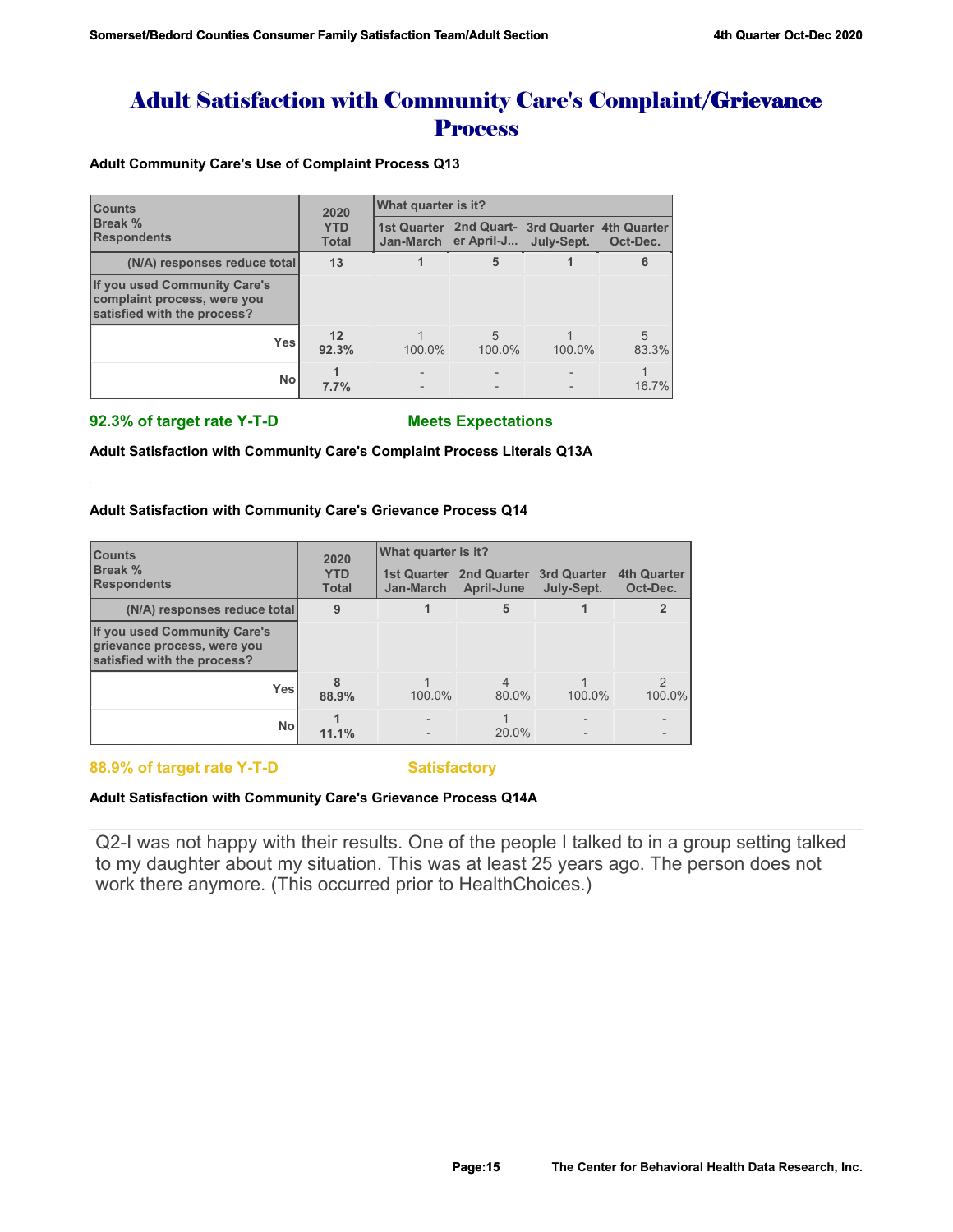### **Adult Treatment Provider Q15**

| <b>Counts</b>                                                | 2020                       | What quarter is it?    |                        |                            |                           |  |
|--------------------------------------------------------------|----------------------------|------------------------|------------------------|----------------------------|---------------------------|--|
| Break %<br><b>Respondents</b>                                | <b>YTD</b><br><b>Total</b> | 1st Qtr<br>Jan-Mar     | 2nd Otr<br>Apr-Jun     | 3rd Qtr<br><b>Jul-Sept</b> | 4th Qtr<br><b>Oct-Dec</b> |  |
|                                                              | 456                        | 97                     | 119                    | 135                        | 105                       |  |
| What is the name of your<br>treatment provider? (Note to Sur |                            |                        |                        |                            |                           |  |
| <b>ACRP</b>                                                  | 22<br>4.8%                 | 8<br>8.2%              | $\overline{7}$<br>5.9% | 3<br>2.2%                  | $\overline{4}$<br>3.8%    |  |
| <b>Beal Counseling and Consulting</b>                        | $\overline{7}$<br>1.5%     | $\overline{2}$<br>2.1% | $\mathbf{1}$<br>0.8%   | 4<br>3.0%                  |                           |  |
| <b>Bedford DBHS</b>                                          | 125<br>27.4%               | 40<br>41.2%            | 40<br>33.6%            | 27<br>20.0%                | 18<br>17.1%               |  |
| <b>Integrated Behavioral Health</b>                          | $\overline{2}$<br>0.4%     |                        | $\overline{2}$<br>1.7% |                            |                           |  |
| <b>Nulton Diagnostic and Treatment</b><br><b>Center</b>      | 75<br>16.4%                | 15<br>15.5%            | 14<br>11.8%            | 33<br>24.4%                | 13<br>12.4%               |  |
| <b>Pyramid HealthCare</b>                                    | $\overline{2}$<br>0.4%     | 2<br>2.1%              |                        |                            |                           |  |
| <b>Recovery Concepts</b>                                     | $\overline{2}$<br>0.4%     | $\overline{2}$<br>2.1% |                        |                            |                           |  |
| <b>Somerset DBHS</b>                                         | 116<br>25.4%               | 19<br>19.6%            | 34<br>28.6%            | 31<br>23.0%                | 32<br>30.5%               |  |
| <b>Twin Lakes</b>                                            | 9<br>2.0%                  |                        |                        | 2<br>1.5%                  | 7<br>6.7%                 |  |
| <b>Mary Berge and Associates</b><br>(Johnstown)              | 8<br>1.8%                  |                        |                        | 4<br>3.0%                  | $\overline{4}$<br>3.8%    |  |
| <b>Peerstar</b>                                              | 4<br>0.9%                  |                        | $\mathbf{1}$<br>0.8%   | $\overline{2}$<br>1.5%     | $\mathbf{1}$<br>1.0%      |  |
| <b>Family Behavioral Resources</b>                           | 20<br>4.4%                 | 4<br>4.1%              | 6<br>5.0%              | 8<br>5.9%                  | 2<br>1.9%                 |  |
| <b>Other</b>                                                 | 64<br>14.0%                | 5<br>5.2%              | 14<br>11.8%            | 21<br>15.6%                | 24<br>22.9%               |  |

## **Treatment Provider Literal Q15A**

Q1-Huntingdon Counseling and Psychiatric Services Q1-Primary Health Network Q1-Chestnut Ridge Counseling Services Q1-Chestnut Ridge Counseling Services Q1-Clarissa Reed Q2-Pediatric Care Specialists Q2-Elena Shore Q2-Chestnut Ridge Counseling Q2-Chestnut Ridge Counseling Q2-PA Counseling Q2-Teresa Steel Q2-Beacon Counseling Center Q2-Pediatric Care Specialists Q2-New Paris Royal Health Clinic Q2-Dr Henry Shoenthol Q2-Reed's Counseling Q2-Hyndman Health Center Q2-Hyndman Health Center Q2-Merakey Q3-Croyle-Nielson Q3-Sandy Sato Q3-Brian Eberts Q3-Brian Eberts Q3-Assurance Counseling (Apryle Sweatt) Q3-Croyle-Nielson Q3-Lisa Reed Q3-Huntingdon Counseling and Psychiatric Services Q3-Cen-Clear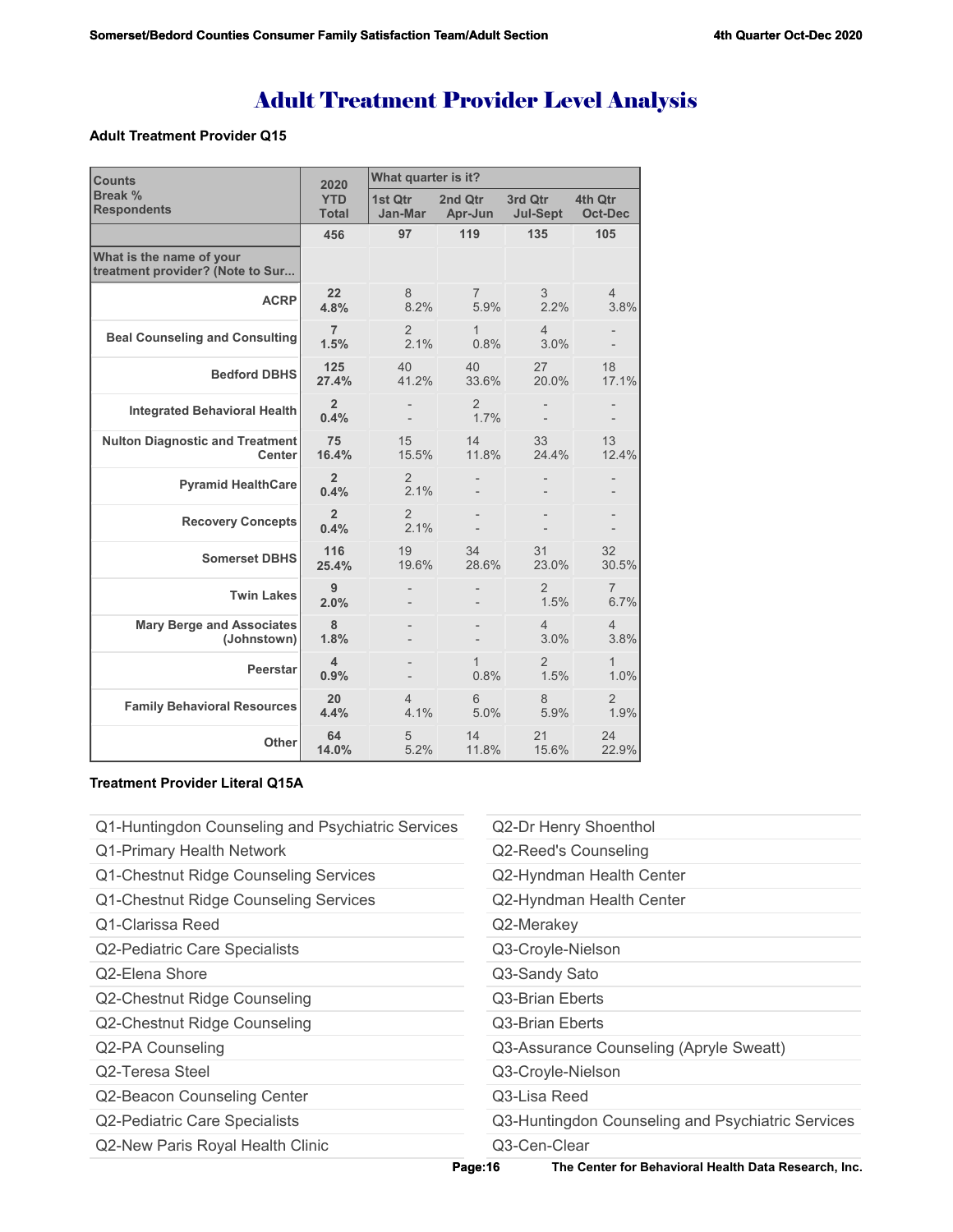# **Somerset/Bedord Counties Consumer Family Satisfaction Team/Adult Section Section 4th Quarter Oct-Dec 2020**

### **Treatment Provider Literal Q15A**

| Q3-Cen-Clear                                      |
|---------------------------------------------------|
| Q3-Maureen Conway                                 |
| Q3-Rhonda Clark                                   |
| Q3-Croyle-Nielson                                 |
| Q3-John Mark Clinic                               |
| Q3-Huntingdon Counseling and Psychiatric Services |
| Q3-Huntingdon Counseling and Psychiatric Services |
| Q3-Alicia Bunk                                    |
| Q3-Huntingdon Counseling and Psychiatric Services |
| Q3-Lisa Reed                                      |
| Q3-Primary Health Network                         |
| Q3-Assurance Counseling                           |
| Q4-Elena Shore                                    |
| Q4-UPMC Behavioral Health of the Alleghenies      |
| Q4-UPMC Behavioral Health of the Alleghenies      |
| Q4-Croyle-Nielson                                 |
| Q4-Chestnut Ridge Counseling                      |
| Q4-Crossroads Counseling                          |
| Q4-Hyndman Health Center                          |
| Q4-Hyndman Health Center                          |
| Q4-Hyndman Health Center                          |
| Q4-Choice's                                       |
| Q4-Hyndman Health Center                          |
| Q4-Clarissa L Reed                                |
| Q4-Footsteps                                      |
| Q4-Crystal Sunseri                                |
| Q4-Croyle-Nielson                                 |
| Q4-Teresa Steele                                  |
| Q4-Huntingdon Counseling and Psychiatric Services |
| Q4-Rhonda Clark                                   |
| Q4-Cen-Clear Child Services                       |
| Q4-Cen-Clear Child Services                       |
| Q4-Primary Health Network                         |
| Q4-Crossroads                                     |
| Q4-Lisa Reed                                      |
| Q4-Croyle-Nielson                                 |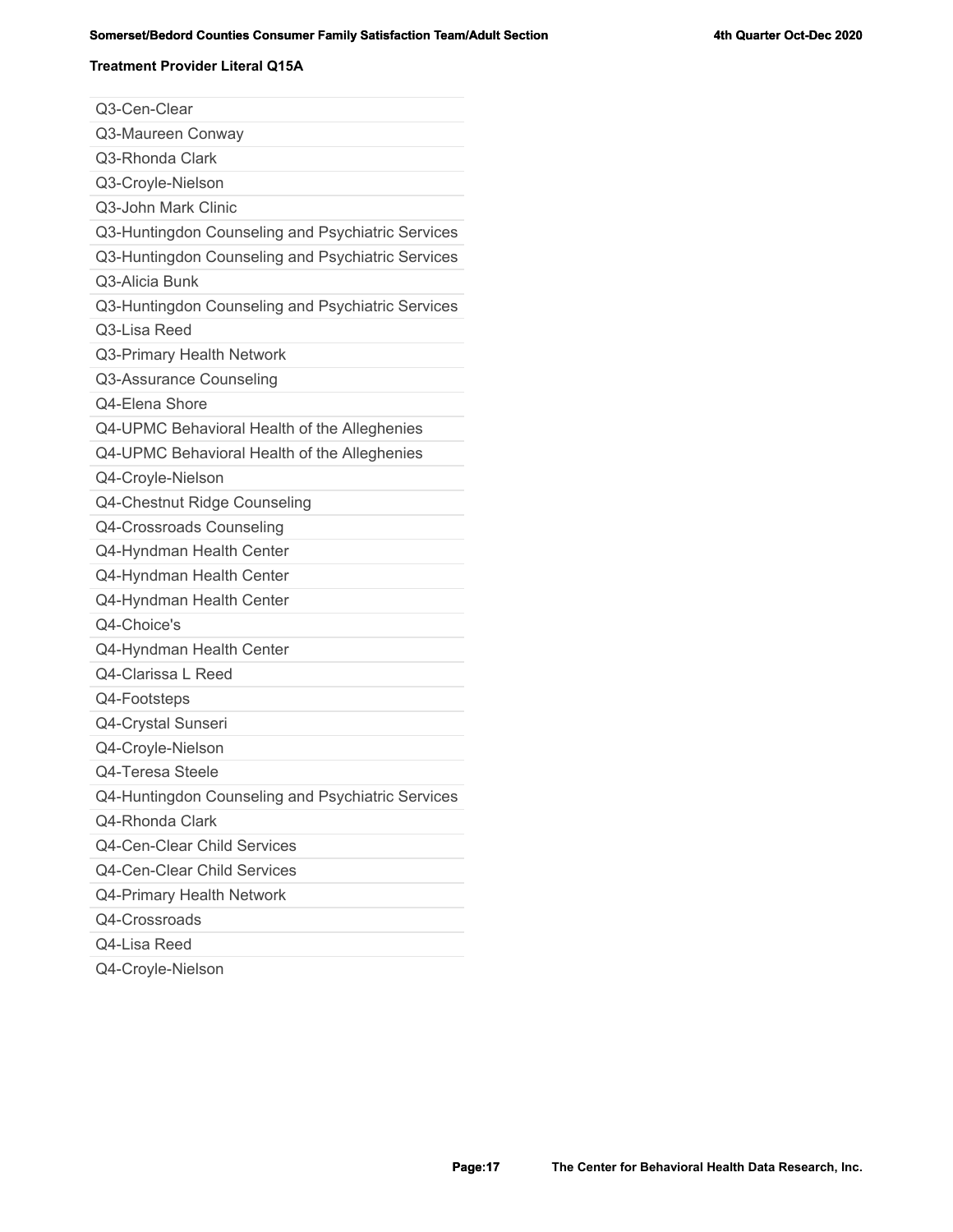## **Adult Service Level Q16**

| <b>Counts</b>                                                | 2020                            | What quarter is it?    |                                                                           |                        |                        |  |
|--------------------------------------------------------------|---------------------------------|------------------------|---------------------------------------------------------------------------|------------------------|------------------------|--|
| <b>Break %</b><br><b>Respondents</b>                         | <b>YTD</b><br><b>Total</b>      |                        | 1st Quarter 2nd Quarte- 3rd Quarter 4th Quarter<br>Jan-March r April-June | July-Sept.             | Oct-Dec.               |  |
|                                                              | 456                             | 97                     | 119                                                                       | 135                    | 105                    |  |
| What service are you receiving<br>from this (name of provide |                                 |                        |                                                                           |                        |                        |  |
| <b>MH BCM (Blended Case</b><br>Management)                   | 40<br>8.8%                      | 12<br>12.4%            | 14<br>11.8%                                                               | 7<br>5.2%              | 7<br>6.7%              |  |
| Medication/Psychiatry/Telepsych-<br>iatry                    | 198<br>43.4%                    | 36<br>37.1%            | 56<br>47.1%                                                               | 64<br>47.4%            | 42<br>40.0%            |  |
| <b>MH Outpatient Therapy</b>                                 | 177<br>38.8%                    | 41<br>42.3%            | 44<br>37.0%                                                               | 54<br>40.0%            | 38<br>36.2%            |  |
| <b>MH Partial Hospitalization/GCC</b>                        | $\overline{2}$<br>0.4%          |                        | 1<br>0.8%                                                                 |                        | 1<br>1.0%              |  |
| <b>Peer Support Services</b>                                 | $\overline{7}$<br>1.5%          | $\overline{2}$<br>2.1% | 2<br>1.7%                                                                 | $\overline{2}$<br>1.5% | 1<br>1.0%              |  |
| <b>Psych Rehab</b>                                           | 6<br>1.3%                       | $\overline{2}$<br>2.1% | 2<br>1.7%                                                                 | 1<br>0.7%              | 1.0%                   |  |
| Substance Use (SU) Inpatient/<br><b>Rehabilitation</b>       | $\overline{2}$<br>0.4%          | 2<br>2.1%              |                                                                           |                        |                        |  |
| <b>SU-ICM (Intensive Case</b><br>Management)                 | 1<br>0.2%                       |                        |                                                                           |                        | $\mathbf{1}$<br>1.0%   |  |
| <b>SU Intensive Outpatient Therapy</b>                       | 1<br>0.2%                       |                        |                                                                           |                        | 1<br>1.0%              |  |
| <b>Suboxone Maintenance</b>                                  | $\overline{\mathbf{4}}$<br>0.9% |                        |                                                                           |                        | $\overline{4}$<br>3.8% |  |
| <b>SU Certified Recovery Specialist</b>                      | 3<br>0.7%                       |                        |                                                                           | $\overline{2}$<br>1.5% | $\mathbf 1$<br>1.0%    |  |
| <b>SU Outpatient Therapy</b>                                 | 13<br>2.9%                      | $\overline{2}$<br>21%  |                                                                           | 4<br>3.0%              | 7<br>6.7%              |  |
| Other                                                        | $\overline{2}$<br>0.4%          |                        |                                                                           | 1<br>0.7%              | 1.0%                   |  |

# **Adult Treatment Provider Literals Q16A**

Q3-Trauma Therapy

Q4-Support coordinator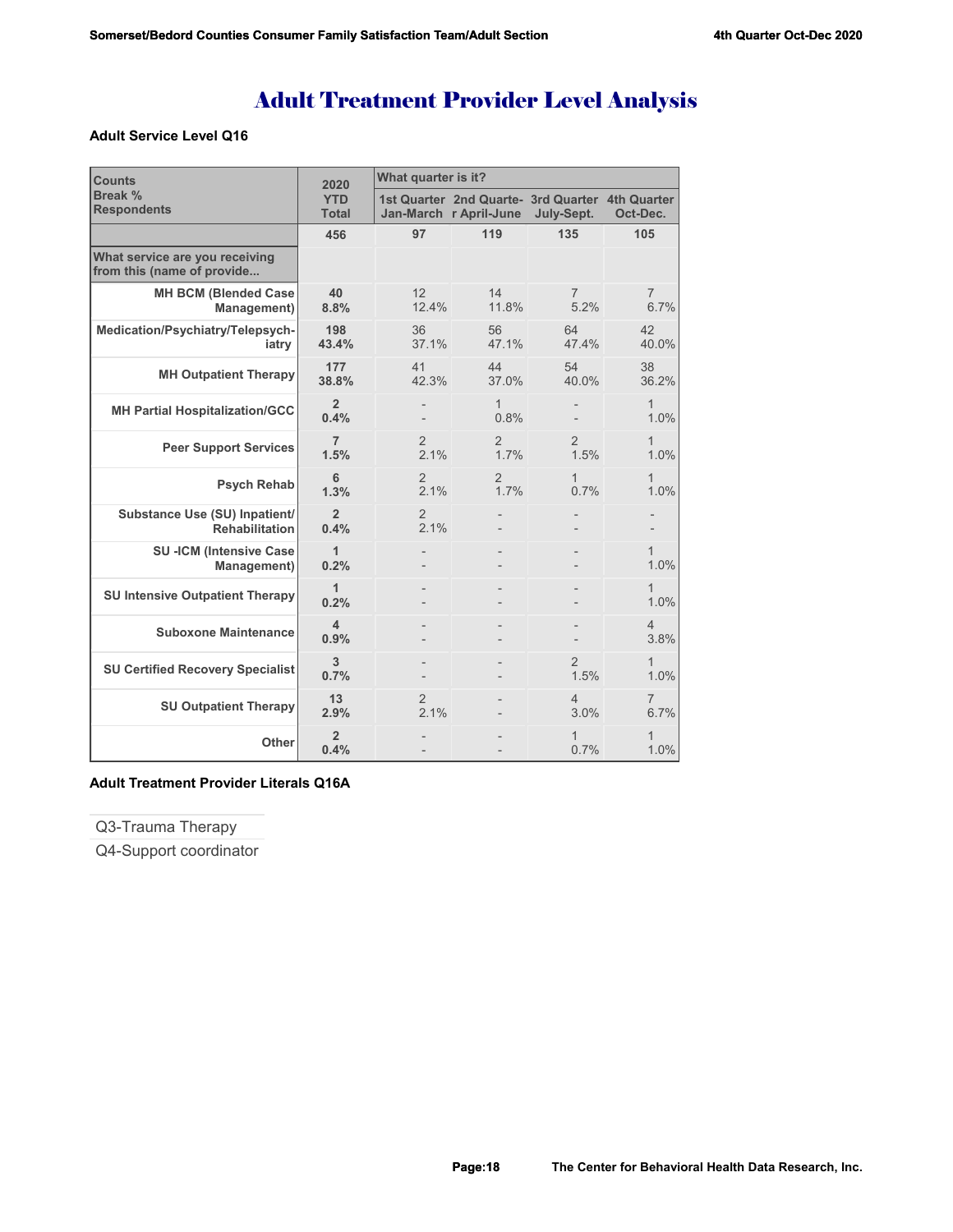**My provider has talked to me about a Mental Health Advance Directive (MHAD)? Q17**

| <b>ICounts</b><br><b>Break %</b><br><b>Respondents</b>       | 2020<br><b>YTD</b><br><b>Total</b> | What quarter is it? |             |                                                              |             |  |
|--------------------------------------------------------------|------------------------------------|---------------------|-------------|--------------------------------------------------------------|-------------|--|
|                                                              |                                    | Jan-March           | er April-J  | 1st Quarter 2nd Quart- 3rd Quarter 4th Quarter<br>July-Sept. | Oct-Dec.    |  |
| *N/A responses reduce total                                  | 428                                | 96                  | 114         | 126                                                          | 92          |  |
| My provider has talked to me<br>about a Mental Health Advanc |                                    |                     |             |                                                              |             |  |
| Yes                                                          | 225<br>52.6%                       | 50<br>52.1%         | 71<br>62.3% | 64<br>50.8%                                                  | 40<br>43.5% |  |
| No                                                           | 203<br>47.4%                       | 46<br>47.9%         | 43<br>37.7% | 62<br>49.2%                                                  | 52<br>56.5% |  |

# **Do you have a Mental Health Advance Directive? Q18**

| <b>Counts</b>                                            | 2020<br><b>YTD</b><br><b>Total</b> | What quarter is it? |                    |                            |                    |  |
|----------------------------------------------------------|------------------------------------|---------------------|--------------------|----------------------------|--------------------|--|
| <b>Break</b> %<br><b>Respondents</b>                     |                                    | 1st Qtr<br>Jan-Mar  | 2nd Qtr<br>Apr-Jun | 3rd Qtr<br><b>Jul-Sept</b> | 4th Qtr<br>Oct-Dec |  |
| <b>Base</b>                                              | 456                                | 97                  | 119                | 135                        | 105                |  |
| Do you have a Mental Health<br><b>Advance Directive?</b> |                                    |                     |                    |                            |                    |  |
| Yes                                                      | 101<br>22.1%                       | 17<br>17.5%         | 30<br>25.2%        | 34<br>25.2%                | 20<br>19.0%        |  |
| <b>No</b>                                                | 355<br>77.9%                       | 80<br>82.5%         | 89<br>74.8%        | 101<br>74.8%               | 85<br>81.0%        |  |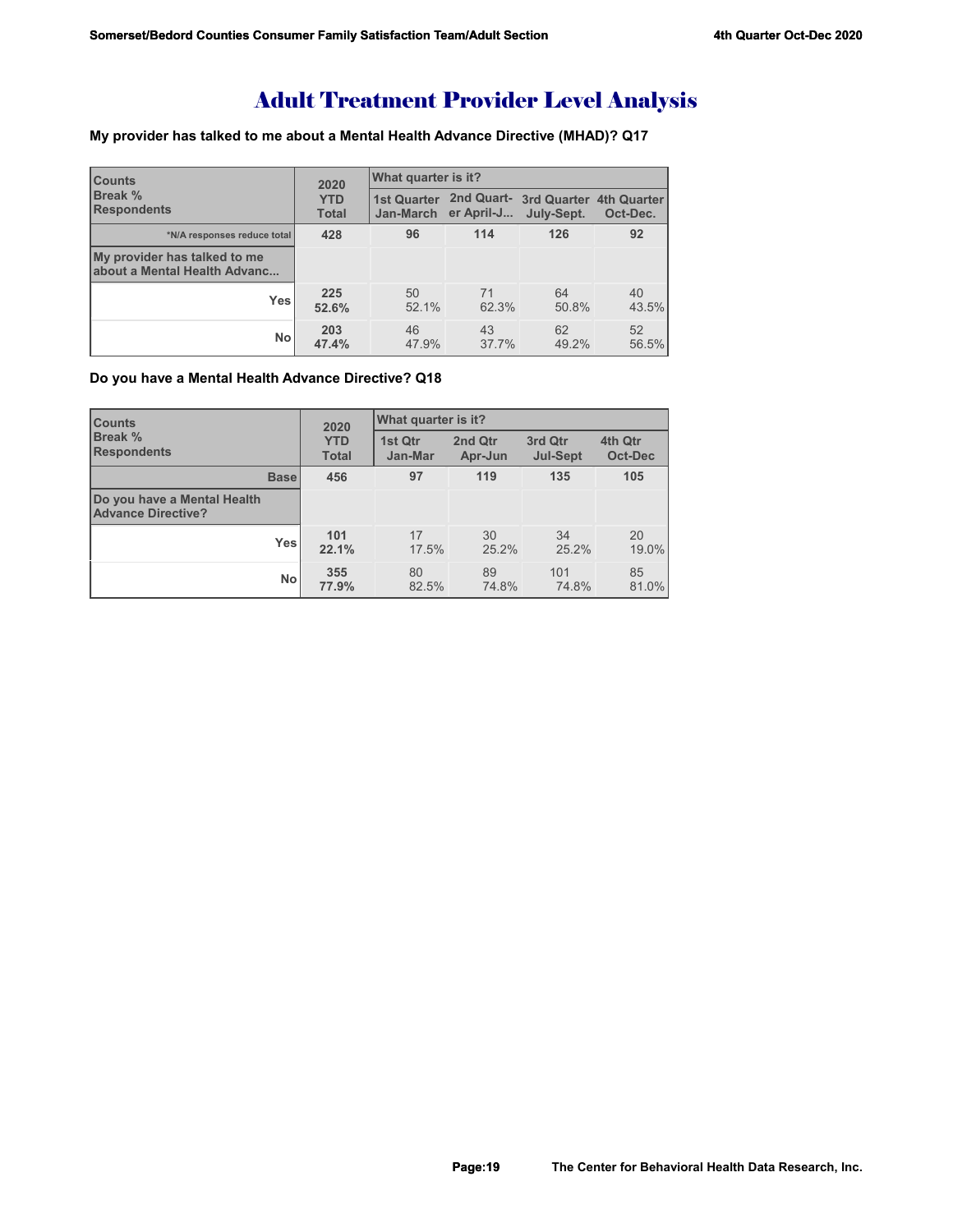**Did your behavioral health provider ask you to sign a release of information.... Q19**

| <b>Counts</b>                                                                                                                                         | 2020         | What quarter is it? |         |                 |                |
|-------------------------------------------------------------------------------------------------------------------------------------------------------|--------------|---------------------|---------|-----------------|----------------|
| Break %                                                                                                                                               | <b>YTD</b>   | 1st Qtr             | 2nd Qtr | 3rd Qtr         | 4th Qtr        |
| <b>Respondents</b>                                                                                                                                    | <b>Total</b> | Jan-Mar             | Apr-Jun | <b>Jul-Sept</b> | <b>Oct-Dec</b> |
| <b>Base</b>                                                                                                                                           | 456          | 97                  | 119     | 135             | 105            |
| Did your behavioral health<br>provider ask you to sign a release<br>of information to coordinate with<br><b>Vour Primary Care Physician</b><br>(PCP)? |              |                     |         |                 |                |
| Yes                                                                                                                                                   | 397          | 84                  | 109     | 122             | 82             |
|                                                                                                                                                       | 87.1%        | 86.6%               | 91.6%   | 90.4%           | 78.1%          |
| No                                                                                                                                                    | 59           | 13                  | 10      | 13              | 23             |
|                                                                                                                                                       | 12.9%        | 13.4%               | 8.4%    | 9.6%            | 21.9%          |

**Adult Duration of Provider Relationship Q20**

| <b>Counts</b>                                                                 | 2020                       | What quarter is it? |                      |                                                              |          |
|-------------------------------------------------------------------------------|----------------------------|---------------------|----------------------|--------------------------------------------------------------|----------|
| <b>Break %</b><br><b>Respondents</b>                                          | <b>YTD</b><br><b>Total</b> |                     | Jan-March er April-J | 1st Quarter 2nd Quart- 3rd Quarter 4th Quarter<br>July-Sept. | Oct-Dec. |
|                                                                               | 456                        | 97                  | 119                  | 135                                                          | 105      |
| How long have you currently been<br>receiving services from this<br>provider? |                            |                     |                      |                                                              |          |
| Less than 6 months                                                            | 57                         | 21                  | $\overline{4}$       | 15                                                           | 17       |
|                                                                               | 12.5%                      | 21.6%               | 3.4%                 | 11.1%                                                        | 16.2%    |
| 6-11 months                                                                   | 61                         | $\overline{7}$      | 8                    | 32                                                           | 14       |
|                                                                               | 13.4%                      | 7.2%                | 6.7%                 | 23.7%                                                        | 13.3%    |
| 1 to 2 years                                                                  | 88                         | 13                  | 22                   | 24                                                           | 29       |
|                                                                               | 19.3%                      | 13.4%               | 18.5%                | 17.8%                                                        | 27.6%    |
| 2 to 3 years                                                                  | 70                         | 19                  | 22                   | 18                                                           | 11       |
|                                                                               | 15.4%                      | 19.6%               | 18.5%                | 13.3%                                                        | 10.5%    |
| $4 + years$                                                                   | 180                        | 37                  | 63                   | 46                                                           | 34       |
|                                                                               | 39.5%                      | 38.1%               | 52.9%                | 34.1%                                                        | 32.4%    |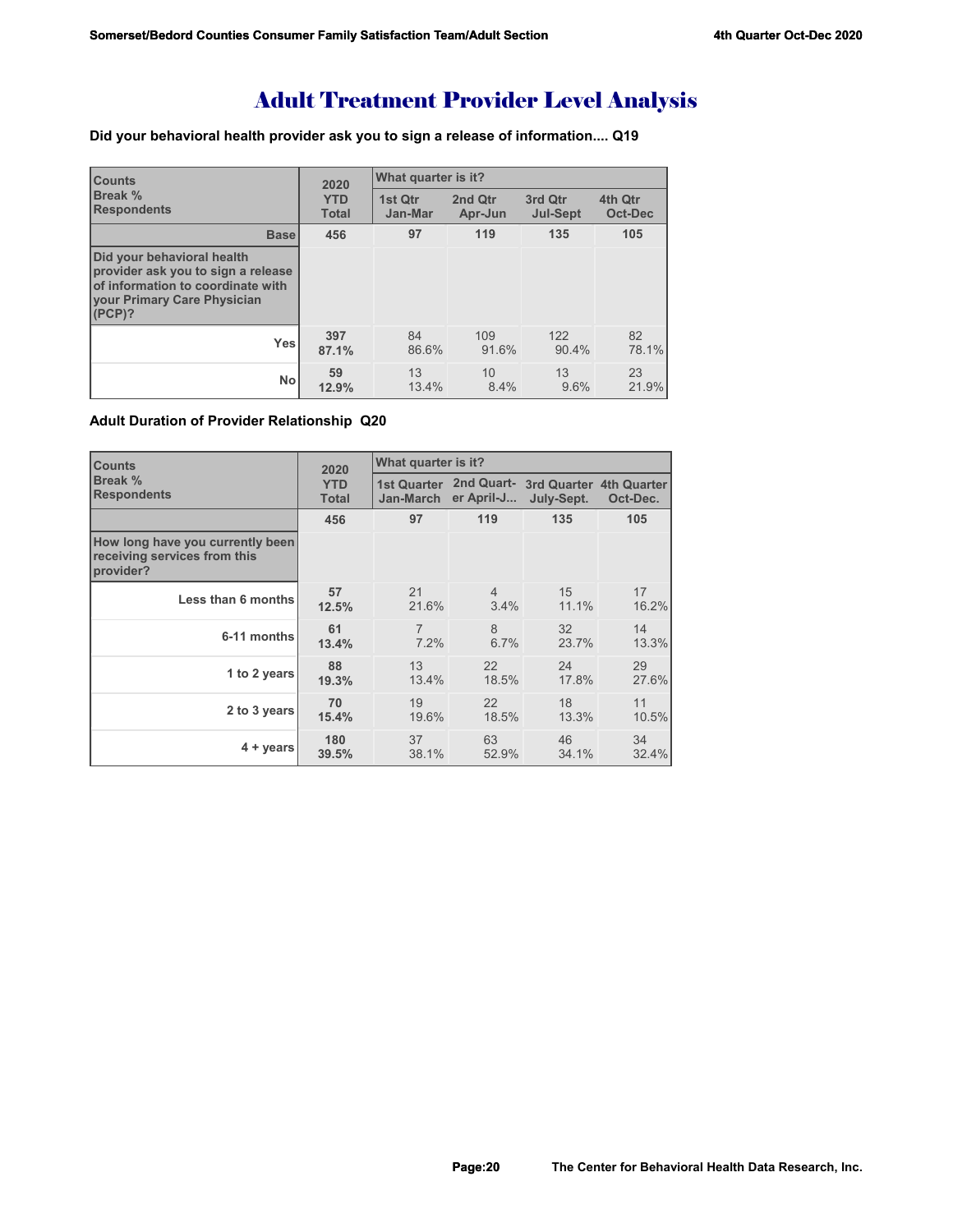## **Adult Scheduling of First Appointment Q21**

| <b>Counts</b><br>Break %<br><b>Respondents</b>              | 2020<br><b>YTD</b><br><b>Total</b> | What quarter is it? |                                                                            |               |             |  |
|-------------------------------------------------------------|------------------------------------|---------------------|----------------------------------------------------------------------------|---------------|-------------|--|
|                                                             |                                    |                     | 1st Quarter 2nd Quarte - 3rd Quarter 4th Quarter<br>Jan-March r April-June | July-Sept.    | Oct-Dec.    |  |
| *N/A responses reduce total                                 | 450                                | 97                  | 119                                                                        | 132           | 102         |  |
| Were you put on a waiting list to<br>be seen by (provider)? |                                    |                     |                                                                            |               |             |  |
| <b>Yes</b>                                                  | 52<br>11.6%                        | 12<br>12.4%         | 18<br>15.1%                                                                | 12<br>$9.1\%$ | 10<br>9.8%  |  |
| <b>No</b>                                                   | 398<br>88.4%                       | 85<br>87.6%         | 101<br>84.9%                                                               | 120<br>90.9%  | 92<br>90.2% |  |

# Adult Access to Services

**I feel I was able to get the help I needed within a reasonable amount of time. Q22A**

| <b>Counts</b><br><b>Break %</b><br><b>Respondents</b>                                | 2020                       | What quarter is it?    |                        |                            |                        |  |
|--------------------------------------------------------------------------------------|----------------------------|------------------------|------------------------|----------------------------|------------------------|--|
|                                                                                      | <b>YTD</b><br><b>Total</b> | 1st Otr<br>Jan-Mar     | 2nd Qtr<br>Apr-Jun     | 3rd Qtr<br><b>Jul-Sept</b> | 4th Qtr<br>Oct-Dec     |  |
| <b>Neutral Responses Excluded</b>                                                    | 447                        | 96                     | 115                    | 134                        | 102                    |  |
| I feel I was able to get the help I<br>needed within a reasonable<br>amount of time. |                            |                        |                        |                            |                        |  |
| <b>Strongly Agree/Agree</b>                                                          | 434<br>97.1%               | 94<br>97.9%            | 113<br>98.3%           | 129<br>96.3%               | 98<br>96.1%            |  |
| <b>Strongly Disagree/Disagree</b>                                                    | 13<br>2.9%                 | $\mathfrak{D}$<br>2.1% | $\mathfrak{p}$<br>1.7% | 5<br>3.7%                  | $\overline{4}$<br>3.9% |  |

**97.1% of target rate Y-T-D Meets Expectations**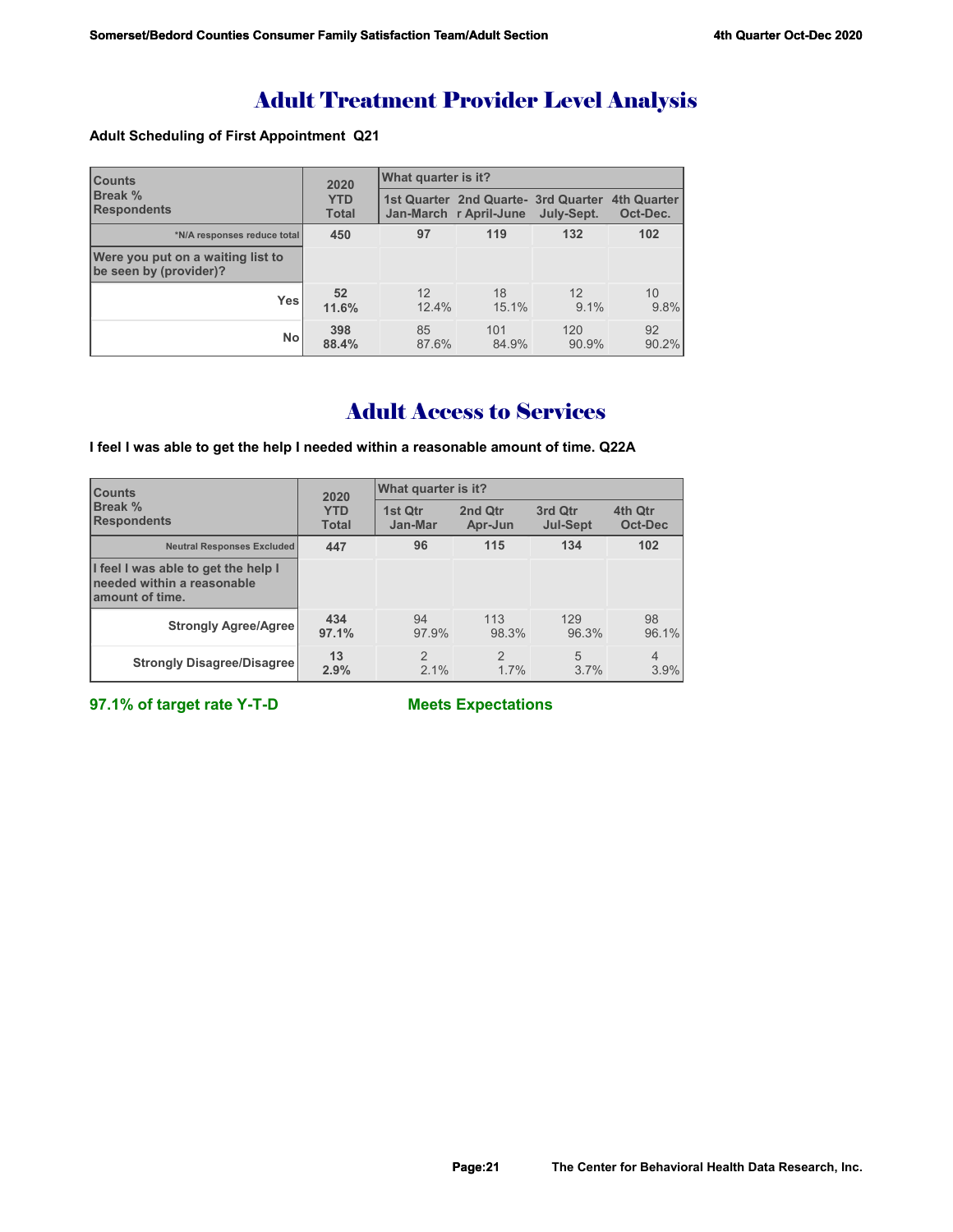# Adult Access to Services

#### **I was made aware of the availability of different providers for this service.. Q22B**

| <b>Counts</b><br>Break %<br><b>Respondents</b>                                                           | 2020                       | What quarter is it? |                    |                            |                           |  |
|----------------------------------------------------------------------------------------------------------|----------------------------|---------------------|--------------------|----------------------------|---------------------------|--|
|                                                                                                          | <b>YTD</b><br><b>Total</b> | 1st Otr<br>Jan-Mar  | 2nd Qtr<br>Apr-Jun | 3rd Qtr<br><b>Jul-Sept</b> | 4th Qtr<br><b>Oct-Dec</b> |  |
| <b>Neutral Responses Excluded</b>                                                                        | 436                        | 96                  | 111                | 129                        | 100                       |  |
| I was made aware of the<br>availability of different providers<br>for this service and given a<br>choice |                            |                     |                    |                            |                           |  |
| <b>Strongly Agree/Agree</b>                                                                              | 395<br>91%                 | 90<br>94%           | 95<br>86%          | 116<br>90%                 | 94<br>94%                 |  |
| <b>Stongly Disagree/Disagree</b>                                                                         | 41<br>9%                   | 6<br>6%             | 16<br>14%          | 13<br>10%                  | 6<br>6%                   |  |

### **91% of target rate Y-T-D Meets Expectations**

### **Adult Access to Services Literals Q22C**

Q1-The waiting time from the initial phone call to begin services was over 30 days.

Q1-I don't feel I was made aware of the different choices/services.

Q1-They transferred me back to here.

Q1-My doctor requested who he thought would be a good fit.

Q2-They put me in a more restricted environment, had a beef with them.

Q2-It took me so long to see someone but that was years ago. I didn't know about other providers at that time. I didn't have a vehicle. It got so bad that I actually moved across from the doctors office, due to panic attacks.

Q2-This is only place I called, it was recommended to me.

Q2-There aren't that many providers in Bedford county. I didn't get along with my case manager at a different provider, so this place was the next choice.

Q2-They never informed me of other providers.

Q2-I just went somewhere close.

Q2-I'm not aware of other provider's, but if I felt uncomfortable, I'd ask for another therapist.

Q2-He got better, but this worker is taking forever. He has been in the psyche unit for 22 days and needs his worker to go back in a group home. We've had success at group homes.

Q3-I wasn't able to get help in a reasonable time because I didn't have insurance. I was fearful, complaining and worried , they just couldn't give me the help.

Q3-They just gave me meds and I'm still depressed. They don't seem to care.

Q3-If they were successful I wouldn't still be in services.

Q3-This doctor was closer for me.

Q3-My mother in law told me about this provider, so I went there.

Q3-They just assigned me and didn't give me any options. I sat in my first appointment not know the person was my therapist. During therapy it was fine but when the pandemic started, it went down hill.

Q3-I did virtual appointment with the doctor, I didn't care for him. I had my 2nd appointment with the nurse and she changed meds completely. The first doctor put me on meds that had terrible side effects.

Q4-I still have problems. I quess.

Q4-I called them.

Q4-It took finding the right doctor or the right doctor coming to the program.

Q4-My mom handled this

Q4-I picked someone at this provider, she wasn't available. The other person they picked for me is really nice.

Q4-They cancelled my appointment due to COVID. I was waiting to see when they were doing in person visits. They sent me a letter telling me they removed me and if I returned, I would need to get another therapist.

Q4-Getting help in a reasonable amount of time is 50/50. Once he graduated high school, it was starting over from scratch again. I feel like the transition is lacking, once they're out of school, one doesn't know what they are doing. You have to ask the right questions to the right people. The one thing I will say is, as the person advocating, If I had not pushed, he would not be receiving services.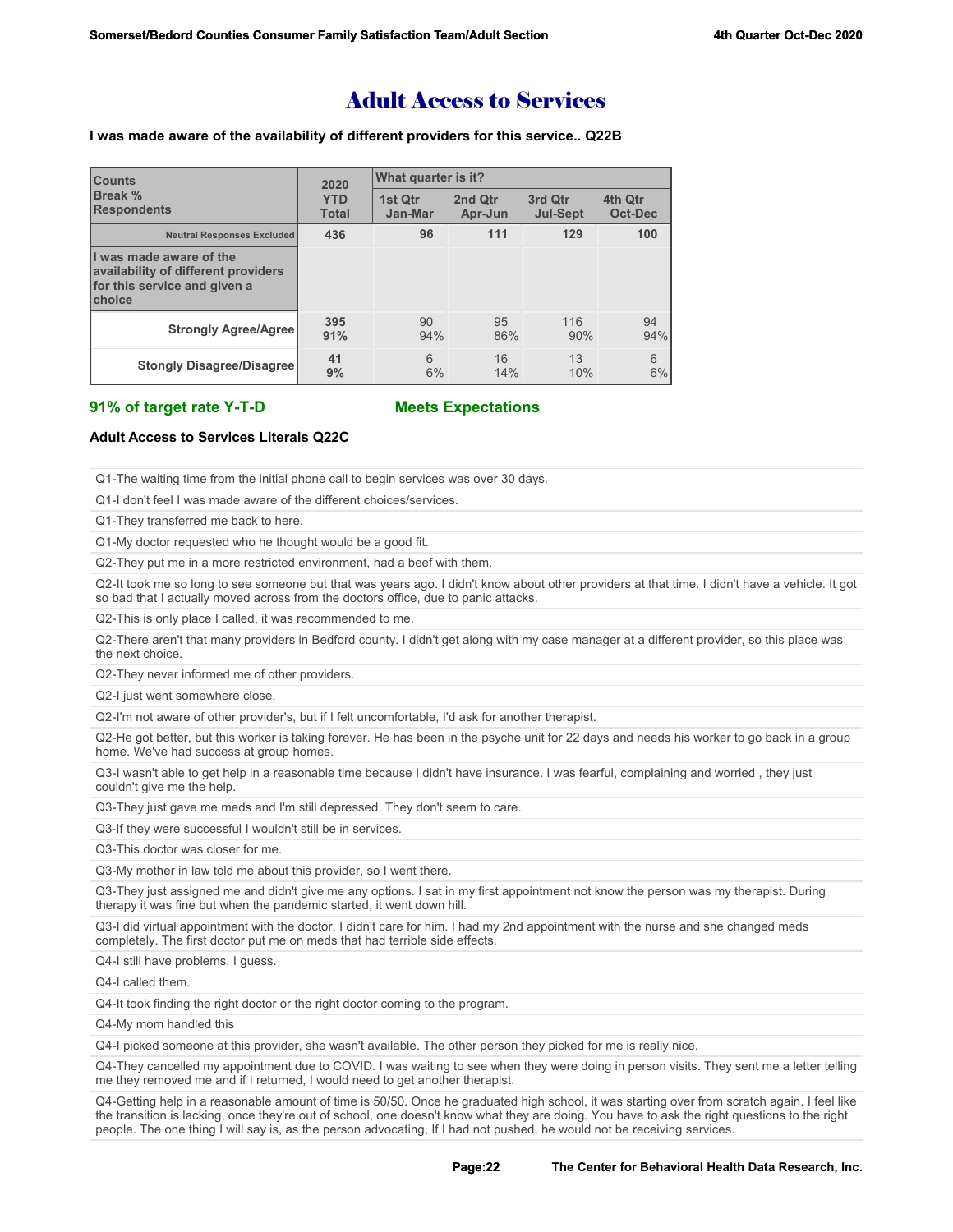#### **Adult Access to Services Literals Q22C**

Q4-I was actually hospitalized, so they saw me right away. I don't think hospitalization right away. I think the fact that we need to get hospitalized is wrong.

Q4-I was here before, there is really no where else to go.

Q4-It took several months to get help.

Q4-They just assigned me to this provider. I was in the hospital.

Q4-I looked stuff up on my own.

Q4-I wasn't made aware of other providers but I'm happy where I am.

# Adult Treatment Experiences

## **The treatment I am receiving meets my needs. Q23A**

| <b>Counts</b><br>Break %<br><b>Respondents</b>  | 2020                       | What quarter is it? |                        |                            |                          |  |
|-------------------------------------------------|----------------------------|---------------------|------------------------|----------------------------|--------------------------|--|
|                                                 | <b>YTD</b><br><b>Total</b> | 1st Qtr<br>Jan-Mar  | 2nd Qtr<br>Apr-Jun     | 3rd Qtr<br><b>Jul-Sept</b> | 4th Qtr<br>Oct-Dec       |  |
| Neutral responses reduce total                  | 440                        | 92                  | 114                    | 132                        | 102                      |  |
| The treatment I am receiving<br>meets my needs. |                            |                     |                        |                            |                          |  |
| <b>Strongly Agree/Agree</b>                     | 428<br>97.3%               | 91<br>98.9%         | 110<br>96.5%           | 125<br>94.7%               | 102<br>100.0%            |  |
| <b>Strongly Disagree/Disagree</b>               | 12<br>2.7%                 | 1<br>1.1%           | $\overline{4}$<br>3.5% | $\overline{7}$<br>5.3%     | $\overline{\phantom{a}}$ |  |

### **97.3% of target rate Y-T-D Meets Expectations**

#### **My provider has talked with me about community supports and other options.....Q23B**

| <b>Counts</b><br>Break %<br><b>Respondents</b>                                                      | 2020                       | What quarter is it? |                    |                            |                    |  |
|-----------------------------------------------------------------------------------------------------|----------------------------|---------------------|--------------------|----------------------------|--------------------|--|
|                                                                                                     | <b>YTD</b><br><b>Total</b> | 1st Qtr<br>Jan-Mar  | 2nd Otr<br>Apr-Jun | 3rd Qtr<br><b>Jul-Sept</b> | 4th Otr<br>Oct-Dec |  |
| Neutral responses reduce total                                                                      | 432                        | 90                  | 115                | 128                        | 99                 |  |
| My provider has talked with me<br>about community supports and<br>other options that are available. |                            |                     |                    |                            |                    |  |
| <b>Strongly Agree/Agree</b>                                                                         | 386<br>89.4%               | 84<br>93.3%         | 107<br>93.0%       | 112<br>87.5%               | 83<br>83.8%        |  |
| <b>Strongly Disagree/Disagree</b>                                                                   | 46<br>10.6%                | 6<br>6.7%           | 8<br>7.0%          | 16<br>12.5%                | 16<br>16.2%        |  |

89.4% of target rate Y-T-D Satisfactory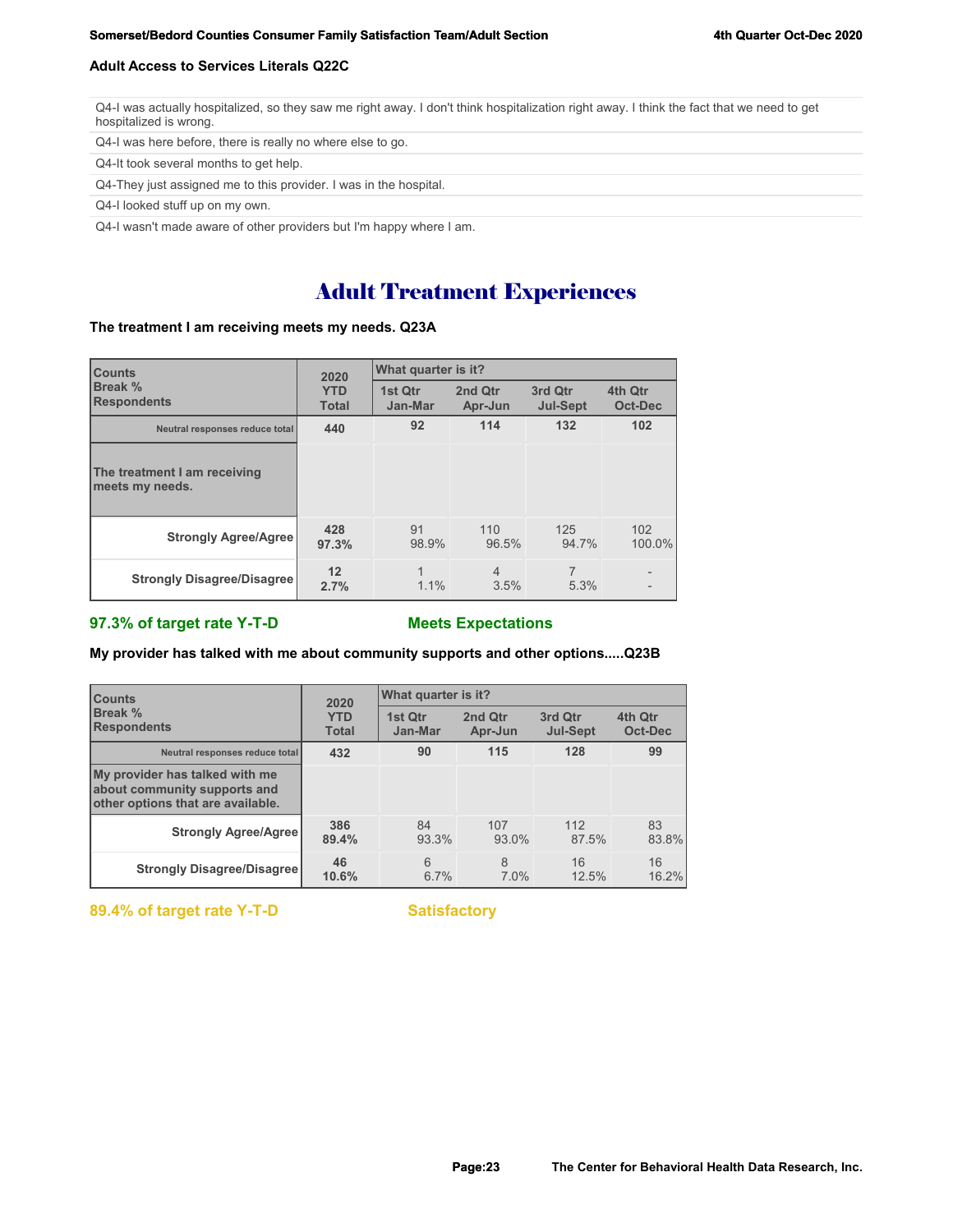# Adult Treatment Experiences

#### **Provider helped me create a plan to deal with any problems I have. Q23C**

| <b>Counts</b><br>Break %<br><b>Respondents</b>                          | 2020                       | What quarter is it?    |                    |                            |                    |  |  |
|-------------------------------------------------------------------------|----------------------------|------------------------|--------------------|----------------------------|--------------------|--|--|
|                                                                         | <b>YTD</b><br><b>Total</b> | 1st Qtr<br>Jan-Mar     | 2nd Qtr<br>Apr-Jun | 3rd Qtr<br><b>Jul-Sept</b> | 4th Qtr<br>Oct-Dec |  |  |
| Neutral responses reduce total                                          | 438                        | 92                     | 113                | 133                        | 100                |  |  |
| (Provider) helped me create a plan<br>to deal with any problems I have. |                            |                        |                    |                            |                    |  |  |
| <b>Strongly Agree/Agree</b>                                             | 410<br>93.6%               | 87<br>94.6%            | 106<br>93.8%       | 122<br>91.7%               | 95<br>95.0%        |  |  |
| <b>Strongly Disagree/Disagree</b>                                       | 28<br>6.4%                 | $\overline{5}$<br>5.4% | 6.2%               | 11<br>8.3%                 | 5<br>5.0%          |  |  |

#### **93.6% of target rate Y-T-D Meets Expectations**

#### **Adult Treatment Experience Literals Q23D**

Q1-They may have given me papers about community supports.

Q1-They make a lot of med changes and the doctors are not always in.

Q1-The service is not helping my specific needs. We made a plan and I thought it was useless.

Q1-Right now I'm in a disarray because of my last appointment. My therapist said things she didn't know about my daughter. My therapist was half an hour late today. I had to go back on depression medicine because of it.

Q1-They haven't helped me create a plan for problems.

Q2-I basically tell her what's going on and if my medication is working. She tells me she's sorry about what's going on but does not give me a plan though.

Q2-I'm not sure, I'm getting meds to help depression.

Q2-We're working on it but not 100% yet.

Q2-We mainly work on long term goals.

Q2-I feel as if some of my diagnosis's are wrong.

Q2-My treatment is not meeting my needs at this time. I only hear from the psychiatrist and haven't had counseling due to the coronavirus.

Q2-They let my BCM go when coronavirus started. I like her. I don't like change. She helped me with my electric bill, and doctor appointments with not missing them.

Q2-They haven't talked about other options, that's because I'm happy with what I have.

Q2-My therapist pointed me towards community suports. I don't have a plan.

Q2-We tried to create a plan. He was excited when the worker came out, he would get mad when they couldn't. He didn't understand.

Q3-They did not mention other options.

Q3-My therapist, I have talked to a couple of times, she is so overbooked, she forgets what we have talked about. We aren't making very much progress and it frustrates me.

Q3-The doctor doesn't listen to my needs.

Q3-They haven't helped me except for meds, they want to push meds.

Q3-We tried other things, they just weren't for her.

Q3-She can't write prescriptions, she pushes me to get medication from a doctor.

Q3-The lady I see, seems kind of judgmental and it doesn't help my anxiety.

Q4-I don't think we have many things in our small town.

Q4-We haven't created a plan yet.

Q4-They're pretty quick to give me the medication and get me out.

Q4-They talked to me about assisted living. We really didn't need to explore that option.

Q4-My treatment meets my needs to a point. They helped me create a plan with medication but it's not working. I'm dealing with it the best I can.

Q4-I'm doing well with my life.

Q4-I don't remember if they talked to me about community supports, it was a long time ago.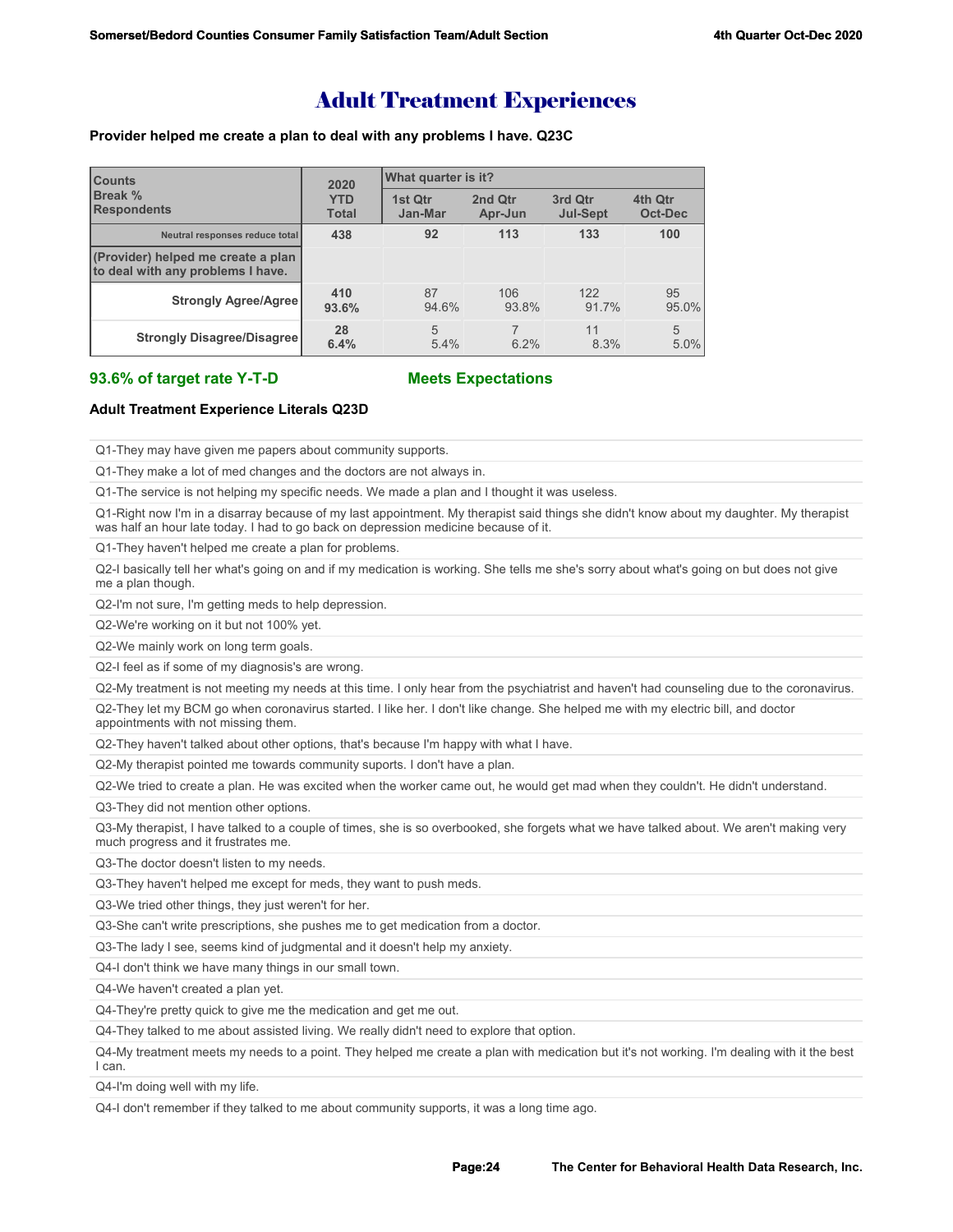# Adult Providers Share Information

**My providers work together and share information...... Q24**

| <b>Counts</b>                                                | 2020                       | <b>What quarter is it?</b> |                       |                            |                           |  |
|--------------------------------------------------------------|----------------------------|----------------------------|-----------------------|----------------------------|---------------------------|--|
| Break %<br><b>Respondents</b>                                | <b>YTD</b><br><b>Total</b> | <b>1st Qtr</b><br>Jan-Mar  | 2nd Qtr<br>Apr-Jun    | 3rd Qtr<br><b>Jul-Sept</b> | 4th Qtr<br><b>Oct-Dec</b> |  |
| *Neutrals reduce total                                       | 423                        | 86                         | 112                   | 125                        | 100                       |  |
| As appropriate, my providers<br>work together and share info |                            |                            |                       |                            |                           |  |
| <b>Strongly Agree/Agree</b>                                  | 411<br>97.2%               | 85<br>98.8%                | 110<br>98.2%          | 119<br>95.2%               | 97<br>97.0%               |  |
| <b>Strongly Disagree/Disagree</b>                            | 12<br>2.8%                 | 1.2%                       | $\mathcal{P}$<br>1.8% | 6<br>4.8%                  | 3<br>3.0%                 |  |

**97.2% of target rate Y-T-D Meets Expectations**

# Adult Recovery Oriented Practices

**Staff treats me with respect and sees me as an equal partner...... Q25A**

| <b>Counts</b>                                                                               | 2020                       | <b>What quarter is it?</b> |                        |                            |                    |  |
|---------------------------------------------------------------------------------------------|----------------------------|----------------------------|------------------------|----------------------------|--------------------|--|
| Break %<br><b>Respondents</b>                                                               | <b>YTD</b><br><b>Total</b> | 1st Qtr<br>Jan-Mar         | 2nd Qtr<br>Apr-Jun     | 3rd Qtr<br><b>Jul-Sept</b> | 4th Qtr<br>Oct-Dec |  |
| <b>Base</b>                                                                                 | 456                        | 97                         | 119                    | 135                        | 105                |  |
| Staff treats me with respect and<br>sees me as an equal partner in<br>my treatment program. |                            |                            |                        |                            |                    |  |
| Always/Amost Always/Often                                                                   | 443<br>97.1%               | 94<br>96.9%                | 117<br>98.3%           | 130<br>96.3%               | 102<br>97.1%       |  |
| Sometimes/Rarely                                                                            | 13<br>2.9%                 | 3<br>3.1%                  | $\mathfrak{D}$<br>1.7% | 5<br>3.7%                  | 3<br>2.9%          |  |
| <b>Never</b>                                                                                |                            |                            |                        |                            | $\qquad \qquad -$  |  |

**97.1% of target rate Y-T-D Meets Expectations**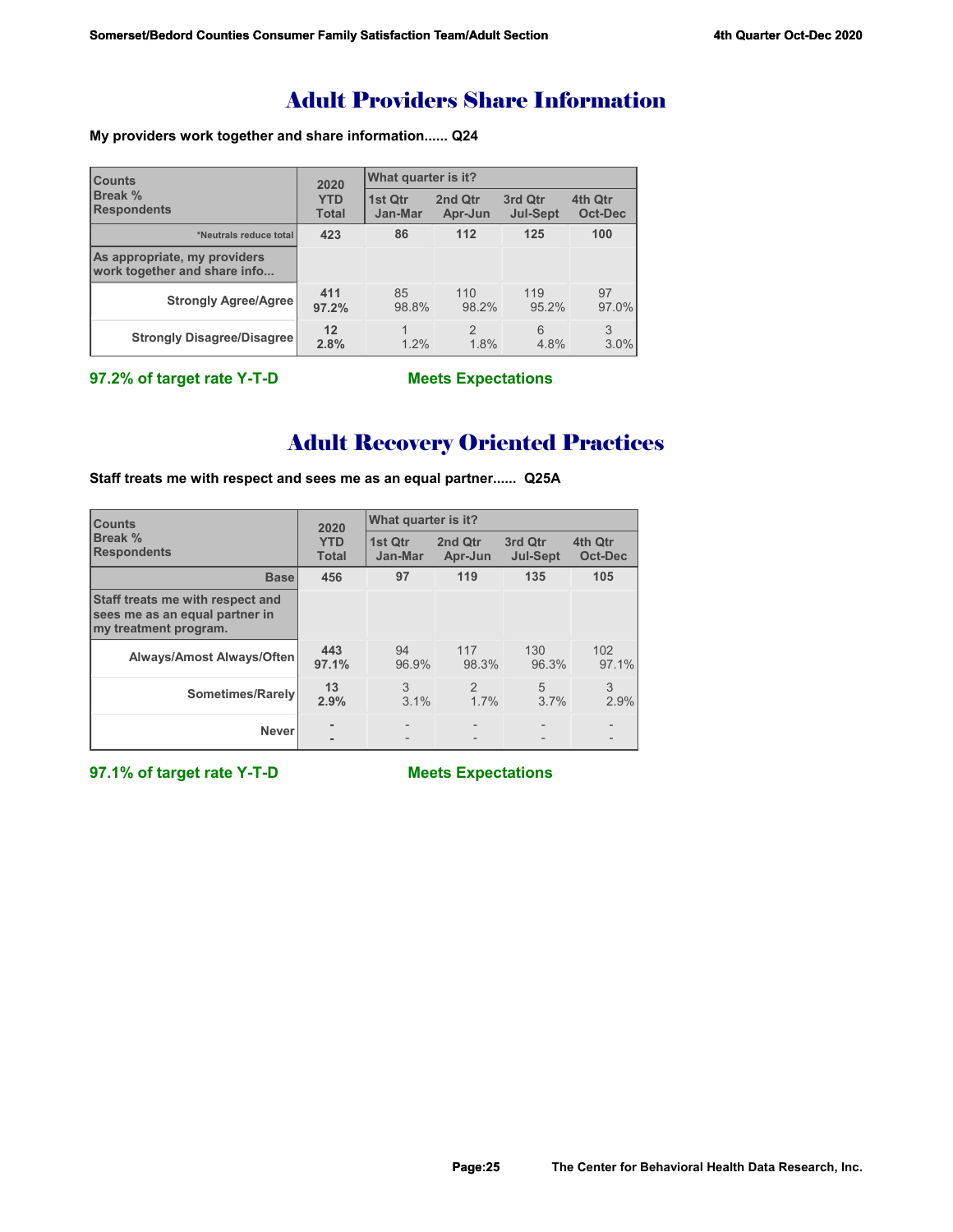# Adult Recovery Oriented Practices

## **I was encouraged to use consumer-run programs...Q25B**

| <b>Counts</b>                                                                                                              | 2020                       | What quarter is it? |                    |                            |                    |
|----------------------------------------------------------------------------------------------------------------------------|----------------------------|---------------------|--------------------|----------------------------|--------------------|
| <b>Break %</b><br><b>Respondents</b>                                                                                       | <b>YTD</b><br><b>Total</b> | 1st Qtr<br>Jan-Mar  | 2nd Qtr<br>Apr-Jun | 3rd Qtr<br><b>Jul-Sept</b> | 4th Qtr<br>Oct-Dec |
| <b>Base</b>                                                                                                                | 456                        | 97                  | 119                | 135                        | 105                |
| I was encouraged to use<br>consumer-run programs (support<br>groups, drop-in centers, crisis<br>phone lines, etc.). (ROSI) |                            |                     |                    |                            |                    |
| <b>Always/Almost Always/Often</b>                                                                                          | 386<br>85%                 | 82<br>85%           | 108<br>91%         | 111<br>82%                 | 85<br>81%          |
| Sometimes/Rarely                                                                                                           | 49<br>11%                  | 6<br>6%             | 11<br>9%           | 18<br>13%                  | 14<br>13%          |
| <b>Never</b>                                                                                                               | 21<br>5%                   | 9<br>9%             |                    | 6<br>4%                    | 6<br>6%            |

## **85% of target rate Y-T-D Satisfactory**

## **My provider asked me what my goals would be to help.... (CCISC) Q26A**

| <b>Counts</b>                                                                              | 2020         | What quarter is it? |         |                 |                |  |
|--------------------------------------------------------------------------------------------|--------------|---------------------|---------|-----------------|----------------|--|
| Break %                                                                                    | <b>YTD</b>   | 1st Qtr             | 2nd Qtr | 3rd Qtr         | 4th Qtr        |  |
| <b>Respondents</b>                                                                         | <b>Total</b> | Jan-Mar             | Apr-Jun | <b>Jul-Sept</b> | <b>Oct-Dec</b> |  |
| Neutral responses reduce total                                                             | 439          | 97                  | 112     | 127             | 103            |  |
| My provider asked me what my<br>goals would be to help me<br>achieve a happy life. (CCISC) |              |                     |         |                 |                |  |
| <b>Strongly Agree/Agree</b>                                                                | 419          | 93                  | 107     | 122             | 97             |  |
|                                                                                            | 95.4%        | 95.9%               | 95.5%   | 96.1%           | 94.2%          |  |
| <b>Strongly Disagree/Disagree</b>                                                          | 20           | $\overline{4}$      | 5       | 5               | 6              |  |
|                                                                                            | 4.6%         | 4.1%                | 4.5%    | 3.9%            | 5.8%           |  |

**95.4% of target rate Y-T-D Meets Expectations**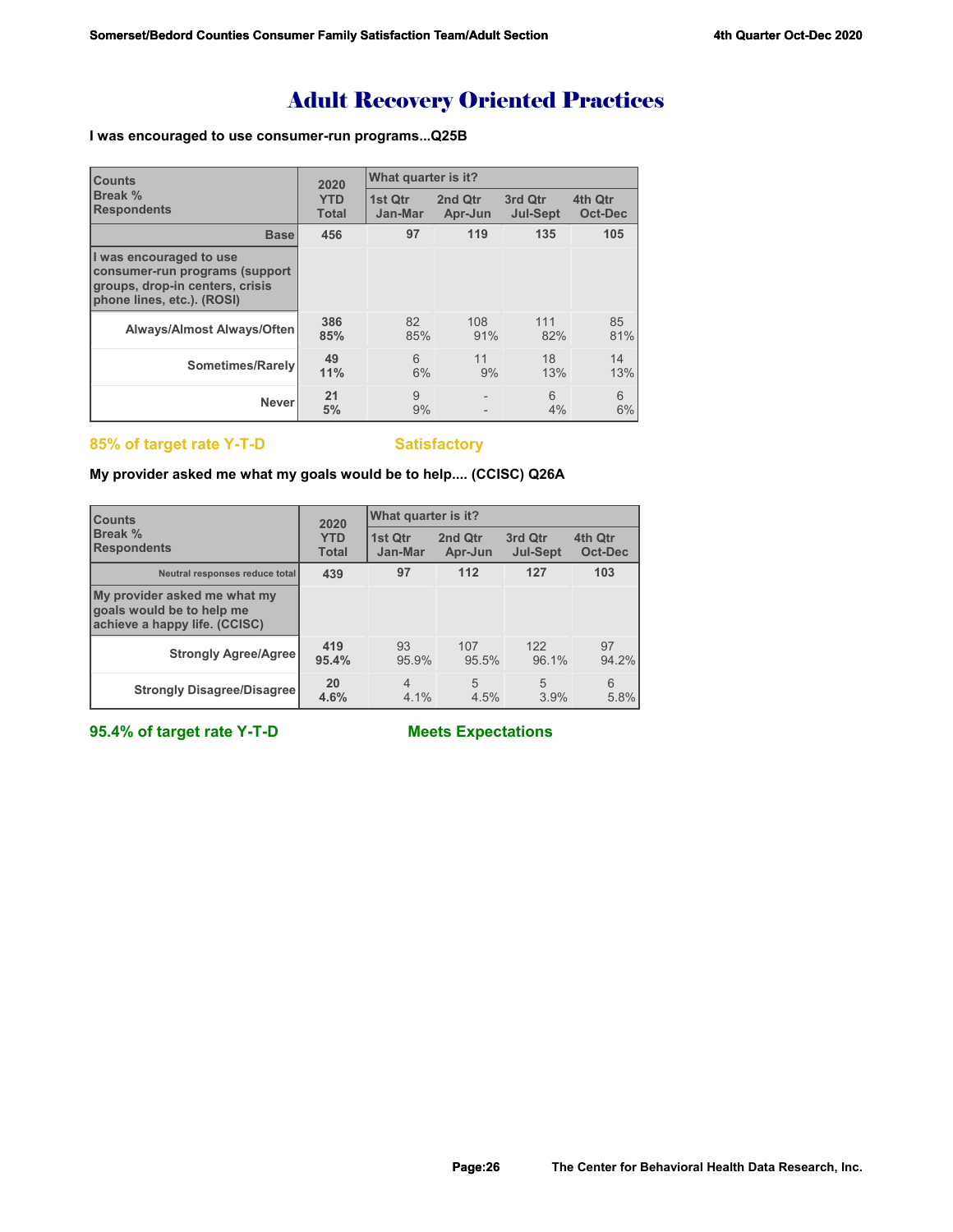# Adult Recovery Oriented Practices

## **My provider acknowledges and rewards me for even my small steps.... Q26B**

| <b>Counts</b><br>Break %<br><b>Respondents</b>                                       | 2020                       | What quarter is it?    |                        |                            |                    |  |
|--------------------------------------------------------------------------------------|----------------------------|------------------------|------------------------|----------------------------|--------------------|--|
|                                                                                      | <b>YTD</b><br><b>Total</b> | 1st Otr<br>Jan-Mar     | 2nd Qtr<br>Apr-Jun     | 3rd Qtr<br><b>Jul-Sept</b> | 4th Qtr<br>Oct-Dec |  |
| Neutral responses reduce total                                                       | 441                        | 95                     | 114                    | 131                        | 101                |  |
| My provider acknowledges me for<br>even my small steps toward<br>achieving my goals. |                            |                        |                        |                            |                    |  |
| <b>Strongly Agree/Agree</b>                                                          | 420<br>95.2%               | 91<br>95.8%            | 110<br>96.5%           | 121<br>92.4%               | 98<br>97.0%        |  |
| <b>Strongly Disagree/Disagree</b>                                                    | 21<br>4.8%                 | $\overline{4}$<br>4.2% | $\overline{4}$<br>3.5% | 10<br>7.6%                 | 3<br>3.0%          |  |

# **95.2% of target rate Y-T-D Meets Expectations**

**My treatment is developed around my specific needs. (CCISC) Q26C**

| <b>Counts</b><br>Break %<br><b>Respondents</b>                 | 2020                       | What quarter is it? |                    |                            |                    |  |
|----------------------------------------------------------------|----------------------------|---------------------|--------------------|----------------------------|--------------------|--|
|                                                                | <b>YTD</b><br><b>Total</b> | 1st Qtr<br>Jan-Mar  | 2nd Qtr<br>Apr-Jun | 3rd Qtr<br><b>Jul-Sept</b> | 4th Qtr<br>Oct-Dec |  |
| Neutral responses reduce total                                 | 440                        | 97                  | 112                | 131                        | 100                |  |
| My treatment is developed around<br>my specific needs. (CCISC) |                            |                     |                    |                            |                    |  |
| <b>Strongly Agree/Agree</b>                                    | 432<br>98.2%               | 94<br>96.9%         | 112<br>100.0%      | 126<br>96.2%               | 100<br>100.0%      |  |
| <b>Strongly Disagree/Disagree</b>                              | 8<br>1.8%                  | 3<br>3.1%           |                    | 5<br>3.8%                  |                    |  |

**98.2% of target rate Y-T-D Meets Expectations**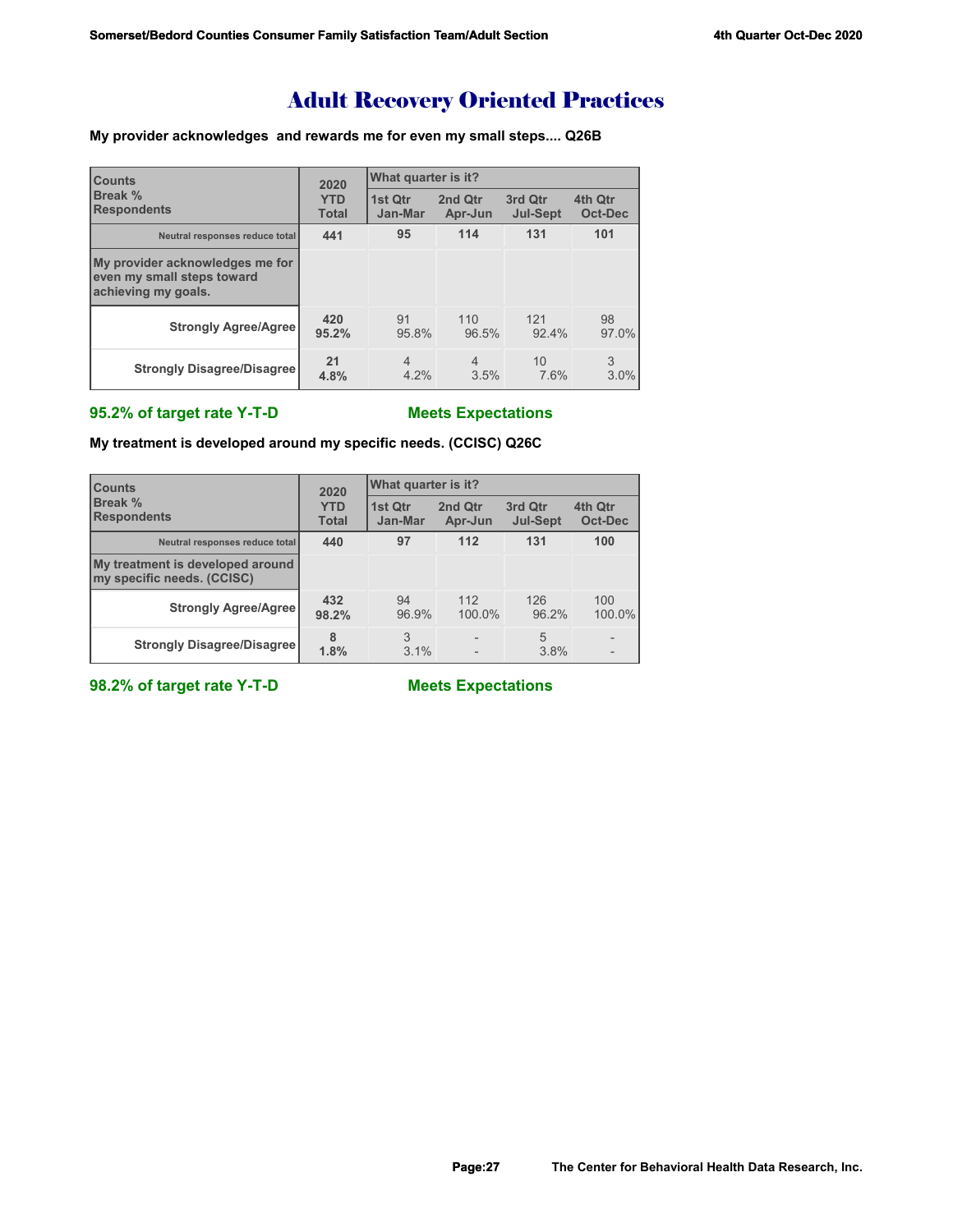# Adult Recovery Oriented Practices

#### **I have been given clear information on who to contact if I need.... Q26D**

| <b>Counts</b><br>Break %<br><b>Respondents</b>                                                                | 2020                       | What quarter is it? |                        |                            |                    |  |
|---------------------------------------------------------------------------------------------------------------|----------------------------|---------------------|------------------------|----------------------------|--------------------|--|
|                                                                                                               | <b>YTD</b><br><b>Total</b> | 1st Qtr<br>Jan-Mar  | 2nd Qtr<br>Apr-Jun     | 3rd Qtr<br><b>Jul-Sept</b> | 4th Qtr<br>Oct-Dec |  |
| <b>Neutral Responses Excluded</b>                                                                             | 446                        | 96                  | 112                    | 135                        | 103                |  |
| I have been given clear<br>information on who to contact if I<br>need immediate help between<br>appointments. |                            |                     |                        |                            |                    |  |
| <b>Strongly Agree/Agree</b>                                                                                   | 431<br>96.6%               | 96<br>100.0%        | 108<br>96.4%           | 125<br>92.6%               | 102<br>99.0%       |  |
| <b>Strongly Disagree/Disagree</b>                                                                             | 15<br>3.4%                 |                     | $\overline{4}$<br>3.6% | 10<br>7.4%                 | 1<br>1.0%          |  |

**96.6% of target rate Y-T-D Meets Expectations**

#### **Adult Recovery Oriented Practices Literals Q26E**

Q1-They never mentioned consumer run programs.

Q1-There are a lot of physical and mental health things going on.

Q1-This is not why I go there.

Q1-They mention consumer-run programs sometimes.

Q2-I haven't been encouraged to use consumer run programs, I would really like a support group. If I need immediate help, I can call to be seen sooner.

Q2-They don't always tell about services.

Q2-No rewards.

Q2-I could call 911, I guess.

Q2-I don't think there is a happy life. My need is my medicine. I called everyone for help with medicine.

Q2-She does hear what I say and interacts with me.

Q3-I need more intensive treatment.

Q3-I always get an appointment card only. No numbers for who to contact after hours.

Q3-Since the pandemic, appointments have been short. We have been doing a lot of video chats, which are short.

Q3-No matter how hard I push to get better, it's like I'm not getting nowhere with it. My treatment isn't really for my specific needs. They couldn't help me with any medications or goal changes but they did treat me with respect and did everything they could.

Q3-We haven't reached the point of rewarding for meeting goals, we just start from square one over and over again.

Q3-The doctor doesn't ask me goals. He just asks 2 questions, that's it.

Q3-They aren't helping me, I'm thinking of changing providers.

Q3-They never brought these subjects up to me.

Q3-I don't need consumer run programs.

Q3-I would like to have resources that I can utilize.

Q3-I go by what she thinks, sometimes it helps, sometimes it doesn't.

Q4-My therapist was fine but I didn't like my doctor.

Q4-COVID makes it difficult because of the lack in community services. He's unhappy and misses everything.

Q4-Consumer run programs does not apply to me.

Q4-They might have asked me about my goals but I don't recall.I don't know if they acknowledge me achieving my goals. I don't know if my treatment is developed for my needs.

Q4-I know how to get this info if I need it.

Q4-I discussed goals when I was in therapy.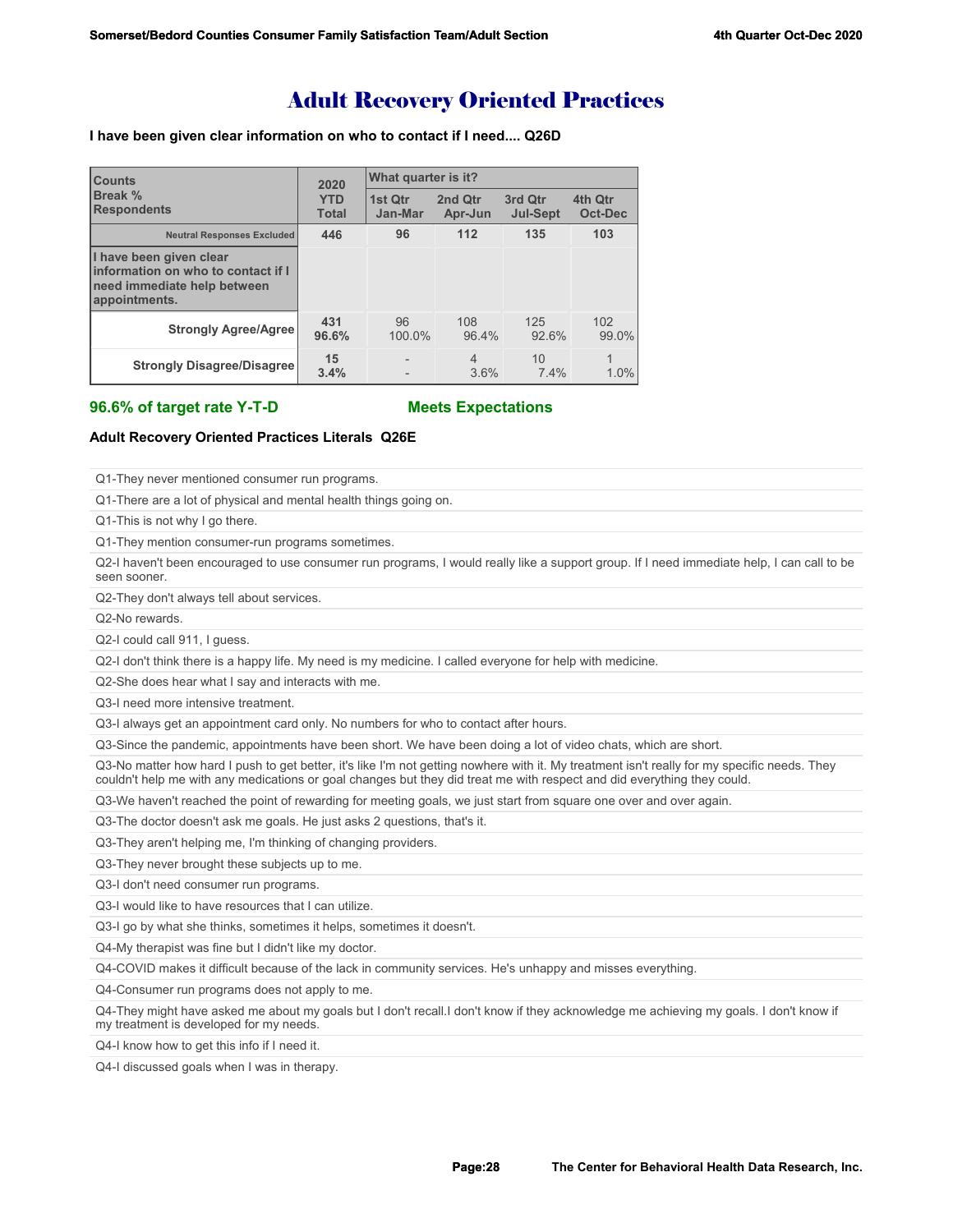# Adult Outcomes

## **I deal more effectively with daily problems Q27A**

| <b>Counts</b><br><b>Break %</b><br><b>Respondents</b> | 2020<br><b>YTD</b><br><b>Total</b> | What quarter is it? |                    |                            |                        |
|-------------------------------------------------------|------------------------------------|---------------------|--------------------|----------------------------|------------------------|
|                                                       |                                    | 1st Qtr<br>Jan-Mar  | 2nd Qtr<br>Apr-Jun | 3rd Qtr<br><b>Jul-Sept</b> | 4th Qtr<br>Oct-Dec     |
| Neutral responses reduce total                        | 416                                | 84                  | 107                | 126                        | 99                     |
| I deal more effectively with daily<br>problems.       |                                    |                     |                    |                            |                        |
| <b>Strongly Agree/Agree</b>                           | 395<br>95.0%                       | 77<br>91.7%         | 102<br>95.3%       | 119<br>94.4%               | 97<br>98.0%            |
| <b>Strongly Disagree/Disagree</b>                     | 21<br>5.0%                         | 8.3%                | 5<br>$4.7\%$       | 5.6%                       | $\overline{2}$<br>2.0% |

# **95.0% of target rate Y-T-D Meets Expectations**

# **I feel more hopeful about the future. Q27B**

| <b>Counts</b><br>Break %<br><b>Respondents</b> | 2020<br><b>YTD</b><br><b>Total</b> | What quarter is it?   |                    |                            |                           |  |
|------------------------------------------------|------------------------------------|-----------------------|--------------------|----------------------------|---------------------------|--|
|                                                |                                    | 1st Qtr<br>Jan-Mar    | 2nd Qtr<br>Apr-Jun | 3rd Qtr<br><b>Jul-Sept</b> | 4th Qtr<br><b>Oct-Dec</b> |  |
| Neutral responses reduce total                 | 425                                | 95                    | 106                | 124                        | 100                       |  |
| I feel more hopeful about the<br>Ifuture.      |                                    |                       |                    |                            |                           |  |
| <b>Strongly Agree/Agree</b>                    | 406<br>95.5%                       | 93<br>97.9%           | 100<br>94.3%       | 118<br>95.2%               | 95<br>95.0%               |  |
| <b>Strongly Disagree/Disagree</b>              | 19<br>4.5%                         | $\mathcal{P}$<br>2.1% | 6<br>5.7%          | 6<br>4.8%                  | 5<br>5.0%                 |  |

# **95.5% of target rate Y-T-D Meets Expectations**

# **I believe I can get better. Q27C**

| <b>Counts</b><br><b>Break %</b><br><b>Respondents</b> | 2020<br><b>YTD</b><br><b>Total</b> | What quarter is it? |                    |                            |                    |
|-------------------------------------------------------|------------------------------------|---------------------|--------------------|----------------------------|--------------------|
|                                                       |                                    | 1st Qtr<br>Jan-Mar  | 2nd Qtr<br>Apr-Jun | 3rd Qtr<br><b>Jul-Sept</b> | 4th Qtr<br>Oct-Dec |
| Neutral responses reduce total                        | 428                                | 95                  | 109                | 125                        | 99                 |
| I believe I can get better.                           |                                    |                     |                    |                            |                    |
| <b>Strongly Agree/Agree</b>                           | 418<br>97.7%                       | 94<br>98.9%         | 103<br>94.5%       | 123<br>98.4%               | 98<br>$99.0\%$     |
| <b>Strongly Disagree/Disagree</b>                     | 10<br>2.3%                         | 1.1%                | 6<br>5.5%          | $\mathfrak{D}$<br>1.6%     | 1.0%               |

**97.7% of target rate Y-T-D Meets Expectations**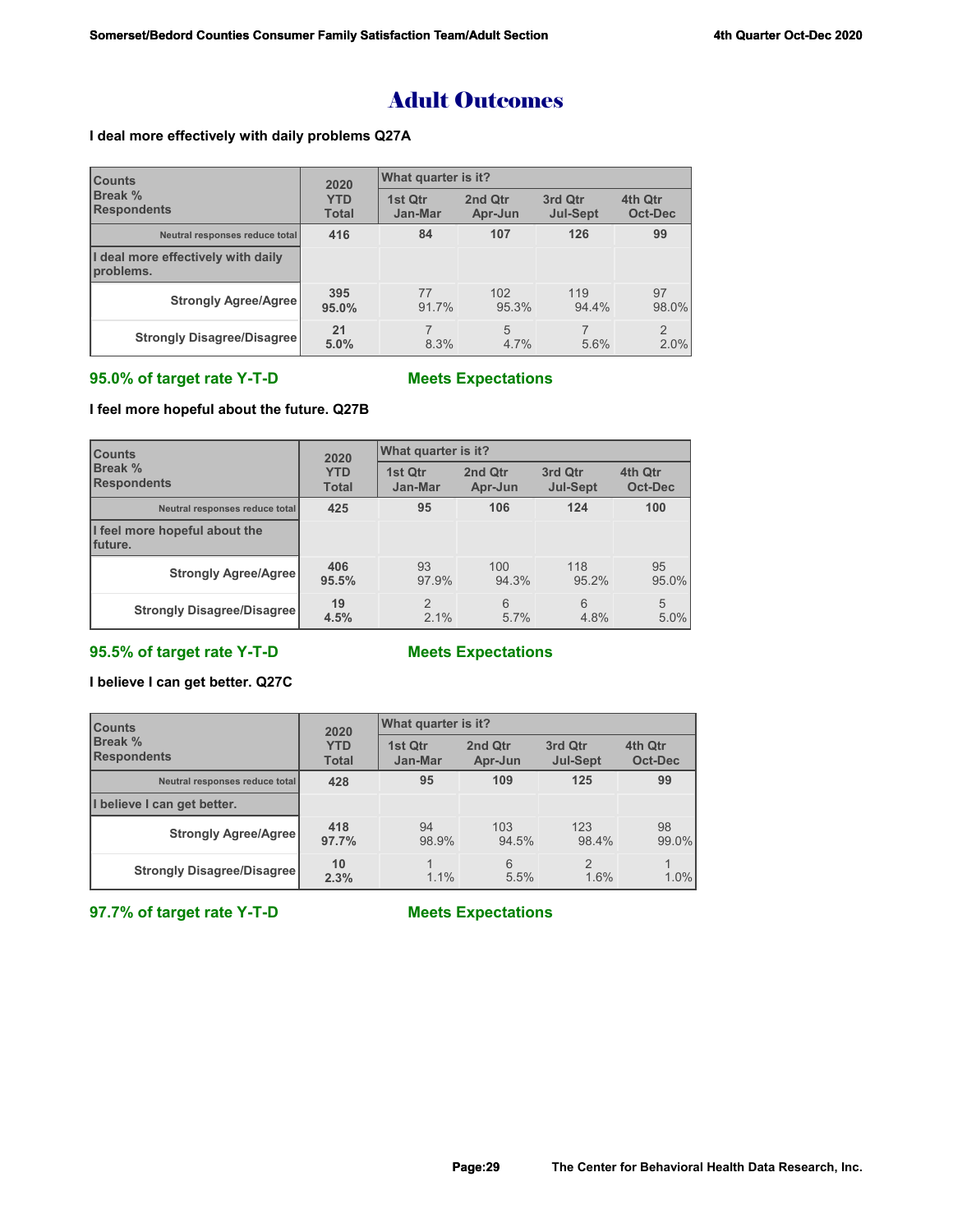# Adult Outcomes

#### **I feel treatment is working. Q27D**

| <b>Counts</b><br><b>Break %</b><br><b>Respondents</b> | 2020<br><b>YTD</b><br><b>Total</b> | What quarter is it? |                    |                            |                    |  |
|-------------------------------------------------------|------------------------------------|---------------------|--------------------|----------------------------|--------------------|--|
|                                                       |                                    | 1st Qtr<br>Jan-Mar  | 2nd Qtr<br>Apr-Jun | 3rd Qtr<br><b>Jul-Sept</b> | 4th Qtr<br>Oct-Dec |  |
| Neutral responses reduce total                        | 428                                | 95                  | 107                | 128                        | 98                 |  |
| I feel treatment is working.                          |                                    |                     |                    |                            |                    |  |
| <b>Strongly Agree/Agree</b>                           | 412<br>96.3%                       | 87<br>91.6%         | 101<br>94.4%       | 127<br>99.2%               | 97<br>99.0%        |  |
| <b>Strongly Disagree/Disagree</b>                     | 16<br>3.7%                         | 8<br>8.4%           | 6<br>5.6%          | 0.8%                       | 1.0%               |  |

#### **96.3% of target rate Y-T-D Meets Expectations**

### **Adult Outcomes Literals Q27E**

Q1-I haven't got back on the proper medication to help stabilize my head and anxiety.

Q1-I still have good and bad days.

Q1-I've only had 3 or 4 appointments. I haven't noticed change yet.

Q1-Some things are easier to handle day by day because of flashbacks and triggers.

Q1-They help me when I am in a lower mood. Right now I feel like I am at a stand still.

Q1-I am still early in treatment but I am hopeful.

Q1-My depression has gone from 85% to 100% since I started coming here.

Q1-Some situations are complicated. Problems are not being resolved.

Q2-Due to big problems in life, I don't think medicine can help.

Q2-This is because of my health condition.

Q2-I have been depressed my whole life. I'm still working on the process, it has helped me, but I still have a ways to go.

Q2-Sometimes treatment is working.

Q2-I try my best.

Q2-I know how to deal with 99% of what I'm going through now. I feel this way because of the way the economy is and the way the government is handling things.

Q2-It depends on the day, how I feel. I'm not sure if it's working to the best 100% yet.

Q2-I'm trying to get better.

Q2-I feel more calm but I don't feel like I can handle everyday tasks. I think this is something I may carry the rest of my life.

Q2-If they would approve herbal/medicinal supplements, this would help better.

Q2-I am going into the hospital tomorrow for help. Due to still going through it.

Q2-It depends on my stress levels and if someone angers me.

Q2-I still have problems.

Q2-I don't really have any hope to being as what they see as normal. I don't believe there is anything anyone can do for me.

Q2-I really don't see anything changing in the near future.

Q2-I feel like it's not working as well as it could be. My main problem is more of a medical issue than a therapy issue.

Q2-He's fine until he explodes. He hasn't had treatment too long, so I'm hopeful it will work. It has before.

Q3-I need more intensive treatment to get better.

Q3-I will always have bad days.

Q3-I am still dealing with the grieving process from my dad passing away.

Q3-It depends on the situation, I don't want to listen to other's problems. I have panic attacks sometimes because I care, sometimes.

Q3-The medication is working but I'm still focusing on the mental side. I need to find a therapist that is well suited for me.

Q3-Everyone has their moments when they fall back.

Q3-I've been coping by myself.

Q3-They do a good job, I'm not too hopeful myself.

Q3-She has come to accept her challenge.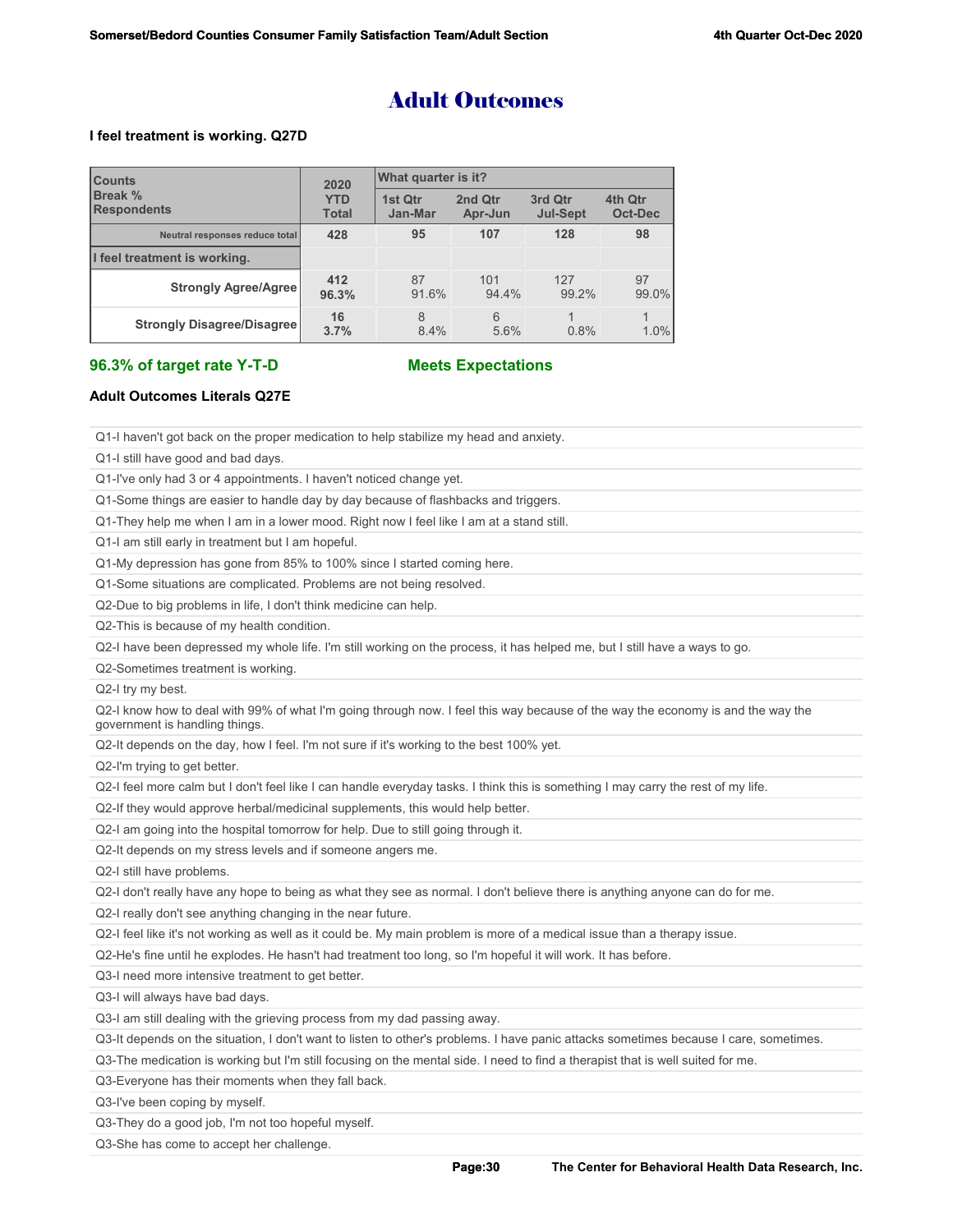#### **Somerset/Bedord Counties Consumer Family Satisfaction Team/Adult Section Section 4th Quarter Oct-Dec 2020**

#### **Adult Outcomes Literals Q27E**

Q3-With my diagnosis, there isn't going to be a change.

Q3-I worry so much about the future, what if something happens to us. She will be alone. The anxiety and depression has gotten better.

Q3-I ended an 8 year relationship, a lot of stress and abuse from my boyfriend. I'm not sure of the future but I want to see my new granddaughter in the future.

Q3-Whatever medication I'm on, if it doesn't work anymore, she'll either increase it or do nothing.

Q3-I'm not in treatment now because they discharged me during the pandemic. I called them for phone number for appointment and left 3 messages. They discharged me for missing 3 appointments, they never called me back.

Q3-Being locked in my apartment hasn't helped social anxiety.

Q4-My symptoms are in remission, I have a lot of problems.

Q4-I don't think I'm very good at life.

Q4-It depends on my anxiety level.

Q4-I have to deal with life on a day to day basis.

Q4-This COVID has us all depressed. We can't go to programs and things.

Q4-I have my good days and my bad days. I developed my own ways of coping.

Q4-It depends on the day and what's going on. It is still too early in treatment to tell if it's working.

Q4-Sometimes I feel like treatment is working and sometimes I don't. It depends on what's going on. I call them if something is wrong. They encourage us to call if anything changes.

Q4-I don't feel like my treatment is working, I am still hopeful. Medication is definitely not working.

Q4-My boyfriend passed away in June, I'm less hopeful about the future.

Q4-Only sometimes I feel more hopeful about my future. Some days I believe I can get better.

Q4-It's not the provider, we are trying to find the right meds. We are trying different meds.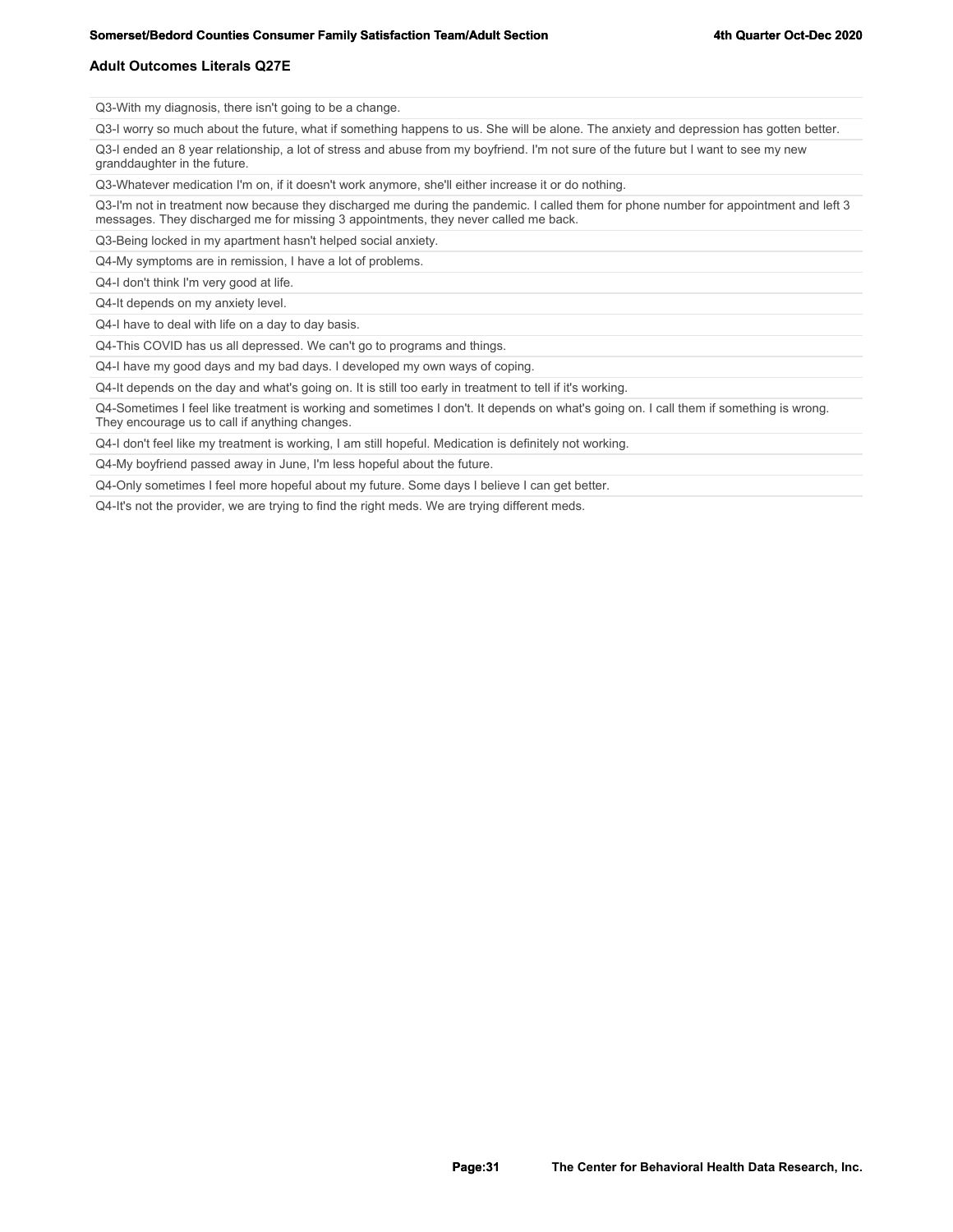# Adult Provider Issues or Problems

**Have you had any issues or problems with services from (provider)? Q28**

| <b>Counts</b><br><b>Break %</b><br><b>Respondents</b>        | 2020<br><b>YTD</b><br><b>Total</b> | What quarter is it? |                                                                           |              |             |  |
|--------------------------------------------------------------|------------------------------------|---------------------|---------------------------------------------------------------------------|--------------|-------------|--|
|                                                              |                                    |                     | 1st Quarter 2nd Quarte- 3rd Quarter 4th Quarter<br>Jan-March r April-June | July-Sept.   | Oct-Dec.    |  |
|                                                              | 456                                | 97                  | 119                                                                       | 135          | 105         |  |
| Have you had any issues or<br>problems with services from (n |                                    |                     |                                                                           |              |             |  |
| <b>Yes</b>                                                   | 35<br>7.7%                         | $7.2\%$             | 5.9%                                                                      | 10<br>7.4%   | 11<br>10.5% |  |
| No                                                           | 421<br>92.3%                       | 90<br>92.8%         | 112<br>94.1%                                                              | 125<br>92.6% | 94<br>89.5% |  |

## **Adult Provider Issues Q29**

| <b>Counts</b>                                                | 2020                       | What quarter is it? |                    |                            |                           |
|--------------------------------------------------------------|----------------------------|---------------------|--------------------|----------------------------|---------------------------|
| Break %<br><b>Respondents</b>                                | <b>YTD</b><br><b>Total</b> | 1st Qtr<br>Jan-Mar  | 2nd Qtr<br>Apr-Jun | 3rd Qtr<br><b>Jul-Sept</b> | 4th Qtr<br><b>Oct-Dec</b> |
| *N/A responses reduce total                                  | 35                         | 7                   | $\overline{7}$     | 10                         | 11                        |
| If yes, what were the issues or<br>problems with services fr |                            |                     |                    |                            |                           |
| Lack of treatment planning and<br>coordination               |                            | $\qquad \qquad -$   |                    |                            |                           |
| Services not provided when I<br>needed them                  | 1<br>2.9%                  |                     |                    |                            | 9.1%                      |
| <b>Poor Communication</b>                                    | 3<br>8.6%                  | 1<br>14.3%          |                    | $\mathfrak{D}$<br>20.0%    |                           |
| <b>Frequent staff changes</b>                                |                            |                     |                    |                            |                           |
| <b>Frequent Provider Cancellations</b>                       |                            |                     |                    |                            |                           |
| Other                                                        | 31<br>88.6%                | 6<br>85.7%          | 7<br>100.0%        | 8<br>80.0%                 | 10<br>90.9%               |

### **Adult literals for issues or problems with service Q29A**

Q1-Lack of treatment planning and coordination, services not provided when I needed them, poor communication, frequent staff changes and frequent provider cancellations.

Q1-Scheduling issues, sometimes if I need to reschedule I have to wait a month or longer.

Q1-Interference from a counselor involving another patient.

Q1-I was misinformed about my benefits from a staff member.

Q1-Provider frequently cancels my appointments, Provider arrives late for my appopintment, provider says I cancelled when I didn't.

Q1-Someone turned me in for a stupid reason.

Q2-I had a case manager that caused me some problems, I got rid of her. She lied on me and to me.

Q2-Personality conflict

Q2-Personality conflict/attitude

Q2-They were trying too many different meds on me.

Q2-Years ago, I had a gambling problem caused by meds. I changed providers.

Q2-Withdrawal from my medication. Provider never called it in and they said they did. I went without my medication 7 or 8 days.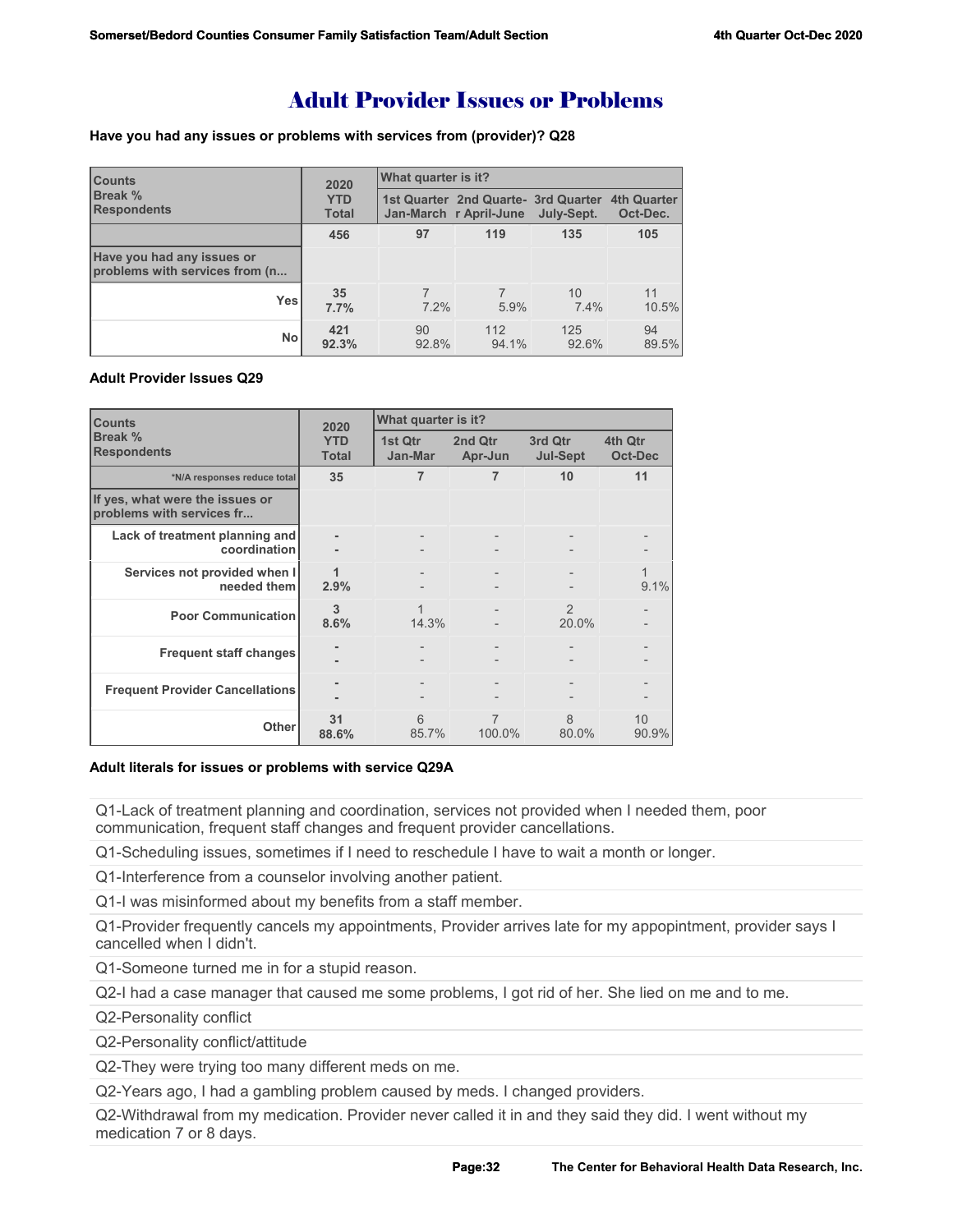### **Adult literals for issues or problems with service Q29A**

Q2-Sometimes conversations with my therapist can frustrate me but it's tolerable. I always let her know when I'm frustrated, I can be open.

Q3-Lack of treatment planning and coordination, services not provided when I needed them, frequent staff changes and frequent provider cancellations.

Q3-They never answer the phone. I called for 4 days straight (phone rings or is busy). I left 2 messages but they never get returned.

Q3-Doctor doesn't listen, doesn't discuss issues.

Q3-The only problem was when they put me on the wrong day, one time.

Q3-Lack of treatment planning and coordination and services not provided when I needed them.

Q3-They gave me medicine that insurance didn't cover and haven't given me anything else.

Q3-Confidentiality was broken.

Q3-When I was in GCC a counselor was disrespectful. I was singled out with issues and I quit. I went back to outpatient.

Q4-They are pretty controlling in their groups. I have had problems in the past with the group centered counseling. Some of it was my anxiety.

Q4-The doctor put me on a medication for anxiety and depression. I started to get muscle spasms, the doctor told me it wasn't from the medication I took. I continued to take the medication and spasms got worse. I stopped taking the medication but the spasms are still there. Anxiety brings them on or they are just random.

Q4-I had an issue with a counselor, they took care of it.

Q-4 Frequent staff changes and the transition period, and during COVID has been very frustrating.

Q4-When I first started coming here, they changed requirements for group. Their boss said I wouldn't be qualified for insurance to cover IOP but I finished it already.

Q4-No problem with the provider. My issue is a med change.

Q4-I feel confidentiality was broken by a staff member.

Q4-Scheduling issues due to COVID.

Q4-Poor communication. They don't answer their phones. I had to go days without meds. They made a mistake calling in my meds.

Q4-There are a few doctors that are pretty ignorant. I think some are in it for the money. I had a drug test and the doctor was pretty ignorant because I failed.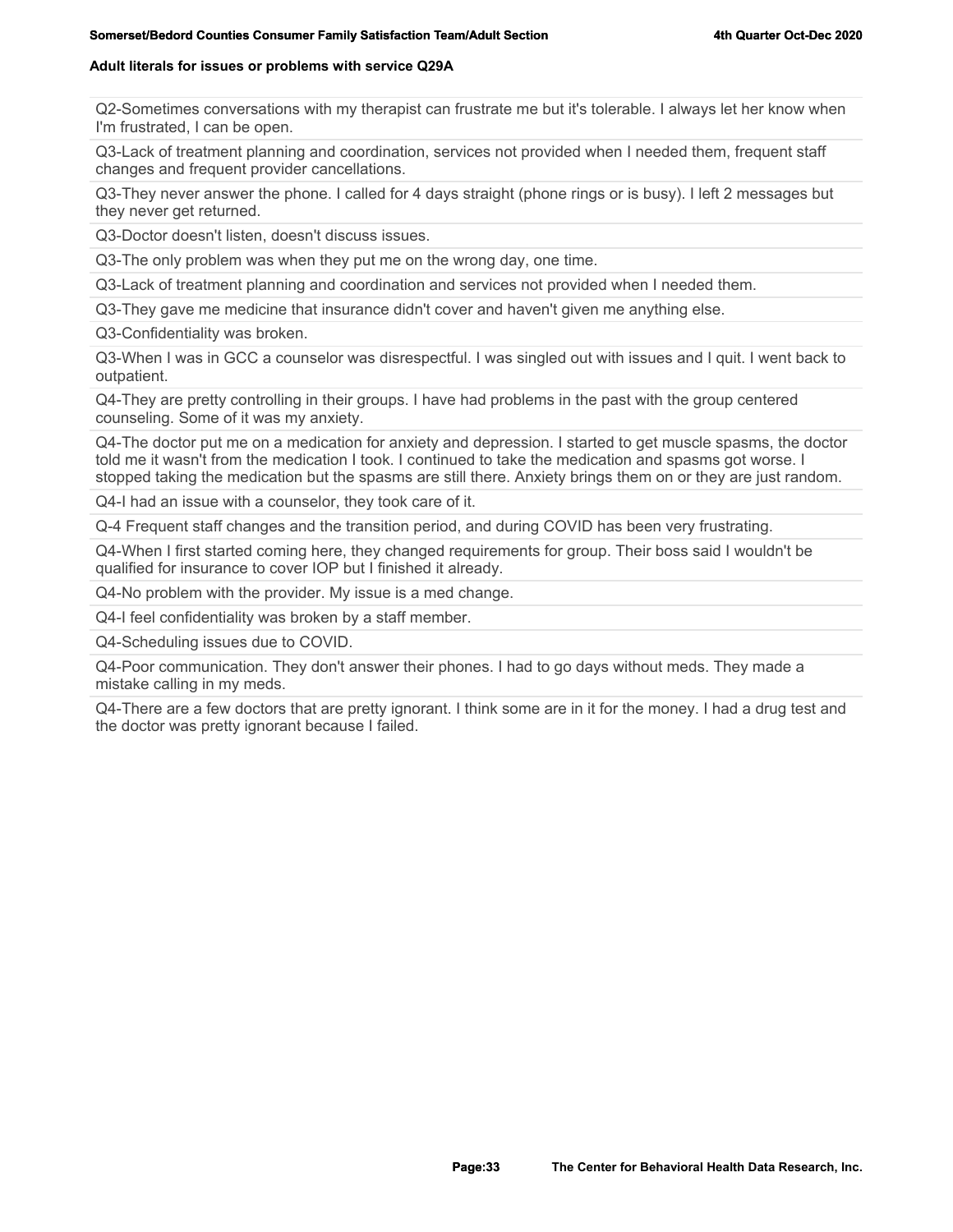# Adult Provider Issues or Problems

### **Adult Provider Issue Resolution Q30**

| <b>Counts</b>                                                | 2020<br><b>YTD</b><br><b>Total</b> | What quarter is it?     |                    |                            |                           |  |
|--------------------------------------------------------------|------------------------------------|-------------------------|--------------------|----------------------------|---------------------------|--|
| Break %<br><b>Respondents</b>                                |                                    | 1st Qtr<br>Jan-Mar      | 2nd Qtr<br>Apr-Jun | 3rd Qtr<br><b>Jul-Sept</b> | 4th Qtr<br><b>Oct-Dec</b> |  |
| (N/A) responses reduce total                                 | 35                                 |                         |                    | 10                         | 11                        |  |
| Were you able to resolve these<br>issues or problems with (n |                                    |                         |                    |                            |                           |  |
| I resolved the problem with the<br>program manager           | 6<br>17.1%                         | 14.3%                   | 3<br>42.9%         | $10.0\%$                   | $9.1\%$                   |  |
| I chose not to take any action                               | 17<br>48.6%                        | $\overline{4}$<br>57.1% | 3<br>42.9%         | $\overline{7}$<br>70.0%    | 3<br>27.3%                |  |
| I filed a formal complaint                                   | $\mathfrak{p}$<br>5.7%             | 14.3%                   | 14.3%              |                            |                           |  |
| Other                                                        | 10<br>28.6%                        | 14.3%                   |                    | $\mathfrak{p}$<br>20.0%    | 63.6%                     |  |

#### **Adult literals were you able to resolve these issues problems...Q30A**

Q1-I talked to the lady at the front desk.

Q3-I mentioned the issue to them. They apologize but nothing gets done.

Q3-I talked to a staff member and they are working on it.

Q4-I tried to talk to them a couple times about my views. I didn't really think the problem was resolved, I just left groups. I tried to resolve the issue, they were somewhat accepting. As far as for the control, they told me that's the way things are. I thought it was ridiculous.

Q4-I chose to not take the medication anymore.

Q4-They contacted them and told them what was going on. They contacted me and got me someone else.

Q4-We discussed it and solved it. I finished IOP.

Q4-I didn't bring it up until a few years later. I didn't have proof that the staff member did it.

Q4-I tried to talk to them in person or over the phone. They were too busy.

Q4-I've talked to them myself. They pretty much stick me with the same doctor. I usually just miss the appointment or reschedule with another doctor.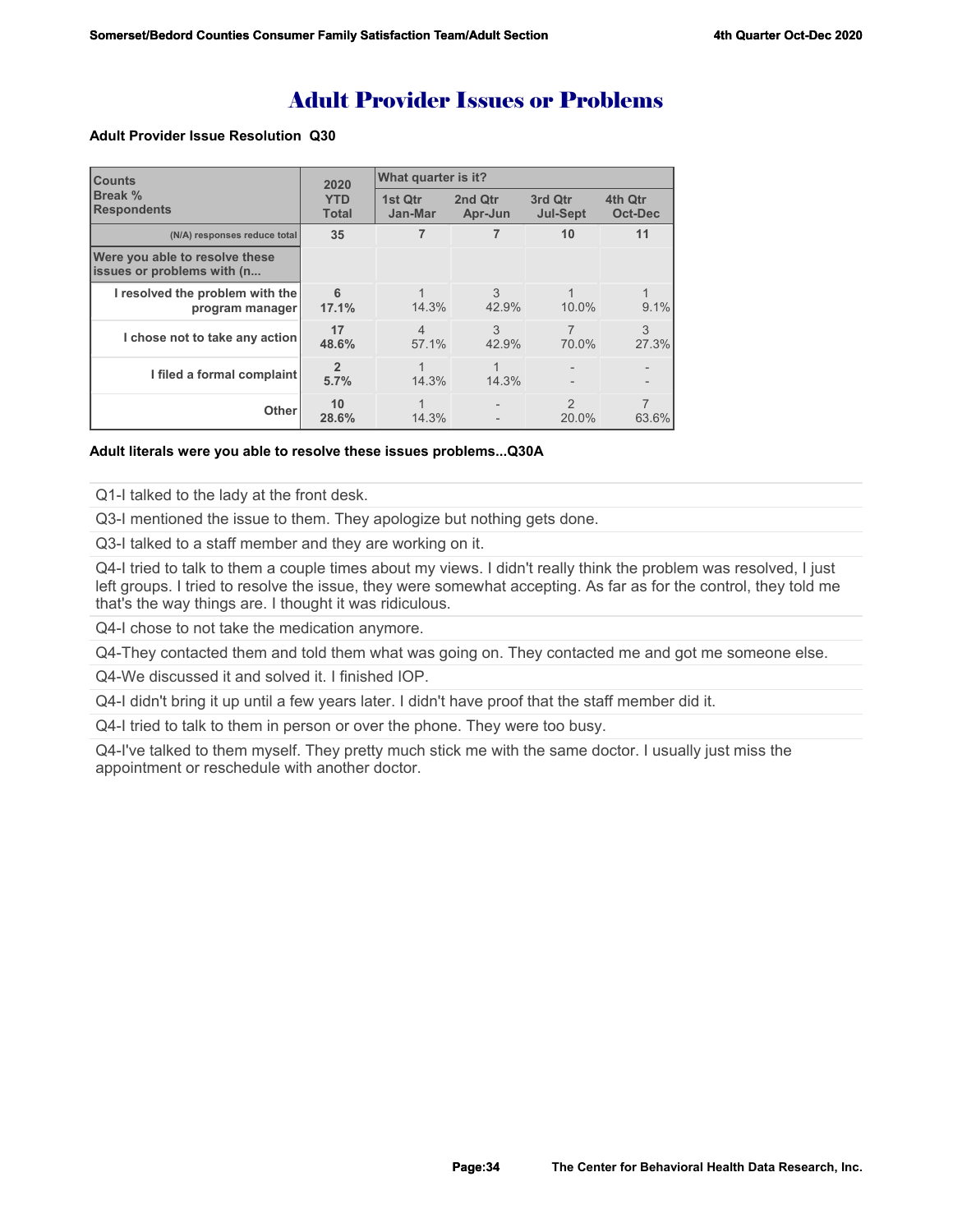# Adult Provider Issues or Problems

**If you chose to not take any action,why? Q31**

| <b>Counts</b>                                        | 2020                       | What quarter is it?     |                         |                            |                           |  |
|------------------------------------------------------|----------------------------|-------------------------|-------------------------|----------------------------|---------------------------|--|
| Break %<br><b>Respondents</b>                        | <b>YTD</b><br><b>Total</b> | 1st Qtr<br>Jan-Mar      | 2nd Qtr<br>Apr-Jun      | 3rd Qtr<br><b>Jul-Sept</b> | 4th Qtr<br><b>Oct-Dec</b> |  |
| (N/A) responses reduce total                         | 17                         | 4                       | 3                       |                            | 3                         |  |
| If you chose to not take any<br>action, why?         |                            |                         |                         |                            |                           |  |
| The problem was not that serious                     | $\boldsymbol{4}$<br>23.5%  | 25.0%                   | $\mathfrak{D}$<br>66.7% | 14.3%                      |                           |  |
| I was concerned with how the<br>provider would react | 3<br>17.6%                 | 1<br>25.0%              | 33.3%                   | 14.3%                      |                           |  |
| I didn't know how to file a formal<br>complaint      | 3<br>17.6%                 |                         |                         | $\mathcal{P}$<br>28.6%     | 33.3%                     |  |
| <b>Other</b>                                         | 41.2%                      | $\mathfrak{D}$<br>50.0% |                         | 3<br>42.9%                 | $\mathcal{P}$<br>66.7%    |  |

# **Adult Literal Q31A**

Q1-I don't think this issue would be taken care of.

Q1-I am waiting to see how my next appointment goes.

Q3-I told my therapist but I'm not sure who to talk to.

Q3-It was a hectic day in the office that day. I completely understand.

Q3-I was discouraged from lack of trust. They said wait 60 days to reestablish services. I was frustrated and gave up.

Q4-I felt like nothing could be done.

Q4-I will talk with them about this in December at my next appointment.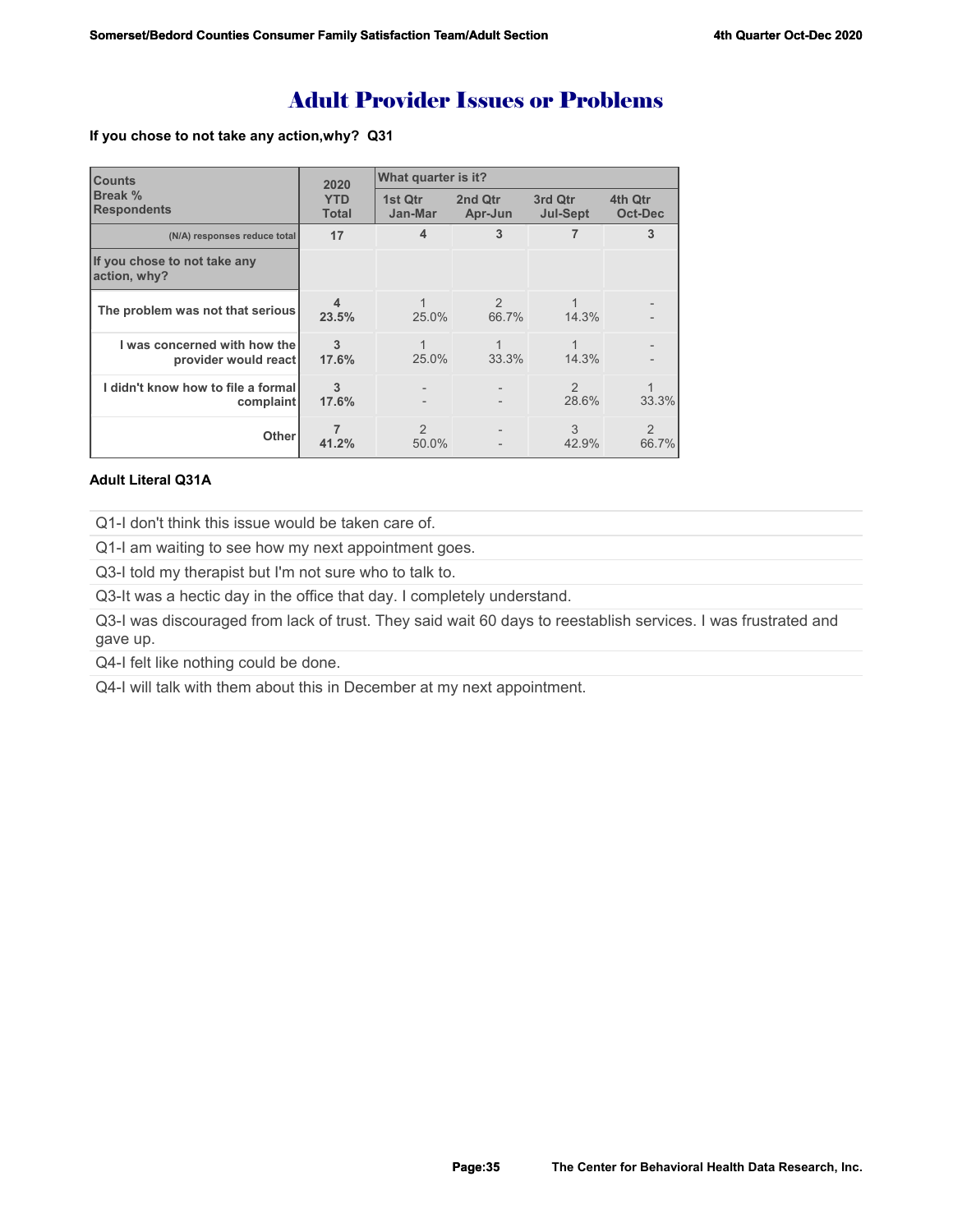# Adult Department of Public Welfare Questions

# **Adult Treatment Impact on Quality of Life Q32**

| <b>Counts</b>                                               | 2020                       | What quarter is it?             |                                       |                        |                                |
|-------------------------------------------------------------|----------------------------|---------------------------------|---------------------------------------|------------------------|--------------------------------|
| <b>Break %</b><br><b>Respondents</b>                        | <b>YTD</b><br><b>Total</b> | <b>1st Quarter</b><br>Jan-March | 2nd Quarter 3rd Quarter<br>April-June | July-Sept.             | <b>4th Quarter</b><br>Oct-Dec. |
|                                                             | 456                        | 97                              | 119                                   | 135                    | 105                            |
| What effect has the treatment<br>you've received had on the |                            |                                 |                                       |                        |                                |
| <b>Much better</b>                                          | 226<br>49.6%               | 51<br>52.6%                     | 58<br>48.7%                           | 70<br>51.9%            | 47<br>44.8%                    |
| A little better                                             | 187<br>41.0%               | 36<br>37.1%                     | 47<br>39.5%                           | 54<br>40.0%            | 50<br>47.6%                    |
| About the same                                              | 38<br>8.3%                 | $\overline{7}$<br>7.2%          | 14<br>11.8%                           | 9<br>6.7%              | 8<br>7.6%                      |
| A little worse                                              | 3<br>0.7%                  | 1<br>1.0%                       |                                       | $\overline{2}$<br>1.5% |                                |
| Much worse                                                  | $\overline{2}$<br>0.4%     | $\mathfrak{D}$<br>2.1%          |                                       |                        |                                |

#### **Were you given a chance to make treatment decisions? Q33**

| <b>Counts</b>                                             | 2020<br><b>YTD</b><br><b>Total</b> | What quarter is it?    |                        |                            |                           |  |
|-----------------------------------------------------------|------------------------------------|------------------------|------------------------|----------------------------|---------------------------|--|
| Break %<br><b>Respondents</b>                             |                                    | 1st Qtr<br>Jan-Mar     | 2nd Qtr<br>Apr-Jun     | 3rd Qtr<br><b>Jul-Sept</b> | 4th Qtr<br><b>Oct-Dec</b> |  |
|                                                           | 456                                | 97                     | 119                    | 135                        | 105                       |  |
| Were you given the chance to<br>make treatment decisions? |                                    |                        |                        |                            |                           |  |
| Yes                                                       | 410<br>89.9%                       | 89<br>91.8%            | 109<br>91.6%           | 117<br>86.7%               | 95<br>90.5%               |  |
| <b>No</b>                                                 | 17<br>3.7%                         | $\overline{2}$<br>2.1% | 6<br>5.0%              | 8<br>5.9%                  | 1<br>1.0%                 |  |
| <b>Sometimes</b>                                          | 29<br>6.4%                         | 6<br>6.2%              | $\overline{4}$<br>3.4% | 10<br>7.4%                 | 9<br>8.6%                 |  |

## **In the last twelve months, were you able to get the help you needed? Q34**

| <b>Counts</b>                                               | 2020<br><b>YTD</b><br><b>Total</b> | What quarter is it?             |                                  |                                  |                                |  |
|-------------------------------------------------------------|------------------------------------|---------------------------------|----------------------------------|----------------------------------|--------------------------------|--|
| Break %<br><b>Respondents</b>                               |                                    | <b>1st Quarter</b><br>Jan-March | <b>2nd Quarter</b><br>April-June | <b>3rd Quarter</b><br>July-Sept. | <b>4th Quarter</b><br>Oct-Dec. |  |
|                                                             | 456                                | 97                              | 119                              | 135                              | 105                            |  |
| In the last twelve months, were<br>you able to get the help |                                    |                                 |                                  |                                  |                                |  |
| <b>Yes</b>                                                  | 434<br>95.2%                       | 92<br>94.8%                     | 116<br>97.5%                     | 125<br>92.6%                     | 101<br>96.2%                   |  |
| <b>No</b>                                                   | 9<br>2.0%                          | 3<br>3.1%                       | $\mathcal{P}$<br>1.7%            | 3<br>2.2%                        | 1.0%                           |  |
| <b>Sometimes</b>                                            | 13<br>2.9%                         | $\mathcal{P}$<br>2.1%           | 1<br>0.8%                        | 7<br>5.2%                        | 3<br>2.9%                      |  |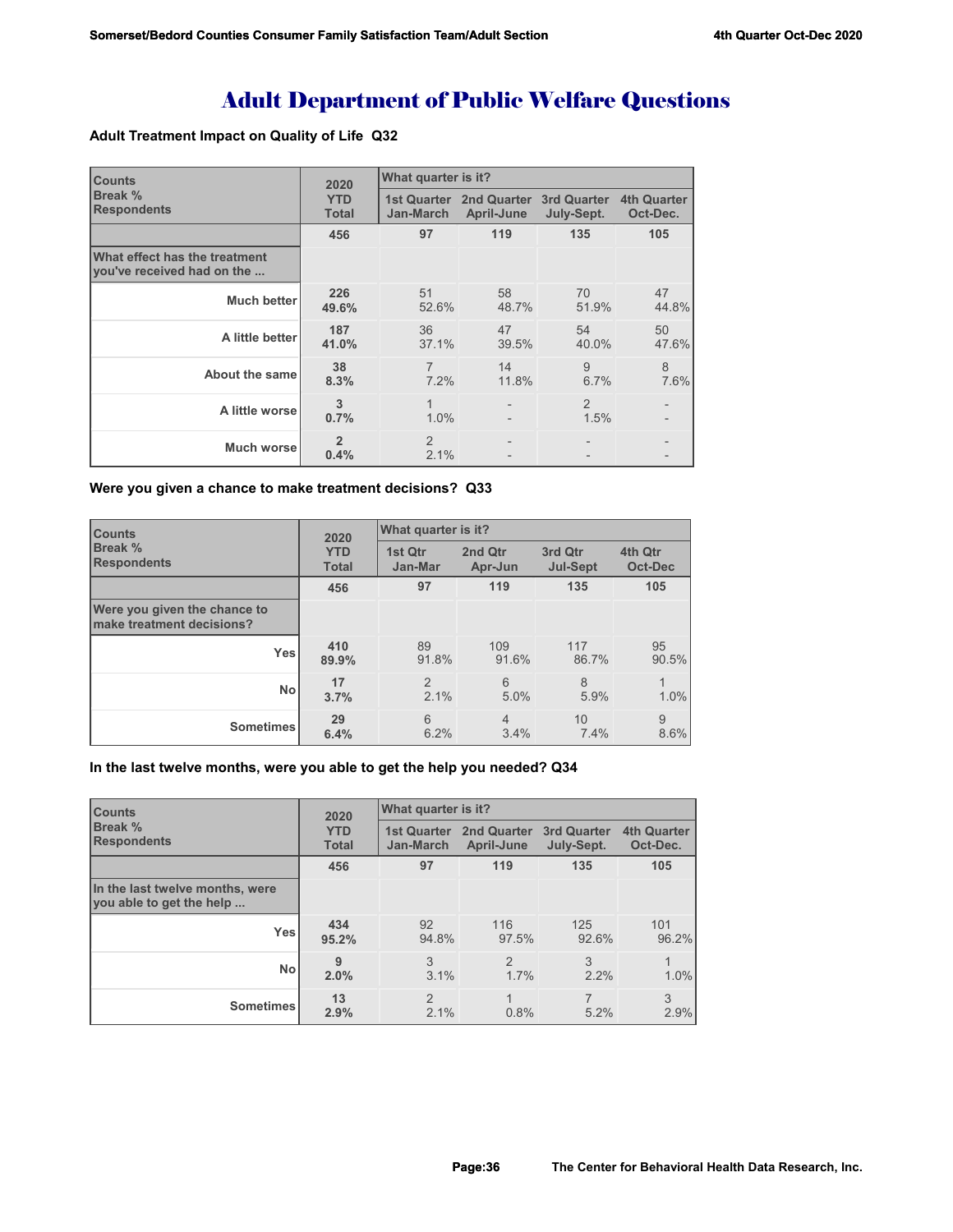## Adult Department of Public Welfare Questions

**If you were not able to get the behavioral health services in the last twelve months... Q35**

| <b>Counts</b>                                                | 2020                       | What quarter is it?     |                        |                            |                           |
|--------------------------------------------------------------|----------------------------|-------------------------|------------------------|----------------------------|---------------------------|
| Break %<br><b>Respondents</b>                                | <b>YTD</b><br><b>Total</b> | 1st Qtr<br>Jan-Mar      | 2nd Qtr<br>Apr-Jun     | 3rd Qtr<br><b>Jul-Sept</b> | 4th Qtr<br><b>Oct-Dec</b> |
| *N/A responses reduce total                                  | 19                         | $\overline{\mathbf{4}}$ | 3                      | 8                          | 4                         |
| If you were not able to get<br>behavioral health services in |                            |                         |                        |                            |                           |
| <b>Money issues</b>                                          |                            |                         |                        |                            |                           |
| <b>Transportation issues</b>                                 | $\overline{2}$<br>10.5%    | 1<br>25.0%              |                        | 1<br>12.5%                 |                           |
| Language barriers                                            |                            |                         |                        |                            |                           |
| <b>Inconvenient times</b>                                    | 1<br>5.3%                  |                         |                        | 12.5%                      |                           |
| <b>Child care issues</b>                                     |                            |                         |                        |                            |                           |
| Long waiting list                                            | $\overline{2}$<br>10.5%    | 25.0%                   | 1<br>33.3%             |                            |                           |
| Didn't know where to get help                                | $\overline{2}$<br>10.5%    |                         |                        | 1<br>12.5%                 | 1<br>25.0%                |
| Other                                                        | 12<br>63.2%                | $\mathcal{P}$<br>50.0%  | $\mathcal{P}$<br>66.7% | 5<br>62.5%                 | 3<br>75.0%                |

## **Adult Reason for Not Getting Behavioral Health Help Q35A**

Q1-My provider wasn't there for me.

Q1-Transportation issues, language barriers, miscommunication.

Q2-Coronavirus

Q2-My past case worker cancelled appointments.

Q3-Couldn't get the doctor to discuss things with me in a proper way.

Q3-Waiting for initial evaluation with a provider due to the pandemic.

Q3-Medication issue

Q3-Transportation is a big issue and COVID.

Q3-Transportation issues and lack of internet (only way to do virtual meetings).

Q4-I was doing alright before COVID.

Q4-I have been seeing the same therapist and we got stuck. I am hesitant to see someone else.

Q4-Switching my medicine.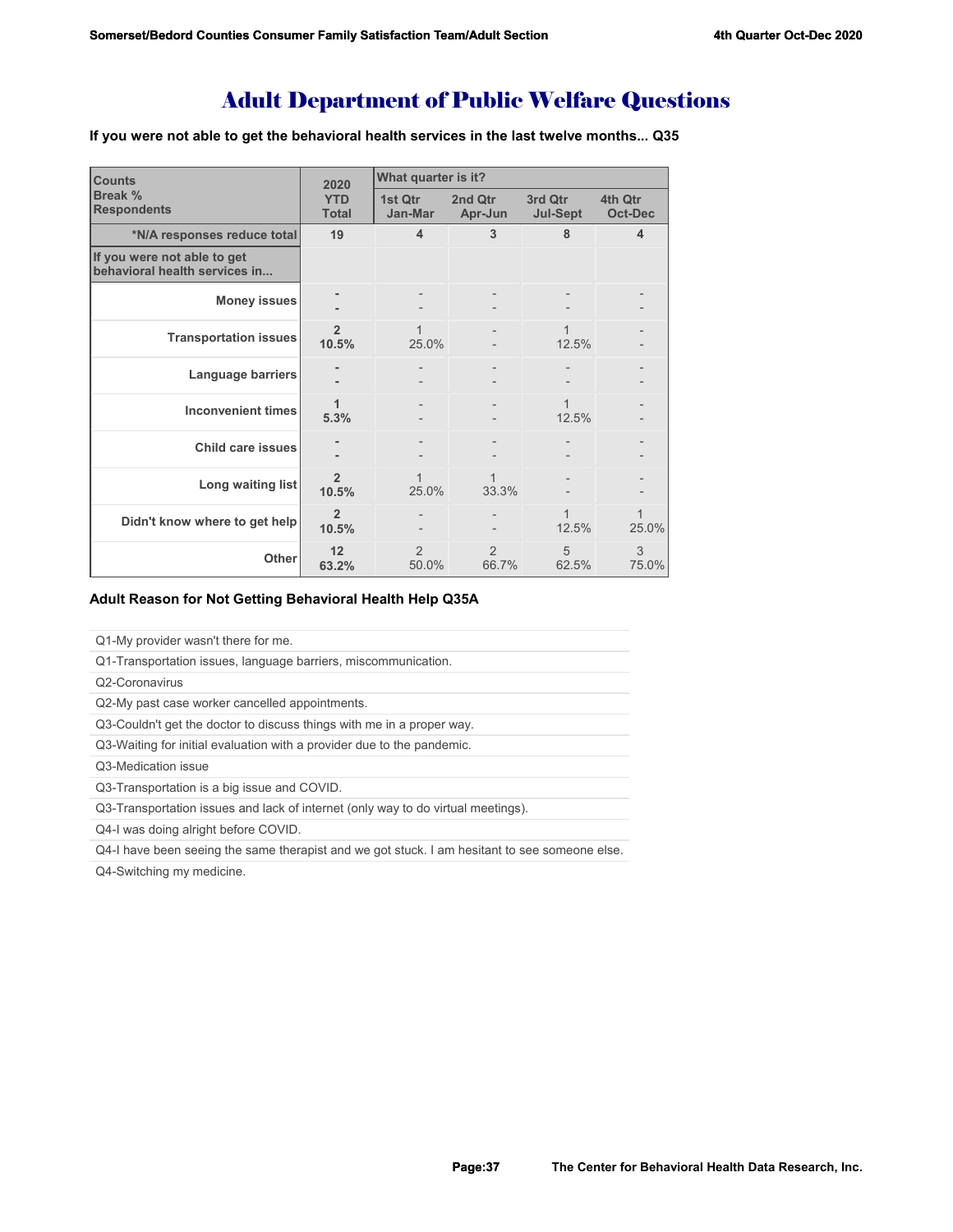# Adult Behavioral Health Medications

## **Adult Taking Medications Q36**

| <b>Counts</b>                                    | 2020                       | What quarter is it?      |                                                                                      |              |             |  |
|--------------------------------------------------|----------------------------|--------------------------|--------------------------------------------------------------------------------------|--------------|-------------|--|
| <b>Break %</b><br><b>Respondents</b>             | <b>YTD</b><br><b>Total</b> |                          | 1st Quarter 2nd Quarte- 3rd Quarter 4th Quarter<br>Jan-March r April-June July-Sept. |              | Oct-Dec.    |  |
|                                                  | 456                        | 97                       | 119                                                                                  | 135          | 105         |  |
| Are you taking behavioral health<br>medications? |                            |                          |                                                                                      |              |             |  |
| <b>Yes</b>                                       | 390<br>85.5%               | 85<br>87.6%              | 108<br>90.8%                                                                         | 110<br>81.5% | 87<br>82.9% |  |
| <b>No</b>                                        | 64<br>14.0%                | 12<br>12.4%              | 9<br>7.6%                                                                            | 25<br>18.5%  | 18<br>17.1% |  |
| Declined to answer                               | $\overline{2}$<br>0.4%     | $\overline{\phantom{0}}$ | $\mathcal{P}$<br>1.7%                                                                |              |             |  |

## **Adult Difficulty in Obtaining Medications Q37**

| <b>Counts</b>                                                | 2020                       | What quarter is it? |                                                                |              |                                |  |
|--------------------------------------------------------------|----------------------------|---------------------|----------------------------------------------------------------|--------------|--------------------------------|--|
| <b>Break %</b><br><b>Respondents</b>                         | <b>YTD</b><br><b>Total</b> |                     | 1st Quarter 2nd Quarte - 3rd Quarter<br>Jan-March r April-June | July-Sept.   | <b>4th Quarter</b><br>Oct-Dec. |  |
| *N/A responses reduce total                                  | 390                        | 85                  | 108                                                            | 110          | 87                             |  |
| Are you experiencing any<br>problems in getting the medicati |                            |                     |                                                                |              |                                |  |
| <b>Yes</b>                                                   | 24<br>6.2%                 | 5<br>5.9%           | 6<br>5.6%                                                      | 6<br>5.5%    | 8.0%                           |  |
| <b>No</b>                                                    | 366<br>93.8%               | 80<br>94.1%         | 102<br>94.4%                                                   | 104<br>94.5% | 80<br>92.0%                    |  |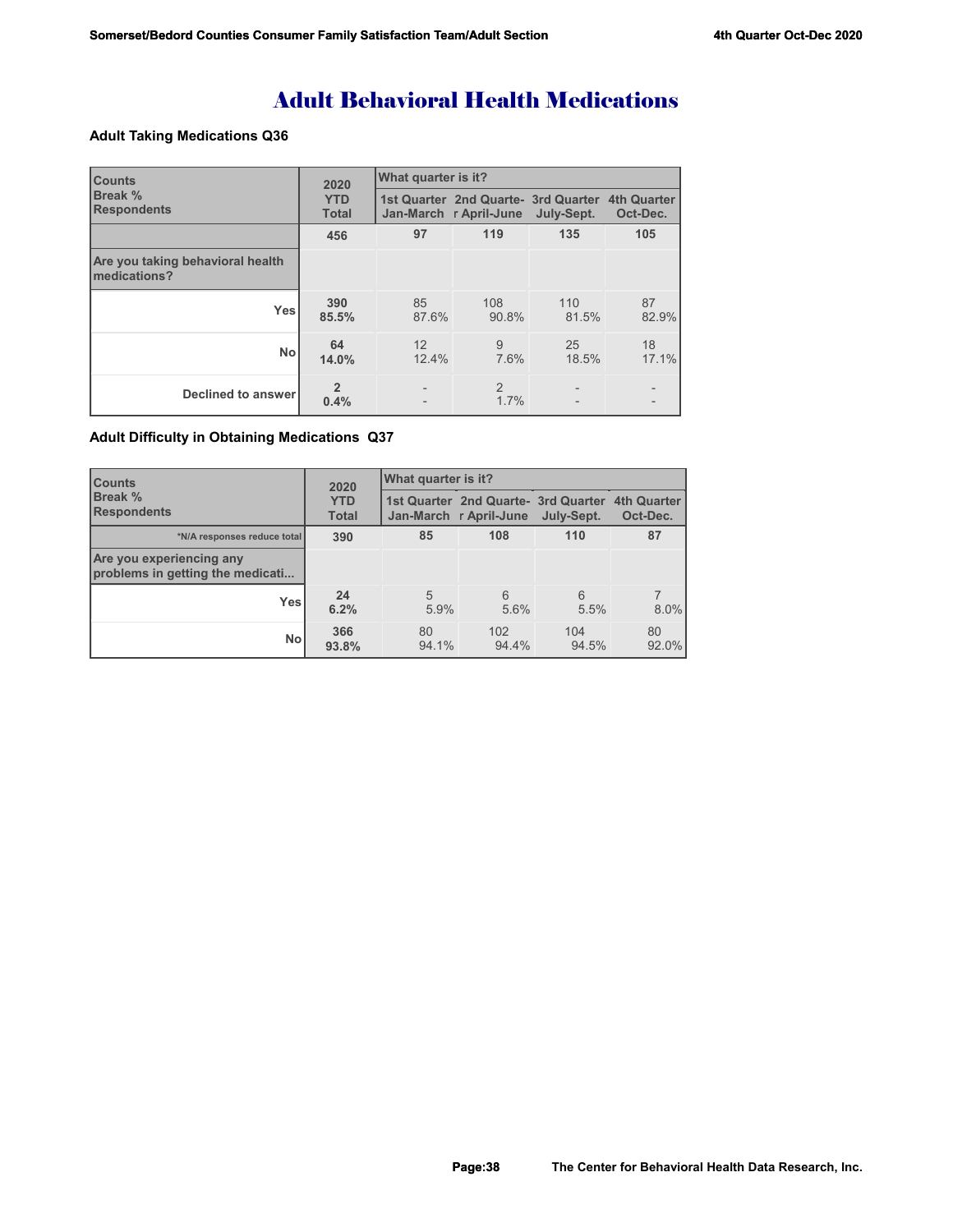## **Adult Difficulty in Obtaining Medications Literals Q37A**

Q1-They are changing all of my meds at once.

Q1-The one medication causes headaches.

Q1-Having problems getting my medication because of the secretaries not the doctor.

Q2-Sometimes the pharmacy messes up. They refuse to give me my meds until the doctor calls them.

Q2-I try many different things, nothing seems to fix me. I have been depressed for a long time.

Q2-The doctor has trouble getting meds that work for me.

Q2-Delayed, I keep asking the doctor for it, sometimes he or I forgets to ask, he disagrees.

Q2-Trouble getting meds that work from the doctor. Some meds affect my stomach. I'll talk to the doctor about it.

Q2-My doctor prescribed me medical marijuana for my condition. The whole cost is so much, to maintain my card and for my medicine.

Q3-A lot of the medications they try to put me on, insurance denies.

Q3-I ended up having to pay out of pocket for one medication because insurance refused to pay for it.

Q3-The doctor won't listen to me about meds.

Q3-I have trouble getting the right milligrams from the doctor.

Q3-There is a lot of battling insurance with the prior authorizations. Sometimes leaving her without medication.

Q3-I have to pay for some of his medications.

Q4-Still in process.

Q4-My pharmacy doesn't carry them.

Q4-It's different for me, it's a process. He works really good with me. I have problems with my body getting used to meds and/or side effects.

Q4-It doesn't work. I'm trying to get the medical marijuana card.

Q4-They switched my medication. I will talk to them in December to see if new med is working.

Q4-Trial and error due to my own body.

Q4-Sometimes they refuse to prescribe certain meds. another provider that I see suggested I go somewhere else.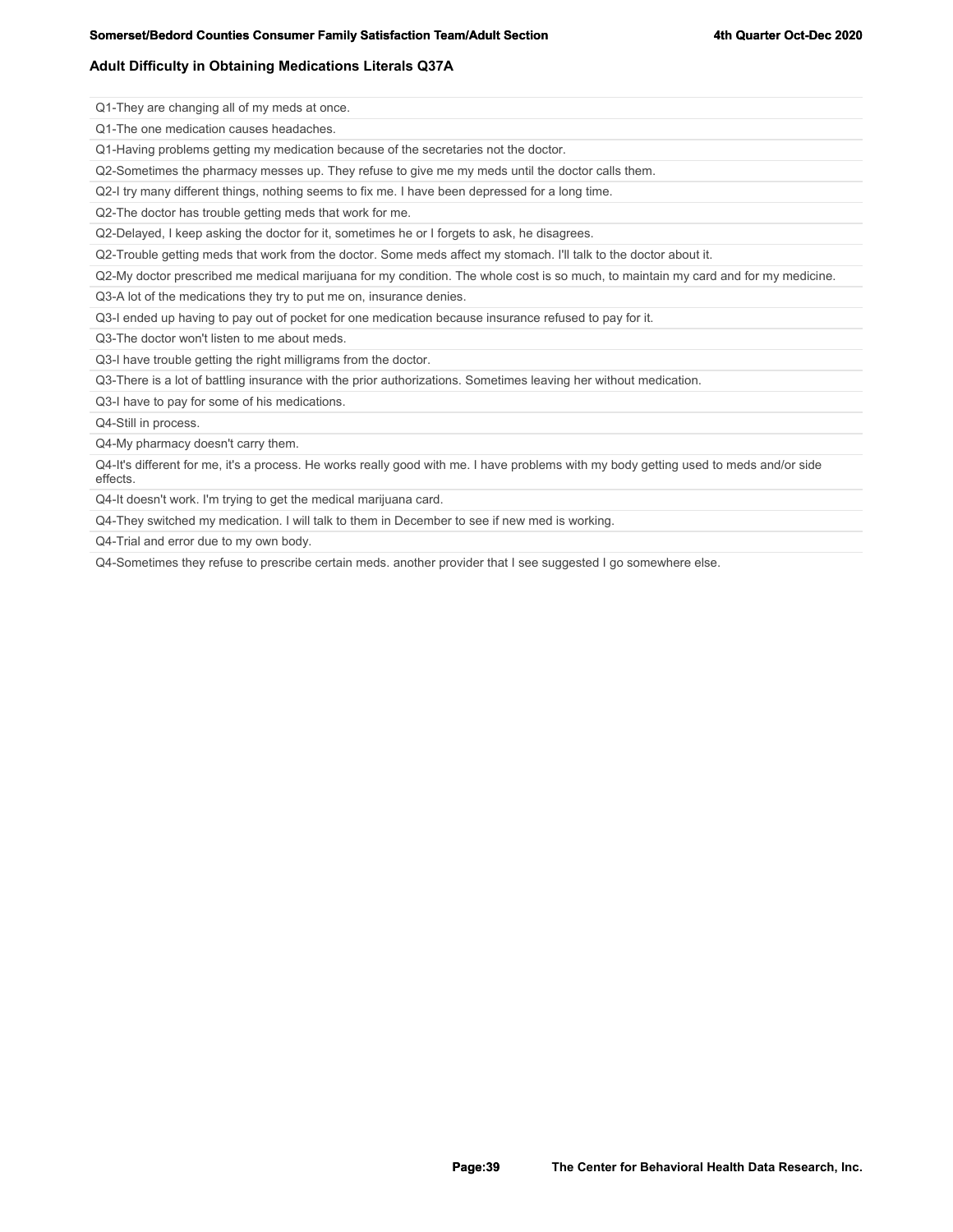## My provider has talked to me about tobacco and vaping products

**My provider has talked to me about options to help me quit using tobacco ... Q38**

| <b>Counts</b>                                                | 2020                       | What quarter is it?             |                                       |             |                                |  |
|--------------------------------------------------------------|----------------------------|---------------------------------|---------------------------------------|-------------|--------------------------------|--|
| Break %<br><b>Respondents</b>                                | <b>YTD</b><br><b>Total</b> | <b>1st Quarter</b><br>Jan-March | 2nd Quarter 3rd Quarter<br>April-June | July-Sept.  | <b>4th Quarter</b><br>Oct-Dec. |  |
| *N/A responses reduce total                                  | 265                        | 52                              | 68                                    | 81          | 64                             |  |
| My provider has talked to me<br>about options to help me qui |                            |                                 |                                       |             |                                |  |
| <b>Yes</b>                                                   | 207<br>78.1%               | 34<br>65.4%                     | 61<br>89.7%                           | 62<br>76.5% | 50<br>78.1%                    |  |
| No                                                           | 58<br>21.9%                | 18<br>34.6%                     | 10.3%                                 | 19<br>23.5% | 14<br>21.9%                    |  |

## Adults discharged due to lack of following treatment plan or relapsed

**Counts Break % Respondents 2020 YTD Total What quarter is it? 1st Quarter 2nd Quarter 3rd Quarter 4th Quarter Jan-March April-June July-Sept. Oct-Dec. Have you been discharged in the past because you had trouble following your treatment plan or you relapsed? Yes No 456 97 119 135 105 33 7.2%** 6 6.2% 8 6.7% 11 8.1% 8 7.6% **423 92.8%** 91 93.8% 111 93.3% 124 91.9% 97 92.4%

**Adult Discharge due to lack of following treatment plan. Q39** 

## Adult Wellness Recovery Action Plan (WRAP)

**Do you know what a WRAP (Wellness Recovery Action Plan) is? Q40**

| <b>Counts</b>                                                      | 2020         | What quarter is it? |             |                    |                    |  |
|--------------------------------------------------------------------|--------------|---------------------|-------------|--------------------|--------------------|--|
| <b>Break</b> %                                                     | <b>YTD</b>   | <b>1st Quarter</b>  | 2nd Quarter | <b>3rd Quarter</b> | <b>4th Quarter</b> |  |
| <b>Respondents</b>                                                 | <b>Total</b> | <b>Jan-March</b>    | April-June  | July-Sept.         | Oct-Dec.           |  |
|                                                                    | 456          | 97                  | 119         | 135                | 105                |  |
| Do you know what a WRAP<br>(Wellness Recovery Action Plan)<br>lis? |              |                     |             |                    |                    |  |
| <b>Yes</b>                                                         | 264          | 55                  | 76          | 77                 | 56                 |  |
|                                                                    | 57.9%        | 56.7%               | 63.9%       | 57.0%              | 53.3%              |  |
| No                                                                 | 192          | 42                  | 43          | 58                 | 49                 |  |
|                                                                    | 42.1%        | 43.3%               | 36.1%       | 43.0%              | 46.7%              |  |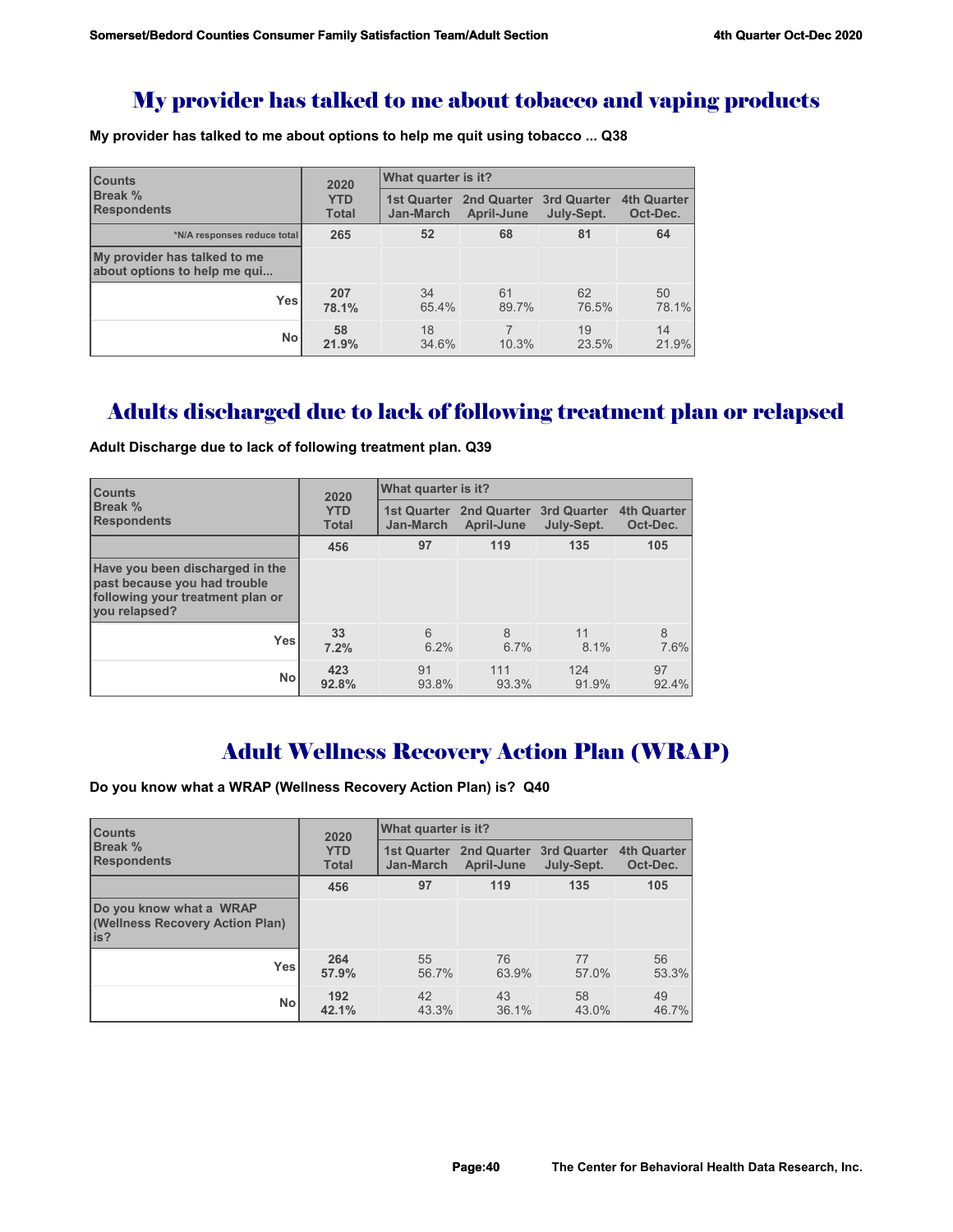# Adult Wellness Recovery Action Plan (WRAP)

## **Adults Who Have A Wellness Recovery Action Plan Q41**

| <b>Counts</b>                                                 | 2020                       | What quarter is it? |                                                                           |             |             |  |
|---------------------------------------------------------------|----------------------------|---------------------|---------------------------------------------------------------------------|-------------|-------------|--|
| <b>Break %</b><br><b>Respondents</b>                          | <b>YTD</b><br><b>Total</b> |                     | 1st Quarter 2nd Quarte- 3rd Quarter 4th Quarter<br>Jan-March r April-June | July-Sept.  | Oct-Dec.    |  |
|                                                               | 456                        | 97                  | 119                                                                       | 135         | 105         |  |
| Do you have a WRAP (Wellness<br><b>Recovery Action Plan)?</b> |                            |                     |                                                                           |             |             |  |
| <b>Yes</b>                                                    | 198<br>43.4%               | 38<br>39.2%         | 59<br>49.6%                                                               | 61<br>45.2% | 40<br>38.1% |  |
| <b>No</b>                                                     | 258<br>56.6%               | 59<br>60.8%         | 60<br>50.4%                                                               | 74<br>54.8% | 65<br>61.9% |  |

# Adults Additional Compliments and Concerns

## **Adult Additional Compliments or Concerns Q42**

| Q1-Changing five meds is too much at one time.                            |                                                                                                                                                                                                                                                                                              |
|---------------------------------------------------------------------------|----------------------------------------------------------------------------------------------------------------------------------------------------------------------------------------------------------------------------------------------------------------------------------------------|
| Q1-I think everyone is very nice and kind.                                |                                                                                                                                                                                                                                                                                              |
| Q1-They have done really well for my needs.                               |                                                                                                                                                                                                                                                                                              |
| Q1-Thank you to this provider for making me a better person.              |                                                                                                                                                                                                                                                                                              |
| Q1-My provider is awesome.                                                |                                                                                                                                                                                                                                                                                              |
| Q1-Everyone is nice.                                                      |                                                                                                                                                                                                                                                                                              |
| completely different.                                                     | Q1-I feel there should be more activities for patients to do. There's not much to do on the weekends during down time. Maybe it would give<br>patients more reason to stay longer. This provider needs a real update on their brochure. It is very off putting; the brochure and reality are |
| Q1-I like the doctor.                                                     |                                                                                                                                                                                                                                                                                              |
| Q1-Everything is good so far.                                             |                                                                                                                                                                                                                                                                                              |
| Q1-They are very good.                                                    |                                                                                                                                                                                                                                                                                              |
| Q1-They changed my life and are a great facility.                         |                                                                                                                                                                                                                                                                                              |
|                                                                           | Q1-My previous therapist was wonderful. My first appointment with the new therapist was today, she's nice.                                                                                                                                                                                   |
| Q1-The doctor is okay. It does seem like my appointment goes too fast.    |                                                                                                                                                                                                                                                                                              |
| Q1-I think they work with you very well.                                  |                                                                                                                                                                                                                                                                                              |
| Q1-They are fantastic and have repaired my life.                          |                                                                                                                                                                                                                                                                                              |
|                                                                           | Q1-I think my therapist deserves a reward; she listens and cares if I'm having a bad day. I can call in and she helps me.                                                                                                                                                                    |
| Q1-They have been very helpful so far.                                    |                                                                                                                                                                                                                                                                                              |
| Q1-My therapist is amazing. She is extremely helpful.                     |                                                                                                                                                                                                                                                                                              |
| her to not bring up the past she knows nothing about, until I address it. | Q1-I would like to be heard more often. I would like my therapist to remember my appointments. I would like her to be on time. I would like                                                                                                                                                  |
| Q1-They are helping me out for what I need to get better.                 |                                                                                                                                                                                                                                                                                              |
| Q1-My therapist is wonderful with me.                                     |                                                                                                                                                                                                                                                                                              |
| issues.                                                                   | Q1-They are very encouraging here. I feel like they know what they are doing. They are very knowledgeable about drug and alcohol                                                                                                                                                             |
| Q1-They saved my life.                                                    |                                                                                                                                                                                                                                                                                              |
| Q1-They do a really good job and they know what they are doing.           |                                                                                                                                                                                                                                                                                              |
|                                                                           | Q1-I just feel really comfortable. The services are very good. My doctor takes time to talk to me.                                                                                                                                                                                           |
| Q1-Staff here is always nice.                                             |                                                                                                                                                                                                                                                                                              |
| Q1-Everybody is pretty competent at what they do.                         |                                                                                                                                                                                                                                                                                              |
|                                                                           | Q1-The doctor is excellent and understanding. His knowledge of medications has been very helpful.                                                                                                                                                                                            |
| return phone calls right away. They are always in a good mood here.       | Q1-I feel like the doctor makes sure you are involved with your medications. He pulls the information about medication up. They always                                                                                                                                                       |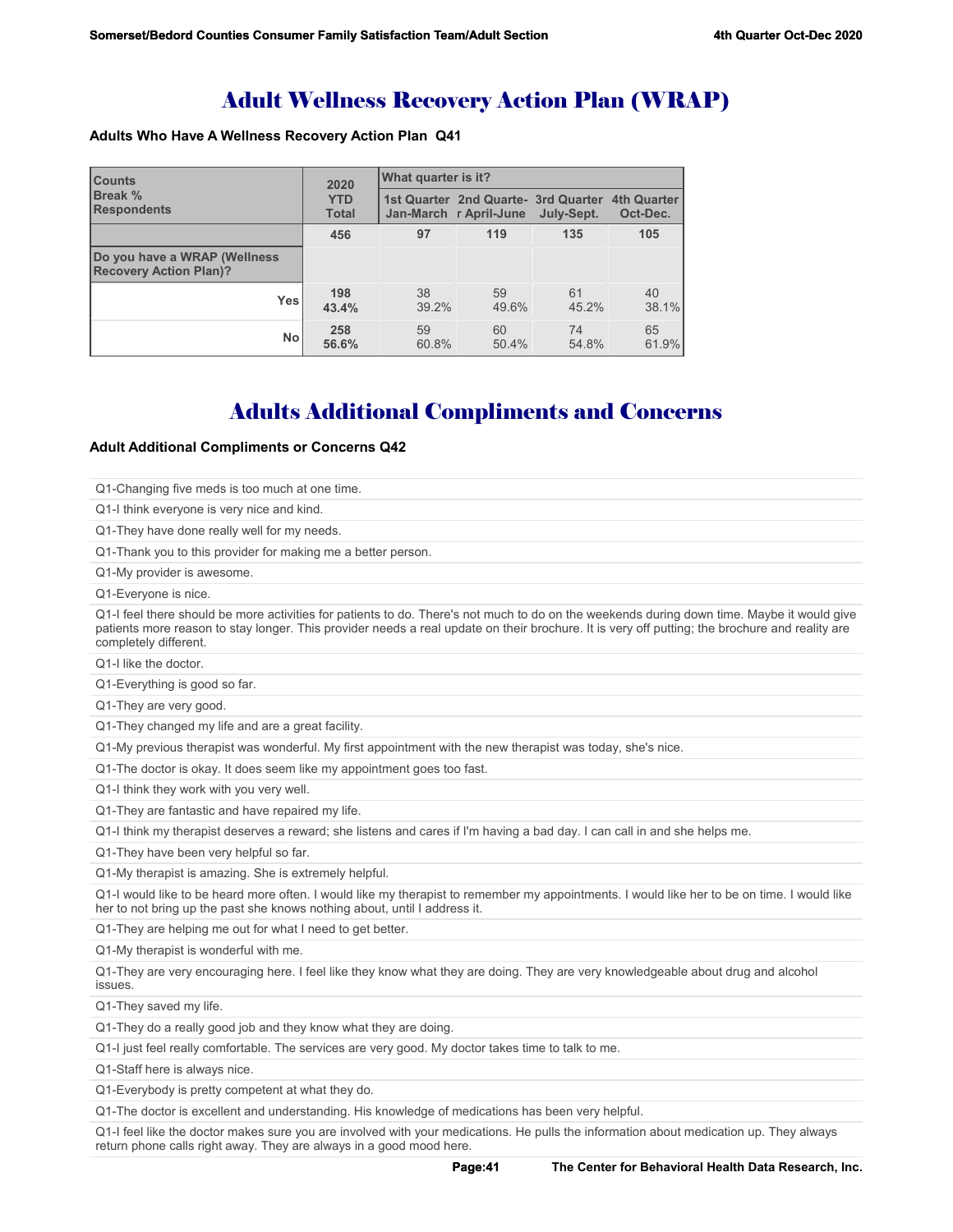## **Adult Additional Compliments or Concerns Q42**

Q1-They need to improve their services. Q1-They've been very helpful and useful. Q1-They're very caring, they listen, they are helpful with my situation. The groups have been helpful. Sometimes we just talk and that is so good. They allow it to happen (to go off course and say what's on our mind). Q1-I'm very thankful they are there. They have been very helpful with me. I appreciate their encouragement. Q1-Staff member is very outgoing, very positive, she helps me with my problems. She presses me forward in a positive frame of mind. Q1-It's brought me a long way and I'mvery happy. Q1-They have been very good to me. Q1-They are doing their job and doing a good job of it. Q1-I'm pretty happy with services. Q1-They are all good here. One staff member deserves a reward. Q1-My providers are down to earth people.

Q2-I graduated from the housing program. Therapist has been very helpful.

Q2-Everything is good.

Q2-I have the greatest doctor in the world. People from Philadelphia even come to see him. I wouldn't know what to do without him. He always makes sure we have access to someone and enough medication when he goes away.

Q2-I think she is great, she understands me. She listens to me very intently. She has helped me tremendously. She is one fantastic counselor.

Q2-They are really good to me.

Q2-I'm pretty happy.

Q2-They are doing alright by me.

Q2-I'm very happy with them.

Q2-My therapist helped me a lot. She talked and listened to me.

Q2-He was good. He talked and then pushed out the door. He talked fast, in and out. I can't make judgement, he was nice. I didn't spend enough time with him.

Q2-I wish she could get meds to help me.

Q2-I like the other therapist, I used to have, better.

Q2-I think they are really good.

Q2-I give her a five star rating. She goes above and beyond.

Q2-They listen to you. It's uncommon to have a psychiatrist listen to you, but he does.

Q2-Sometimes you have to wait too long. They make you wait half an hour. Some patients he takes half an hour with but only ten minutes with me. One time I had to wait two hours. If I'm late, he won't see me.

Q2-I'm really happy with them.

Q2-I'm thrilled with my psychiatrist immensely. Plus they have helped me stay stable.

Q2-They don't respect me enough. I was in the military, civiians don't respect me like the military does.

Q2-They have been very kind and nice to me, very patient and very helpful.

Q2-It's the truth, I'm really one of their success stories. I was a nurse. I wouldn't be alive if it wasn't for them. I couldn't have gotten better help if I went to Pittsburgh.

Q2-One staff in particular is the best. She is the most special person you would meet in your life. She was born to do this.

Q2-They've really helped me through the years.

Q2-They are very friendly, very considerate and very professional.

Q2-They're absolutely wonderful. I couldn't ask for a better service.

Q2-I really get good service from my counselor, she does a good job.

Q2-The doctors are really patient and they are willing to work with you.

Q2-I think they do a good job.

Q2-No problems, they are very caring and knowledgeable. They listen and help.

Q2-She helps out a lot.

Q2-I'm glad they're still able to see me over the computer during COVID-19 crisis.

Q2-I hope she doesn't retire. I'm a little worried about the new counselor.

Q2-I love my provider. I can be myself. The staff are great and my doctor is awesome.

Q2-It's wonderful. I'm so glad it's there. She gave me so much literature I could take home and read.

Q2-They're great and I get what I need.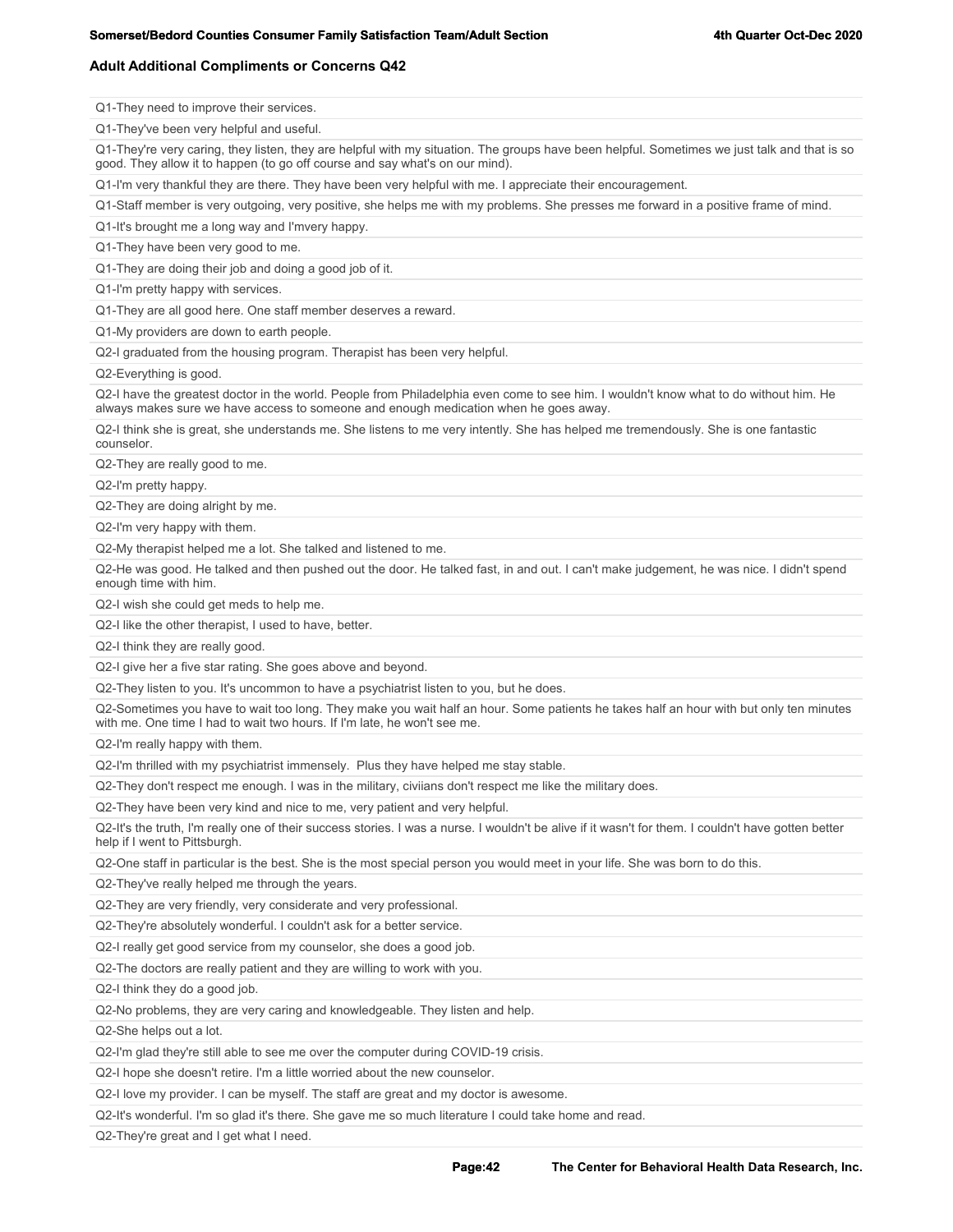## **Adult Additional Compliments or Concerns Q42**

Q2-The doctor is good.

Q2-I've been with her for six years and she's really good.

Q2-They're amazing people to work with.

Q3-I could go on for days, I have nothing against my previous provider but recently was not getting the help I needed. When I got with this provider, it was much more relaxed. They said what matters is you. They ask me if anything makes me uncomfortable. She always checks in to see if I need a weekly appointment. I'm back to work now, just being able to have quality of life I had before (after the loss of a child).

Q3-I've been treated fairly.

Q3-My counselor helped me make progress. I overcame barriers in mental health.

Q3-I really like who I was placed with. I feel like I was lucky in that I didn't have to shop around for a therapist.

Q3-I really like this provider. They do a good job.

Q3-I would recommend them. I love them.

Q3-I feel like they put the patients before themselves and do not force meds on you.

Q3-I just needed someone to talk to.

Q3-I came a long way. I want to be happy. I want to succeed. I'm just not happy, I want to be.

Q3-The only thing is my doctor is amazing. He is always checking on me. I can't complain about him at all.

Q3-They're good people.

Q3-They helped me change my life. The staff are very nice and caring.

Q3-I like that he's online. He's like another human being.

Q3-They did a really good job.

Q3-She is really good at what she does. She pushes you towards those boundaries, that once you achieve them, you feel great about yourself. That's what I love most about her.

Q3-You guys do a very good job. I appreciate the time that you take.

Q3-They have a fantastic program. I recommend them to anyone. They generally seem to care.

Q3-There are some amazing people here. They go above and beyond.

Q3-I'd like to see my doctor again.

Q3-I don't trust anyone at this provider. They fired my case worker. I had money to pay for a car. The case worker paid for my car and I paid her back. They fired her for it. It was unlawful termination. They breached my confidentiality.

Q3-He's really good.

Q3-We are grateful she has the provider.

Q3-I love my counselor. She's amazing. She's the best that I have out of 4 therapists.

Q3-I really like this provider and how they work with me.

Q3-They are all wonderful people, very polite.

Q3-While I was there the therapist was good.

Q3-The nurse with the second doctor listened to my concerns and she talked with me about it. I did like the nurse.

Q3-I know when I call today about prescriptions, the nurse will tend to it right away. They have been fantastic.

Q4-They are on time with medication. They do pretty well.

Q4-The doctor and nurse have really turned things around for me.

Q4-Everything is excellent.

Q4-Everything is going excellent.

Q4-I find them all very helpful. They are great people. I do not know what I would do without them.

Q4-They are very helpful for me in rough times, in the past. My future is looking brighter.

Q4-I recommend them.

Q4-He is doing the best job he can.

Q4-My therapist is great.

Q4-I'm just pleased with my provider. I feel like they have made a difference in my life.

Q4-I'm satisfied.

Q4-They're amazing. Therapist listens and gives me suggestions to take care of myself and not just think of my son. They offered me help and scheduled me right away.

Q4-They should go global or nationwide because of how well they are doing. I was hesitant to work with more therapists but one of my therapists helped me through that.

Q4-A staff member literally told me that if I signed a 32 hour notice, she would make sure I would be there permanently till my mental health issues were resolved.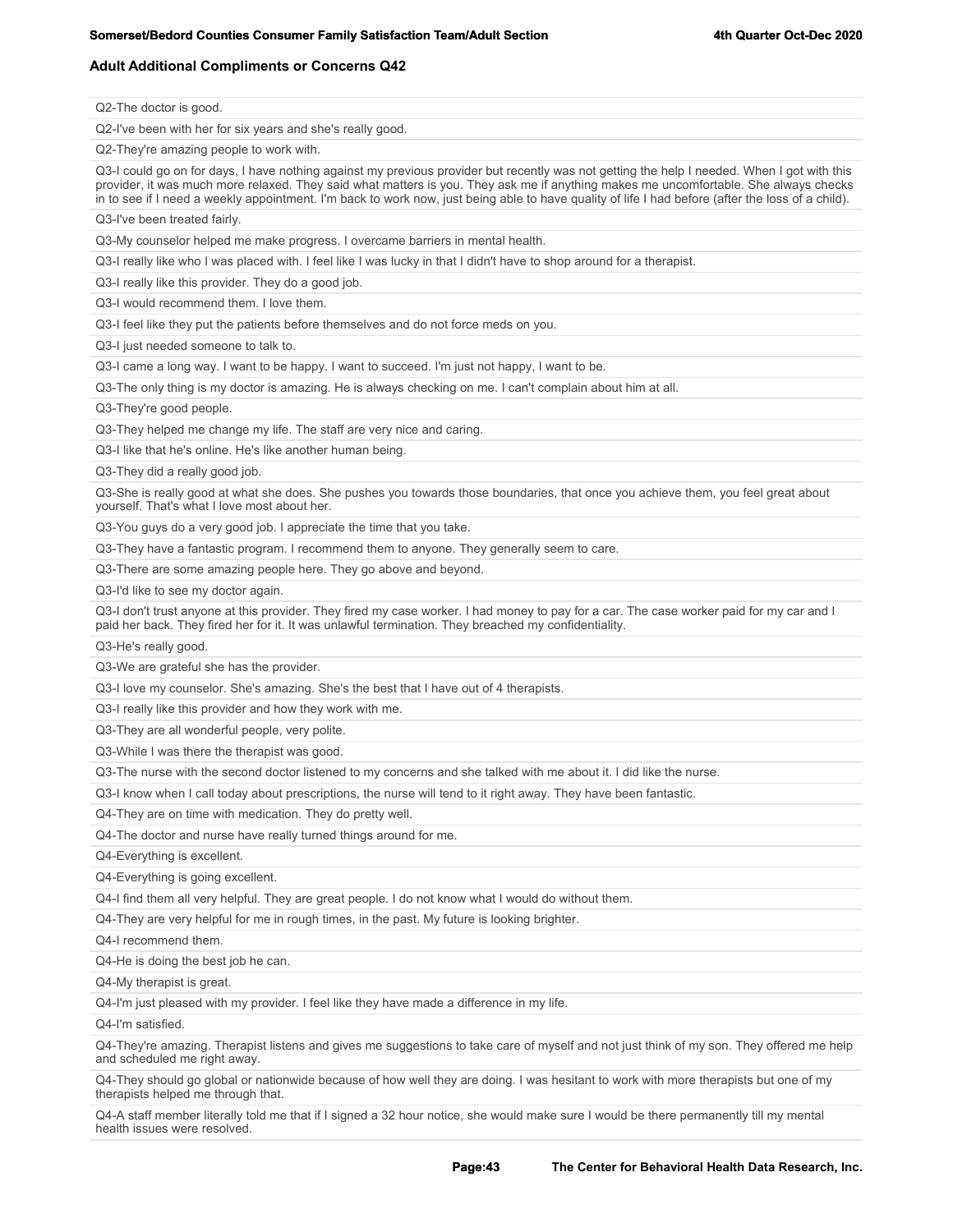### **Adult Additional Compliments or Concerns Q42**

| Q4-My doctor is great. |  |
|------------------------|--|
|------------------------|--|

Q4-He saw me for two minutes, then gave me a script and sent me out the door. I didn't care for him. I am now seeing my PCP.

Q4-Therapist was great.

Q4-They're the best.

Q4-I've been helped so much and love my counselor.

Q4-I feel like I'm doing really well, not because of here, but because I want it.

Q4-I love my provider. She's good. She doesn't look down on me being in drug and alcohol services also.

Q4-I was very happy, they were there for me and treated me well.

Q4-They're doing the best they can due to COVID. I appreciate telehealth and phone appointments. I hope they can continue with telehealth from home after COVID.

Q4-I recommend their services to anyone who might need them.

Q4-In twenty years, I have seen a lot of doctors but this one is one of the best, if not the best.

Q4-I appreciate them. My therapist was great.

Q4-Some of the doctors could be a little more understanding. It would be a lot better if they could understand people more.

Q4-I really like my therapist. She is very easy to talk to and she knows me well.

Q4-I like my doctor.

### **Adult Member Request Q43**

| <b>Counts</b>                                                | 2020                       | What quarter is it?   |                                   |                                                |             |  |
|--------------------------------------------------------------|----------------------------|-----------------------|-----------------------------------|------------------------------------------------|-------------|--|
| <b>Break %</b><br><b>Respondents</b>                         | <b>YTD</b><br><b>Total</b> |                       | Jan-March er April-J r July-Sept. | 1st Quarter 2nd Quart- 3rd Quarte- 4th Quarter | Oct-Dec.    |  |
| <b>Base</b>                                                  | 456                        | 97                    | 119                               | 135                                            | 105         |  |
| If you shared problems about your<br>provider or managed car |                            |                       |                                   |                                                |             |  |
| Yes                                                          | 10<br>2.2%                 | $\mathcal{P}$<br>2.1% | $\mathcal{P}$<br>1.7%             | 3<br>2.2%                                      | 3<br>2.9%   |  |
| <b>No</b>                                                    | 25<br>5.5%                 | 5<br>5.2%             | 5<br>4.2%                         | 5.2%                                           | 8<br>7.6%   |  |
| Not Applicable                                               | 421<br>92.3%               | 90<br>92.8%           | 112<br>94.1%                      | 125<br>92.6%                                   | 94<br>89.5% |  |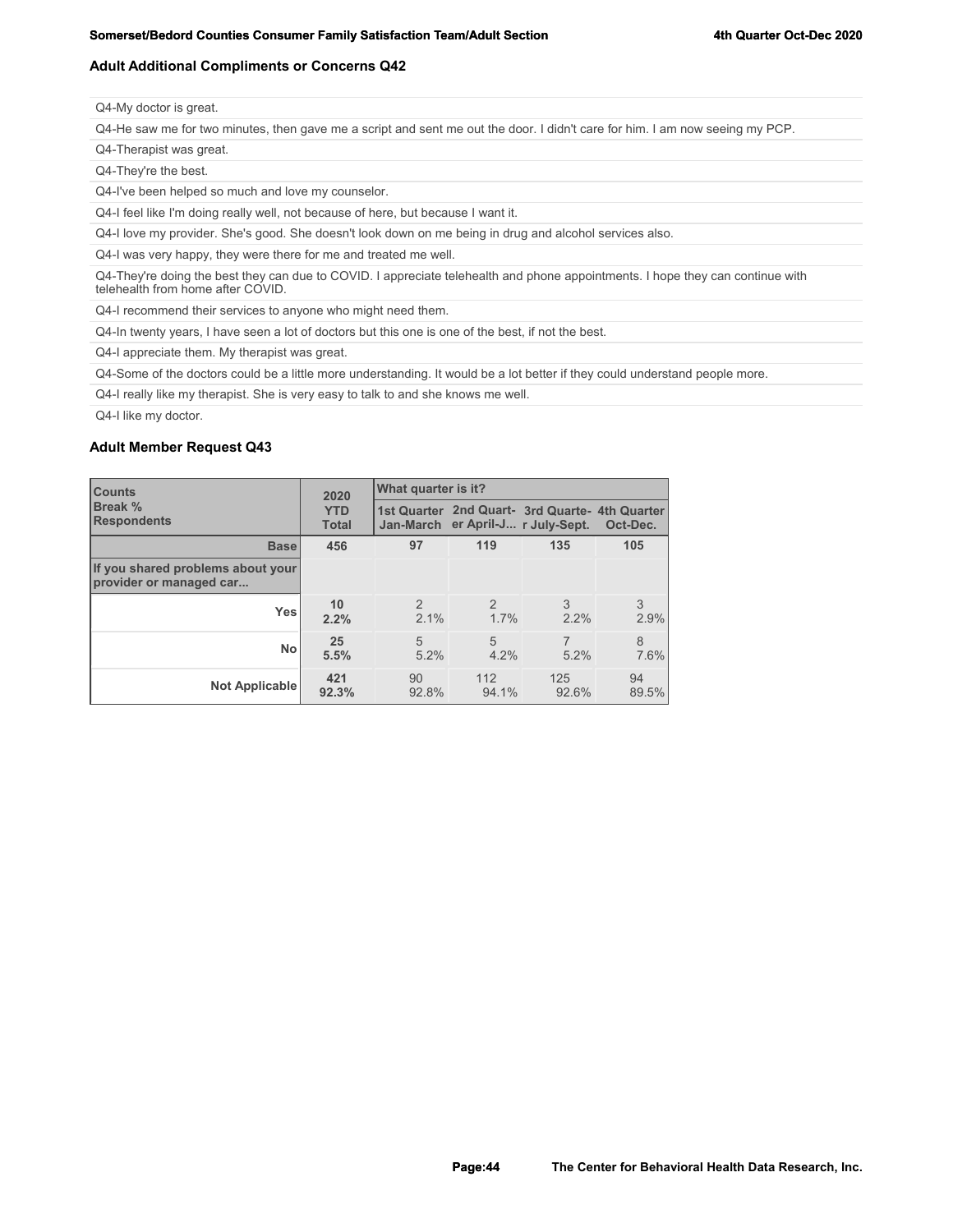| Table Title |                                                                                                                                             |          | Start End<br>page page |
|-------------|---------------------------------------------------------------------------------------------------------------------------------------------|----------|------------------------|
|             | 1 Adult Type of Survey Q4                                                                                                                   | 8        | 8                      |
|             | 2 Adult County Q5                                                                                                                           | 8        | 8                      |
|             | 3 Adult Zip Code Q6                                                                                                                         | 9        | 9                      |
|             | 4 Adult Gender Q7                                                                                                                           | 10       | 10                     |
|             | 5 Adult Age Q8                                                                                                                              | 10       | 10                     |
|             | 6 Adult Race Q9                                                                                                                             | 11       | 11                     |
|             | 7 Adult Primary Service Q10                                                                                                                 | 11       | 11                     |
| 8           | Do you know who Community Care is? Q11A                                                                                                     | 12       | 12                     |
|             | 9 Do you know where to find the number to call Community Care with questions. Q11B                                                          | 12       | 12                     |
|             | 10 Are you aware that you can file a complaint if needed? Q11C                                                                              | 13       | 13                     |
|             | 11 Are you aware that you can file a grievance if needed? Q11D                                                                              | 13       | 13                     |
|             | 12 Adult Satisfaction with Community Care Literals Q11E                                                                                     | 14<br>14 | 14<br>14               |
|             | 13 The people I spoke to at Community Care were helpful. Q12<br>14 Adult Community Care's Use of Complaint Process Q13                      | 15       | 15                     |
|             | 15 Adult Satisfaction with Community Care's Complaint Process Literals Q13A                                                                 | 15       | 15                     |
|             | 16 Adult Satisfaction with Community Care's Grievance Process Q14                                                                           | 15       | 15                     |
|             | 17 Adult Satisfaction with Community Care's Grievance Process Q14A                                                                          | 15       | 15                     |
|             | 18 Adult Treatment Provider Q15                                                                                                             | 16       | 16                     |
|             | 19 Treatment Provider Literal Q15A                                                                                                          | 16       | 17                     |
|             | 20 Adult Service Level Q16                                                                                                                  | 18       | 18                     |
|             | 21 Adult Treatment Provider Literals Q16A                                                                                                   | 18       | 18                     |
|             | 22 My provider has talked to me about a Mental Health Advance Directive (MHAD)? Q17                                                         | 19       | 19                     |
|             | 23 Do you have a Mental Health Advance Directive? Q18                                                                                       | 19       | 19                     |
|             | 24 Did your behavioral health provider ask you to sign a release of information Q19                                                         | 20       | 20                     |
|             | 25 Adult Duration of Provider Relationship Q20                                                                                              | 20       | 20                     |
|             | 26 Adult Scheduling of First Appointment Q21                                                                                                | 21       | 21                     |
|             | 27 I feel I was able to get the help I needed within a reasonable amount of time. Q22A                                                      | 21       | 21                     |
|             | 28 I was made aware of the availability of different providers for this service Q22B                                                        | 22       | 22                     |
|             | 29 Adult Access to Services Literals Q22C                                                                                                   | 22       | 23                     |
|             | 30 The treatment I am receiving meets my needs. Q23A                                                                                        | 23       | 23                     |
| 31          | My provider has talked with me about community supports and other optionsQ23B                                                               | 23       | 23                     |
|             | 32 Provider helped me create a plan to deal with any problems I have. Q23C                                                                  | 24       | 24                     |
|             | 33 Adult Treatment Experience Literals Q23D                                                                                                 | 24       | 24                     |
| 34          | My providers work together and share information Q24                                                                                        | 25       | 25                     |
|             | 35 Staff treats me with respect and sees me as an equal partner Q25A                                                                        | 25       | 25                     |
|             | 36 I was encouraged to use consumer-run programsQ25B                                                                                        | 26<br>26 | 26                     |
| 37          | My provider asked me what my goals would be to help (CCISC) Q26A                                                                            | 27       | 26                     |
| 38          | My provider acknowledges and rewards me for even my small steps Q26B<br>39 My treatment is developed around my specific needs. (CCISC) Q26C | 27       | 27<br>27               |
|             | 40 I have been given clear information on who to contact if I need Q26D                                                                     | 28       | 28                     |
| 41          | Adult Recovery Oriented Practices Literals Q26E                                                                                             | 28       | 28                     |
|             | 42 I deal more effectively with daily problems Q27A                                                                                         | 29       | 29                     |
|             | 43 I feel more hopeful about the future. Q27B                                                                                               | 29       | 29                     |
|             | 44 I believe I can get better. Q27C                                                                                                         | 29       | 29                     |
|             | 45 I feel treatment is working. Q27D                                                                                                        | 30       | 30                     |
|             | 46 Adult Outcomes Literals Q27E                                                                                                             | 30       | 31                     |
| 47          | Have you had any issues or problems with services from (provider)? Q28                                                                      | 32       | 32                     |
| 48          | Adult Provider Issues Q29                                                                                                                   | 32       | 32                     |
| 49          | Adult literals for issues or problems with service Q29A                                                                                     | 32       | 33                     |
| 50          | Adult Provider Issue Resolution Q30                                                                                                         | 34       | 34                     |
| 51          | Adult literals were you able to resolve these issues problems Q30A                                                                          | 34       | 34                     |
| 52          | If you chose to not take any action, why? Q31                                                                                               | 35       | 35                     |
|             | 53 Adult Literal Q31A                                                                                                                       | 35       | 35                     |
|             | 54 Adult Treatment Impact on Quality of Life Q32                                                                                            | 36       | 36                     |
| 55          | Were you given a chance to make treatment decisions? Q33                                                                                    | 36       | 36                     |
| 56          | In the last twelve months, were you able to get the help you needed? Q34                                                                    | 36       | 36                     |
| 57          | If you were not able to get the behavioral health services in the last twelve months Q35                                                    | 37       | 37                     |
| 58          | Adult Reason for Not Getting Behavioral Health Help Q35A                                                                                    | 37       | 37                     |
| 59          | <b>Adult Taking Medications Q36</b>                                                                                                         | 38       | 38                     |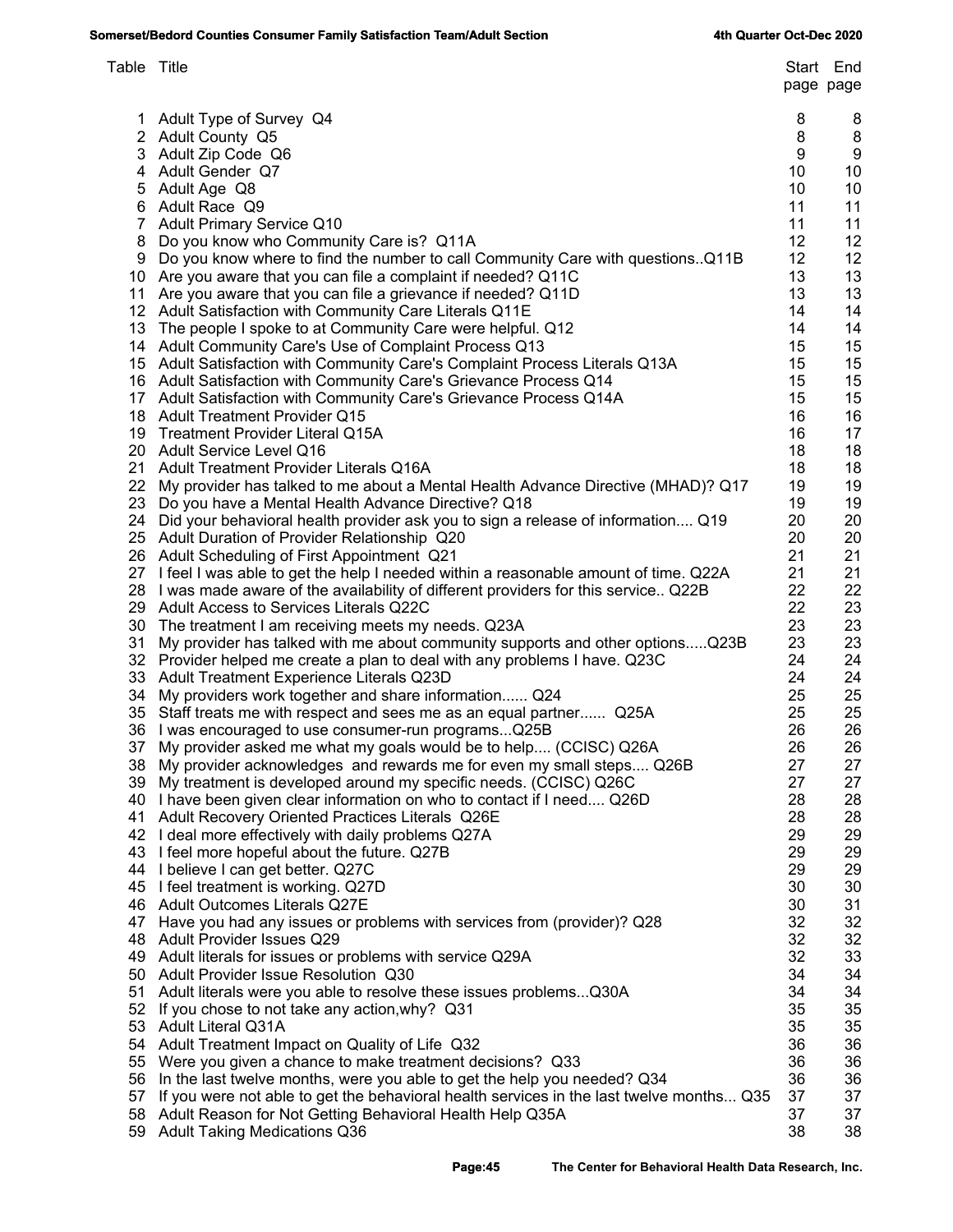## **Somerset/Bedord Counties Consumer Family Satisfaction Team/Adult Section Section 4th Quarter Oct-Dec 2020**

| Table Title |                                                                                  | Start<br>page page | End |
|-------------|----------------------------------------------------------------------------------|--------------------|-----|
| 60          | Adult Difficulty in Obtaining Medications Q37                                    | 38                 | 38  |
| 61          | Adult Difficulty in Obtaining Medications Literals Q37A                          | 38                 | 39  |
|             | 62 My provider has talked to me about options to help me quit using tobacco  Q38 | 40                 | 40  |
|             | 63 Adult Discharge due to lack of following treatment plan. Q39                  | 40                 | 40  |
|             | 64 Do you know what a WRAP (Wellness Recovery Action Plan) is? Q40               | 40                 | 40  |
|             | 65 Adults Who Have A Wellness Recovery Action Plan Q41                           | 41                 | 41  |
|             | 66 Adult Additional Compliments or Concerns Q42                                  | 41                 | 44  |
| 67          | <b>Adult Member Request Q43</b>                                                  | 44                 | 44  |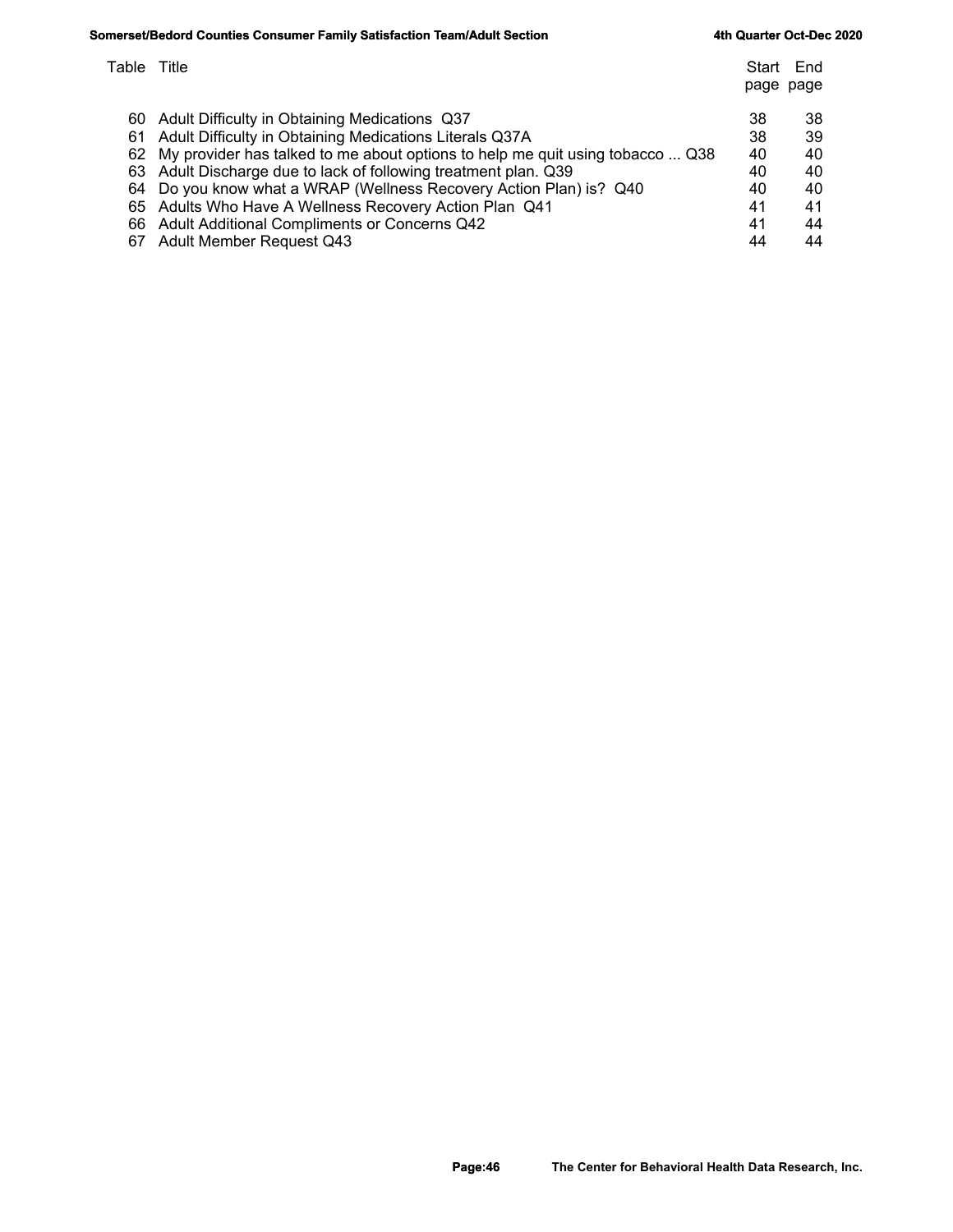# **Family Survey Findings**

## **Family Survey Process & Findings**

The following are C/FST Findings and Recommendations based on the 39 family surveys completed during the 4th Quarter of Calendar Year 2020 for the period between October to December 2020.

## **Survey Results**

Variations in sample characteristics between quarters is provided so that the reader may infer what influences, if any, these variations may have had on member response ratings for the quarter.

## **4th Quarter Family Sample Characteristics versus 3rd Quarter Comparison:**

- 1. Face to face interviews/surveys suspended.
- 2. Lower ratio of male caregivers 3% (1 of 39) versus 8% (6 of 74).
- 3. Similar percentage of child members under age 5 0% (0 of 39) versus 1% (1 of 74).
- 4. Higher percentage step/adoptive/grandparent/aunt/uncle 31% (12 of 39) versus 22% (16 of 74).
- 5. Similar ratio of male service recipients 67% (26 of 39) versus 66% (49 of 74).
- 6. Similar ratio of members receiving BHRS 23% (9 of 39) versus 24 % (18 of 74).
- 7. Slightly higher percentage 26% (10 of 39) versus 23% (17 of 74), receiving services four (4) years or longer.

## **Findings Overview**

1. The indicator *"Do you know who Community Care is?"* was just 46% (18 of 39) for the 4th Quarter and has deceased incrementally over the past three quarters. This indicator is 60% (124 of 208) for the four quarters ending December 2020. The indicator, *"Do you know how to find the number to call Community Care with questions or concerns,"* also decreased to 49% (19 of 39) in the 4th Quarter. This indicator is 72% (149 of 208) for year-to-date 2020.

Community Care's complaint and grievance indicators also dropped this quarter. 77% (30 of 39) of family/caregivers agreed *"Are you aware that you can file a complaint if needed,"* compared to 95% in the 3rd Quarter. This indicator is 90% (187 of 208) for the four quarters ending December 2020. 77% (30 of 39) agreed *"Are you aware that you can file a grievance if needed"* compared to 92% in the 3rd Quarter and this indicator is 89% (186 of 208) for year-to-date 2020.

Although just 50% of family/caregivers reported that *"The people I spoke to at Community Care were helpful"* during the 4th Quarter, this is misleading as only two family/caregivers of 39 had the need to contact Community Care and the indicator is healthy at 88% (51 of 58) for year-to-date 2020.

Family/caregivers reported Community Care's attendance at the ISPT meeting was 100% (3 of 3, excludes 36 "not applicable" responses). 100% (3 of 3) family/caregivers believed that Community Care's participation at the meeting was helpful.

0% (0 of 39) family/caregivers indicated the need to file a complaint or grievance during the 4th Quarter.

2.Family/caregivers are generally pleased with *Access* to provider treatment services with the satisfaction scores of 80% to 97% in all four indicators. These indicators include, *"Services are available at times that are convenient," "Evaluation information is submitted on time so services to my child are not interrupted," "I was given a choice of different agencies I can use for my child's service,"* and *"I feel like my child was able to get the help needed within an acceptable amount of time."*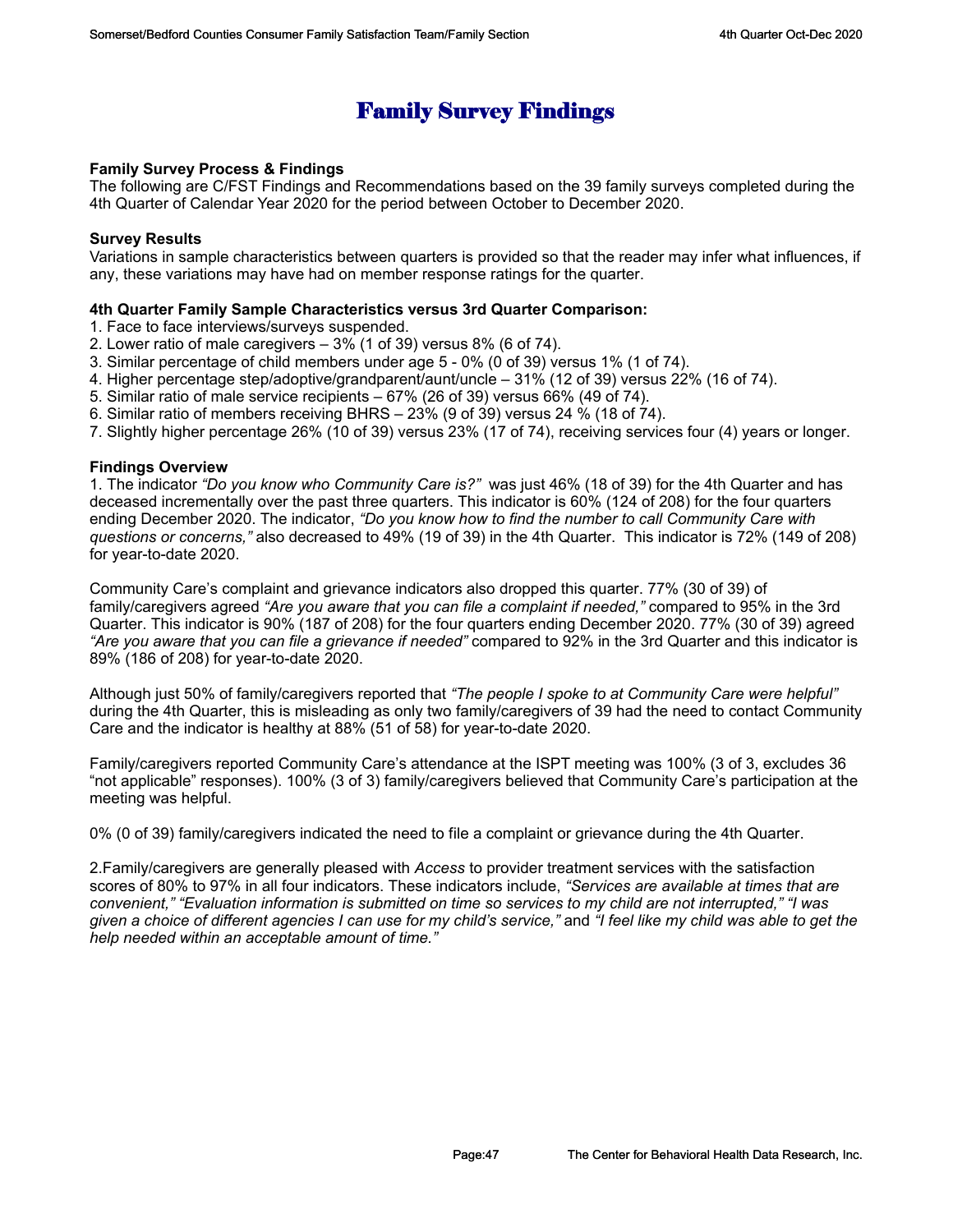3. Likewise, Family/caregivers are also pleased with their provider *Treatment Experiences* with satisfaction scores ranging from 83% to 100% in all six indicators. These include, *"I feel comfortable asking questions about my child's treatment," "My child's treatment plan was reviewed and shared with me," "I feel my child has enough time with staff during most sessions," "The treatment my child receives meets his/her needs," "Provider helped us create a plan to deal with any problems,"* and *"If meetings are held, I am always informed with enough advanced notice that I can make arrangements to attend."* These indicators were 90%-99% for year-to-date 2020.

4. Family/caregivers also had a high level of satisfaction with *Provider Recovery Orientation* with satisfaction scores being 90% to 97% in all three indicators. These include, *"My child's provider talked to us about community programs and other options that are available," "I have been given clear information on who to contact if my child needs immediate attention between appointments,"* and *"I was actively involved in developing my child's treatment goals."* These indicators were 87%-97% for year-to-date 2020.

5. Family/caregiver satisfaction scores with *Treatment Outcomes* was generally good, consistent with satisfaction scores being 85% to 97%. These include "*My child deals more effectively with daily problems," "I feel my child's behavioral health is improving," and "My family has improved since my child started treatment."* These indicators were 88%-90% for year-to-date 2020.

6. 13% (5 of 39) of family/caregivers reported having issues or problems with their provider. This indicator was 14% (28 of 208) for year-to-date 2020.

7. 54% (21 of 39) of family/caregivers reported their child was taking behavioral health medications and 91% (19 of 21) reported no problems in getting the behavioral health medications that work for their child.

## **Recommendations/Overview**

Family/caregivers usually report a higher incidence of provider issues and problems compared to adult and youth respondents. A lower incidence level had been reported during the previous quarters of this year and was a welcomed sign, but it is rising again. Poor (provider) communications and frequent (provider) staff changes were the top reasons mentioned.

## . Family/Caregiver – Member Request for Assistance

Upon completing the survey, 0% (0 of 5) of family/caregiver members surveyed expressed interest in having the concern or issue they shared during the interview referred for immediate handling by BHSSBC. This indicator was 23% (7 of 31) for year-to-date 2020 .

There has been increase in the number of members completing a Member Request for Assistance (MRA) at the conclusion of the interview/survey. This may be associated with the changes in provider service delivery consistent with the Covid-19 environment.

## **Quality Audits**

Periodically, random quality audits are performed which has the dual purpose of obtaining member feedback regarding the survey process plus confirming the integrity of the survey.

During the 4th Quarter, 7 family/caregiver quality audits were performed. 86% (6 of 7) of family/caregivers felt the length of the survey and number of questions were satisfactory while one family/caregiver felt the survey was too long. Overall, 100% (7 of 7) of family/caregivers were satisfied with the survey process and 100% (7 of 7) of family/caregivers felt ok or good about being contacted.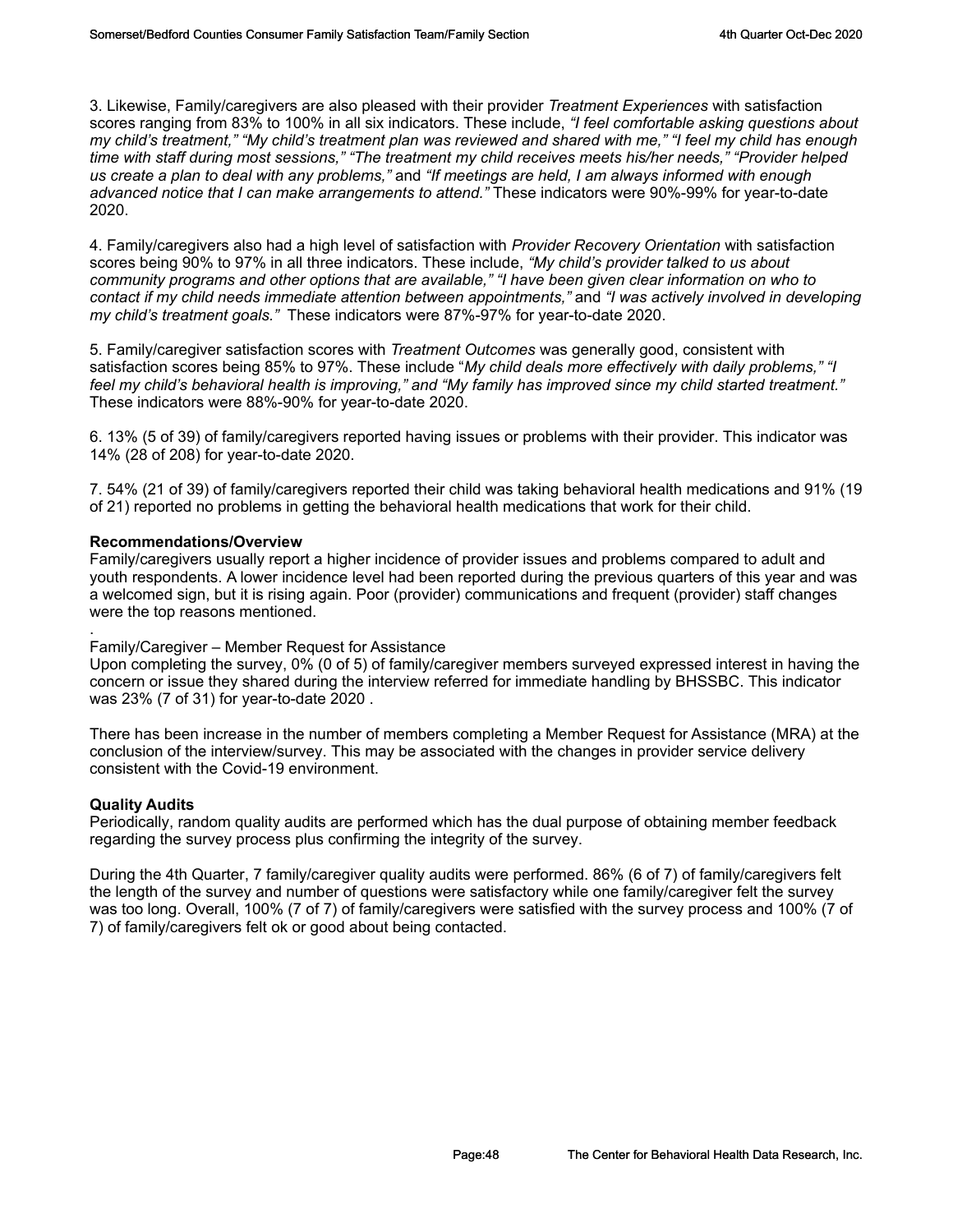## **Family Survey Type Q4**

| <b>Counts</b>                        | 2020                       | What quarter is it? |                    |                                 |              |  |
|--------------------------------------|----------------------------|---------------------|--------------------|---------------------------------|--------------|--|
| <b>Break %</b><br><b>Respondents</b> | <b>YTD</b><br><b>Total</b> | 1st Qtr<br>Jan-Mar  | 2nd Qtr<br>Apr-Jun | 3rd Qtr J- 4th Qtr<br>uly-Sept. | Oct-Dec.     |  |
|                                      | 208                        | 31                  | 64                 | 74                              | 39           |  |
| What kind of survey is it?           |                            |                     |                    |                                 |              |  |
| <b>Phone</b>                         | 196<br>94.2%               | 19<br>61.3%         | 64<br>100.0%       | 74<br>100.0%                    | 39<br>100.0% |  |
| <b>Face to Facel</b>                 | 12<br>5.8%                 | 12<br>38.7%         |                    |                                 |              |  |

## **Family County Q5**

| <b>Counts</b>                           | 2020         | What quarter is it? |         |                    |          |  |
|-----------------------------------------|--------------|---------------------|---------|--------------------|----------|--|
| <b>Break</b> %                          | <b>YTD</b>   | 1st Qtr             | 2nd Qtr | 3rd Qtr J- 4th Qtr | Oct-Dec. |  |
| <b>Respondents</b>                      | <b>Total</b> | Jan-Mar             | Apr-Jun | uly-Sept.          |          |  |
|                                         | 208          | 31                  | 64      | 74                 | 39       |  |
| What county does the member<br>live in? |              |                     |         |                    |          |  |
| Somerset                                | 126          | 17                  | 41      | 47                 | 21       |  |
|                                         | 60.6%        | 54.8%               | 64.1%   | 63.5%              | 53.8%    |  |
| <b>Bedford</b>                          | 82           | 14                  | 23      | 27                 | 18       |  |
|                                         | 39.4%        | 45.2%               | 35.9%   | 36.5%              | 46.2%    |  |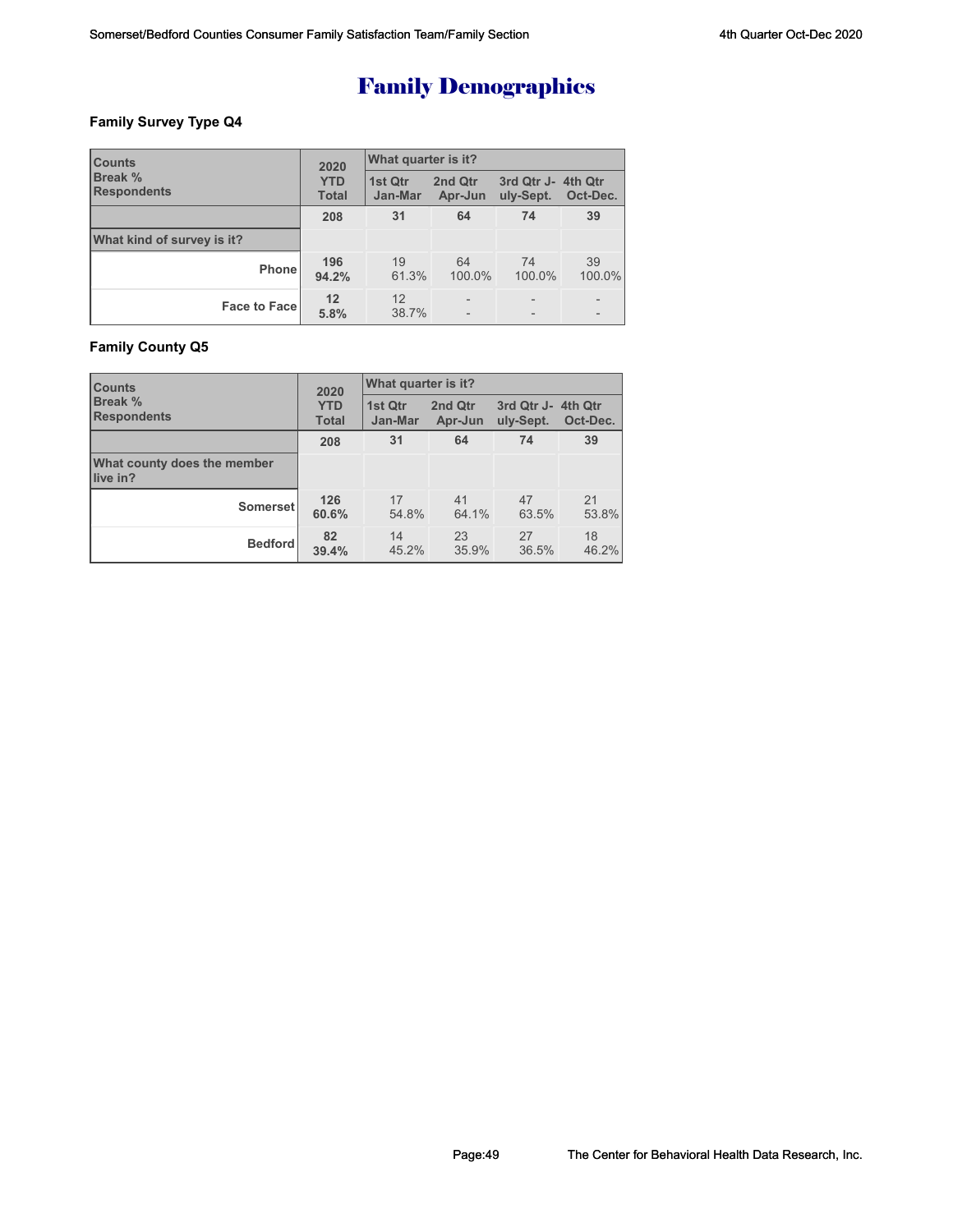## **Family Zip Code Q6**

| <b>Counts</b>                    | 2020                       | What quarter is it?    |                         |                        |                        |  |  |
|----------------------------------|----------------------------|------------------------|-------------------------|------------------------|------------------------|--|--|
| Analysis %<br><b>Respondents</b> | <b>YTD</b><br><b>Total</b> | 1st Qtr<br>Jan-Mar     | 2nd Qtr<br>Apr-Jun      | 3rd Qtr<br>July-Sept.  | 4th Qtr<br>Oct-Dec.    |  |  |
|                                  | 208                        | 31                     | 64                      | 74                     | 39                     |  |  |
| What is your zip code?           |                            |                        |                         |                        |                        |  |  |
| 15501 Somerset                   | 40<br>19.2%                | 6<br>19.4%             | 19<br>29.7%             | 10<br>13.5%            | $\sqrt{5}$<br>12.8%    |  |  |
| 15522 Bedford                    | 18<br>8.7%                 | 3<br>9.7%              | $\overline{7}$<br>10.9% | $\overline{7}$<br>9.5% | 1<br>2.6%              |  |  |
| 15537 Everett                    | 20<br>9.6%                 | 6<br>19.4%             | $\overline{4}$<br>6.3%  | 7<br>9.5%              | 3<br>7.7%              |  |  |
| 16678 Saxton                     | 4<br>1.9%                  |                        | $\overline{2}$<br>3.1%  | $\mathbf{1}$<br>1.4%   | $\mathbf{1}$<br>2.6%   |  |  |
| 15554 New Paris                  | $\overline{2}$<br>1.0%     | 1<br>3.2%              | $\mathbf{1}$<br>1.6%    |                        |                        |  |  |
| 15533 Breezewood                 | 3<br>1.4%                  |                        | $\overline{2}$<br>3.1%  |                        | $\mathbf{1}$<br>2.6%   |  |  |
| 15521 Alum Bank                  | $\mathbf{1}$<br>0.5%       |                        | $\mathbf{1}$<br>1.6%    |                        |                        |  |  |
| 15545 Hyndman                    | 11<br>5.3%                 | 1<br>3.2%              | $\overline{2}$<br>3.1%  | $\mathbf{2}$<br>2.7%   | $6\,$<br>15.4%         |  |  |
| 15550 Manns Choice               | 4<br>1.9%                  |                        |                         | $\overline{2}$<br>2.7% | $\overline{2}$<br>5.1% |  |  |
| 16679 Six Mile Run               | 3<br>1.4%                  |                        |                         | $\mathbf{1}$<br>1.4%   | $\overline{2}$<br>5.1% |  |  |
| 16667 Osterburg                  | 3<br>1.4%                  | 1<br>3.2%              |                         | $\mathbf{1}$<br>1.4%   | $\mathbf{1}$<br>2.6%   |  |  |
| 15963 Windber                    | 13<br>6.3%                 | 3<br>9.7%              | 3<br>4.7%               | 6<br>8.1%              | 1<br>2.6%              |  |  |
| 15552 Meyersdale                 | 8<br>3.8%                  |                        | 5<br>7.8%               | $\overline{2}$<br>2.7% | 1<br>2.6%              |  |  |
| 15530 Berlin                     | 5<br>2.4%                  |                        | 3<br>4.7%               | 2<br>2.7%              |                        |  |  |
| 15531 Boswell                    | 8<br>3.8%                  |                        | $\mathbf{1}$<br>1.6%    | 6<br>8.1%              | $\mathbf{1}$<br>2.6%   |  |  |
| 15557 Rockwood                   | 4<br>1.9%                  |                        |                         | 2<br>2.7%              | $\overline{2}$<br>5.1% |  |  |
| 15424 Confluence                 | 9<br>4.3%                  |                        | 8<br>12.5%              | $\mathbf{1}$<br>1.4%   |                        |  |  |
| 15541 Friedens                   | $\overline{2}$<br>1.0%     | $\overline{c}$<br>6.5% |                         |                        |                        |  |  |
| 15926 Central City               | $\overline{2}$<br>1.0%     |                        | 1<br>1.6%               | $\mathbf{1}$<br>1.4%   |                        |  |  |
| 15905 Johnstown                  | $\overline{4}$<br>1.9%     |                        |                         | $\overline{2}$<br>2.7% | $\sqrt{2}$<br>5.1%     |  |  |
| Other                            | 44<br>21.2%                | 8<br>25.8%             | 5<br>7.8%               | 21<br>28.4%            | 10<br>25.6%            |  |  |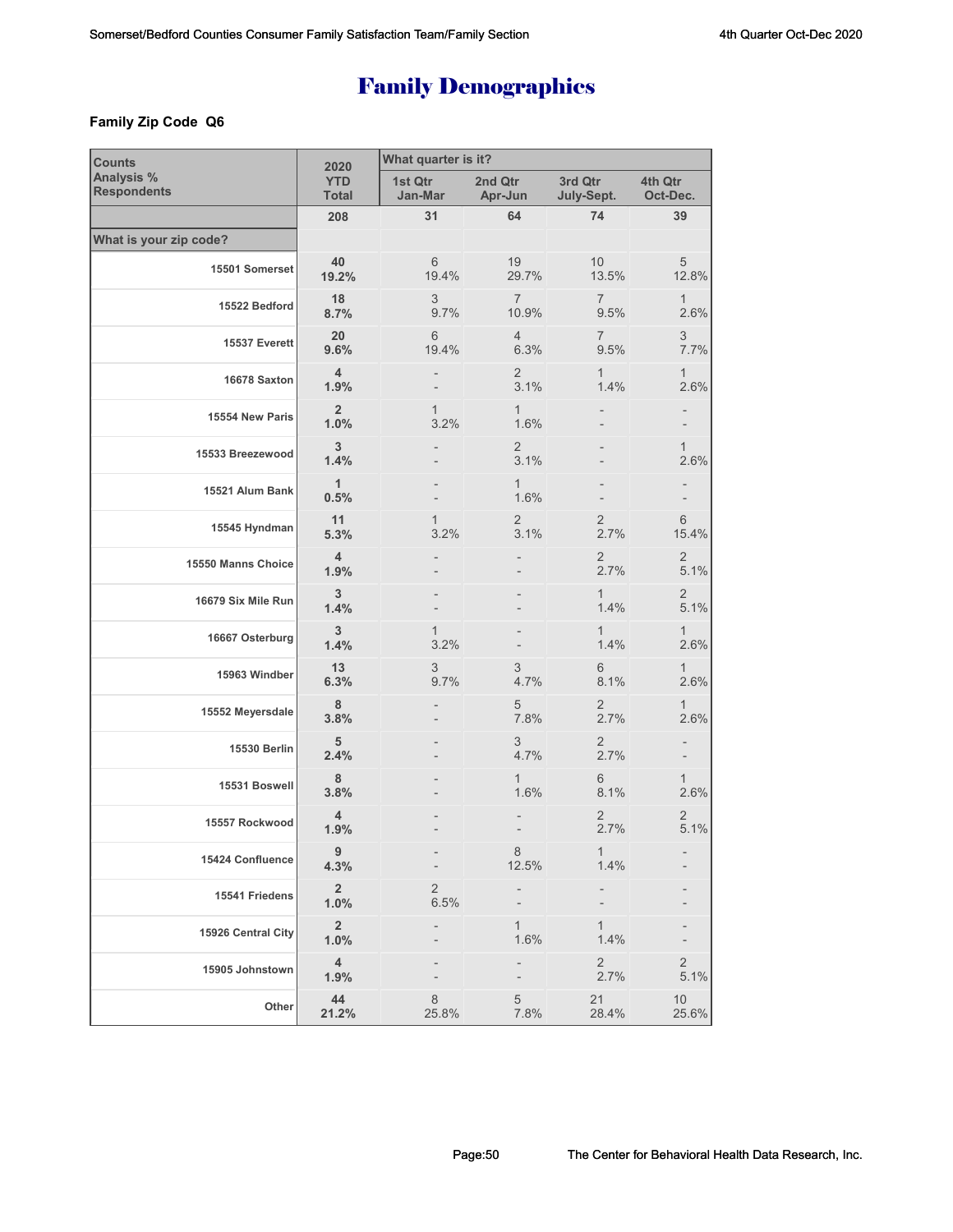## **Family Caregiver Gender Q7**

| <b>Counts</b>                           | 2020                       | What quarter is it? |                    |                                 |             |  |
|-----------------------------------------|----------------------------|---------------------|--------------------|---------------------------------|-------------|--|
| Break %<br><b>Respondents</b>           | <b>YTD</b><br><b>Total</b> | 1st Qtr<br>Jan-Mar  | 2nd Qtr<br>Apr-Jun | 3rd Qtr J- 4th Qtr<br>uly-Sept. | Oct-Dec.    |  |
|                                         | 208                        | 31                  | 64                 | 74                              | 39          |  |
| What is your gender?                    |                            |                     |                    |                                 |             |  |
| <b>Male</b>                             | 18<br>8.7%                 | 2<br>6.5%           | 9<br>14.1%         | 6<br>8.1%                       | 2.6%        |  |
| Female                                  | 190<br>91.3%               | 29<br>93.5%         | 55<br>85.9%        | 68<br>91.9%                     | 38<br>97.4% |  |
| Does not identify with either<br>gender |                            |                     |                    |                                 |             |  |
| <b>Refused to answer</b>                |                            |                     |                    |                                 |             |  |

## **Family Child's Gender Q8**

| <b>Counts</b>                           | 2020                       | What quarter is it?                                  |                                        |                         |                                        |  |
|-----------------------------------------|----------------------------|------------------------------------------------------|----------------------------------------|-------------------------|----------------------------------------|--|
| Break %<br><b>Respondents</b>           | <b>YTD</b><br><b>Total</b> | 1st Qtr<br>Jan-Mar                                   | 2nd Qtr<br>Apr-Jun                     | 3rd Qtr J-<br>uly-Sept. | 4th Qtr<br>Oct-Dec.                    |  |
|                                         | 208                        | 31                                                   | 64                                     | 74                      | 39                                     |  |
| What is the child's gender?             |                            |                                                      |                                        |                         |                                        |  |
| <b>Male</b>                             | 126<br>60.6%               | 13<br>41.9%                                          | 38<br>59.4%                            | 49<br>66.2%             | 26<br>66.7%                            |  |
| Female                                  | 82<br>39.4%                | 18<br>58.1%                                          | 26<br>40.6%                            | 25<br>33.8%             | 13<br>33.3%                            |  |
| Does not identify with either<br>gender | $\blacksquare$             | $\overline{\phantom{a}}$<br>$\overline{\phantom{0}}$ | $\qquad \qquad -$<br>$\qquad \qquad -$ |                         | $\qquad \qquad -$<br>$\qquad \qquad -$ |  |
| <b>Refused to answer</b>                |                            | $\overline{\phantom{0}}$                             |                                        |                         | $\qquad \qquad -$                      |  |

## **Family Child's Age Q9**

| <b>Counts</b>                                          | 2020                       | What quarter is it?     |                        |                                 |                        |  |
|--------------------------------------------------------|----------------------------|-------------------------|------------------------|---------------------------------|------------------------|--|
| Break %<br><b>Respondents</b>                          | <b>YTD</b><br><b>Total</b> | 1st Qtr<br>Jan-Mar      | 2nd Qtr<br>Apr-Jun     | 3rd Qtr J- 4th Qtr<br>uly-Sept. | Oct-Dec.               |  |
|                                                        | 208                        | 31                      | 64                     | 74                              | 39                     |  |
| How old is the child who is<br>receiving the services? |                            |                         |                        |                                 |                        |  |
| 5 years or younger                                     | 31<br>14.9%                | $\overline{7}$<br>22.6% | 23<br>35.9%            | 1<br>1.4%                       |                        |  |
| 6-8 years                                              | 54<br>26.0%                | 13<br>41.9%             | 23<br>35.9%            | 17<br>23.0%                     | 1<br>2.6%              |  |
| 9-13 years                                             | 115<br>55.3%               | 9<br>29.0%              | 14<br>21.9%            | 56<br>75.7%                     | 36<br>92.3%            |  |
| 14 years and older                                     | 8<br>3.8%                  | 2<br>6.5%               | $\overline{4}$<br>6.3% |                                 | $\overline{2}$<br>5.1% |  |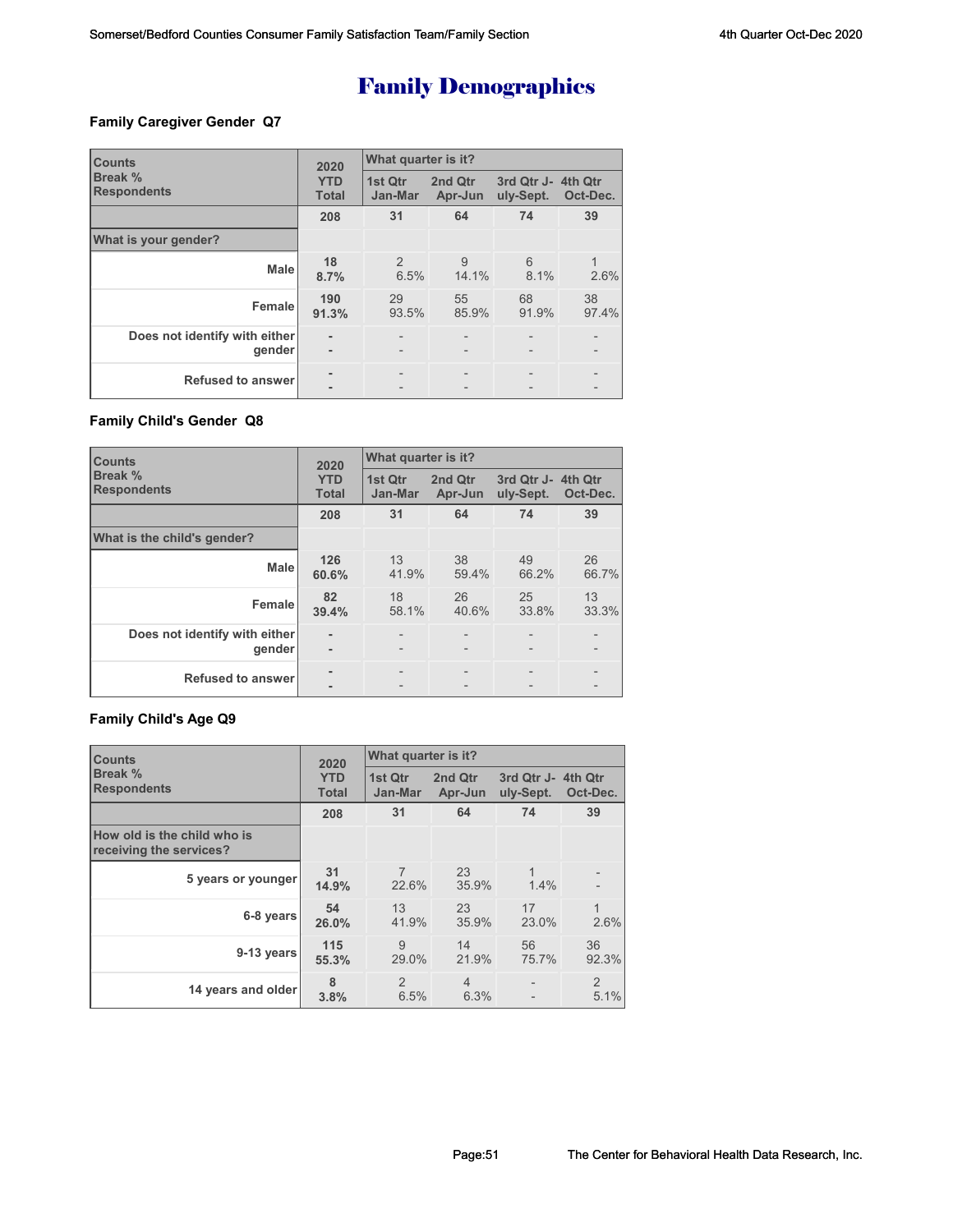## **Family Caregivers Relationship to Child Q10**

| <b>Counts</b>                               | 2020                       | What quarter is it? |                         |                                 |                        |  |
|---------------------------------------------|----------------------------|---------------------|-------------------------|---------------------------------|------------------------|--|
| Break %<br><b>Respondents</b>               | <b>YTD</b><br><b>Total</b> | 1st Qtr<br>Jan-Mar  | 2nd Qtr<br>Apr-Jun      | 3rd Qtr J- 4th Qtr<br>uly-Sept. | Oct-Dec.               |  |
|                                             | 208                        | 31                  | 64                      | 74                              | 39                     |  |
| What is your relationship to this<br>child? |                            |                     |                         |                                 |                        |  |
| <b>Parent</b>                               | 162<br>77.9%               | 25<br>80.6%         | 52<br>81.3%             | 58<br>78.4%                     | 27<br>69.2%            |  |
| Grandparent                                 | 37<br>17.8%                | 6<br>19.4%          | $\overline{7}$<br>10.9% | 15<br>20.3%                     | 9<br>23.1%             |  |
| <b>Aunt/Uncle</b>                           | $\overline{2}$<br>1.0%     |                     | 2<br>3.1%               |                                 |                        |  |
| <b>Brother/Sister</b>                       |                            |                     |                         |                                 |                        |  |
| <b>Foster parent</b>                        | $\blacksquare$             | $\qquad \qquad -$   | $\overline{a}$          | $\qquad \qquad -$               |                        |  |
| Adoptive parent                             | 5<br>2.4%                  |                     | 2<br>3.1%               | $\mathbf{1}$<br>1.4%            | $\overline{2}$<br>5.1% |  |
| Step-parent                                 | 1<br>0.5%                  |                     | $\mathbf{1}$<br>1.6%    |                                 |                        |  |
| <b>Other</b>                                | 1<br>0.5%                  |                     |                         |                                 | 1<br>2.6%              |  |

## **Family Child's Race Q11**

| <b>Counts</b>                                   | 2020                       | What quarter is it?  |                        |                                 |             |  |
|-------------------------------------------------|----------------------------|----------------------|------------------------|---------------------------------|-------------|--|
| Break %<br><b>Respondents</b>                   | <b>YTD</b><br><b>Total</b> | 1st Qtr<br>Jan-Mar   | 2nd Qtr<br>Apr-Jun     | 3rd Qtr J- 4th Qtr<br>uly-Sept. | Oct-Dec.    |  |
|                                                 | 208                        | 31                   | 64                     | 74                              | 39          |  |
| What do you consider the child's<br>race to be? |                            |                      |                        |                                 |             |  |
| Caucasian                                       | 173<br>83.2%               | 24<br>77.4%          | 55<br>85.9%            | 64<br>86.5%                     | 30<br>76.9% |  |
| <b>African American</b>                         | $\overline{2}$<br>1.0%     |                      |                        |                                 | 2<br>5.1%   |  |
| <b>Hispanic American</b>                        | 1<br>0.5%                  |                      |                        |                                 | 1<br>2.6%   |  |
| American Indian/Alaskan Native                  | 1<br>0.5%                  |                      |                        |                                 | 1<br>2.6%   |  |
| <b>Asian/Pacific Islander</b>                   | 1<br>0.5%                  | $\mathbf{1}$<br>3.2% |                        |                                 |             |  |
| <b>Multi-racial</b>                             | 20<br>9.6%                 | $\mathbf 1$<br>3.2%  | $\mathcal{B}$<br>12.5% | 6<br>8.1%                       | 5<br>12.8%  |  |
| Other                                           | 10<br>4.8%                 | 5<br>16.1%           | 1<br>1.6%              | $\overline{4}$<br>5.4%          |             |  |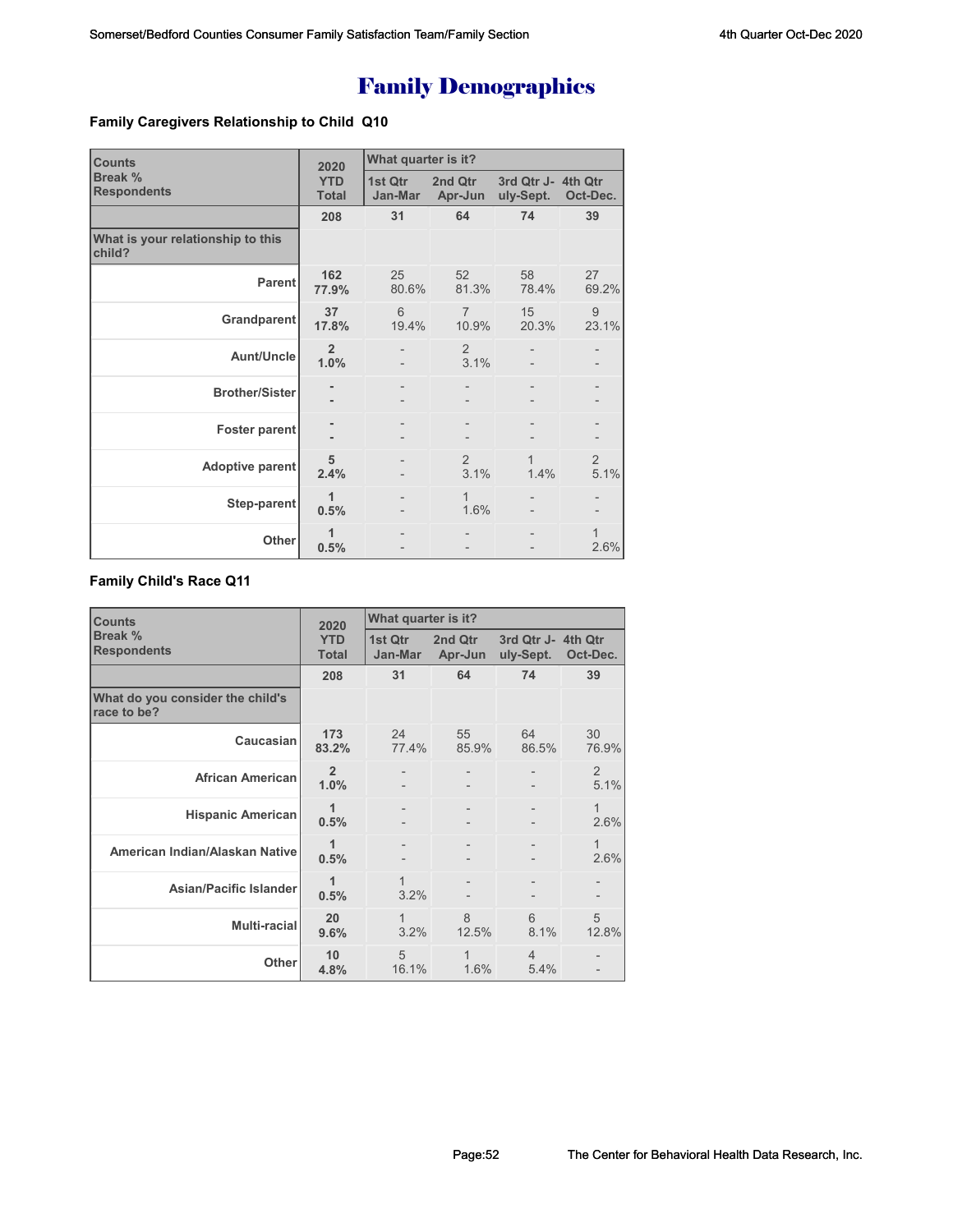## **Family Primary Service Q12**

| <b>Counts</b><br><b>Break %</b><br><b>Respondents</b> | 2020                       | What quarter is it? |                    |                       |                          |  |
|-------------------------------------------------------|----------------------------|---------------------|--------------------|-----------------------|--------------------------|--|
|                                                       | <b>YTD</b><br><b>Total</b> | 1st Qtr<br>Jan-Mar  | 2nd Qtr<br>Apr-Jun | 3rd Qtr<br>July-Sept. | 4th Qtr<br>Oct-Dec.      |  |
|                                                       | 208                        | 31                  | 64                 | 74                    | 39                       |  |
| Is your child receiving services<br>for:              |                            |                     |                    |                       |                          |  |
| <b>Mental Health Services</b>                         | 208<br>100.0%              | 31<br>100.0%        | 64<br>100.0%       | 74<br>100.0%          | 39<br>100.0%             |  |
| Both Mental Health and Drug and<br>Alcohol Services   | ۰                          |                     |                    |                       | $\overline{\phantom{0}}$ |  |

## **Family First Diagnosed Q13**

| <b>Counts</b>                                                 | 2020         | What quarter is it?     |           |            |                |
|---------------------------------------------------------------|--------------|-------------------------|-----------|------------|----------------|
| Break %                                                       | <b>YTD</b>   | 1st Qtr                 | 2nd Qtr   | 3rd Qtr    | 4th Qtr        |
| <b>Respondents</b>                                            | <b>Total</b> | Jan-Mar                 | Apr-Jun   | July-Sept. | Oct-Dec.       |
|                                                               | 208          | 31                      | 64        | 74         | 39             |
| How long has it been since your<br>child was first diagnosed? |              |                         |           |            |                |
| Less than 6 months                                            | 8<br>3.8%    | $\overline{4}$<br>12.9% | 3<br>4.7% | 1.4%       |                |
| 6 months to 1 year                                            | 27           | 3                       | 12        | 6          | 6              |
|                                                               | 13.0%        | 9.7%                    | 18.8%     | 8.1%       | 15.4%          |
| 1 to 2 years                                                  | 38           | $\overline{4}$          | 11        | 19         | $\overline{4}$ |
|                                                               | 18.3%        | 12.9%                   | 17.2%     | 25.7%      | 10.3%          |
| 2 to 4 years                                                  | 64           | 15                      | 14        | 22         | 13             |
|                                                               | 30.8%        | 48.4%                   | 21.9%     | 29.7%      | 33.3%          |
| 4+ years                                                      | 71           | 5                       | 24        | 26         | 16             |
|                                                               | 34.1%        | 16.1%                   | 37.5%     | 35.1%      | 41.0%          |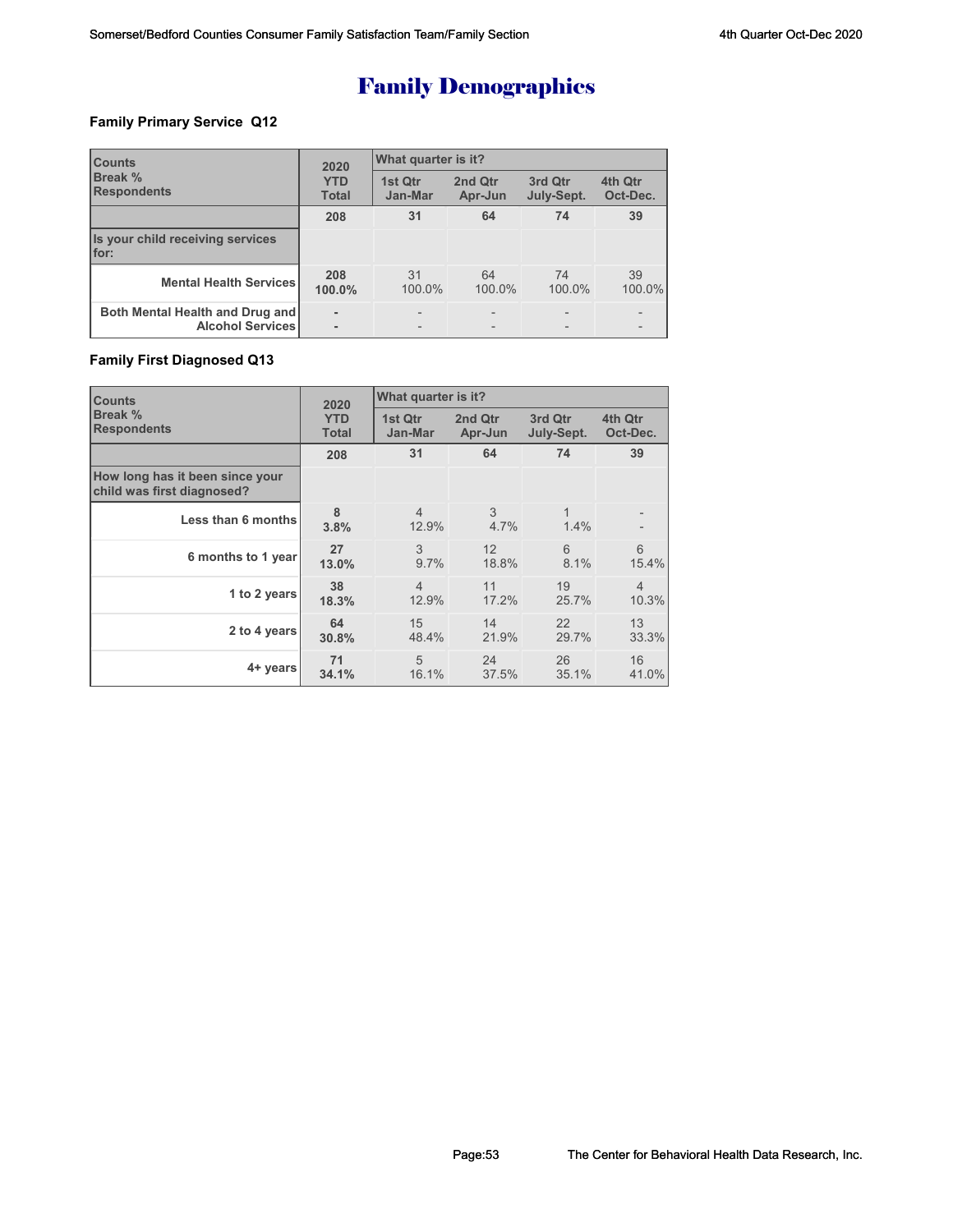# Family Satisfaction with Community Care

## **Do you know who Community Care is? Q14A**

| <b>Counts</b><br><b>Break %</b><br><b>Respondents</b> | 2020                       | <b>What quarter is it?</b> |                    |                       |                     |
|-------------------------------------------------------|----------------------------|----------------------------|--------------------|-----------------------|---------------------|
|                                                       | <b>YTD</b><br><b>Total</b> | 1st Qtr<br>Jan-Mar         | 2nd Qtr<br>Apr-Jun | 3rd Qtr<br>July-Sept. | 4th Qtr<br>Oct-Dec. |
|                                                       | 208                        | 31                         | 64                 | 74                    | 39                  |
| Do you know who Community<br>Care is?                 |                            |                            |                    |                       |                     |
| <b>Yes</b>                                            | 124<br>59.6%               | 21<br>67.7%                | 42<br>65.6%        | 43<br>58.1%           | 18<br>46.2%         |
| <b>No</b>                                             | 84<br>40.4%                | 10<br>32.3%                | 22<br>34.4%        | 31<br>41.9%           | 21<br>53.8%         |

## **59.6% of target rate Y-T-D** Action Required

## **Do you know where to find the number to call Community Care ...Q14B**

| <b>Counts</b><br>Break %<br><b>Respondents</b>                                                                                                             | 2020                       | What quarter is it? |                    |                       |                     |  |  |
|------------------------------------------------------------------------------------------------------------------------------------------------------------|----------------------------|---------------------|--------------------|-----------------------|---------------------|--|--|
|                                                                                                                                                            | <b>YTD</b><br><b>Total</b> | 1st Qtr<br>Jan-Mar  | 2nd Qtr<br>Apr-Jun | 3rd Qtr<br>July-Sept. | 4th Qtr<br>Oct-Dec. |  |  |
|                                                                                                                                                            | 208                        | 31                  | 64                 | 74                    | 39                  |  |  |
| Do you know where to find the<br>number to call Community Care<br>with questions or concerns? (Note<br>to Surveyor: If no, give number 1-<br>866-483-2908) |                            |                     |                    |                       |                     |  |  |
| <b>Yes</b>                                                                                                                                                 | 149<br>71.6%               | 26<br>83.9%         | 47<br>73.4%        | 57<br>77.0%           | 19<br>48.7%         |  |  |
| <b>No</b>                                                                                                                                                  | 59<br>28.4%                | 5<br>16.1%          | 17<br>26.6%        | 17<br>23.0%           | 20<br>51.3%         |  |  |

## **71.6% of target rate Y-T-D Action Required**

## **Are you aware that you can file a complaint if needed? .Q14C**

| <b>Counts</b><br>Break %<br><b>Respondents</b>                                                                                                                                                            | 2020                       | What quarter is it? |                    |                       |                     |
|-----------------------------------------------------------------------------------------------------------------------------------------------------------------------------------------------------------|----------------------------|---------------------|--------------------|-----------------------|---------------------|
|                                                                                                                                                                                                           | <b>YTD</b><br><b>Total</b> | 1st Qtr<br>Jan-Mar  | 2nd Qtr<br>Apr-Jun | 3rd Qtr<br>July-Sept. | 4th Qtr<br>Oct-Dec. |
|                                                                                                                                                                                                           | 208                        | 31                  | 64                 | 74                    | 39                  |
| Are you aware that you can file a<br>complaint if needed?(Complaint-<br><b>Telling or writing to Community</b><br>Care that you are not satisfied<br>with your provider and/or<br><b>Community Care.)</b> |                            |                     |                    |                       |                     |
| <b>Yes</b>                                                                                                                                                                                                | 187<br>89.9%               | 30<br>96.8%         | 57<br>89.1%        | 70<br>94.6%           | 30<br>76.9%         |
| <b>No</b>                                                                                                                                                                                                 | 21<br>10.1%                | 3.2%                | 10.9%              | 4<br>5.4%             | 9<br>23.1%          |

**89.9% of target rate Y-T-D Satisfactory**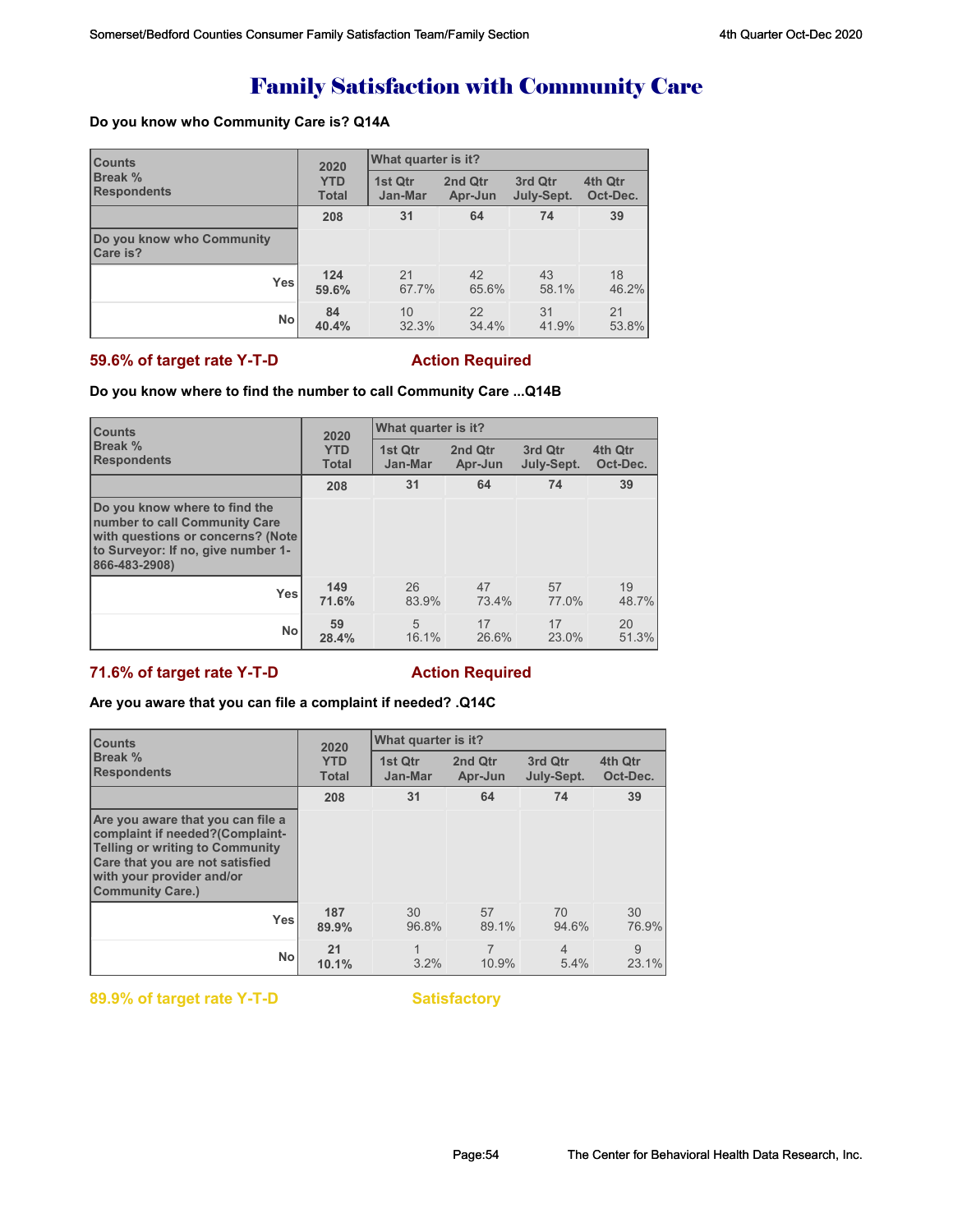# Family Satisfaction with Community Care

## **Are you aware that you can file a grievance if needed? Q14D**

| <b>Counts</b><br><b>Break %</b><br><b>Respondents</b>                                                                                                                                                                   | 2020                       | What quarter is it? |                    |                       |                     |  |
|-------------------------------------------------------------------------------------------------------------------------------------------------------------------------------------------------------------------------|----------------------------|---------------------|--------------------|-----------------------|---------------------|--|
|                                                                                                                                                                                                                         | <b>YTD</b><br><b>Total</b> | 1st Otr<br>Jan-Mar  | 2nd Qtr<br>Apr-Jun | 3rd Qtr<br>July-Sept. | 4th Qtr<br>Oct-Dec. |  |
|                                                                                                                                                                                                                         | 208                        | 31                  | 64                 | 74                    | 39                  |  |
| Are you aware that you can file a<br>grievance if needed? (Grievance-<br><b>Telling or writing to Community</b><br>Care that you do not agree with a<br>denial of a covered service or<br>change in a covered service.) |                            |                     |                    |                       |                     |  |
| <b>Yes</b>                                                                                                                                                                                                              | 186<br>89.4%               | 29<br>93.5%         | 59<br>92.2%        | 68<br>91.9%           | 30<br>76.9%         |  |
| <b>No</b>                                                                                                                                                                                                               | 22<br>10.6%                | 2<br>6.5%           | 5<br>7.8%          | 6<br>8.1%             | 9<br>23.1%          |  |

## 89.4% of target rate Y-T-D Satisfactory

## **Family Satisfaction with Community Care Literals Q14E**

## **The people I spoke to at Community Care were helpful. Q15**

| <b>Counts</b><br><b>Break %</b><br><b>Respondents</b>           | 2020                       | What quarter is it? |                    |                        |                               |
|-----------------------------------------------------------------|----------------------------|---------------------|--------------------|------------------------|-------------------------------|
|                                                                 | <b>YTD</b><br><b>Total</b> | 1st Qtr<br>Jan-Mar  | 2nd Qtr<br>Apr-Jun | 3rd Qtr<br>July-Sept.  | 4th Qtr<br>Oct-Dec.           |
| (N/A) responses reduce total                                    | 58                         | 8                   | 23                 | 25                     | $\overline{2}$                |
| The people I spoke to at<br><b>Community Care were helpful.</b> |                            |                     |                    |                        |                               |
| Yesl                                                            | 51<br>87.9%                | 5<br>62.5%          | 22<br>95.7%        | 23<br>92.0%            | 50.0%                         |
| <b>No</b>                                                       | 12.1%                      | 3<br>37.5%          | 4.3%               | $\mathfrak{D}$<br>8.0% | $\blacktriangleleft$<br>50.0% |

## **87.9% of target rate Y-T-D Satisfactory**

## **Family Literal Comment Q15A**

Q2-They denied a wheelchair. We are in the process of fighting that. They want to give him an electrical chair but we want him to have a manual chair.

Q3-They called me four times in one day. They just bombard me with phone calls. They don't sound like professionals.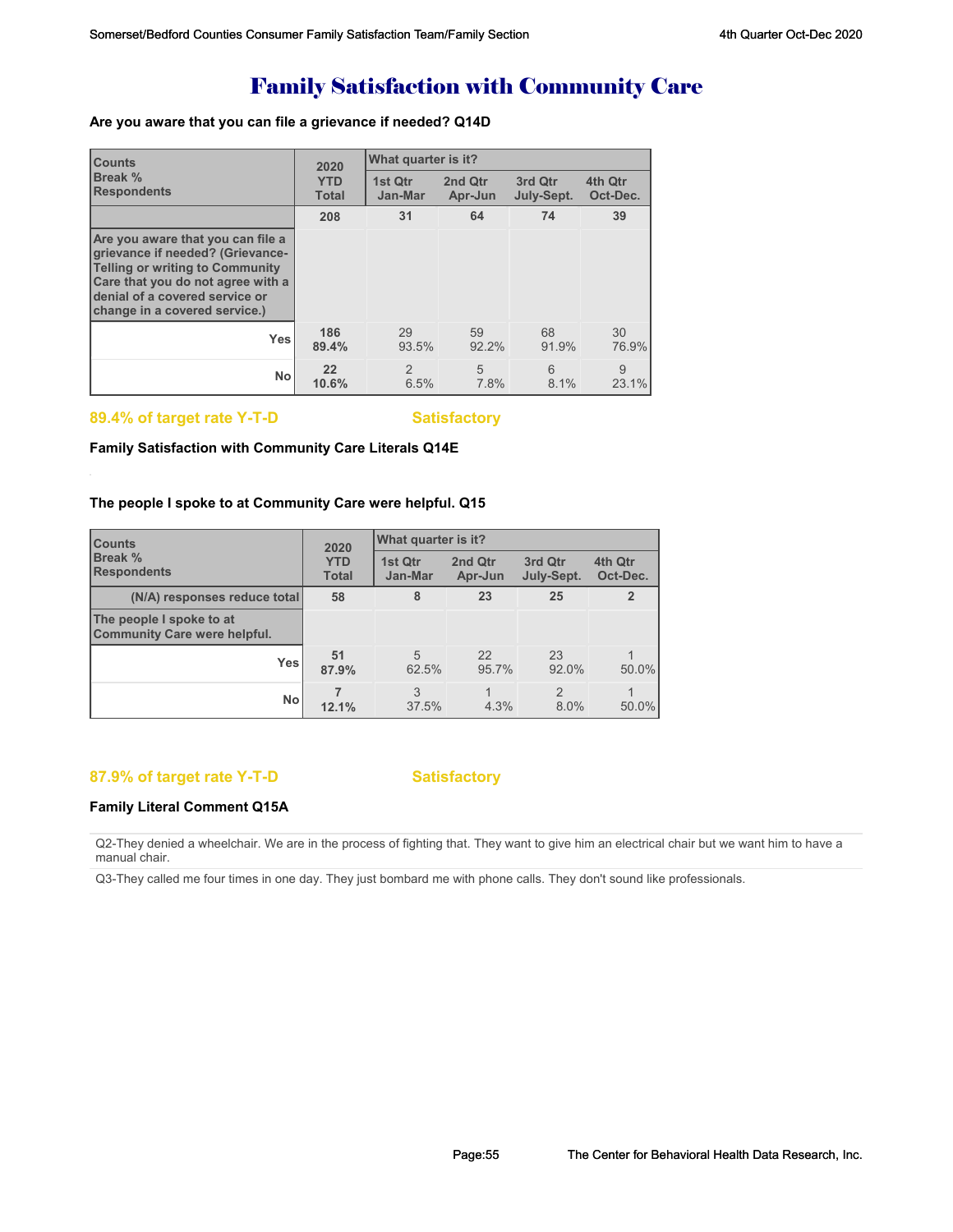# Family Satisfaction with Community Care's Participation in ISPT **Meeting**

**If applicable Community Care attended my child's ISPT meeting. Q16A**

| <b>Counts</b><br>Break %<br><b>Respondents</b>                     | 2020                       | What quarter is it?      |                    |                       |                                                      |  |
|--------------------------------------------------------------------|----------------------------|--------------------------|--------------------|-----------------------|------------------------------------------------------|--|
|                                                                    | <b>YTD</b><br><b>Total</b> | 1st Qtr<br>Jan-Mar       | 2nd Qtr<br>Apr-Jun | 3rd Qtr<br>July-Sept. | 4th Qtr<br>Oct-Dec.                                  |  |
| (N/A) responses reduce total                                       | 60                         | 5                        | 20                 | 32                    | 3                                                    |  |
| If applicable, Community Care<br>attended my child's ISPT meeting. |                            |                          |                    |                       |                                                      |  |
| <b>Yes</b>                                                         | 50<br>83%                  | 5<br>100%                | 20<br>100%         | 22<br>69%             | 3<br>100%                                            |  |
| <b>No</b>                                                          | 10<br>17%                  | $\overline{\phantom{0}}$ |                    | 10<br>31%             | $\overline{\phantom{0}}$<br>$\overline{\phantom{0}}$ |  |

## 83% of target rate Y-T-D **Satisfactory**

## **If applicable Community Care's participation in the ISPT meeting was helpful. Q16B**

| <b>Counts</b>                                                                        | 2020                       | What quarter is it? |                    |                       |                     |  |
|--------------------------------------------------------------------------------------|----------------------------|---------------------|--------------------|-----------------------|---------------------|--|
| Break %<br><b>Respondents</b>                                                        | <b>YTD</b><br><b>Total</b> | 1st Qtr<br>Jan-Mar  | 2nd Qtr<br>Apr-Jun | 3rd Qtr<br>July-Sept. | 4th Qtr<br>Oct-Dec. |  |
| <b>Base</b>                                                                          | 50                         | 5                   | 20                 | 22                    | 3                   |  |
| If applicable, Community Care's<br>participation in the ISPT meeting<br>was helpful. |                            |                     |                    |                       |                     |  |
| <b>Yes</b>                                                                           | 48<br>96.0%                | 5<br>100.0%         | 19<br>95.0%        | 21<br>95.5%           | 3<br>100.0%         |  |
| <b>No</b>                                                                            | 4.0%                       |                     | 5.0%               | 4.5%                  |                     |  |

**96.0% of target rate Y-T-D Meets Expectations**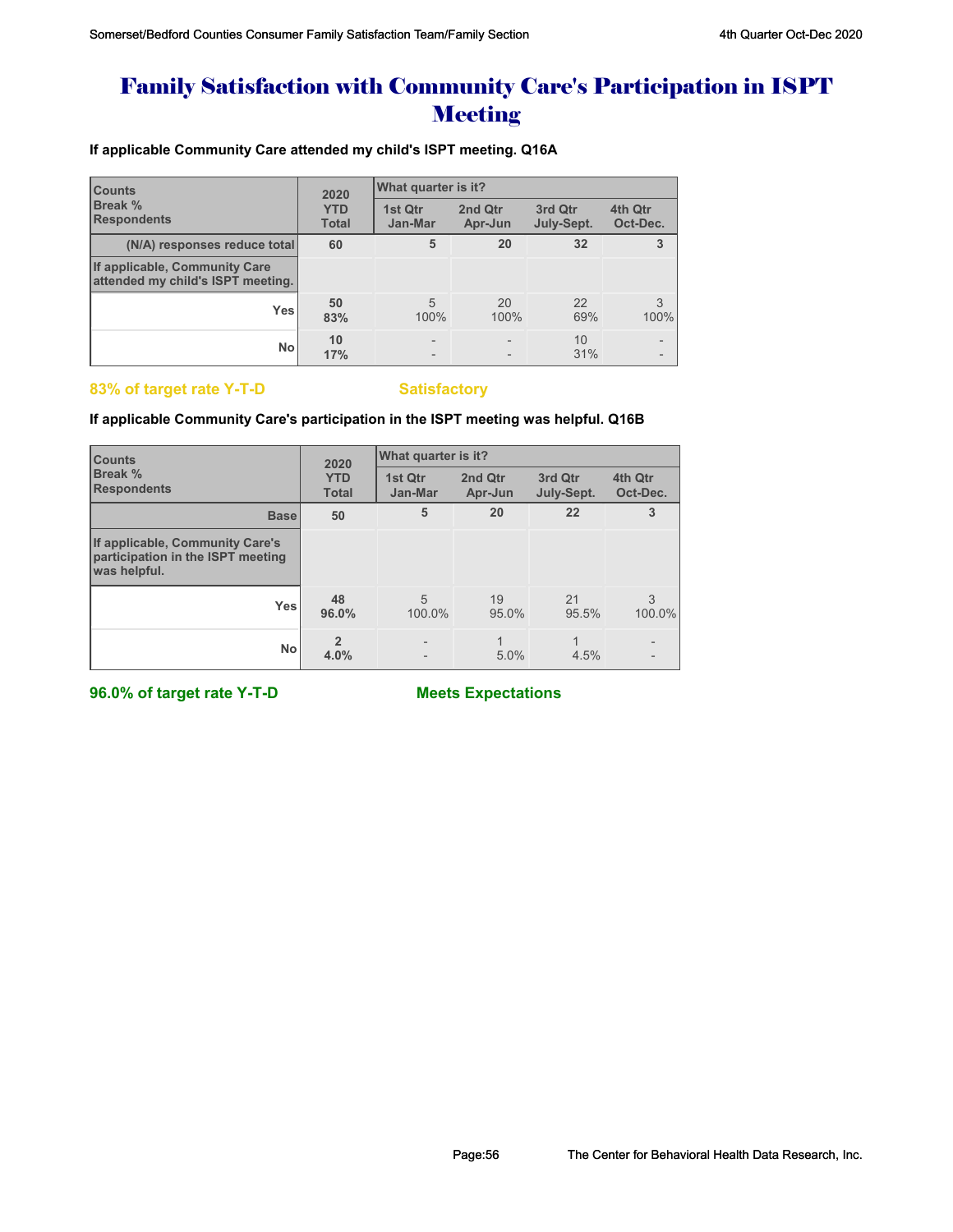# Family Community Care's Complaint Process

**If you have used Community Care's complaint process, were you .....Q17**

| <b>Counts</b>                                                | 2020                       | What quarter is it? |                          |                       |                     |  |  |
|--------------------------------------------------------------|----------------------------|---------------------|--------------------------|-----------------------|---------------------|--|--|
| <b>Break %</b><br><b>Respondents</b>                         | <b>YTD</b><br><b>Total</b> | 1st Qtr<br>Jan-Mar  | 2nd Qtr<br>Apr-Jun       | 3rd Qtr<br>July-Sept. | 4th Qtr<br>Oct-Dec. |  |  |
|                                                              | 13                         | 4                   | 4                        | 5                     |                     |  |  |
| If you have used Community<br>Care's complaint process, were |                            |                     |                          |                       |                     |  |  |
| Yes                                                          | 10<br>76.9%                | 25.0%               | $\overline{4}$<br>100.0% | 5<br>100.0%           |                     |  |  |
| <b>No</b>                                                    | 23.1%                      | 3<br>75.0%          |                          |                       |                     |  |  |

**76.9% of target rate Y-T-D Action Required** 

# Family Community Care's Grievance Process

**If you used Community Care's grievance process were you satisfied......Q18**

| <b>Counts</b><br><b>Break %</b><br><b>Respondents</b>        | 2020                       | What quarter is it? |                    |                       |                     |  |
|--------------------------------------------------------------|----------------------------|---------------------|--------------------|-----------------------|---------------------|--|
|                                                              | <b>YTD</b><br><b>Total</b> | 1st Qtr<br>Jan-Mar  | 2nd Qtr<br>Apr-Jun | 3rd Qtr<br>July-Sept. | 4th Qtr<br>Oct-Dec. |  |
| (N/A) responses reduce total                                 | 8                          |                     |                    | 6                     |                     |  |
| If you have used Community<br>Care's grievance process, were |                            |                     |                    |                       |                     |  |
| <b>Yes</b>                                                   | 87.5%                      | 100.0%              | 100.0%             | 5<br>83.3%            |                     |  |
| <b>No</b>                                                    | 12.5%                      |                     |                    | 16.7%                 |                     |  |

**87.5% of target rate Y-T-D** Satisfactory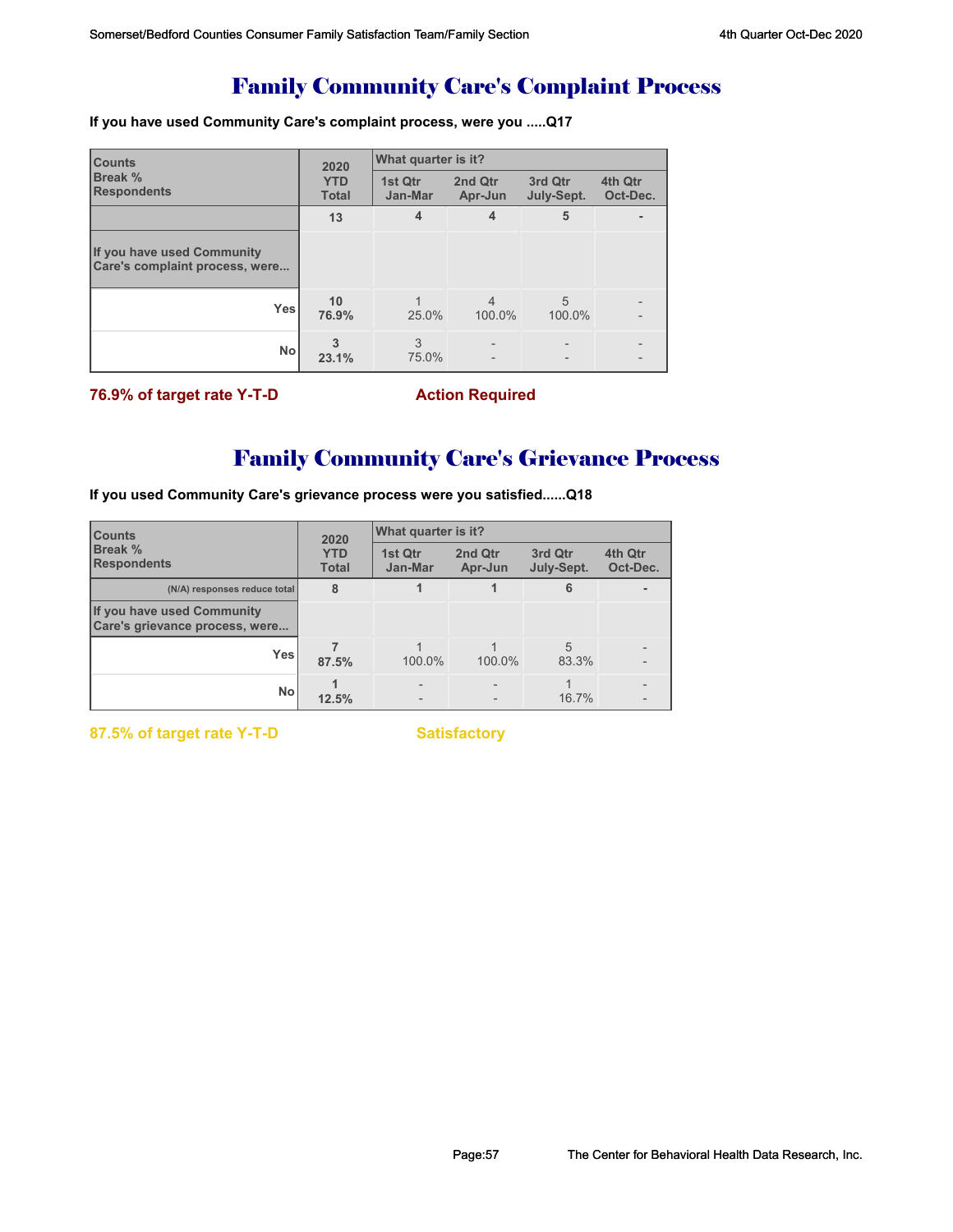# Family Treatment Provider Level Analysis

## **What is the name of your treatment provider? Q19**

| <b>Counts</b>                                           | 2020         | What quarter is it? |                         |                    |                        |  |
|---------------------------------------------------------|--------------|---------------------|-------------------------|--------------------|------------------------|--|
| Break %                                                 | <b>YTD</b>   | 1st Otr             | 2nd Otr                 | 3rd Qtr J- 4th Qtr | Oct-Dec.               |  |
| <b>Respondents</b>                                      | <b>Total</b> | Jan-Mar             | Apr-Jun                 | uly-Sept.          |                        |  |
|                                                         | 208          | 31                  | 64                      | 74                 | 39                     |  |
| What is the name of your child's<br>treatment provider? |              |                     |                         |                    |                        |  |
| <b>ACRP</b>                                             | 59           | $7^{\circ}$         | 21                      | 20                 | 11                     |  |
|                                                         | 28.4%        | 22.6%               | 32.8%                   | 27.0%              | 28.2%                  |  |
| <b>Bedford DBHS</b>                                     | 17           | 3                   | $\mathbf{1}$            | 9                  | $\overline{4}$         |  |
|                                                         | 8.2%         | 9.7%                | 1.6%                    | 12.2%              | 10.3%                  |  |
| <b>Beal Counseling and Consulting</b>                   | 1<br>0.5%    |                     |                         |                    | $\mathbf{1}$<br>2.6%   |  |
| <b>Children's Behavioral Health</b>                     | 16           | $\overline{2}$      | 8                       | $\overline{4}$     | $\overline{2}$         |  |
| (CBH)                                                   | 7.7%         | 6.5%                | 12.5%                   | 5.4%               | 5.1%                   |  |
| <b>Family Behavioral Resources</b>                      | 25           | 6                   | 9                       | 6                  | $\overline{4}$         |  |
|                                                         | 12.0%        | 19.4%               | 14.1%                   | 8.1%               | 10.3%                  |  |
| <b>Footsteps</b>                                        | 8<br>3.8%    |                     | $\mathbf{1}$<br>1.6%    | 5<br>6.8%          | $\overline{2}$<br>5.1% |  |
| <b>Nulton Diagnostic and Treatment</b>                  | 33           | 5                   | 11                      | 10                 | $\overline{7}$         |  |
| <b>Center</b>                                           | 15.9%        | 16.1%               | 17.2%                   | 13.5%              | 17.9%                  |  |
| Rhonda J. Clark                                         | 3<br>1.4%    | 2<br>6.5%           |                         |                    | $\mathbf{1}$<br>2.6%   |  |
| <b>Somerset DBHS</b>                                    | 19           | 3                   | $\overline{2}$          | 8                  | 6                      |  |
|                                                         | 9.1%         | 9.7%                | 3.1%                    | 10.8%              | 15.4%                  |  |
| Youth Advocate Programs (YAP)                           | 8            | 3                   | 1                       | 3                  | 1                      |  |
|                                                         | 3.8%         | 9.7%                | 1.6%                    | 4.1%               | 2.6%                   |  |
| <b>Pediatric Care Specialists</b>                       | 9<br>4.3%    |                     | 3<br>4.7%               | 6<br>8.1%          |                        |  |
| Other                                                   | 10<br>4.8%   |                     | $\overline{7}$<br>10.9% | 3<br>4.1%          | $\overline{a}$         |  |

## **Family Treatment Provider Literals Q19A**

## Q2-Latrobe Behavioral Health Excel Health

Q2-Christian Family Children's Center

- Q2-Martha Emerick
- Q2-Cen-Clear

Q2-Journey Center

Q2-UPMC Children's Hospital Pittsburgh

Q2-UPMC Children's Hospital Pittsburgh

Q3-Assurance Counseling

Q3-Laurel Pediatrics-Elaine Conser

Q3-Derik Berkebile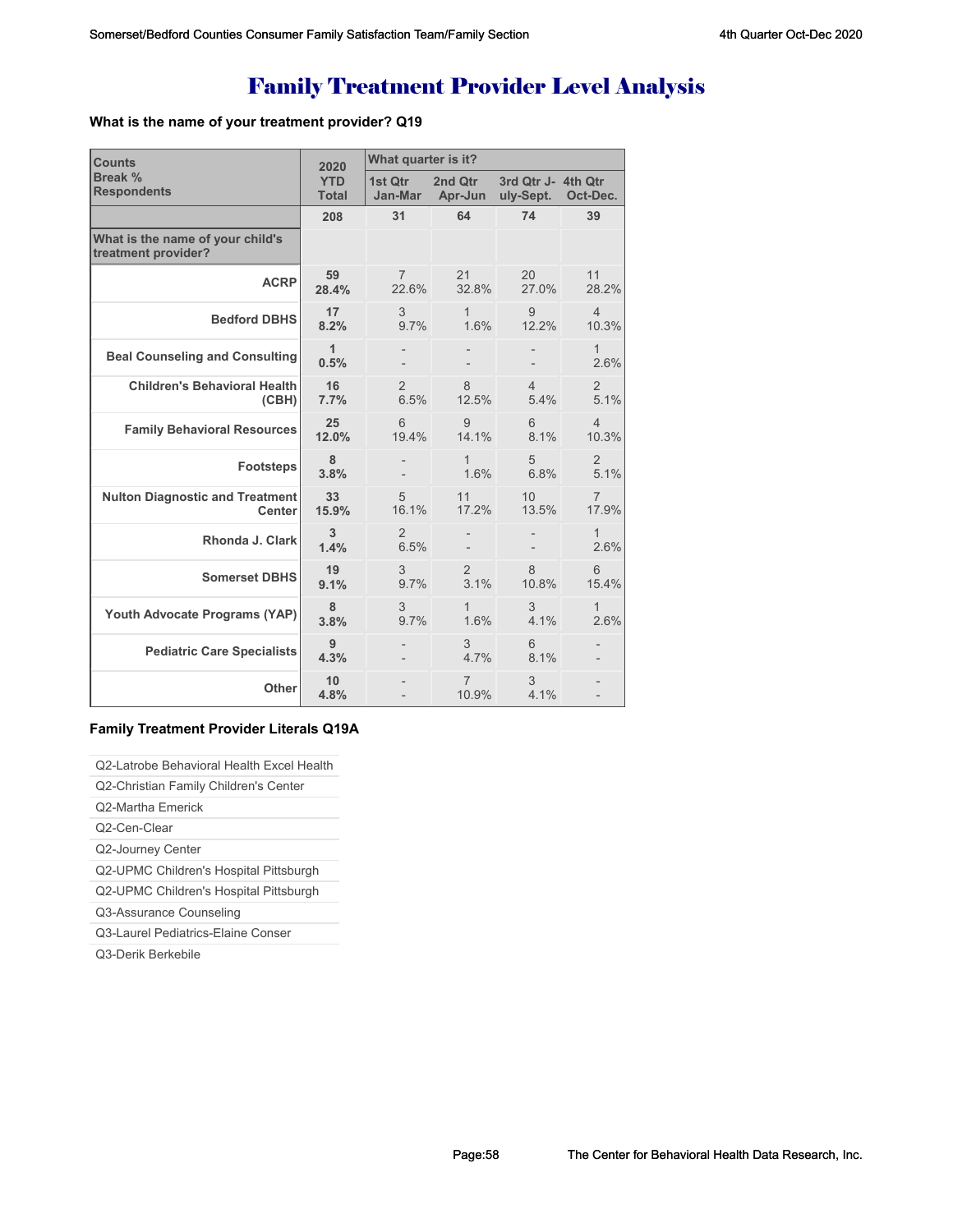# Family Treatment Provider Level Analysis

## **Family Treatment Service Q20**

| <b>Counts</b>                                               | 2020                       | What quarter is it?    |                        |                                 |                      |  |
|-------------------------------------------------------------|----------------------------|------------------------|------------------------|---------------------------------|----------------------|--|
| Break %<br><b>Respondents</b>                               | <b>YTD</b><br><b>Total</b> | 1st Otr<br>Jan-Mar     | 2nd Otr<br>Apr-Jun     | 3rd Qtr J- 4th Qtr<br>uly-Sept. | Oct-Dec.             |  |
|                                                             | 208                        | 31                     | 64                     | 74                              | 39                   |  |
| What service does your child<br>receive from this provider? |                            |                        |                        |                                 |                      |  |
| BHRS: (TSS, MT, BSC)                                        | 49<br>23.6%                | 5<br>16.1%             | 17<br>26.6%            | 18<br>24.3%                     | 9<br>23.1%           |  |
| <b>Family Based MH Services</b>                             | 9<br>4.3%                  | $\overline{2}$<br>6.5% | $\overline{4}$<br>6.3% | 2<br>2.7%                       | 1<br>2.6%            |  |
| <b>Functional Family Therapy (FFT)</b>                      | 1<br>0.5%                  | $\mathbf{1}$<br>3.2%   |                        |                                 |                      |  |
| Medication/Psychiatry/Telepsychi-<br>atrv                   | 60<br>28.8%                | 6<br>19.4%             | 16<br>25.0%            | 26<br>35.1%                     | 12<br>30.8%          |  |
| <b>MH Inpatient Hospitalization</b>                         | 1<br>0.5%                  |                        | 1<br>1.6%              |                                 |                      |  |
| <b>MH BCM (Blended Case)</b><br>Management)                 | 12<br>5.8%                 | 3<br>9.7%              | 3<br>4.7%              | 3<br>4.1%                       | 3<br>7.7%            |  |
| <b>MH Outpatient</b><br><b>Therapy/Counseling</b>           | 67<br>32.2%                | 13<br>41.9%            | 19<br>29.7%            | 24<br>32.4%                     | 11<br>28.2%          |  |
| <b>Trauma-Based Treatment</b>                               | 3<br>1.4%                  |                        |                        | 1<br>1.4%                       | 2<br>5.1%            |  |
| <b>School Based Therapy</b>                                 | 4<br>1.9%                  |                        | $\overline{4}$<br>6.3% |                                 |                      |  |
| Other                                                       | $\overline{2}$<br>1.0%     | 1<br>3.2%              |                        |                                 | $\mathbf{1}$<br>2.6% |  |

## **Family Treatment Service Literals Q20A**

Q1-PCIT

Q4-MH Partial Hospitalization program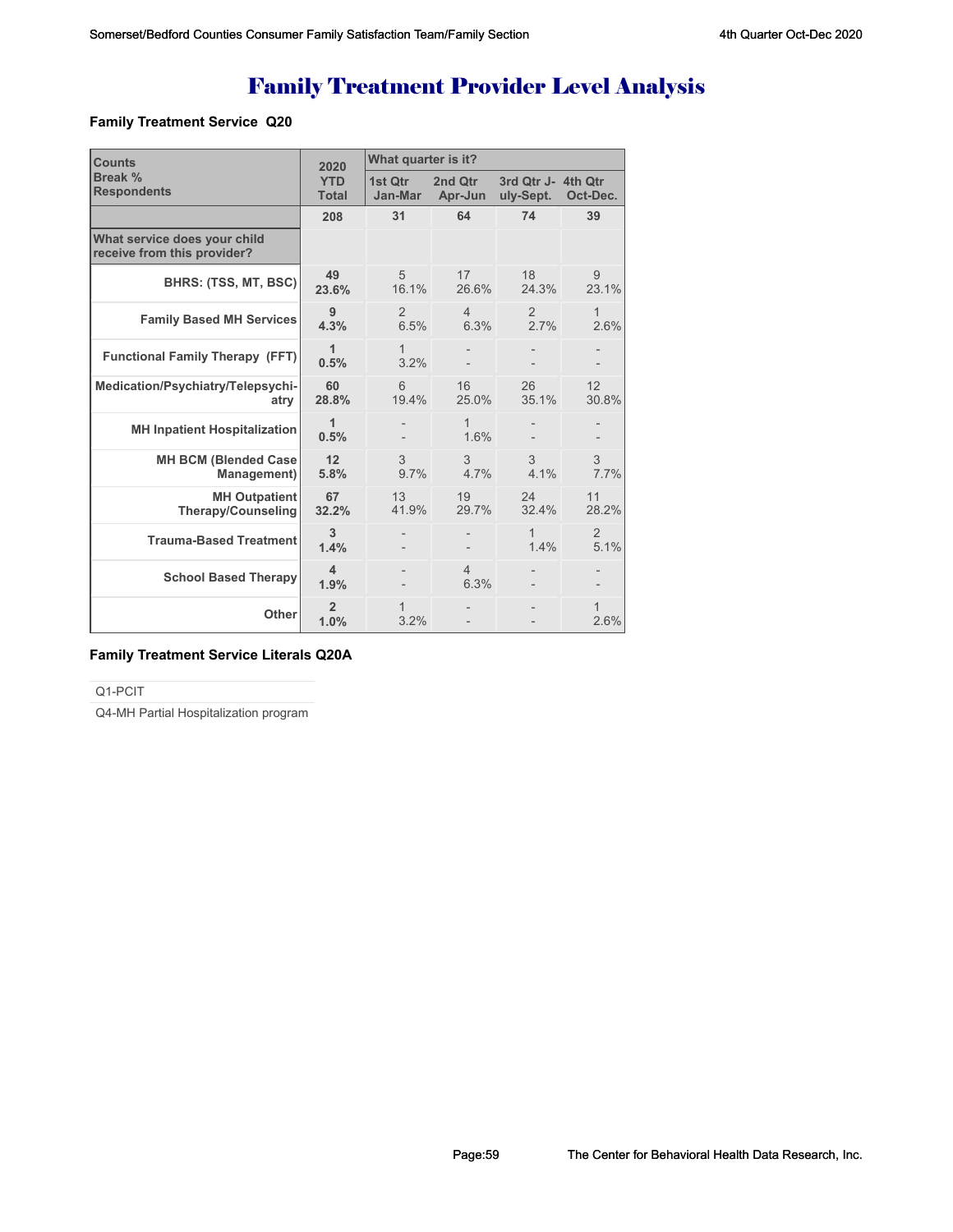# Family Treatment Provider Level Analysis

## **Family Duration of Provider Relationship Q21**

| <b>Counts</b><br>Break %<br><b>Respondents</b>                                      | 2020                       | What quarter is it? |                    |                       |                     |
|-------------------------------------------------------------------------------------|----------------------------|---------------------|--------------------|-----------------------|---------------------|
|                                                                                     | <b>YTD</b><br><b>Total</b> | 1st Qtr<br>Jan-Mar  | 2nd Qtr<br>Apr-Jun | 3rd Qtr<br>July-Sept. | 4th Qtr<br>Oct-Dec. |
|                                                                                     | 208                        | 31                  | 64                 | 74                    | 39                  |
| How long has your child currently<br>been receiving services from this<br>provider? |                            |                     |                    |                       |                     |
| 6 months or less                                                                    | 24                         | $\overline{7}$      | 9                  | $\overline{4}$        | $\overline{4}$      |
|                                                                                     | 11.5%                      | 22.6%               | 14.1%              | 5.4%                  | 10.3%               |
| 6 months to 1 year                                                                  | 45                         | 9                   | 10                 | 14                    | 12                  |
|                                                                                     | 21.6%                      | 29.0%               | 15.6%              | 18.9%                 | 30.8%               |
| 1 to 2 years                                                                        | 44                         | $\overline{4}$      | 17                 | 15                    | 8                   |
|                                                                                     | 21.2%                      | 12.9%               | 26.6%              | 20.3%                 | 20.5%               |
| 2 to 4 years                                                                        | 60                         | 10                  | 21                 | 24                    | 5                   |
|                                                                                     | 28.8%                      | 32.3%               | 32.8%              | 32.4%                 | 12.8%               |
| 4 or more years                                                                     | 35                         | 1                   | $\overline{7}$     | 17                    | 10                  |
|                                                                                     | 16.8%                      | 3.2%                | 10.9%              | 23.0%                 | 25.6%               |

# Family Access to Services

**Services are available at times that are convenient. Q22A**

| <b>Counts</b>                                           | 2020                       | What quarter is it? |                    |                       |                     |  |
|---------------------------------------------------------|----------------------------|---------------------|--------------------|-----------------------|---------------------|--|
| Break %<br><b>Respondents</b>                           | <b>YTD</b><br><b>Total</b> | 1st Qtr<br>Jan-Mar  | 2nd Qtr<br>Apr-Jun | 3rd Qtr<br>July-Sept. | 4th Qtr<br>Oct-Dec. |  |
| Neutral responses reduce total                          | 199                        | 30                  | 61                 | 70                    | 38                  |  |
| Services are available at times<br>that are convenient. |                            |                     |                    |                       |                     |  |
| <b>Strongly Agree/Agree</b>                             | 189<br>95%                 | 30<br>100%          | 56<br>92%          | 66<br>94%             | 37<br>97%           |  |
| <b>Strongly Disagree/Disagree</b>                       | 10<br>5%                   |                     | 5<br>8%            | $\overline{4}$<br>6%  | $\mathbf{1}$<br>3%  |  |

**95% of target rate Y-T-D Meets Expectations**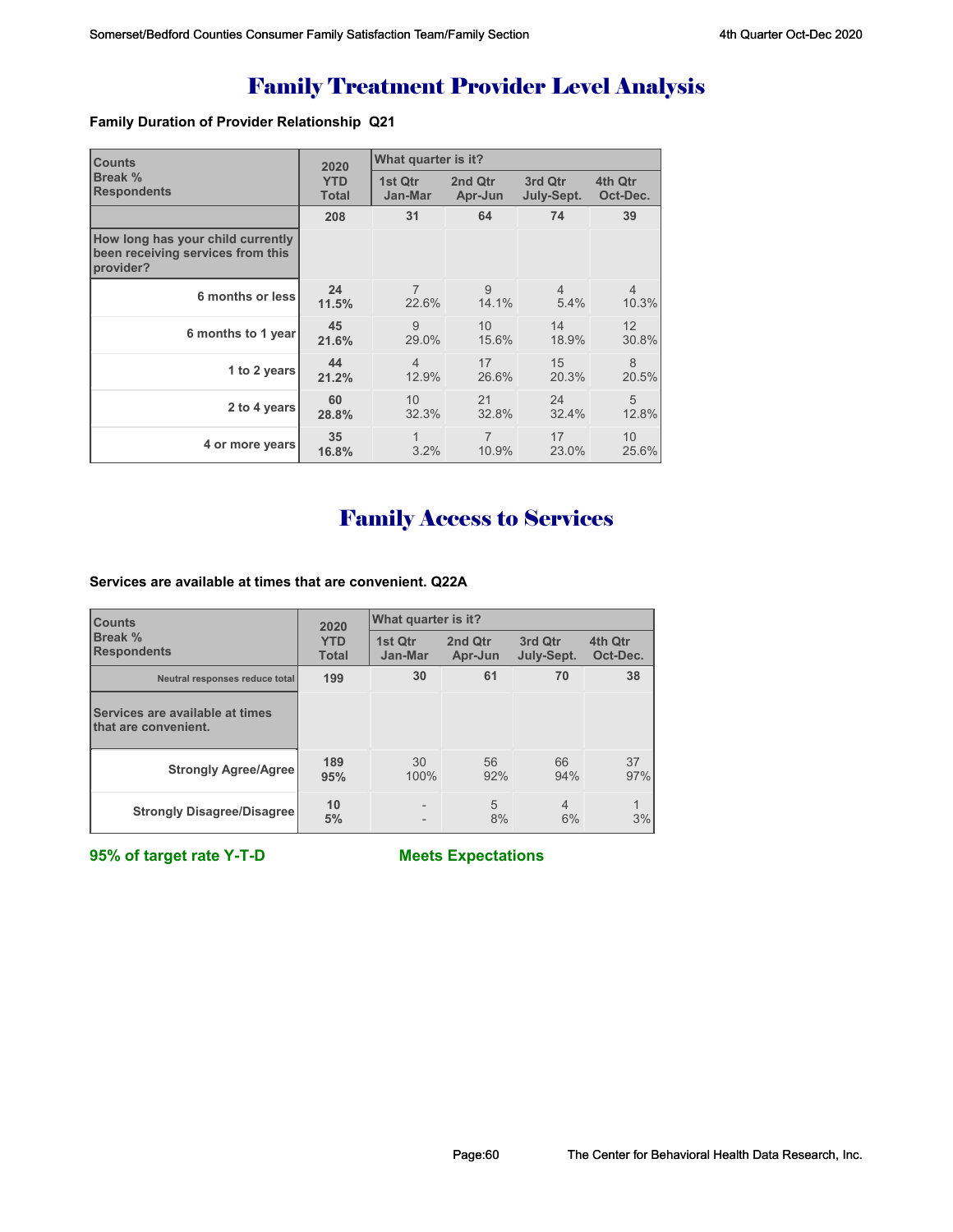## Family Access to Services

**Evaluation information is submitted on time so that services to my child... Q22B**

| <b>Counts</b>                                                                                                 | 2020                       | <b>What quarter is it?</b> |                    |                       |                     |  |
|---------------------------------------------------------------------------------------------------------------|----------------------------|----------------------------|--------------------|-----------------------|---------------------|--|
| Break %<br><b>Respondents</b>                                                                                 | <b>YTD</b><br><b>Total</b> | 1st Qtr<br>Jan-Mar         | 2nd Qtr<br>Apr-Jun | 3rd Otr<br>July-Sept. | 4th Qtr<br>Oct-Dec. |  |
| Neutral responses reduce total                                                                                | 201                        | 30                         | 64                 | 70                    | 37                  |  |
| <b>Evaluation information is</b><br>submitted on time so that<br>services to my child are not<br>interrupted. |                            |                            |                    |                       |                     |  |
| <b>Strongly Agree/Agree</b>                                                                                   | 197<br>98.0%               | 30<br>100.0%               | 64<br>100.0%       | 67<br>95.7%           | 36<br>97.3%         |  |
| <b>Strongly Disagree/Disagree</b>                                                                             | $\overline{4}$<br>2.0%     |                            |                    | 3<br>4.3%             | 1<br>2.7%           |  |

## **98.0% of target rate Y-T-D Meets Expectations**

**I was given a choice of different agencies I can use for my child's service. Q22C**

| <b>Counts</b><br><b>Break %</b><br><b>Respondents</b>                                      | 2020                       | What quarter is it?      |                    |                       |                     |  |
|--------------------------------------------------------------------------------------------|----------------------------|--------------------------|--------------------|-----------------------|---------------------|--|
|                                                                                            | <b>YTD</b><br><b>Total</b> | 1st Otr<br>Jan-Mar       | 2nd Qtr<br>Apr-Jun | 3rd Otr<br>July-Sept. | 4th Qtr<br>Oct-Dec. |  |
| Neutral responses reduce total                                                             | 197                        | 30                       | 58                 | 70                    | 39                  |  |
| I was given a choice of different<br>agencies I can use for my child's<br><b>Iservice.</b> |                            |                          |                    |                       |                     |  |
| <b>Strongly Agree/Agree</b>                                                                | 175<br>88.8%               | 28<br>93.3%              | 53<br>91.4%        | 63<br>$90.0\%$        | 31<br>79.5%         |  |
| <b>Strongly Disagree/Disagree</b>                                                          | 22<br>11.2%                | $\mathcal{P}$<br>$6.7\%$ | 5<br>8.6%          | 10.0%                 | 8<br>20.5%          |  |

## 88.8% of target rate Y-T-D Satisfactory

## **I feel like my child was able to get the help he/she needed within an acceptable.....Q22D**

| <b>Counts</b>                                                                                          | 2020         | What quarter is it? |               |            |                |
|--------------------------------------------------------------------------------------------------------|--------------|---------------------|---------------|------------|----------------|
| Break %                                                                                                | <b>YTD</b>   | 1st Qtr             | 2nd Qtr       | 3rd Qtr    | 4th Qtr        |
| <b>Respondents</b>                                                                                     | <b>Total</b> | Jan-Mar             | Apr-Jun       | July-Sept. | Oct-Dec.       |
| Neutral responses reduce total                                                                         | 187          | 27                  | 56            | 70         | 34             |
| I feel like my child was able to get<br>the help he/she needed within an<br>acceptable amount of time. |              |                     |               |            |                |
| <b>Strongly Agree/Agree</b>                                                                            | 171          | 26                  | 54            | 61         | 30             |
|                                                                                                        | 91%          | 96%                 | 96%           | 87%        | 88%            |
| <b>Strongly Disagree/Disagree</b>                                                                      | 16           | 1                   | $\mathcal{P}$ | 9          | $\overline{4}$ |
|                                                                                                        | 9%           | 4%                  | 4%            | 13%        | 12%            |

**91.4% of target rate Y-T-D Meets Expectations**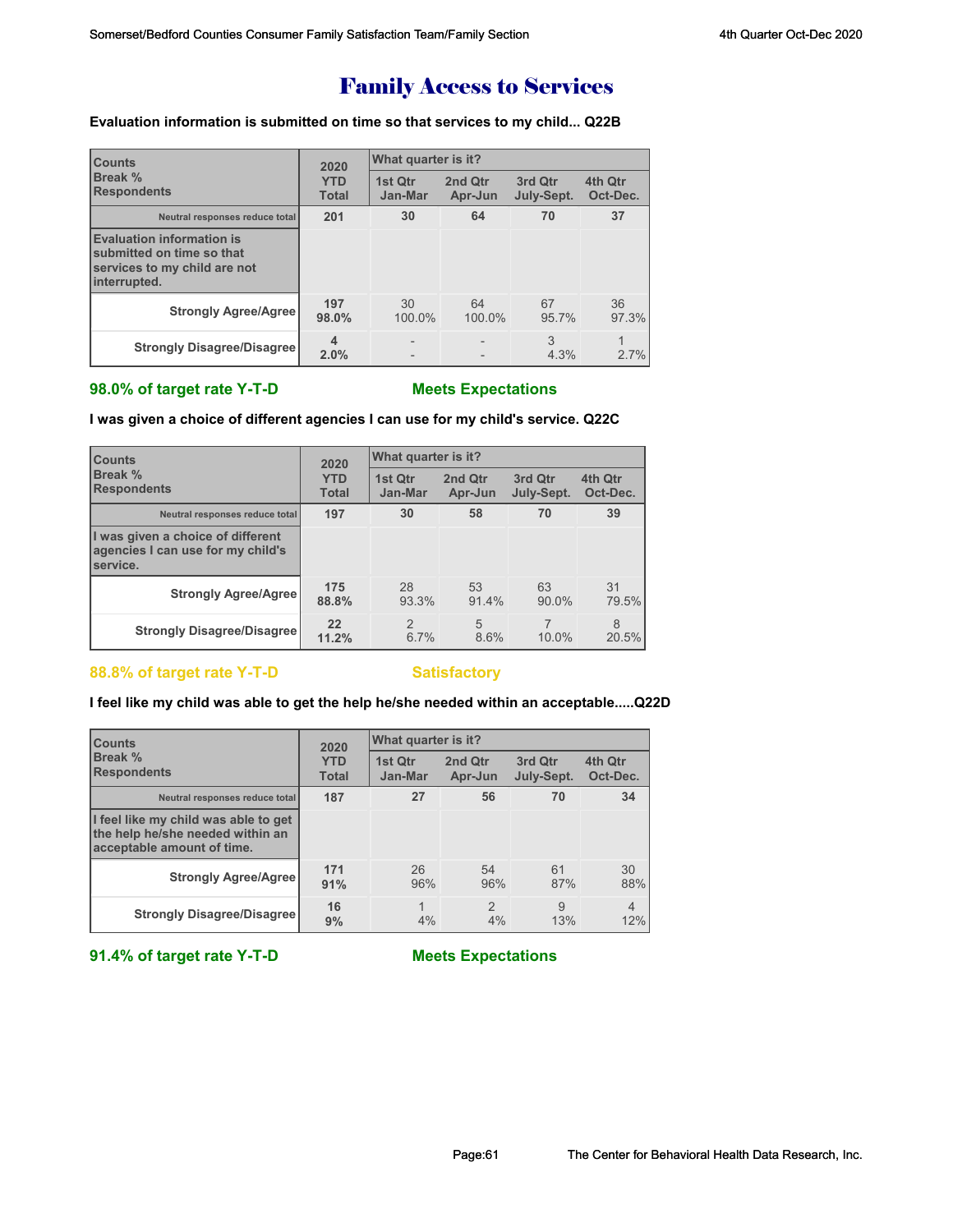## Somerset/Bedford Counties Consumer Family Satisfaction Team/Family Section action 3th Sulling 4th Quarter Oct-Dec 2020 **Family Access to Service Literals Q22E**

Q1-I think my child could use more time.

Q1-This provider was recommended.

Q1-The school told me about this provider.

Q1-I would prefer that services were available while he's not at school.

Q1-We had a rocky start with therapists.

Q2-We chose them, I did my research.

Q2-When he needed it the most, I don't think everything was up to date, or ready to roll. They would not give him a psyche eval due to his age. The issue was resolved though.

Q2-There's is a certain time the doctor is available.

Q2-Services are usually during school hours.

Q2-They need evening or weekend hours. We are limited to within the county for services. They're timing is tight because they're busy, they do their best.

Q2-Paying out of pocket to go outside the county.

Q2-Today he's doing really good. Yesterday, we had a heck of a time.

Q2-It took forever to get services.

Q2-It is a long process. It took awhile to get him the help he needed.

Q2-I picked the provider.

Q2-They don't offer very many after school hours. They would only let me schedule one evening appointment a month.

Q2-The BSC and TSS tell me a time that suits them, if the time doesn't suit me, we don't get services. We talked to the program manager, she said she can't tell staff when to work.

Q3-I think they could give more hours, that's an argument we have all the time. I don't think 3 hours is enough for a TSS.

Q3-We had a hard time finding staff who could do it because of the school district.

Q3-It took us awhile, we had to go to Pittsburgh for a specialist.

Q3-I feel like he doesn't listen to anything, he has really poor bedside manner.

Q3-This agency was kind of court ordered when we got custody.

Q3-Their hours are only 8-5, I have to take off work. They aren't properly staffed. They didn't have a TSS so we settled for a BSC.

Q3-We went to get him evaluated, he was so bad. Insurance company said we can do an evaluation in 9 months, this was in November. It wasn't till the following September.

Q3-I was given a number and that is who I called.

Q3-He was misdiagnosed for a whole year by the therapist.

Q3-It's really hard in our location to get people to stay at heir job and work there. When they make meetings and then postpone them, then I miss meetings because they are last minute.

Q3-I would try to call them, I wouldn't get a response till later in the evening and the problem was already addressed. I think they could have extended my sons services till they could see how he would react to my surgery.

Q3-Now the times are convenient because everything is over the phone. They are not convenient due to my work schedule , usually. They took him off medication because he was getting very angry, even threatening to kill himself. They have been trying to get him more TSS hours.

Q3-The school recommended this provider.

Q3-Since school is back in session, services aren't convenient.

Q3-They called my daughters phone number instead of the parents to set up an interview. It was chaotic, no preparedness. My daughter is 13 and changing information. They asked family based to get the parents phone number, reminder calls were going to child's phone.

Q3-Sometimes they are not open, it takes a week to hear back when I call.It took a month to receive a paper needed for school.

Q4-Daytime hours are not for working parents. I was forced by the courts to use this provider because their father wanted the kids to have the same provider. Transportation to get to the appointment was too long.

Q4-TSS was with them after COVID, not in school.

Q4-We are seeking another counselor.

Q4-I only see the tele doctor every three months.

Q4-Idon't feel he was able to get the help he needed. Some of the services he had more or less, we didn't have a lot of time or he didn't want to cooperate.

Q4-This provider just happened to be recommended.

Q4-We just started during COVID-19 , so it is too early to tell.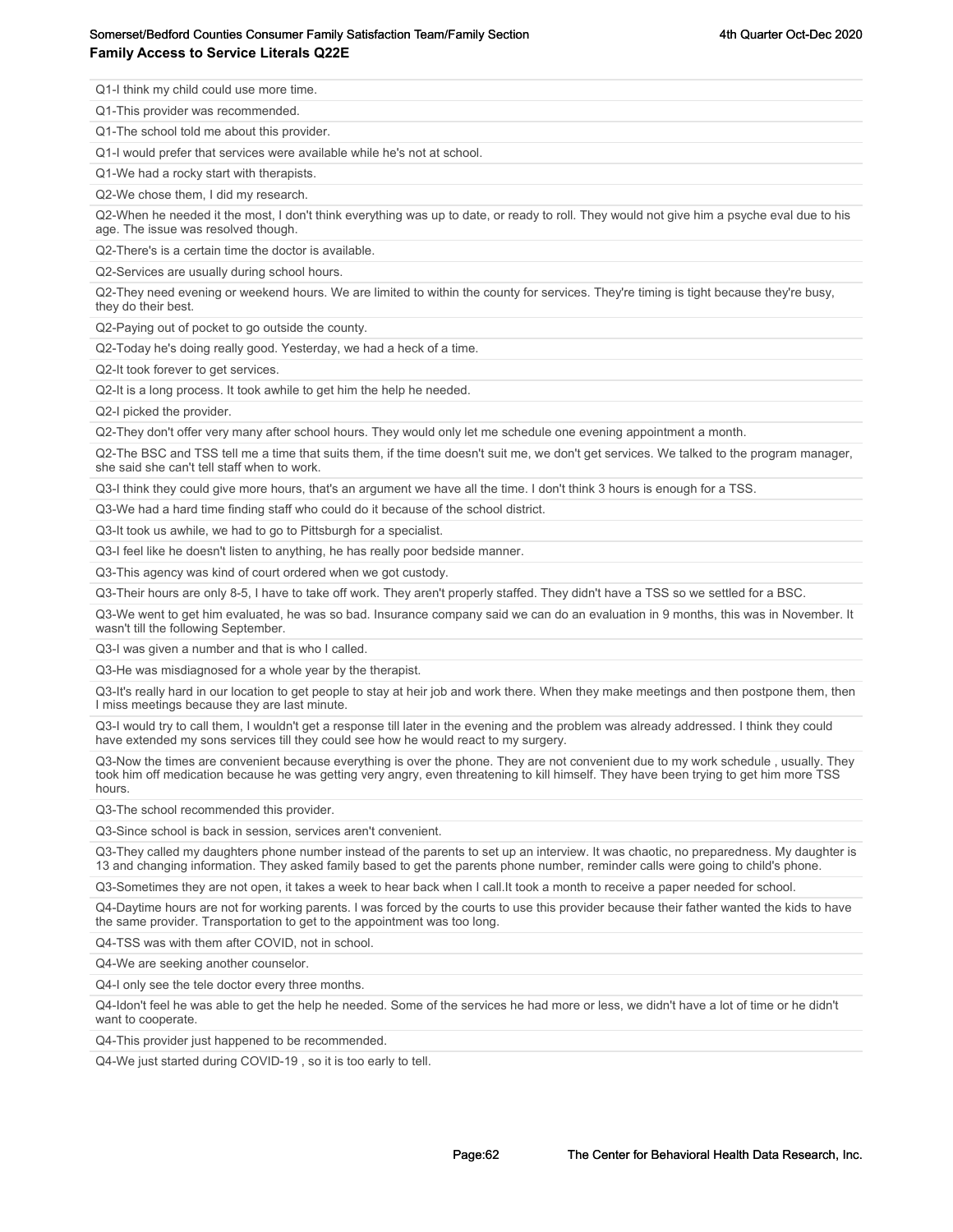## **I feel comfortable asking questions about my child's treatment. Q23A**

| <b>Counts</b>                                                         | 2020<br><b>YTD</b><br><b>Total</b> | What quarter is it? |                     |                       |                      |  |
|-----------------------------------------------------------------------|------------------------------------|---------------------|---------------------|-----------------------|----------------------|--|
| Break %<br><b>Respondents</b>                                         |                                    | 1st Qtr<br>Jan-Mar  | 2nd Qtr<br>Apr-Jun  | 3rd Qtr<br>July-Sept. | 4th Qtr<br>Oct-Dec.  |  |
| Neutral responses reduce total                                        | 208                                | 31                  | 64                  | 74                    | 39                   |  |
| I feel comfortable asking<br>questions about my child's<br>treatment. |                                    |                     |                     |                       |                      |  |
| <b>Strongly Agree/Agree</b>                                           | 203<br>98%                         | 30<br>97%           | 62<br>97%           | 74<br>100%            | 37<br>95%            |  |
| <b>Strongly Disagree/Disagree</b>                                     | 5<br>2%                            | $\mathbf{1}$<br>3%  | $\mathcal{P}$<br>3% | $\overline{a}$        | $\overline{2}$<br>5% |  |

## **98% of target rate Y-T-D Meets Expectations**

**My child's treatment plan was reviewed and shared with me. Q23B**

| <b>Counts</b><br><b>Break %</b><br><b>Respondents</b>         | 2020                       | What quarter is it? |                      |                         |                     |
|---------------------------------------------------------------|----------------------------|---------------------|----------------------|-------------------------|---------------------|
|                                                               | <b>YTD</b><br><b>Total</b> | 1st Qtr<br>Jan-Mar  | 2nd Qtr<br>Apr-Jun   | 3rd Qtr<br>July-Sept.   | 4th Qtr<br>Oct-Dec. |
| Neutral responses reduce total                                | 207                        | 31                  | 63                   | 74                      | 39                  |
| My child's treatment plan was<br>reviewed and shared with me. |                            |                     |                      |                         |                     |
| <b>Strongly Agree/Agree</b>                                   | 204<br>99%                 | 30<br>97%           | 62<br>98%            | 73<br>99%               | 39<br>100%          |
| <b>Strongly Disagree/Disagree</b>                             | 3<br>1%                    | 1<br>3%             | $\overline{1}$<br>2% | $\overline{1}$<br>$1\%$ |                     |

## **99% of target rate Y-T-D Meets Expectations**

**I feel my child has enough time with staff during most sessions. Q23C**

| <b>Counts</b><br><b>Break %</b><br><b>Respondents</b>              | 2020<br><b>YTD</b><br><b>Total</b> | What quarter is it?      |                    |                       |                     |  |
|--------------------------------------------------------------------|------------------------------------|--------------------------|--------------------|-----------------------|---------------------|--|
|                                                                    |                                    | 1st Qtr<br>Jan-Mar       | 2nd Qtr<br>Apr-Jun | 3rd Qtr<br>July-Sept. | 4th Qtr<br>Oct-Dec. |  |
| Neutral responses reduce total                                     | 202                                | 27                       | 64                 | 74                    | 37                  |  |
| I feel my child has enough time<br>with staff during most sessions |                                    |                          |                    |                       |                     |  |
| <b>Strongly Agree/Agree</b>                                        | 186<br>92%                         | 27<br>100%               | 63<br>98%          | 64<br>86%             | 32<br>86%           |  |
| <b>Strongly Disagree/Disagree</b>                                  | 16<br>8%                           | $\overline{\phantom{0}}$ | 2%                 | 10<br>14%             | 5<br>14%            |  |

**92% of target rate Y-T-D Meets Expectations**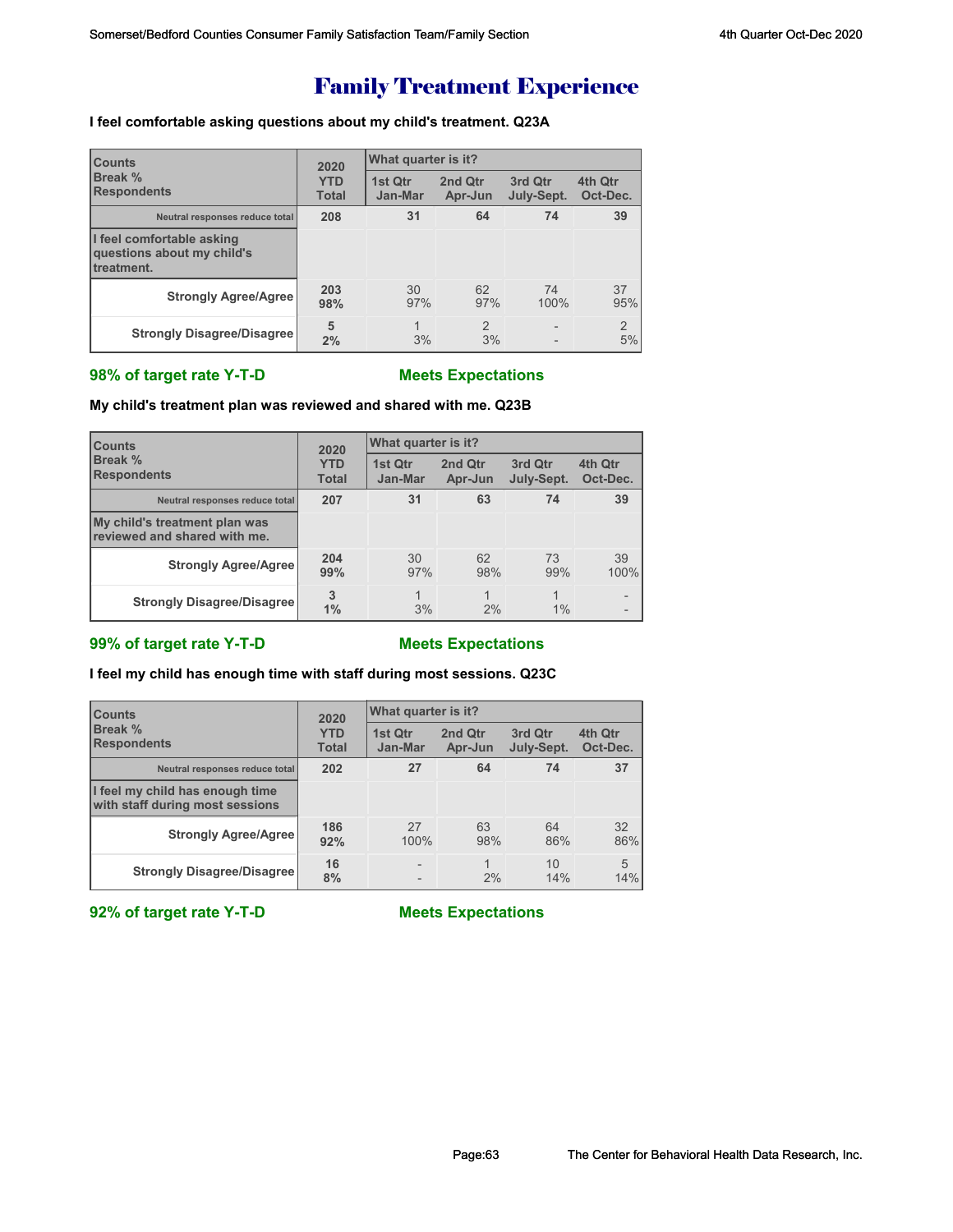## **The treatment my child receives meets his/her needs. Q23D**

| <b>Counts</b>                                           | 2020<br><b>YTD</b><br><b>Total</b> | What quarter is it? |                      |                       |                     |  |
|---------------------------------------------------------|------------------------------------|---------------------|----------------------|-----------------------|---------------------|--|
| <b>Break %</b><br><b>Respondents</b>                    |                                    | 1st Otr<br>Jan-Mar  | 2nd Qtr<br>Apr-Jun   | 3rd Qtr<br>July-Sept. | 4th Qtr<br>Oct-Dec. |  |
| Neutral responses reduce total                          | 188                                | 29                  | 58                   | 67                    | 34                  |  |
| The treatment my child receives<br>meets his/her needs. |                                    |                     |                      |                       |                     |  |
| <b>Strongly Agree/Agree</b>                             | 176<br>94%                         | 28<br>97%           | 56<br>97%            | 61<br>91%             | 31<br>91%           |  |
| <b>Strongly Disagree/Disagree</b>                       | 12<br>6%                           | 3%                  | $\mathfrak{p}$<br>3% | 6<br>9%               | 3<br>9%             |  |

## **94% of target rate Y-T-D Meets Expectations**

## **Provider helped us create a plan to deal with any problem my child has. Q23E**

| <b>Counts</b>                                                                   | 2020<br><b>YTD</b><br><b>Total</b> | What quarter is it? |                    |                       |                     |  |
|---------------------------------------------------------------------------------|------------------------------------|---------------------|--------------------|-----------------------|---------------------|--|
| Break %<br><b>Respondents</b>                                                   |                                    | 1st Qtr<br>Jan-Mar  | 2nd Qtr<br>Apr-Jun | 3rd Qtr<br>July-Sept. | 4th Qtr<br>Oct-Dec. |  |
| <b>Base</b>                                                                     | 197                                | 31                  | 59                 | 71                    | 36                  |  |
| (Provider) helped us create a plan<br>to deal with any problem my child<br>has. |                                    |                     |                    |                       |                     |  |
| <b>Strongly Agree/Agree</b>                                                     | 178<br>90%                         | 28<br>90%           | 56<br>95%          | 64<br>90%             | 30<br>83%           |  |
| <b>Strongly Disagree/Disagree</b>                                               | 19<br>10%                          | 3<br>10%            | 3<br>5%            | 10%                   | 6<br>17%            |  |

**90% of target rate Y-T-D Meets Expectations**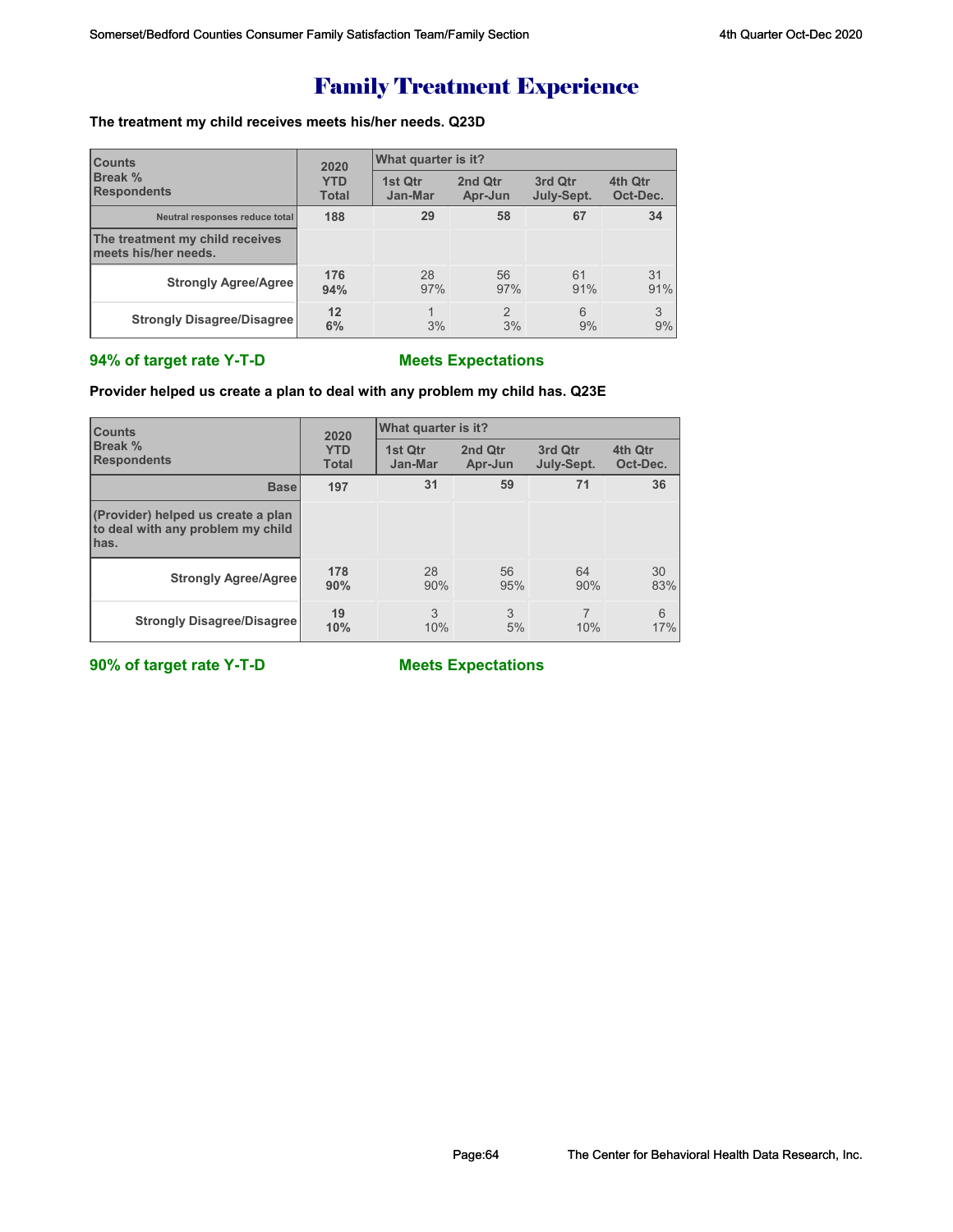### **Family Treatment Experience Literals Q23F**

Q1-Insurance needs to approve more time.

Q1-The doctor shut me down with questions, I was told I may not be the custodial parent.

Q1-Sometimes I feel like some things would come out while at her sessions.

Q1-Anything they suggested trying has not worked. We are at the point of what's next.

Q2-I had to kick the family based worker out of my house. Issue was resolved.

Q2-I hate telepsych, they don't spend time to hear what I have to say.

Q2-The doctor doesn't listen to my concerns or input. He puts it off four weeks till we see him again. It made him less willing to work with me.

Q2-Her issues are not really behavioral. She has meltdowns from her autism.

Q2-When I asked her a question on how to deal with the problem, she was belittling. I asked for a copy of the treatment plan, my BSC said the case manager had to give it to me. I left the case manager a message and haven't heard back. Enough time with the TSS, not the BSC. When I ask for help with something, she doesn't respond. If I question her suggestions, I'm met with attitude. I keep asking the BSC how to deal with problems, she just says yeah or uh huh. The BSC tells me she is having a hard time with her own daughter and drugs. She knows we feel bad and I just drop the issues we have.

Q3-I don't think they contact me enough. The BSC is fine , we only have the TSS worker 3 hours in the morning. I think they could do more. I definitely think there is more a TSS worker could do. There isn't enough communication, I need more communication. My child went to their camp. When she returned she said she wanted to kill herself. I think they asked her what that meant. She seemed to indicate that she didn't understand what it meant, so they didn't think it was a threat. They told her she couldn't say things like that. They decided to keep an eye on her. We have not heard that since. Now she just says she hates her life. She says that quite often. She says it when she gets upset or doesn't get her way.

Q3-COVID-19 made a big impact on meeting needs in a negative way, not being able to see them in person.

Q3-He was on bored with school not wanting him to go to Winder partial program. I feel like it was a power thing for the doctor. (They would have helped him with med management.) The doctor didn't want to lose control of what my child was on. I felt like medication wasn't working. It took him a year to change one medication. It feels like a pride thing.

Q3-I think she needs to see a doctor. She sees someone from a different provider for emotional support.

Q3-We don't have a set in stone plan, it seems whenever we escalate his medicine, other things escalate. I have to make another point to see how he's doing with his ADHD.

Q3-I feel like they have too many children. We have been through 4 case workers, and there is no communication, sometimes I do not know when we get a new case worker.

Q3-We are waiting for testing to be completed.

Q3-Family based discharged him because they thought he was doing well. Our BSC disagreed with the discharge. They promised to get him a mobile therapist but they didn't.

Q3-I don't feel like we are getting enough time because of COVID-19. He does better with in person verses over the phone.

Q3-I don't feel that he gets enough time, that's why we requested more TSS and to change TSS. The treatment needs worked on some. He needs to get calmed down. They haven't given me anything to use for help while at home.

Q3-I don't think my child has enough time because they aren't doing office visits.

Q3-There is a conflict of interest, related to the lady who does my wife's hair. I felt like she was finding out more stuff than I was.

Q3-There isn't enough time because it's over the phone.

Q3-He has zero time with staff now, the doctor does not talk to him. My son needs face to face with his psychiatrist. I have to give the counselor topic ideas.

Q4-My child doesn't get enough time with the BSC. She has no TSS because I had to fire her.

Q4-We only get 5 minutes, every three months.

Q4-They more or less tell us coping skills, call police or crisis. The hospital sends him home as he is behaved there. I had to take pictures as evidence to show the hospital staff.

Q4-The thing is, the doctor is over the phone. I think he's in another state. We needed a different medication and there was a two week gap. I would like tools for myself on how to help him.

Q4-They have offered things but I'm not comfortable with that.

Q4-They are not allowed to give me any information. They feel it's between the patient and the therapist. They tell me if it's important.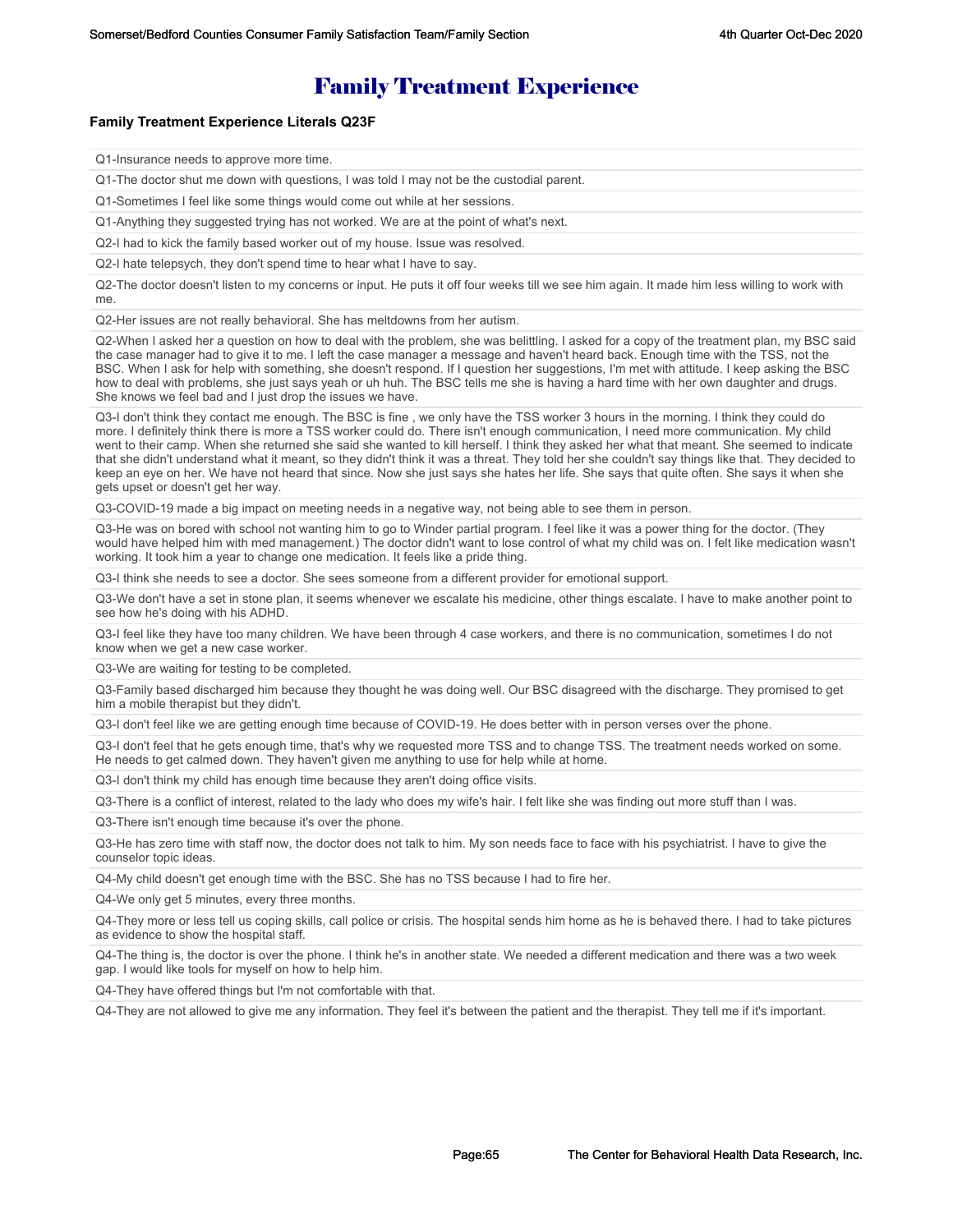**If meetings are held, I am always informed with enough advance notice.......Q24**

| <b>Counts</b><br><b>Break %</b><br><b>Respondents</b>        | 2020<br><b>YTD</b><br><b>Total</b> | What quarter is it? |                    |                       |                                 |  |
|--------------------------------------------------------------|------------------------------------|---------------------|--------------------|-----------------------|---------------------------------|--|
|                                                              |                                    | 1st Qtr<br>Jan-Mar  | 2nd Qtr<br>Apr-Jun | 3rd Qtr<br>July-Sept. | 4th Qtr<br>Oct-Dec.             |  |
| Neutral responses reduce total                               | 196                                | 30                  | 61                 | 67                    | 38                              |  |
| If meetings are held, I am always<br>informed with enough ad |                                    |                     |                    |                       |                                 |  |
| <b>Strongly Agree/Agree</b>                                  | 190<br>96.9%                       | 28<br>93.3%         | 60<br>98.4%        | 65<br>97.0%           | 37<br>97.4%                     |  |
| <b>Strongly Disagree/Disagree</b>                            | 6<br>3.1%                          | 2<br>6.7%           | 1.6%               | 2<br>3.0%             | $\blacktriangleleft$<br>$2.6\%$ |  |

### **96.9% of target rate Y-T-D Meets Expectations**

**If meeting are held, I am always informed with enough advance notice literals Q24A**

Q2-This is an issue, they tend to notify me last minute, I make it happen.

Q3-Sometimes, they only have one day they can schedule and they tell me the week before, sometimes 2 weeks before.

Q3-I was getting ready to call into a meeting and they called me and cancelled.

Q3-Phone calls are an issue. Parents have to walk away to deal with other child or the dog.

Q4-Now no, last year yes.

## Family Recovery Oriented Practices

### **My child's provider has talked with us about community supports ...Q25A**

| <b>Counts</b><br><b>Break %</b><br><b>Respondents</b>                                                          | 2020                       | What quarter is it? |                    |                       |                       |
|----------------------------------------------------------------------------------------------------------------|----------------------------|---------------------|--------------------|-----------------------|-----------------------|
|                                                                                                                | <b>YTD</b><br><b>Total</b> | 1st Otr<br>Jan-Mar  | 2nd Qtr<br>Apr-Jun | 3rd Qtr<br>July-Sept. | 4th Qtr<br>Oct-Dec.   |
| Neutral responses reduce total                                                                                 | 198                        | 29                  | 59                 | 71                    | 39                    |
| My child's provider has talked<br>with us about community<br>supports and other options that<br>are available. |                            |                     |                    |                       |                       |
| <b>Strongly Agree/Agree</b>                                                                                    | 173<br>87%                 | 27<br>93%           | 52<br>88%          | 59<br>83%             | 35<br>90%             |
| <b>Strongly Disagree/Disagree</b>                                                                              | 25<br>13%                  | $\mathcal{P}$<br>7% | 12%                | 12<br>17%             | $\overline{4}$<br>10% |

**87% of target rate Y-T-D Satisfactory**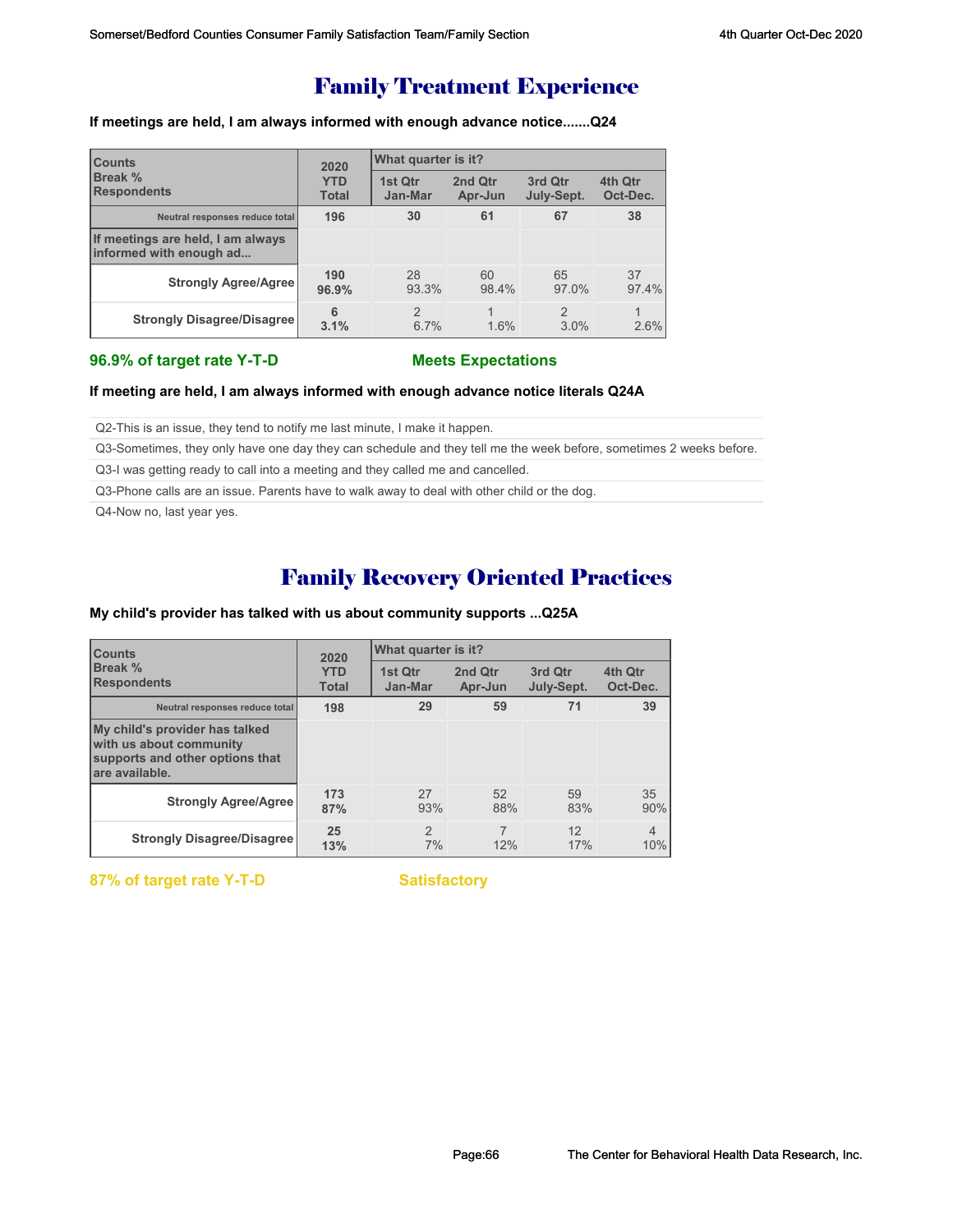## Family Recovery Oriented Practices

**I have been given clear information on who to contact if my child needs....Q25B**

| <b>Counts</b>                                                                                                         | 2020         | What quarter is it? |                |               |          |  |
|-----------------------------------------------------------------------------------------------------------------------|--------------|---------------------|----------------|---------------|----------|--|
| Break %                                                                                                               | <b>YTD</b>   | 1st Otr             | 2nd Qtr        | 3rd Qtr       | 4th Qtr  |  |
| <b>Respondents</b>                                                                                                    | <b>Total</b> | Jan-Mar             | Apr-Jun        | July-Sept.    | Oct-Dec. |  |
| Neutral responses reduce total                                                                                        | 202          | 30                  | 61             | 72            | 39       |  |
| I have been given clear<br>Information on who to contact if<br>my child needs immediate help<br>between appointments. |              |                     |                |               |          |  |
| <b>Strongly Agree/Agree</b>                                                                                           | 192          | 29                  | 57             | 70            | 36       |  |
|                                                                                                                       | 95.0%        | 96.7%               | 93.4%          | 97.2%         | 92.3%    |  |
| <b>Strongly Disagree/Disagree</b>                                                                                     | 10           | 1                   | $\overline{4}$ | $\mathcal{P}$ | 3        |  |
|                                                                                                                       | 5.0%         | 3.3%                | 6.6%           | 2.8%          | 7.7%     |  |

## **95.0% of target rate Y-T-D Meets Expectations**

| I was able to be actively involved in developing my child's treatment goals. Q25C |  |
|-----------------------------------------------------------------------------------|--|
|                                                                                   |  |

| <b>Counts</b><br>Break %<br><b>Respondents</b>                                     | 2020                       | What quarter is it? |                    |                       |                     |  |
|------------------------------------------------------------------------------------|----------------------------|---------------------|--------------------|-----------------------|---------------------|--|
|                                                                                    | <b>YTD</b><br><b>Total</b> | 1st Qtr<br>Jan-Mar  | 2nd Qtr<br>Apr-Jun | 3rd Qtr<br>July-Sept. | 4th Qtr<br>Oct-Dec. |  |
| Neutral responses reduce total                                                     | 196                        | 28                  | 61                 | 71                    | 36                  |  |
| I was able to be actively involved<br>in developing my child's<br>treatment goals. |                            |                     |                    |                       |                     |  |
| <b>Strongly Agree/Agree</b>                                                        | 191<br>97.4%               | 27<br>96.4%         | 60<br>98.4%        | 69<br>97.2%           | 35<br>$97.2\%$      |  |
| <b>Strongly Disagree/Disagree</b>                                                  | 5<br>2.6%                  | 3.6%                | 4<br>1.6%          | $\mathcal{P}$<br>2.8% | 2.8%                |  |

## **97.4% of target rate Y-T-D Meets Expectations**

### **Family Recovery Oriented Practices Literals Q25D**

Q1-We have no real need for community supports.

Q2-They told me what to do.

Q2-The new BSC doesn't ever communicate or ask for my input on anything.

Q3-I am involved but I don't think I'm involved enough. When I ask about more hours for my daughter, they give me an insurance excuse or say she isn't bad enough. I don't think they want to help me due to racial and economical issues. I sometimes do feel that way.

Q3-I haven't been actively involved because I feel like they are the professionals and know what he needs and how to deal with it.

Q3-My child is more of a cool, calm, collected little girl.

Q3-I asserted myself, what he needs is probably not available here.

Q4-I didn't know there were community supports. I don't know what's going on. I just know he needs to take his own medication and learn to cope on his own. He didn't like the counselor. He told me the counselor told him he wasn't bi-polar and that made him angry.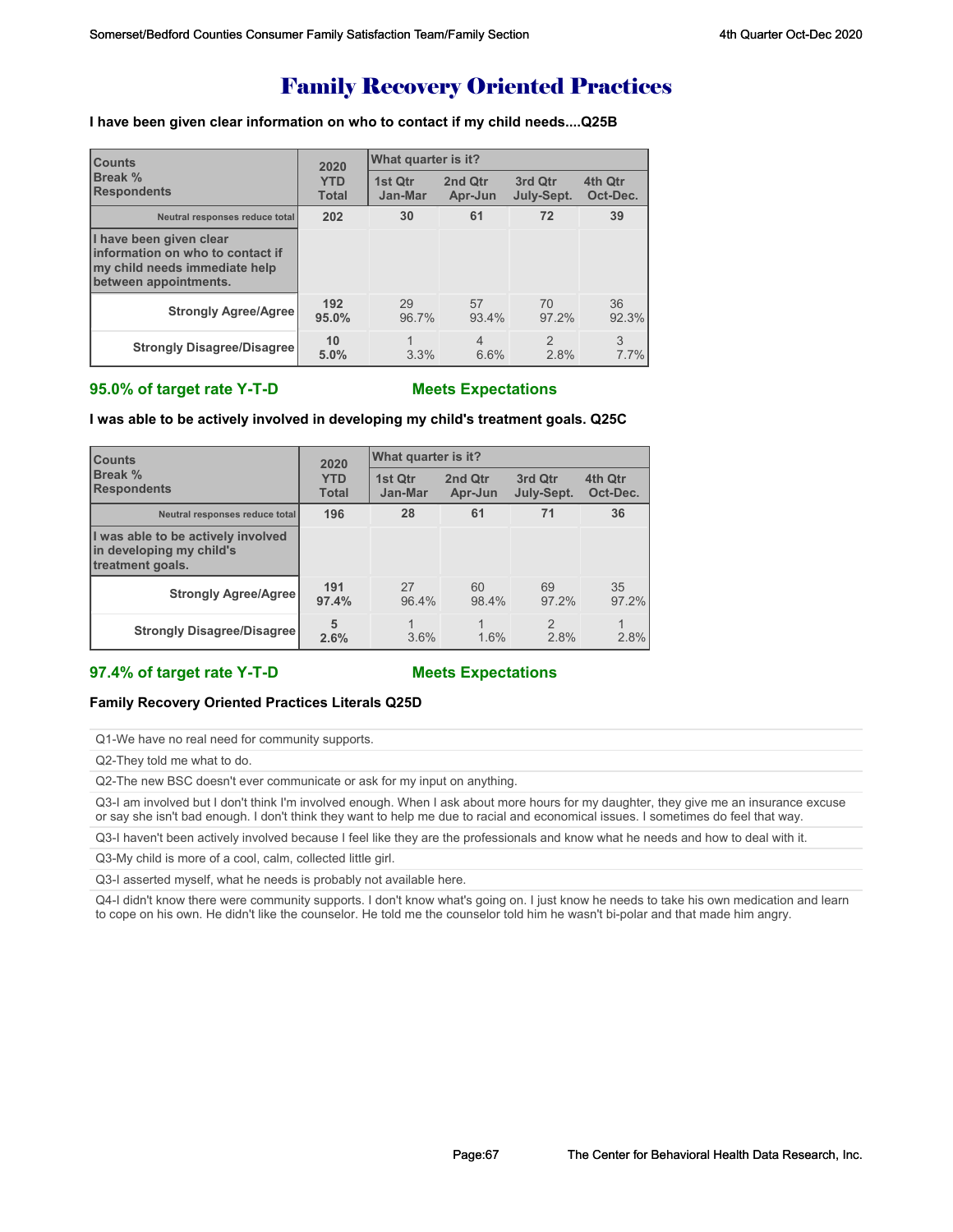# Family Outcomes

## **My child deals more effectively with daily problems. Q26A**

| <b>Counts</b><br><b>Break %</b><br><b>Respondents</b>   | 2020<br><b>YTD</b><br><b>Total</b> | What quarter is it? |                       |                       |                     |  |
|---------------------------------------------------------|------------------------------------|---------------------|-----------------------|-----------------------|---------------------|--|
|                                                         |                                    | 1st Otr<br>Jan-Mar  | 2nd Qtr<br>Apr-Jun    | 3rd Qtr<br>July-Sept. | 4th Qtr<br>Oct-Dec. |  |
| Neutral responses reduce total                          | 184                                | 31                  | 52                    | 66                    | 35                  |  |
| My child deals more effectively<br>with daily problems. |                                    |                     |                       |                       |                     |  |
| <b>Strongly Agree/Agree</b>                             | 162<br>88%                         | 26<br>84%           | 47<br>90%             | 55<br>83%             | 34<br>97%           |  |
| <b>Strongly Disagree/Disagree</b>                       | 22<br>12%                          | 5<br>16%            | $\overline{5}$<br>10% | 11<br>17%             | 1<br>3%             |  |

## **88% of target rate Y-T-D** Satisfactory

## **Our family has improved since my child started treatment. Q26B**

| <b>Counts</b><br><b>Break %</b><br><b>Respondents</b>        | 2020<br><b>YTD</b><br><b>Total</b> | What quarter is it? |                    |                       |                     |
|--------------------------------------------------------------|------------------------------------|---------------------|--------------------|-----------------------|---------------------|
|                                                              |                                    | 1st Qtr<br>Jan-Mar  | 2nd Qtr<br>Apr-Jun | 3rd Qtr<br>July-Sept. | 4th Qtr<br>Oct-Dec. |
| Neutral responses reduce total                               | 176                                | 24                  | 55                 | 67                    | 30                  |
| Our family has improved since my<br>child started treatment. |                                    |                     |                    |                       |                     |
| <b>Strongly Agree/Agree</b>                                  | 158<br>89.8%                       | 18<br>75.0%         | 54<br>98.2%        | 57<br>85.1%           | 29<br>96.7%         |
| <b>Strongly Disagree/Disagree</b>                            | 18<br>10.2%                        | 6<br>25.0%          | 1.8%               | 10<br>14.9%           | 3.3%                |

89.8% of target rate Y-T-D **Satisfactory**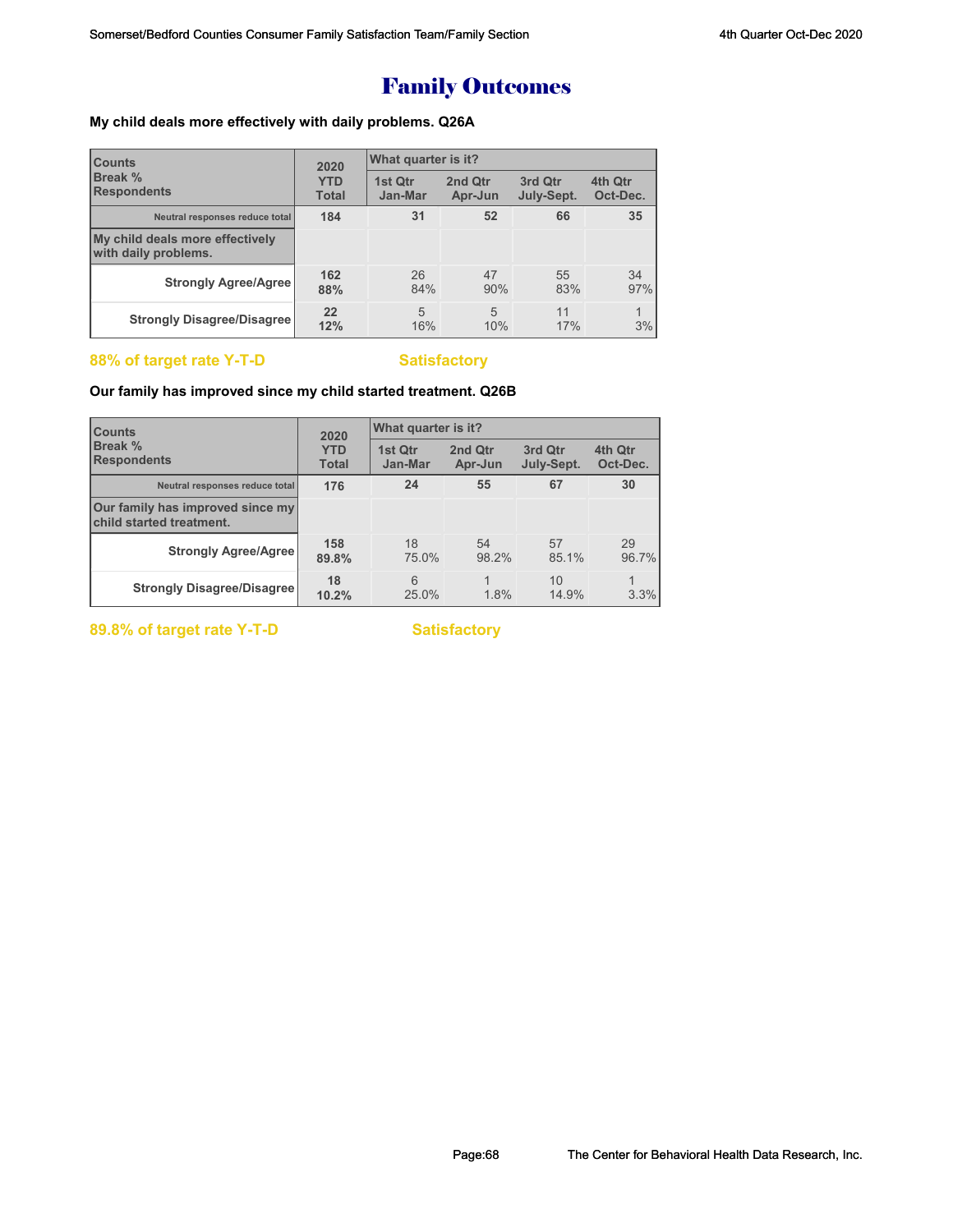## Family Outcomes

### **I feel my child's behavioral health is improving. Q26C**

| <b>Counts</b>                                        | 2020         | What quarter is it? |         |            |          |  |
|------------------------------------------------------|--------------|---------------------|---------|------------|----------|--|
| Break %                                              | <b>YTD</b>   | 1st Qtr             | 2nd Qtr | 3rd Qtr    | 4th Qtr  |  |
| <b>Respondents</b>                                   | <b>Total</b> | Jan-Mar             | Apr-Jun | July-Sept. | Oct-Dec. |  |
| Neutral responses reduce total                       | 184          | 28                  | 55      | 68         | 33       |  |
| I feel my child's behavioral health<br>is improving. |              |                     |         |            |          |  |
| <b>Strongly Agree/Agree</b>                          | 162          | 24                  | 52      | 58         | 28       |  |
|                                                      | 88.0%        | 85.7%               | 94.5%   | 85.3%      | 84.8%    |  |
| <b>Strongly Disagree/Disagree</b>                    | 22           | $\overline{4}$      | 3       | 10         | 5        |  |
|                                                      | 12.0%        | 14.3%               | 5.5%    | 14.7%      | 15.2%    |  |

## **88.0% of target rate Y-T-D Satisfactory**

## **Family Outcomes Q26D**

Q1-My child's behavior is getting worse because the doctor stopped meds suddenly.

Q1-My child has been going through some personal things.

Q1-We're still in the beginning of treatment. Haven't had meds, we are restarting treatment.

Q1-New issues arise.

Q1-We are still a long way till he meets where he needs to be.

Q1-He doesn't listen sometimes.

Q1-It's an ongoing process, it takes time and work.

Q1-Her behavior is escalating. We are going to contact the provider about medication.

Q2-Due to new problems, he's had setbacks.Newer problems and setbacks, they don't know what to do next to get him back on the right behavioral health track.

Q2-He is starting to let other's play with him. He's a work in progress.

Q2-Her behavior depends on the mood she is in.

Q2-About once a week he acts out, then he's fine the rest of the week. A lot of it's due to him not being used to being home with me.

Q2-We don't know what's going on, we think something is missing. It's not the provider but were not sure yet.

Q2-Improvements are starting, we have a long way to go.

Q2-Sometimes with her autism, it's hard. It's more the meltdowns.

Q2-He is still a work in progress.

Q2-I do not feel my son is improving because we are not getting the services we need. Our provider is not providing approved services.

Q3-Her behavior is the same. I think sometimes her attitude towards me and her sister are worse. She has nobody (friends) to talk to. I'm alone on this. I don't think her BSC does a lot. Her TSS worker is not involved enough.

Q3-Some days he copes, some days he doesn't. We are on the border of getting better.

Q3-I feel like we take 2 steps forward and steps back. The doctor we see revealed that another doctor tried to get my child less hours and our doctor refused.

Q3-Even if there was a slight effort on the doctors part to seem concerned, I would feel better.

Q3-She was dealing better but the process got dropped because of COVID-19. If I hadn't went in there, I would have never known we had a new case worker.

Q3-The issues are in school, not home.

Q3-Behavioral health was improving for awhile and then it started to decline, so we got a second opinion.

Q3-He is very argumentative. With him being without services, we feel like we're walking on eggshells.

Q3-We are having problems right now, so I called and said he needs to be seen. It's been difficult with improvement for our family. I have a mentally challenged daughter too.

Q3-I think he may need medication but my wife disagrees. Our divorce has really affected the children. I am very concerned but my wife seems to be in denial.

Q3-When he gets more support from them, I think he will deal more effectively.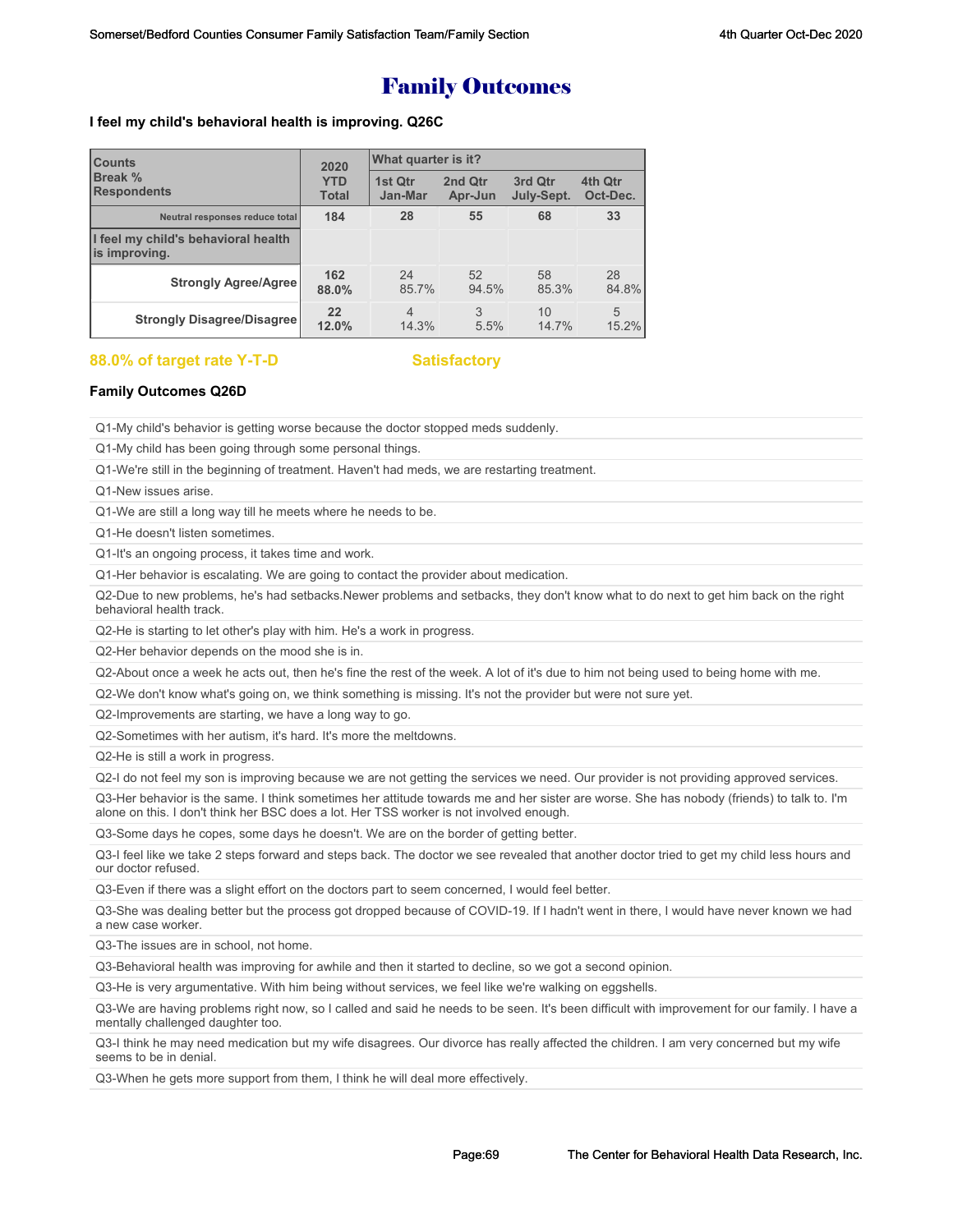## Somerset/Bedford Counties Consumer Family Satisfaction Team/Family Section action 3th Sulling 4th Quarter Oct-Dec 2020 **Family Outcomes Q26D**

Q3-It just depends on what he's going through at that point in time.

Q3-A lot of family dynamics.

Q3-My son doesn't deal with problems, that's the problem.

Q3-It's not the provider, it's my child.

Q4-My child deals differently on different days.

Q4-No issues, their father made a huge deal and split the kids up.

Q4-We still have problems, he's a kid.

Q4-It's about school not family.

Q4-Our family has improved some. It was 4 out of 10, he has improved but then got worse. His behavior was improving a little until he went through puberty, he was taking a lot of medicines but the hospital took him off them and he went downhill.

Q4-Our family has improved from him but we all need help.

Q4-He makes things up about his brother. He says things such as I hate my brother, I wish I wasn't here. After that he's fine. His behavior is not improving.

Q4-I don't think he deals more effectively, that's why I need tools to help. I think his behavioral health is the same. He's been on the same medicine for 3 years and the doctor said he doesn't want to change his meds.

Q4-One day she will be fine, the next day could be totally different.

Q4-She has pandemic anxiety. It makes it hard for her to follow through.

Q4-Due to not being one on one, it's too early to tell. We are having issues now. We hope in January things will go back to normal when school starts.

## Family Provider Issues or Problems

## **Family Provider Issues Q27**

| <b>Counts</b><br><b>Break %</b><br><b>Respondents</b>        | 2020<br><b>YTD</b><br><b>Total</b> | What quarter is it?     |                    |                       |                     |
|--------------------------------------------------------------|------------------------------------|-------------------------|--------------------|-----------------------|---------------------|
|                                                              |                                    | 1st Qtr<br>Jan-Mar      | 2nd Qtr<br>Apr-Jun | 3rd Qtr<br>July-Sept. | 4th Qtr<br>Oct-Dec. |
|                                                              | 208                                | 31                      | 64                 | 74                    | 39                  |
| Have you had any issues or<br>problems with this (provider)? |                                    |                         |                    |                       |                     |
| <b>Yes</b>                                                   | 28<br>13.5%                        | $\overline{5}$<br>16.1% | 5<br>7.8%          | 13<br>17.6%           | 5<br>12.8%          |
| <b>No</b>                                                    | 180<br>86.5%                       | 26<br>83.9%             | 59<br>92.2%        | 61<br>82.4%           | 34<br>87.2%         |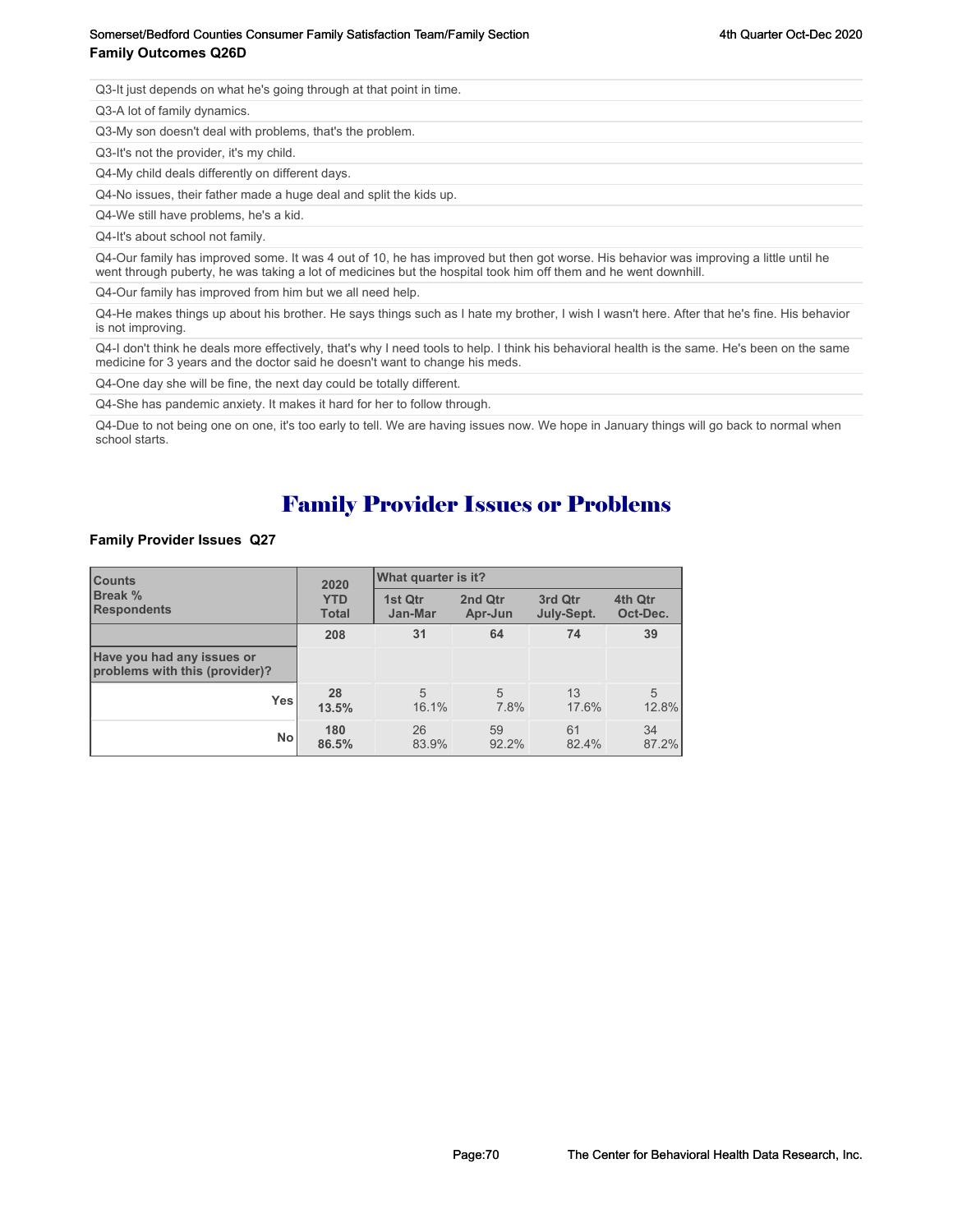# Family Provider Issues or Problems

## **Family Type of Provider Issues Q28**

| <b>Counts</b><br>Break %<br><b>Respondents</b>                               | 2020                       | What quarter is it?     |                    |                        |                     |  |
|------------------------------------------------------------------------------|----------------------------|-------------------------|--------------------|------------------------|---------------------|--|
|                                                                              | <b>YTD</b><br><b>Total</b> | 1st Qtr<br>Jan-Mar      | 2nd Qtr<br>Apr-Jun | 3rd Qtr<br>July-Sept.  | 4th Qtr<br>Oct-Dec. |  |
| (N/A) responses reduce total                                                 | 28                         | 5                       | 5                  | 13                     | 5                   |  |
| If you have had issues or<br>problems with this provider, what<br>were they? |                            |                         |                    |                        |                     |  |
| Lack of treatment planning and<br>coordination                               |                            |                         |                    |                        |                     |  |
| Poor communication                                                           | 3<br>10.7%                 | 20.0%                   |                    | $\mathcal{P}$<br>15.4% |                     |  |
| <b>Frequent staff changes</b>                                                | 3<br>10.7%                 |                         |                    | 3<br>23.1%             |                     |  |
| Services not provided when my<br>child needs them                            | 1<br>3.6%                  |                         |                    | 1<br>7.7%              |                     |  |
| <b>Frequent Provider Cancellations</b>                                       |                            |                         |                    |                        |                     |  |
| <b>Other</b>                                                                 | 21<br>75.0%                | $\overline{4}$<br>80.0% | 5<br>100.0%        | 7<br>53.8%             | 5<br>100.0%         |  |

### **Family Type of Provider Issue Literals Q28A**

Q1-Lack of treatment planning and coordination, poor communication and services not provided when my child needs them.

Q1-Staff were contacting the doctor without my knowledge.

Q1-Concerned about staff turn over.

Q1-Poor communication, frequent staff changes and frequent provider cancellations.

Q2-The doctor refused to file for exemption for payment.

Q2-Limited availability, last minute communication.

Q2-Doctor's unwillingness to try different medications. The doctor blaming the parents about her issues instead of changing medicine.

Q2-Staff personality conflict

Q2-I'm greatly concerned with fraud because during zoom meetings, she blanks her screen and mutes her mic. We can't see or hear her, she just tells us she's here(BSC). I told her numerous times she needs to schedule with me. She has had the TSS give her the password to the meeting without permission.

Q3-Poor communication, frequent staff changes and more recent issues. I kind of feel like we are left in the dust. Just from meeting the new case worker yesterday, I don't think she's a good fit for us.

Q3-Services not provided when my child needed them and they threw my child off the van, they sent medicines through the mail and he didn't get them. Accused of overdosing.

Q3-HIPAA breech, I was sent a letter from other child.

Q3-Poor communication, frequent staff changes, services not provided when my child needs them and the therapist brought personal opinions into everything.

Q3-A couple years ago, my child's first service was with a mobile therapist, they didn't get along very well.

Q3-Over phone visits aren't helping. Our child has ADHD so he gets distracted while on the phone or computer.

Q3-The initial psychiatrist giving him the wrong medication. He acknowledged he had negative side effects, then abruptly quitting without getting him safely off. Lack of counseling, over the phone.

Q4-TSS worker not up to par, our first TSS set the bar. When we found out the first TSS was leaving, we were upset for a week. We have gone through 4 TSS's since.

Q4-Frequent staff changes. The BSC's would sometimes just leave and I wasn't contacted. My son doesn't like change. The one time they didn't say anything to us. I was just upset at the time, the BSC he had in the spring left. My son was really hurt .

Q4-Trying to get a hold of someone when I need help is like pulling teeth. The doctor is MIA and it takes days to get a hold of someone who isn't there.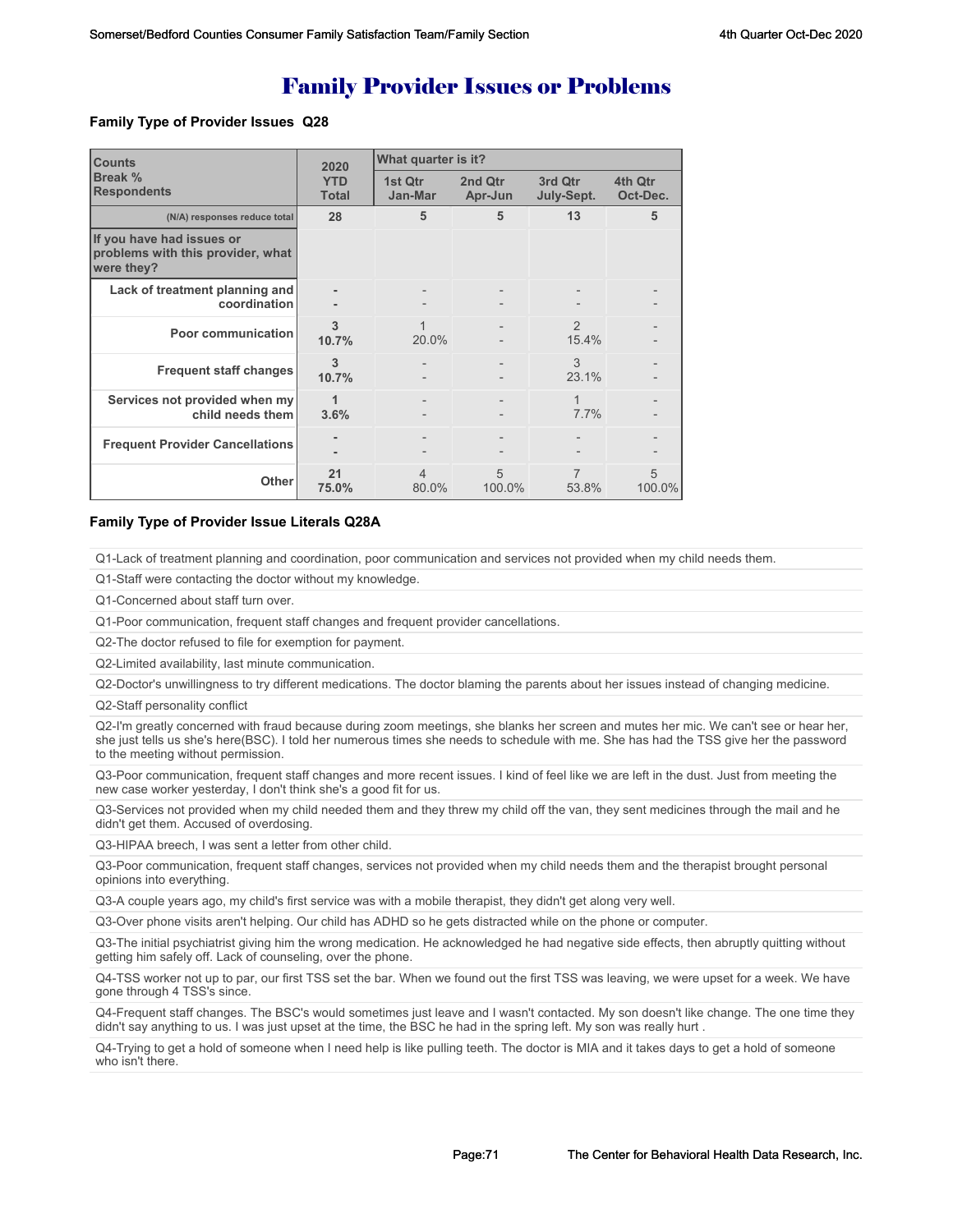Q4-The TSS completely disappeared. The BSC has been missing for two weeks. We got one message asking what medication my child was on and I haven't heard back since.

Q4-They were telling me he had a diagnosis but they weren't following through with it.

# Family Provider Issues or Problems

## **Family Provider Issue Resolutions Q29**

| <b>Counts</b><br>Break %<br><b>Respondents</b>               | 2020<br><b>YTD</b><br><b>Total</b> | What quarter is it?     |                        |                                   |                     |
|--------------------------------------------------------------|------------------------------------|-------------------------|------------------------|-----------------------------------|---------------------|
|                                                              |                                    | 1st Qtr<br>Jan-Mar      | 2nd Qtr<br>Apr-Jun     | 3rd Qtr<br>July-Sept.             | 4th Qtr<br>Oct-Dec. |
| (N/A) repsonses reduce total                                 | 28                                 | 5                       | 5                      | 13                                | 5                   |
| Were you able to resolve these<br>issues with this provider? |                                    |                         |                        |                                   |                     |
| I resolved the problem with the<br>program manager           | 8<br>28.6%                         | $20.0\%$                | $\mathcal{P}$<br>40.0% | 5<br>38.5%                        |                     |
| I filed a formal complaint                                   | 5<br>17.9%                         | $\mathfrak{D}$<br>40.0% | 20.0%                  | $\mathfrak{D}$<br>15.4%           |                     |
| I chose not to take any action                               | $\mathbf{Q}$<br>32.1%              | 20.0%                   | $\mathcal{P}$<br>40.0% | $\overline{\mathcal{L}}$<br>30.8% | 2<br>40.0%          |
| Other                                                        | 6<br>21.4%                         | $20.0\%$                |                        | $\mathcal{P}$<br>15.4%            | 3<br>60.0%          |

## **Family reason for lack of action Q30**

| <b>Counts</b><br>Break %<br><b>Respondents</b>       | 2020<br><b>YTD</b><br><b>Total</b> | What quarter is it? |                         |                       |                     |
|------------------------------------------------------|------------------------------------|---------------------|-------------------------|-----------------------|---------------------|
|                                                      |                                    | 1st Qtr<br>Jan-Mar  | 2nd Qtr<br>Apr-Jun      | 3rd Qtr<br>July-Sept. | 4th Qtr<br>Oct-Dec. |
| (N/A) responses reduce total                         | 9                                  |                     | $\overline{2}$          | 4                     | $\overline{2}$      |
| If you chose to not take any<br>action, why?         |                                    |                     |                         |                       |                     |
| The problem was not that serious                     |                                    |                     | $\qquad \qquad$         |                       |                     |
| I was concerned with how the<br>provider would react | 11.1%                              |                     |                         | 25.0%                 |                     |
| I didn't know how to file a formal<br>complaint      | ۰<br>۰                             |                     |                         |                       |                     |
| <b>Other</b>                                         | 88.9%                              | 100.0%              | $\mathcal{P}$<br>100.0% | 3<br>75.0%            | 2<br>100.0%         |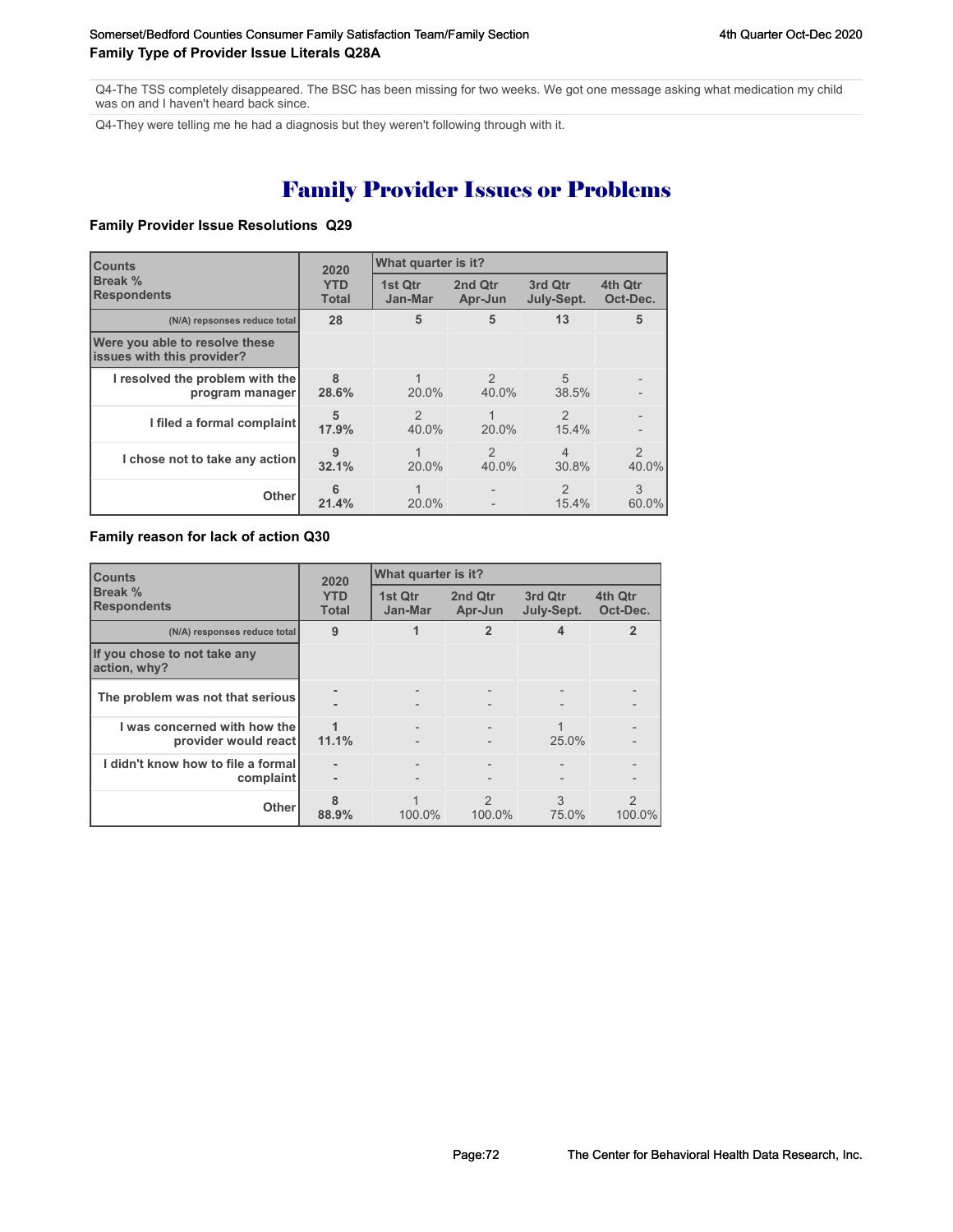Q1-I didn't think it was anything that could be helped.

Q2-I mentioned it to the counselor. It was resolved.

Q2-We are in the process of changing doctors. He's not working with us.

Q3-I don't think they would do anything. I just let it go, till I handle it myself. Once we get back with a previous provider, I think I will drop this provider.

Q3-They couldn't do anything about it.

Q3-We understand that people move or accept different positions.

Q3-I asked if they could do in person visits and they said no.

Q3-We addressed the issues with the doctor and counselor.

Q4-I talked to our case manager directly.

Q4-I told them at the meeting that I was upset. It just rubbed me the wrong way.

Q4-I don't like confrontation. I didn't want to complain. I didn't want to lose services.

Q4-I tried to see if there was any other TSS. I was told they are short staffed. I took no action for the BSC.

Q4-I didn't want to ask.

## Family Department of Public Welfare Questions

#### **Family Treatment Impact on Quality of Life Q31**

| <b>Counts</b>                                                                                    | 2020                       | What quarter is it? |                    |                        |                     |
|--------------------------------------------------------------------------------------------------|----------------------------|---------------------|--------------------|------------------------|---------------------|
| Break %<br><b>Respondents</b>                                                                    | <b>YTD</b><br><b>Total</b> | 1st Qtr<br>Jan-Mar  | 2nd Qtr<br>Apr-Jun | 3rd Qtr<br>July-Sept.  | 4th Qtr<br>Oct-Dec. |
|                                                                                                  | 208                        | 31                  | 64                 | 74                     | 39                  |
| What effect has the treatment your<br>child received had on the quality<br>of your child's life? |                            |                     |                    |                        |                     |
| <b>Much better</b>                                                                               | 67<br>32.2%                | 6<br>19.4%          | 25<br>39.1%        | 24<br>32.4%            | 12<br>30.8%         |
| A little better                                                                                  | 99<br>47.6%                | 18<br>58.1%         | 28<br>43.8%        | 34<br>45.9%            | 19<br>48.7%         |
| About the same                                                                                   | 35<br>16.8%                | 6<br>19.4%          | 9<br>14.1%         | 12<br>16.2%            | 8<br>20.5%          |
| A little worsel                                                                                  | 5<br>2.4%                  |                     | 1.6%               | $\overline{4}$<br>5.4% |                     |
| Much worsel                                                                                      | $\overline{2}$<br>1.0%     | 3.2%                | 1<br>1.6%          |                        |                     |

#### **Famiy Opportunity to Make Treatment Decisions Q32**

| <b>Counts</b>                                                               | 2020                       | What quarter is it?    |                        |                        |                        |
|-----------------------------------------------------------------------------|----------------------------|------------------------|------------------------|------------------------|------------------------|
| Break %<br><b>Respondents</b>                                               | <b>YTD</b><br><b>Total</b> | 1st Qtr<br>Jan-Mar     | 2nd Qtr<br>Apr-Jun     | 3rd Qtr<br>July-Sept.  | 4th Qtr<br>Oct-Dec.    |
|                                                                             | 208                        | 31                     | 64                     | 74                     | 39                     |
| Were you and your child given<br>the chance to make treatment<br>decisions? |                            |                        |                        |                        |                        |
| <b>Yes</b>                                                                  | 188<br>90.4%               | 29<br>93.5%            | 55<br>85.9%            | 68<br>91.9%            | 36<br>92.3%            |
| <b>No</b>                                                                   | 11<br>5.3%                 | $\overline{2}$<br>6.5% | $\overline{4}$<br>6.3% | $\overline{4}$<br>5.4% | 2.6%                   |
| <b>Sometimes</b>                                                            | 9<br>4.3%                  |                        | 5<br>7.8%              | $\mathfrak{p}$<br>2.7% | $\overline{2}$<br>5.1% |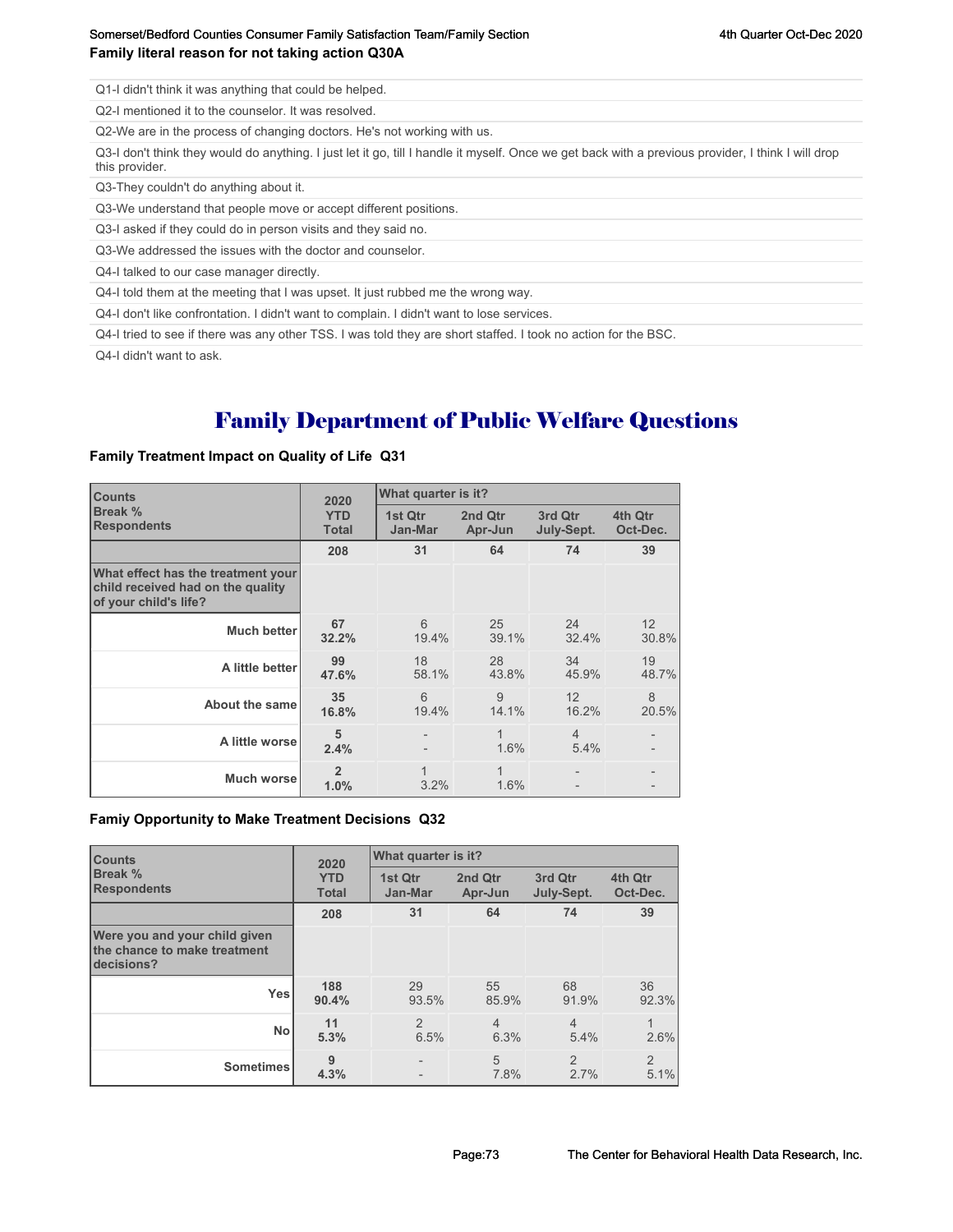# Family Department of Public Welfare Questions

### **Family Ability to Receive Needed Care Q33**

| <b>Counts</b><br>2020                                                                          |                            | What quarter is it? |                    |                       |                     |  |
|------------------------------------------------------------------------------------------------|----------------------------|---------------------|--------------------|-----------------------|---------------------|--|
| <b>Break %</b><br><b>Respondents</b>                                                           | <b>YTD</b><br><b>Total</b> | 1st Qtr<br>Jan-Mar  | 2nd Qtr<br>Apr-Jun | 3rd Qtr<br>July-Sept. | 4th Qtr<br>Oct-Dec. |  |
|                                                                                                | 208                        | 31                  | 64                 | 74                    | 39                  |  |
| In the last twelve months did you<br>have problems getting your child<br>the help they needed? |                            |                     |                    |                       |                     |  |
| <b>Yes</b>                                                                                     | 17<br>8.2%                 | 1<br>3.2%           | 6<br>9.4%          | 9.5%                  | 3<br>7.7%           |  |
| <b>No</b>                                                                                      | 181<br>87.0%               | 29<br>93.5%         | 57<br>89.1%        | 62<br>83.8%           | 33<br>84.6%         |  |
| <b>Sometimes</b>                                                                               | 10<br>4.8%                 | 3.2%                | 1.6%               | 5<br>6.8%             | 3<br>7.7%           |  |

#### **Family Reason for not Getting Help Q34**

| <b>Counts</b>                                                                                                          | 2020                       | What quarter is it? |                    |                       |                     |  |
|------------------------------------------------------------------------------------------------------------------------|----------------------------|---------------------|--------------------|-----------------------|---------------------|--|
| Break %<br><b>Respondents</b>                                                                                          | <b>YTD</b><br><b>Total</b> | 1st Qtr<br>Jan-Mar  | 2nd Qtr<br>Apr-Jun | 3rd Qtr<br>July-Sept. | 4th Qtr<br>Oct-Dec. |  |
| (N/A) responses reduce total                                                                                           | 23                         | $\overline{2}$      | 6                  | 9                     | 6                   |  |
| If you weren't able to get<br>behavioral health help for your<br>child in the last twelve months,<br>what stopped you? |                            |                     |                    |                       |                     |  |
| <b>Money issues</b>                                                                                                    |                            |                     |                    |                       |                     |  |
| <b>Transportation issues</b>                                                                                           |                            |                     |                    |                       |                     |  |
| Language barriers                                                                                                      |                            |                     |                    |                       |                     |  |
| <b>Inconvenient times</b>                                                                                              | 1<br>4.3%                  | 1<br>50.0%          |                    |                       |                     |  |
| Child care issues                                                                                                      |                            |                     |                    |                       |                     |  |
| Long waiting list                                                                                                      |                            |                     |                    |                       |                     |  |
| Didn't know where to get help                                                                                          | 1<br>4.3%                  |                     |                    |                       | 1<br>16.7%          |  |
| Services denied                                                                                                        | 1<br>4.3%                  |                     |                    | 1<br>11.1%            |                     |  |
| Process was overwhelming                                                                                               |                            |                     |                    |                       |                     |  |
| Process was too confusing                                                                                              |                            |                     |                    |                       |                     |  |
| Other                                                                                                                  | 20<br>87.0%                | 1<br>50.0%          | 6<br>100.0%        | 8<br>88.9%            | 5<br>83.3%          |  |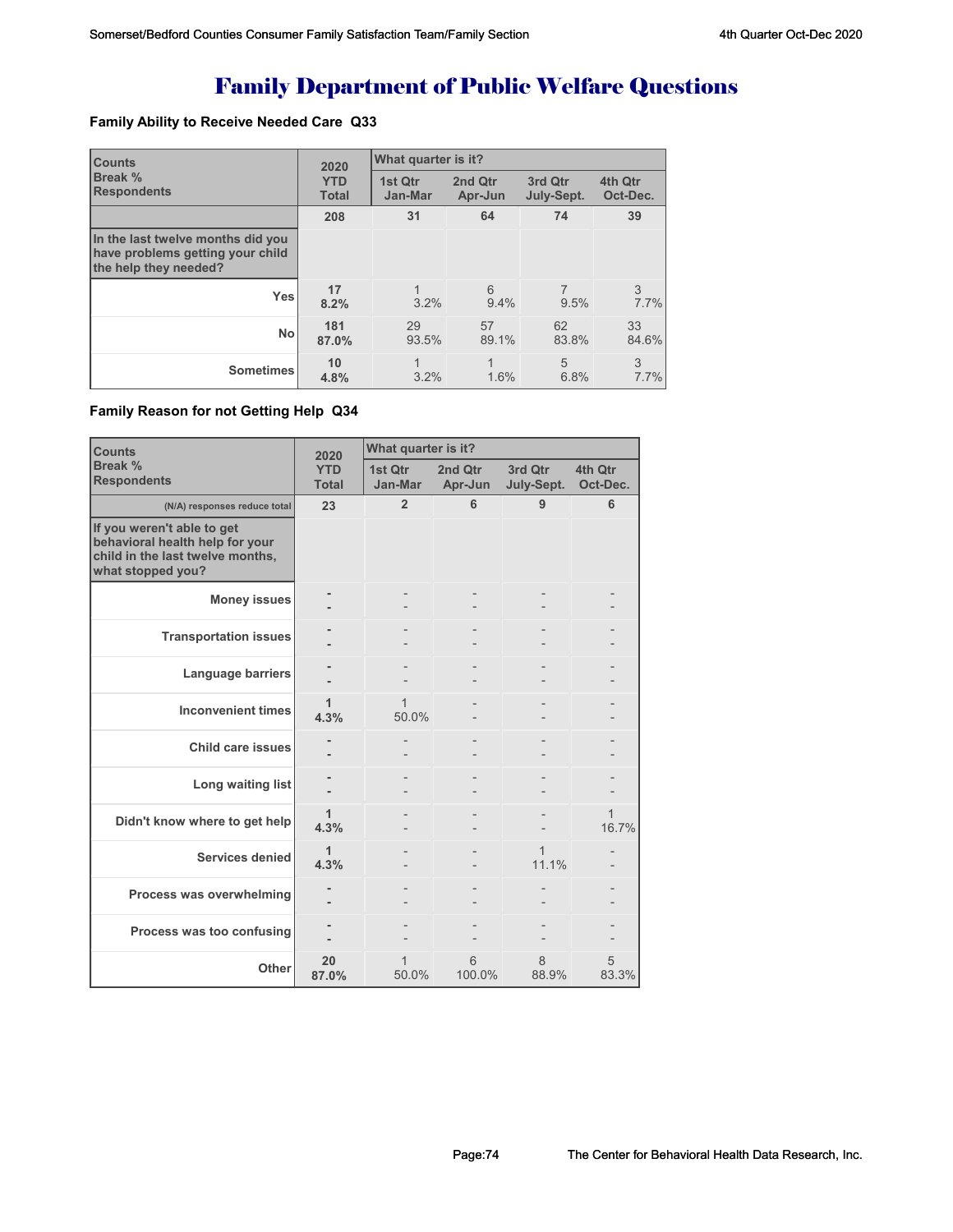## Family Department of Public Welfare Questions

#### **Family Reason for Not Getting Help Q34A**

Q1-Money issues, transportation issues, childcare issues, long waiting list, didn't know where to get help, process was overwhelming and process was too confusing.

Q2-It's how the area is, we don't have high end doctors. The people we do have do the best they can.

Q2-Doctor's unwillingness to change medicine.

Q2-We are trying to find the best course of action possible, maybe family based.

Q2-Provider was short staffed.

Q2-Finding BSC's and TSS's is hard. We had trouble getting him a weighted blanket through the insurance, I had to pay for it out of pocket.

Q2-Lack of availability at other companies. If other providers had services or staff, we would clearly change.

Q3-I tried to push forward and get more information.The provider doesn't really do anything. My child was in a hallway by herself this upset me. I don't think she interacts with my child as much as she should have.

Q3-COVID-19, issue with not getting in person services.

Q3-I feel like they should have put something in place to help families through the pandemic, not get rid of employees.

Q3-The early discharge was frustrating.

Q3-They talked to me more than they did my child during phone sessions.

Q3-The pandemic

Q3-Transportation issues and inconvenient times

Q3-Counseling

Q4-They are short staffed and COVID.

Q4-The process was too confusing. The beginning was confusing knowing what to do. They were unsure where he needed to go to get help.

Q4-Not being able to get a hold of the doctor.

Q4-TSS disappearing and BSC gone the past two weeks.

Q4-Medication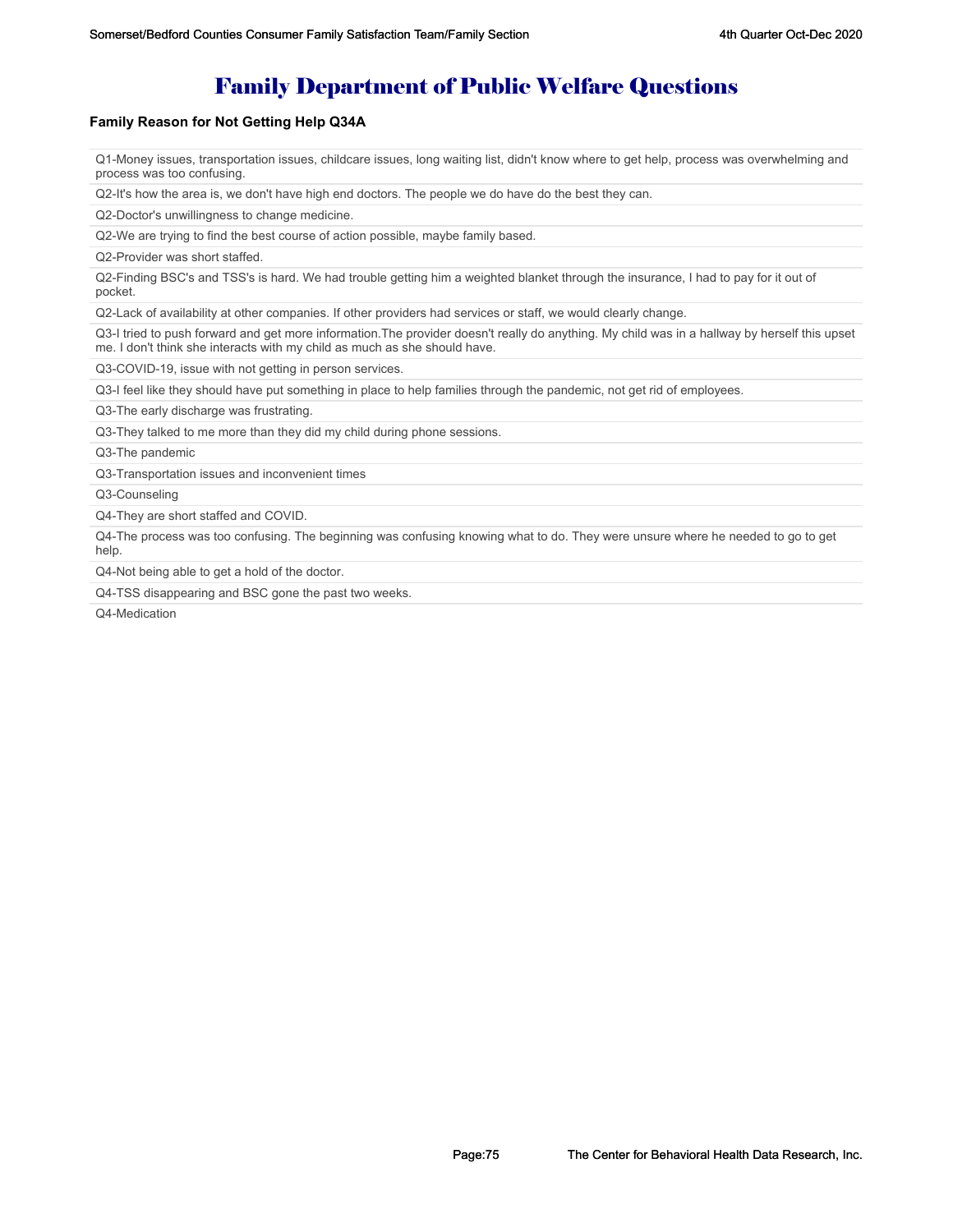## Family Needed Services/Release Forms

#### **Family Services Needed But Not Getting Q35**

Q1-There aren't enough preventative services for child molestation. This took too long. Now that another child is involved they are doing something about it.

Q2-Psychiatrists in the area able to prescribe needed medication for very young children. We have to go to Pittsburgh for medication for my child.

Q2-Services for when he turns 18.

Q2-TSS, he has one now but with school out it's pointless. There's no engagement in the classroom.

Q3-Mobile therapy, any therapy not during school.

Q3-Psychiatrist

Q3-Mobile therapist

Q3-More TSS hours.

### Q3-BCM

Q3-Outpatient therapist. She was seeing a therapist but had to drop for family based (insurance issue). Now she's going downhill.

Q3-Counseling-the office manager is trying to fix this.

Q4-TSS support

Q4-More counseling.

Q4-Therapy, we are currently not doing it due to COVID.

Q-4 TSS

#### **Family Release Forms to Coordinate Care Q36**

| <b>Counts</b>                                                                                                                                                         | 2020                       | What quarter is it? |                    |                       |                     |
|-----------------------------------------------------------------------------------------------------------------------------------------------------------------------|----------------------------|---------------------|--------------------|-----------------------|---------------------|
| Break %<br><b>Respondents</b>                                                                                                                                         | <b>YTD</b><br><b>Total</b> | 1st Qtr<br>Jan-Mar  | 2nd Qtr<br>Apr-Jun | 3rd Qtr<br>July-Sept. | 4th Qtr<br>Oct-Dec. |
|                                                                                                                                                                       | 208                        | 31                  | 64                 | 74                    | 39                  |
| Did your child's behavioral health<br>provider ask you to sign a release<br>of information to coordinate with<br>your child's Primary Care<br><b>Physician (PCP)?</b> |                            |                     |                    |                       |                     |
| <b>Yes</b>                                                                                                                                                            | 181<br>87.0%               | 30<br>96.8%         | 52<br>81.3%        | 68<br>91.9%           | 31<br>79.5%         |
| <b>No</b>                                                                                                                                                             | 3<br>1.4%                  | 1<br>$3.2\%$        | 1.6%               | 1<br>$1.4\%$          |                     |
| Don't know                                                                                                                                                            | 24<br>11.5%                |                     | 11<br>17.2%        | 5<br>6.8%             | 8<br>20.5%          |
| No family doctor or pediatrician                                                                                                                                      |                            |                     |                    |                       |                     |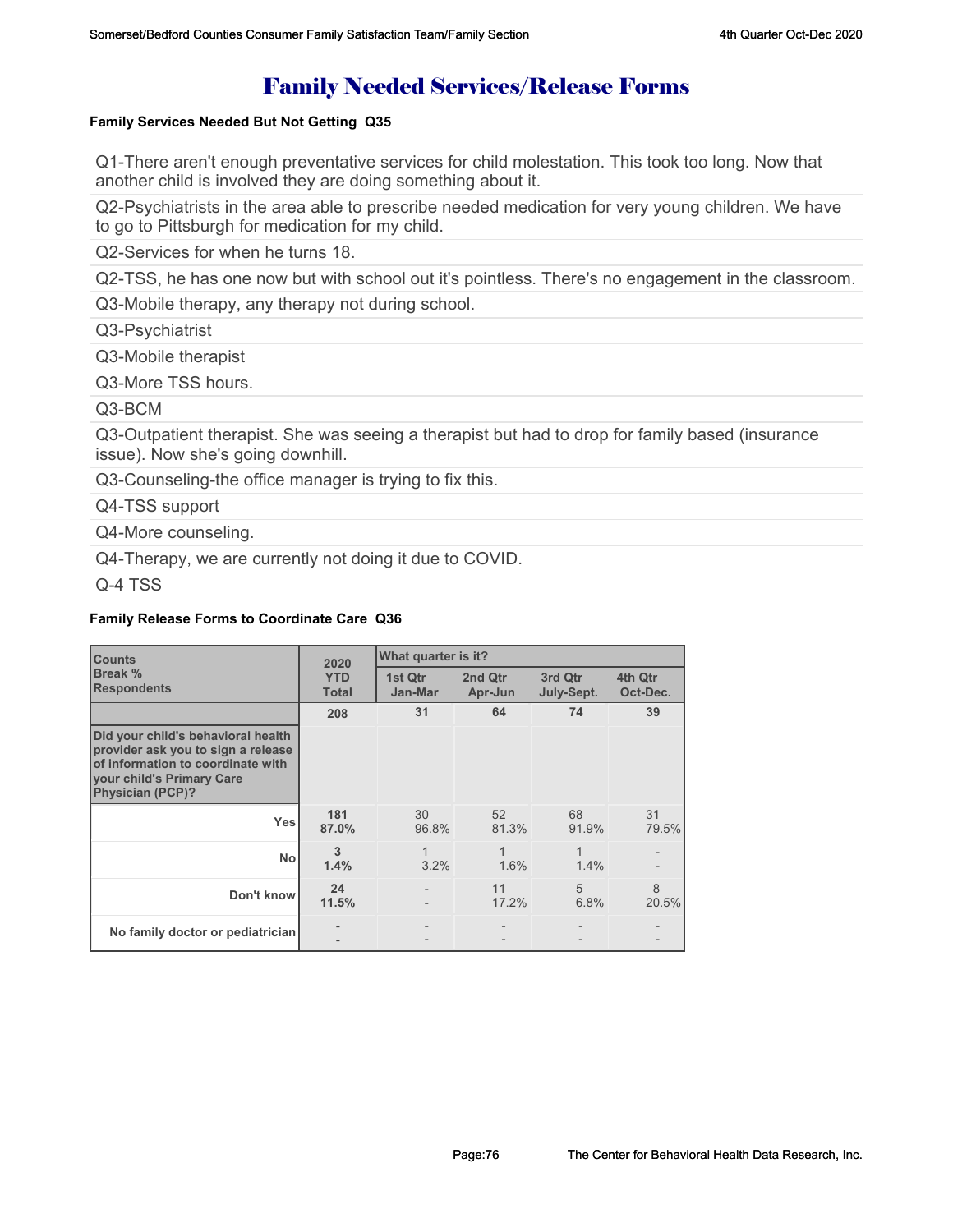## Family Discharged Due to Lack of Following Treatment Plan

**Family Discharge Due to Lack of Following Treatment Plan Q37**

| <b>Counts</b>                                                                                                                             |                            | What quarter is it?<br>2020 |                        |                       |                     |  |
|-------------------------------------------------------------------------------------------------------------------------------------------|----------------------------|-----------------------------|------------------------|-----------------------|---------------------|--|
| <b>Break %</b><br><b>Respondents</b>                                                                                                      | <b>YTD</b><br><b>Total</b> | 1st Qtr<br>Jan-Mar          | 2nd Qtr<br>Apr-Jun     | 3rd Qtr<br>July-Sept. | 4th Qtr<br>Oct-Dec. |  |
|                                                                                                                                           | 208                        | 31                          | 64                     | 74                    | 39                  |  |
| Has your child ever been<br>discharged in the past because<br>they did not follow the treatment<br>plan or make progress in<br>treatment? |                            |                             |                        |                       |                     |  |
| <b>Yes</b>                                                                                                                                | 4<br>1.9%                  | 2<br>6.5%                   | $\overline{2}$<br>3.1% | $\overline{a}$        |                     |  |
| No                                                                                                                                        | 204<br>98.1%               | 29<br>93.5%                 | 62<br>96.9%            | 74<br>100.0%          | 39<br>100.0%        |  |

# Family Behavioral Health Medications

#### **Family Medications Q38**

| <b>Counts</b>                                          | 2020                       | What quarter is it? |                    |                       |                     |
|--------------------------------------------------------|----------------------------|---------------------|--------------------|-----------------------|---------------------|
| Break %<br><b>Respondents</b>                          | <b>YTD</b><br><b>Total</b> | 1st Otr<br>Jan-Mar  | 2nd Qtr<br>Apr-Jun | 3rd Qtr<br>July-Sept. | 4th Qtr<br>Oct-Dec. |
|                                                        | 208                        | 31                  | 64                 | 74                    | 39                  |
| Is your child taking behavioral<br>health medications? |                            |                     |                    |                       |                     |
| <b>Yes</b>                                             | 120<br>57.7%               | 15<br>48.4%         | 32<br>50.0%        | 52<br>70.3%           | 21<br>53.8%         |
| <b>No</b>                                              | 86<br>41.3%                | 16<br>51.6%         | 30<br>46.9%        | 22<br>29.7%           | 18<br>46.2%         |
| <b>Declined to answer</b>                              | $\overline{2}$<br>1.0%     |                     | 2<br>3.1%          | $\overline{a}$        |                     |

#### **Family Difficulty in Obtaining Medications Q39**

| <b>Counts</b>                                                                                                 | 2020                       | What quarter is it? |                         |                        |                       |  |
|---------------------------------------------------------------------------------------------------------------|----------------------------|---------------------|-------------------------|------------------------|-----------------------|--|
| <b>Break</b> %<br><b>Respondents</b>                                                                          | <b>YTD</b><br><b>Total</b> | 1st Qtr<br>Jan-Mar  | 2nd Qtr<br>Apr-Jun      | 3rd Qtr<br>July-Sept.  | 4th Qtr<br>Oct-Dec.   |  |
| (N/A) responses reduce total                                                                                  | 120                        | 15                  | 32                      | 52                     | 21                    |  |
| Are you experiencing any<br>problems in getting behavioral<br>health medications that work for<br>vour child? |                            |                     |                         |                        |                       |  |
| Yes                                                                                                           | 9<br>7.5%                  | 6.7%                | $\overline{4}$<br>12.5% | $\mathfrak{D}$<br>3.8% | $\mathcal{P}$<br>9.5% |  |
| <b>No</b>                                                                                                     | 111<br>92.5%               | 14<br>93.3%         | 28<br>87.5%             | 50<br>96.2%            | 19<br>90.5%           |  |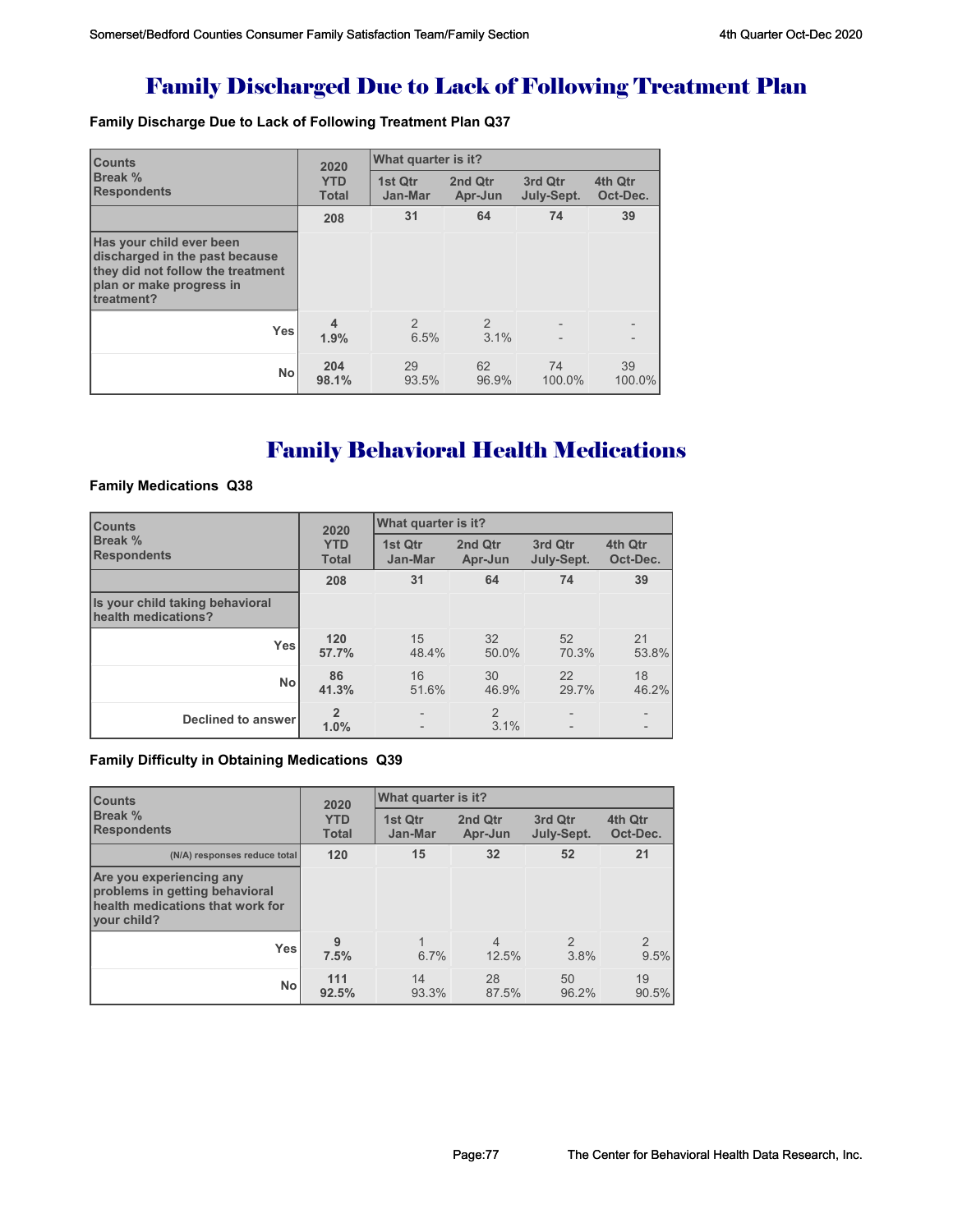## Family Behavioral Health Medication Literal Comments

#### **Family Difficultly in Obtaining Behavioral Health Medications Q39A**

Q1-Trying new medication is tough. Some meds don't work. At times we have trouble with prior authorizations but not a lot.

Q2-Due to his age, we have to go to Pittsburgh.

Q2-The doctor doesn't listen to me about my child's needs.

Q2-The meds they put him on aren't helping.

Q2-getting his sleep medicine has been kind of rough.

Q3-They are prescribing medication but I feel it's the wrong medication.

Q3-He's not on the right meds.

Q4-I think he needs to be put on some other medications, as they are not working for him. I just don't know what to do. It got kind of rough when he started to beat on his brothers and me and set things on fire.

Q4-I think he needs something different. I told the doctor that I think he could have a better quality of life if he had a different medication.

## Provider options about quitting the use of tobacco/vaping products

| <b>Counts</b>                                                | 2020                       | What quarter is it? |                    |                       |                     |
|--------------------------------------------------------------|----------------------------|---------------------|--------------------|-----------------------|---------------------|
| <b>Break %</b><br><b>Respondents</b>                         | <b>YTD</b><br><b>Total</b> | 1st Qtr<br>Jan-Mar  | 2nd Qtr<br>Apr-Jun | 3rd Qtr<br>July-Sept. | 4th Qtr<br>Oct-Dec. |
| *N/A responses reduce total                                  | 75                         | 4                   | 25                 | 33                    | 13                  |
| My provider has talked to me<br>and my child about options t |                            |                     |                    |                       |                     |
| Yes                                                          | 33<br>44.0%                | 25.0%               | 14<br>56.0%        | 10<br>30.3%           | 8<br>61.5%          |
| <b>No</b>                                                    | 42<br>56.0%                | 3<br>75.0%          | 11<br>44.0%        | 23<br>69.7%           | 5<br>38.5%          |

**My provider has talked to me and my child about options to help us quit using tobacco....Q40**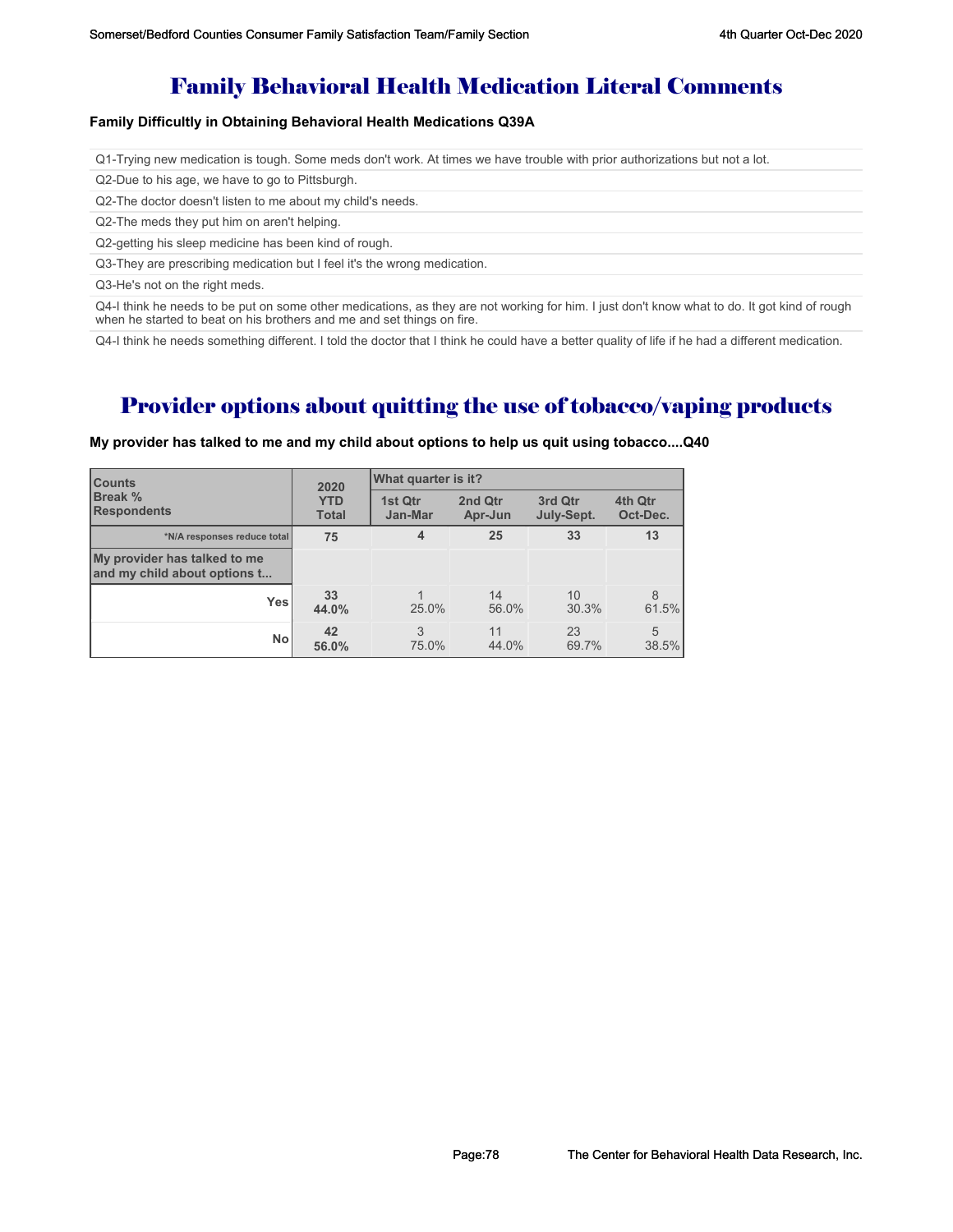# Family Wellness Recovery Action Plan (WRAP)

### **Family Knowledge of Wellness Recovery Action Plan (WRAP) Q41**

| <b>Counts</b>                                                     | 2020         | What quarter is it? |         |            |          |  |
|-------------------------------------------------------------------|--------------|---------------------|---------|------------|----------|--|
| <b>Break %</b>                                                    | <b>YTD</b>   | 1st Qtr             | 2nd Qtr | 3rd Qtr    | 4th Qtr  |  |
| <b>Respondents</b>                                                | <b>Total</b> | Jan-Mar             | Apr-Jun | July-Sept. | Oct-Dec. |  |
|                                                                   | 208          | 31                  | 64      | 74         | 39       |  |
| Do you know what a WRAP<br>(Wellness Recovery Action Plan)<br>is? |              |                     |         |            |          |  |
| Yes                                                               | 96           | 9                   | 33      | 37         | 17       |  |
|                                                                   | 46.2%        | 29.0%               | 51.6%   | 50.0%      | 43.6%    |  |
| <b>No</b>                                                         | 112          | 22                  | 31      | 37         | 22       |  |
|                                                                   | 53.8%        | 71.0%               | 48.4%   | 50.0%      | 56.4%    |  |

#### **Families Who Have A Wellness Recovery Action Plan (WRAP) Q42**

| <b>Counts</b>                                                                           | 2020                       | What quarter is it? |                    |                       |                     |
|-----------------------------------------------------------------------------------------|----------------------------|---------------------|--------------------|-----------------------|---------------------|
| Break %<br><b>Respondents</b>                                                           | <b>YTD</b><br><b>Total</b> | 1st Qtr<br>Jan-Mar  | 2nd Qtr<br>Apr-Jun | 3rd Qtr<br>July-Sept. | 4th Qtr<br>Oct-Dec. |
|                                                                                         | 208                        | 31                  | 64                 | 74                    | 39                  |
| Do you have a WRAP (Welliness<br><b>Recovery Action Plan) for your</b><br>child/family? |                            |                     |                    |                       |                     |
| <b>Yes</b>                                                                              | 70<br>33.7%                | 22.6%               | 23<br>35.9%        | 26<br>35.1%           | 14<br>35.9%         |
| <b>No</b>                                                                               | 138<br>66.3%               | 24<br>77.4%         | 41<br>64.1%        | 48<br>64.9%           | 25<br>64.1%         |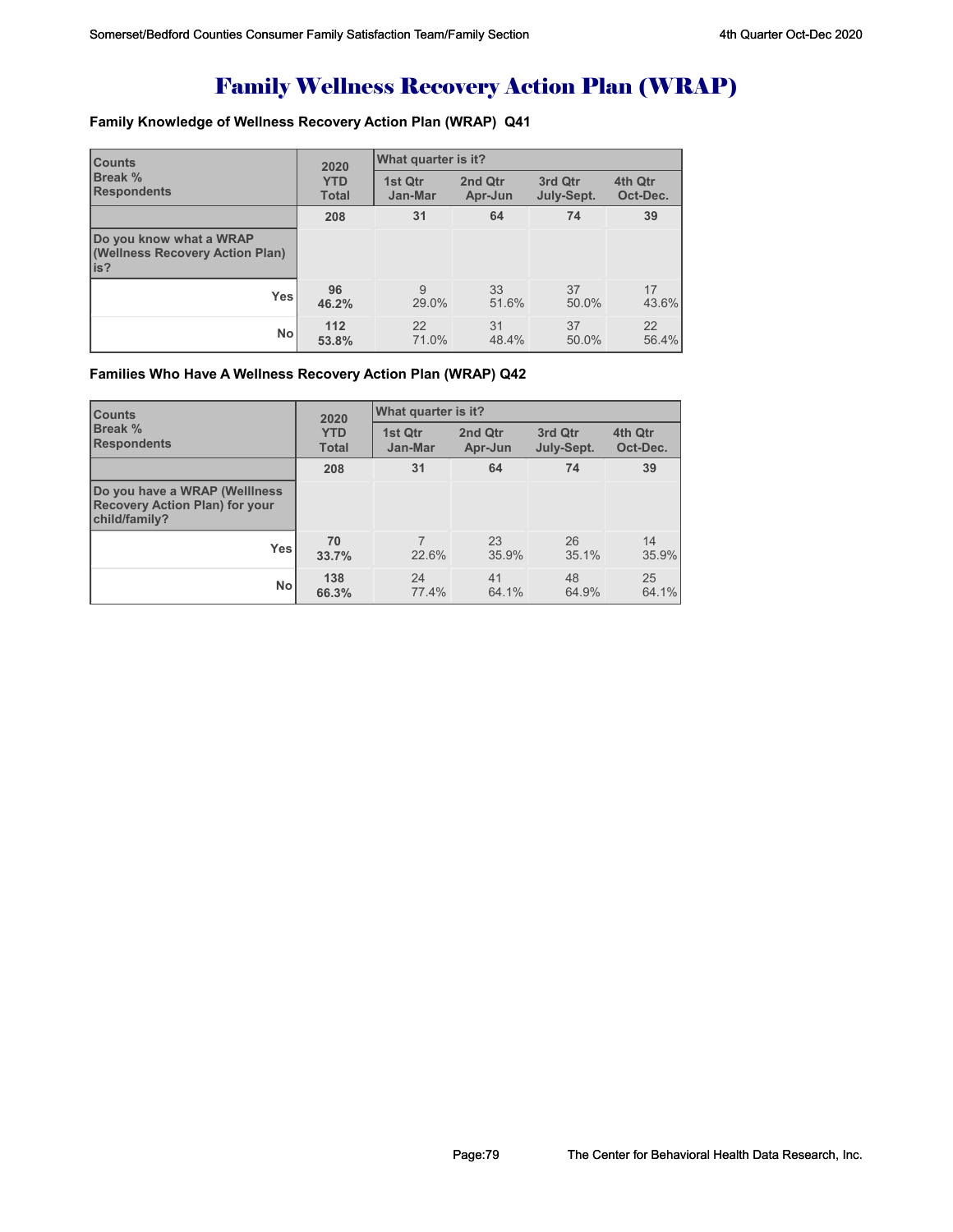# Family Additional Compliments or Concerns

### **Family Additional Compliments and Concerns Q43**

| Q1-My child's therapist is awesome. She always goes above and beyond to help.                                                                                            |
|--------------------------------------------------------------------------------------------------------------------------------------------------------------------------|
| Q1-They are very nice and help a lot.                                                                                                                                    |
| Q1-Everything is going well. My child sees the same therapist, I think that is good.                                                                                     |
| Q1-I'm loving the service my child receives. My child is really improving.                                                                                               |
| Q1-Everybody here is really nice. They take everything I say into consideration.                                                                                         |
| Q1-I would like the doctor to give us parents written reports on my child's progress.                                                                                    |
| Q1-They are a really good company. We enjoy being here.                                                                                                                  |
| Q1-The therapist is wonderful and the doctor is good.                                                                                                                    |
| Q1-The therapist and doctor are good.                                                                                                                                    |
| Q1-It's great for all of us.                                                                                                                                             |
| Q1-I really admire this provider.                                                                                                                                        |
| Q2-Counselor is great with my child. My child absolutely loves her.                                                                                                      |
| Q2-They're great. I love the way they work with my daughter.                                                                                                             |
| Q2-They've been helpful.                                                                                                                                                 |
| Q2-I think everybody has been great. They do what she needs and so much more.                                                                                            |
| Q2-It's helped him greatly. The staff is wonderful. It has made a positive impact.                                                                                       |
| Q2-I'm very pleased.                                                                                                                                                     |
| Q2-How to afford therapy on his own once he turns 18. Parents pay out of pocket now.                                                                                     |
| Q2-He's getting fantastic services. We are doing skype. He has asked to talk to her every week. Which is above and beyond, I think.                                      |
| Q2-I just know that they are there whenever I need them. They have even advocated for my daughter due to issues with the school district.                                |
| Q2-Good experience overall.                                                                                                                                              |
| Q2-Services are really good. They are flexible and give him what he needs.                                                                                               |
| Q2-The doctor doesn't listen to me. The doctor thinks the medication is okay and blames other things instead of the meds.                                                |
| Q2-They're doing everything they can.                                                                                                                                    |
| Q2-She's awesome.                                                                                                                                                        |
| Q2-We are very happy with them. I feel comfortable with them. The staff is very nice. They are very quick to return phone calls.                                         |
| Q2-My main complaint is getting him sensory aides.                                                                                                                       |
| Q2-They really need to make a way for families to file complaints anonymously. My TSS is amazing but I'm afraid of losing her if we file a<br>complaint.                 |
| Q3-He's pretty goof there right now.                                                                                                                                     |
| Q3-They are doing good.                                                                                                                                                  |
| Q3-It's sufficient.                                                                                                                                                      |
| Q3-I'm pretty happy with them.                                                                                                                                           |
| Q3-They're very courteous. They are very prompt in answering messages. I'm very pleased with them.                                                                       |
| Q3-I really like how they are doing with COVID-19. The telehealth appointments are amazing. Its a lot less stressful for the kids, a whole<br>lot less stressful for me. |
| Q3-I think it's a great service.                                                                                                                                         |
| Q3-It's positive, it's a good thing for her. They do a good job.                                                                                                         |
| Q3-They do awesome with him.                                                                                                                                             |
| Q3-We are changing providers.                                                                                                                                            |
| Q3-They're great.                                                                                                                                                        |
| Q3-I'm very pleased with services. The new counselor is doing better with him, he's a male.                                                                              |
| Q3-I think everything is going as well as it can with COVID-19.                                                                                                          |
| Q3-We feel that this provider is the best service in our area and we would never want to lose them.                                                                      |
| Q3-Everything is always good. They communicate with him fine.                                                                                                            |
| Q3-They are all wonderful.                                                                                                                                               |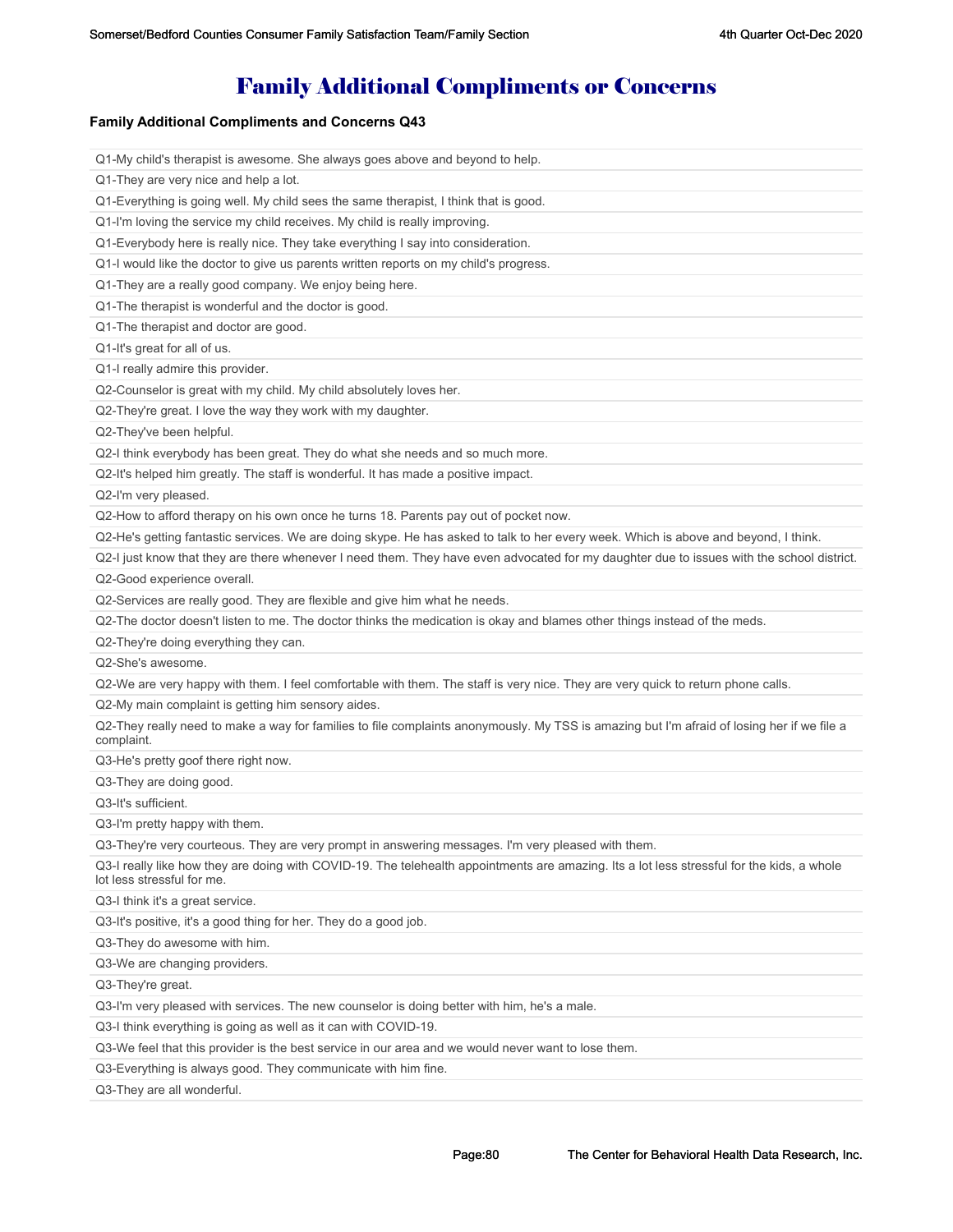Q3-Usually he's very outgoing and sympathetic but the last visit was very disappointing. It's in the way he says things.

Q3-This provider has been really great with anything I need. I would not go to any other company. They are so easy to get a hold of, if you don't get them the first time, they call you back within a half hour.

Q4-They've been really helpful and kind to us.

Q4-I have two grandsons that receive counseling. It made a big difference. They no longer need services because they improved.

Q4-He's had good services. He still has some issues but someone will be taking over. They will be coming to the house and school.

Q4-They bend over backwards to help us.

Q4-She was great. Sometimes the kids didn't want to listen to her. She gave good advice though, all in all.

Q4-We've just been very happy. He's doing really well.

Q4-I just feel that what we have done with my child has worked very well. He is doing tremendously.

Q4-I'm very content with everything.

Q4-I'm pleased with them.

## Families Interested in Having Concerns Addressed

#### **Families Interested in Having Concerns Addressed Q44**

| <b>Counts</b>                                                                                                                                                         | 2020                       | What quarter is it?     |                         |                       |                     |  |
|-----------------------------------------------------------------------------------------------------------------------------------------------------------------------|----------------------------|-------------------------|-------------------------|-----------------------|---------------------|--|
| <b>Break %</b><br><b>Respondents</b>                                                                                                                                  | <b>YTD</b><br><b>Total</b> | 1st Qtr<br>Jan-Mar      | 2nd Qtr<br>Apr-Jun      | 3rd Qtr<br>July-Sept. | 4th Qtr<br>Oct-Dec. |  |
| (N/A) responses reduce total                                                                                                                                          | 31                         | 5                       | 7                       | 14                    | 5                   |  |
| If you have shared problems<br>about your provider or managed<br>care company during this survey,<br>are interested in having your<br>concerns addressed immediately? |                            |                         |                         |                       |                     |  |
| <b>Yes</b>                                                                                                                                                            | 22.6%                      | 20.0%                   | 3<br>42.9%              | 3<br>21.4%            |                     |  |
| <b>No</b>                                                                                                                                                             | 24<br>77.4%                | $\overline{4}$<br>80.0% | $\overline{4}$<br>57.1% | 11<br>78.6%           | 5<br>100.0%         |  |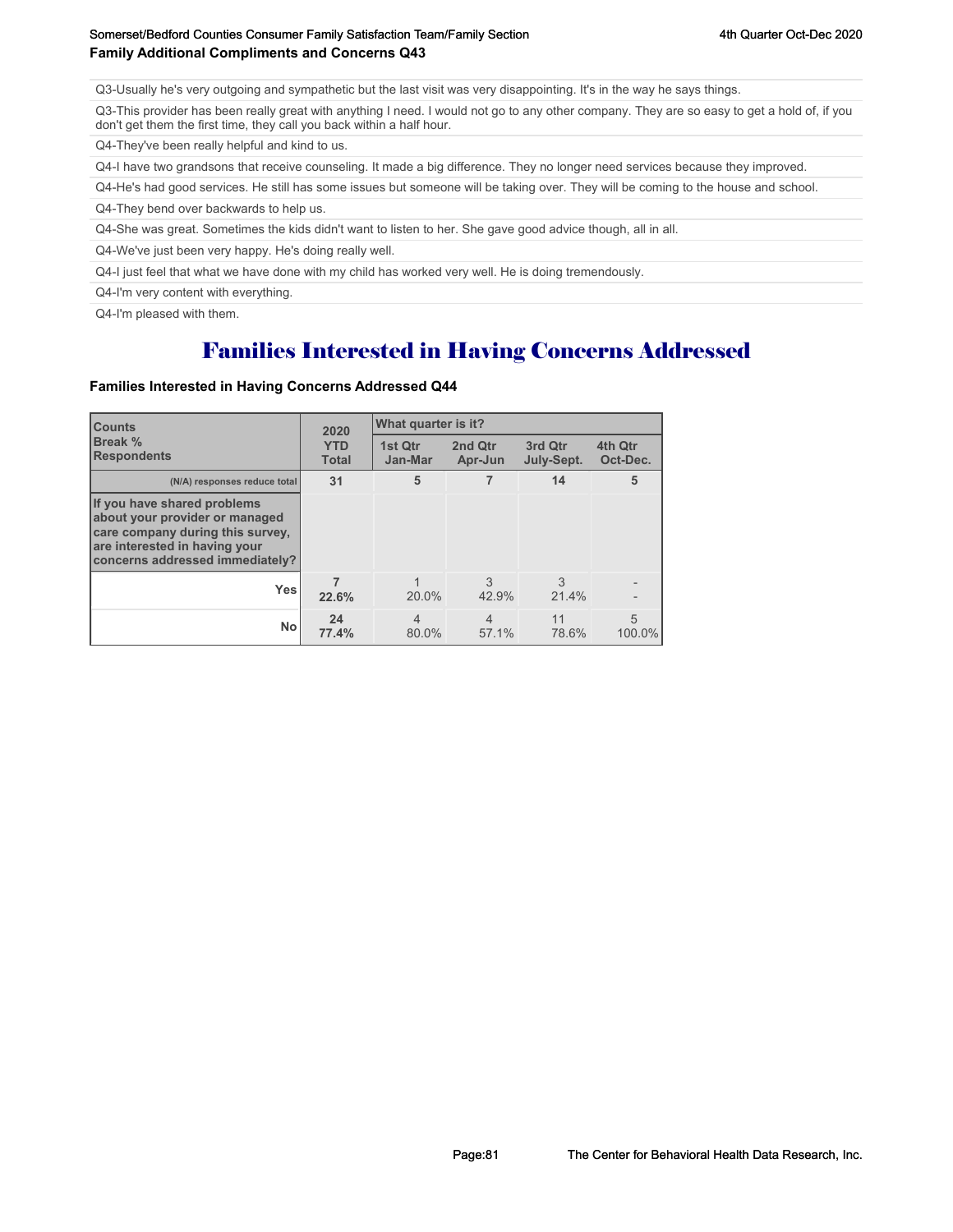|             | Somerset/Bedford Counties Consumer Family Satisfaction Team/Family Section                                                | 4th Quarter Oct-Dec 2020 |          |                        |
|-------------|---------------------------------------------------------------------------------------------------------------------------|--------------------------|----------|------------------------|
| Table Title |                                                                                                                           |                          |          | Start End<br>page page |
| 1.          | <b>Family Survey Type Q4</b>                                                                                              |                          | 49       | 49                     |
|             | 2 Family County Q5                                                                                                        |                          | 49       | 49                     |
|             | 3 Family Zip Code Q6                                                                                                      |                          | 50       | 50                     |
|             | 4 Family Caregiver Gender Q7                                                                                              |                          | 51       | 51                     |
|             | 5 Family Child's Gender Q8                                                                                                |                          | 51       | 51                     |
|             | 6 Family Child's Age Q9                                                                                                   |                          | 51       | 51                     |
|             | 7 Family Caregivers Relationship to Child Q10                                                                             |                          | 52       | 52                     |
|             | 8 Family Child's Race Q11                                                                                                 |                          | 52       | 52                     |
|             | 9 Family Primary Service Q12                                                                                              |                          | 53       | 53                     |
|             | 10 Family First Diagnosed Q13                                                                                             |                          | 53       | 53                     |
|             | 11 Do you know who Community Care is? Q14A                                                                                |                          | 54       | 54                     |
|             | 12 Do you know where to find the number to call Community Care  Q14B                                                      |                          | 54       | 54                     |
|             | 13 Are you aware that you can file a complaint if needed? .Q14C                                                           |                          | 54       | 54                     |
|             | 14 Are you aware that you can file a grievance if needed? Q14D                                                            |                          | 55       | 55                     |
|             | 15 Family Satisfaction with Community Care Literals Q14E                                                                  |                          | 55       | 55                     |
|             | 16 The people I spoke to at Community Care were helpful. Q15                                                              |                          | 55       | 55                     |
|             | 17 Family Literal Comment Q15A                                                                                            |                          | 55       | 55                     |
|             | 18 If applicable Community Care attended my child's ISPT meeting. Q16A                                                    |                          | 56       | 56                     |
|             | 19 If applicable Community Care's participation in the ISPT meeting was helpful. Q16B                                     |                          | 56       | 56                     |
|             | 20 If you have used Community Care's complaint process, were you  Q17                                                     |                          | 57       | 57                     |
| 21          | If you used Community Care's grievance process were you satisfiedQ18                                                      |                          | 57       | 57                     |
|             | 22 What is the name of your treatment provider? Q19                                                                       |                          | 58       | 58                     |
|             | 23 Family Treatment Provider Literals Q19A                                                                                |                          | 58       | 58                     |
|             | 24 Family Treatment Service Q20                                                                                           |                          | 59       | 59                     |
|             | 25 Family Treatment Service Literals Q20A                                                                                 |                          | 59       | 59                     |
|             | 26 Family Duration of Provider Relationship Q21                                                                           |                          | 60       | 60                     |
|             | 27 Services are available at times that are convenient. Q22A                                                              |                          | 60       | 60                     |
|             | 28 Evaluation information is submitted on time so that services to my child Q22B                                          |                          | 61       | 61                     |
|             | 29 I was given a choice of different agencies I can use for my child's service. Q22C                                      |                          | 61       | 61                     |
|             | 30 I feel like my child was able to get the help he/she needed within an acceptableQ22D                                   |                          | 61       | 61                     |
|             | 31 Family Access to Service Literals Q22E                                                                                 |                          | 61       | 62                     |
|             | 32 I feel comfortable asking questions about my child's treatment. Q23A                                                   |                          | 63       | 63                     |
|             | 33 My child's treatment plan was reviewed and shared with me. Q23B                                                        |                          | 63       | 63                     |
|             | 34 I feel my child has enough time with staff during most sessions. Q23C                                                  |                          | 63<br>64 | 63                     |
| 36          | 35 The treatment my child receives meets his/her needs. Q23D                                                              |                          | 64       | 64<br>64               |
| 37          | Provider helped us create a plan to deal with any problem my child has. Q23E<br>Family Treatment Experience Literals Q23F |                          | 65       | 65                     |
| 38          | If meetings are held, I am always informed with enough advance noticeQ24                                                  |                          | 66       | 66                     |
| 39          | If meeting are held, I am always informed with enough advance notice literals Q24A                                        |                          | 66       | 66                     |
| 40          | My child's provider has talked with us about community supports  Q25A                                                     |                          | 66       | 66                     |
| 41          | I have been given clear information on who to contact if my child needsQ25B                                               |                          | 67       | 67                     |
| 42          | I was able to be actively involved in developing my child's treatment goals. Q25C                                         |                          | 67       | 67                     |
| 43          | Family Recovery Oriented Practices Literals Q25D                                                                          |                          | 67       | 67                     |
| 44          | My child deals more effectively with daily problems. Q26A                                                                 |                          | 68       | 68                     |
| 45          | Our family has improved since my child started treatment. Q26B                                                            |                          | 68       | 68                     |
| 46          | I feel my child's behavioral health is improving. Q26C                                                                    |                          | 69       | 69                     |
| 47          | Family Outcomes Q26D                                                                                                      |                          | 69       | 70                     |
| 48          | Family Provider Issues Q27                                                                                                |                          | 70       | 70                     |
| 49          | Family Type of Provider Issues Q28                                                                                        |                          | 71       | 71                     |
| 50          | Family Type of Provider Issue Literals Q28A                                                                               |                          | 71       | 72                     |
| 51          | Family Provider Issue Resolutions Q29                                                                                     |                          | 72       | 72                     |
| 52          | Family reason for lack of action Q30                                                                                      |                          | 72       | 72                     |
| 53          | Family literal reason for not taking action Q30A                                                                          |                          | 72       | 73                     |
| 54          | Family Treatment Impact on Quality of Life Q31                                                                            |                          | 73       | 73                     |
| 55          | Famiy Opportunity to Make Treatment Decisions Q32                                                                         |                          | 73       | 73                     |
| 56          | Family Ability to Receive Needed Care Q33                                                                                 |                          | 74       | 74                     |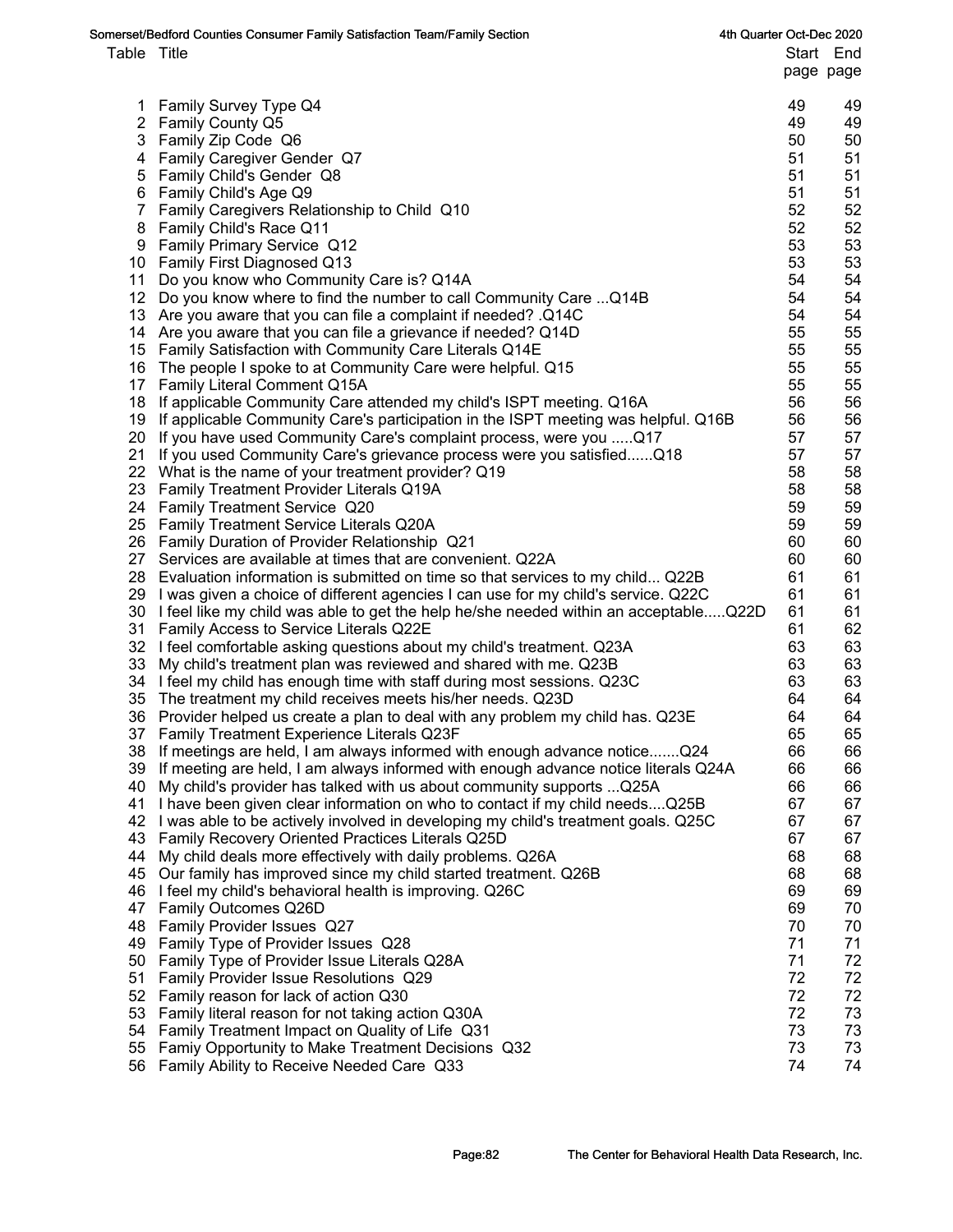|             | Somerset/Bedford Counties Consumer Family Satisfaction Team/Family Section                  | 4th Quarter Oct-Dec 2020 |           |
|-------------|---------------------------------------------------------------------------------------------|--------------------------|-----------|
| Table Title |                                                                                             |                          | Start End |
|             |                                                                                             | page page                |           |
| 57          | Family Reason for not Getting Help Q34                                                      | 74                       | 74        |
| 58          | Family Reason for Not Getting Help Q34A                                                     | 75                       | 75        |
| 59          | Family Services Needed But Not Getting Q35                                                  | 76                       | 76        |
| 60          | Family Release Forms to Coordinate Care Q36                                                 | 76                       | 76        |
| 61          | Family Discharge Due to Lack of Following Treatment Plan Q37                                | 77                       | 77        |
| 62          | <b>Family Medications Q38</b>                                                               | 77                       | 77        |
| 63          | Family Difficulty in Obtaining Medications Q39                                              | 77                       | 77        |
| 64          | Family Difficultly in Obtaining Behavioral Health Medications Q39A                          | 78                       | 78        |
| 65          | My provider has talked to me and my child about options to help us quit using<br>tobaccoO40 | 78                       | 78        |
| 66          | Family Knowledge of Wellness Recovery Action Plan (WRAP) Q41                                | 79                       | 79        |
| 67          | Families Who Have A Wellness Recovery Action Plan (WRAP) Q42                                | 79                       | 79        |
| 68          | Family Additional Compliments and Concerns Q43                                              | 80                       | 81        |
| 69          | Families Interested in Having Concerns Addressed Q44                                        | 81                       | 81        |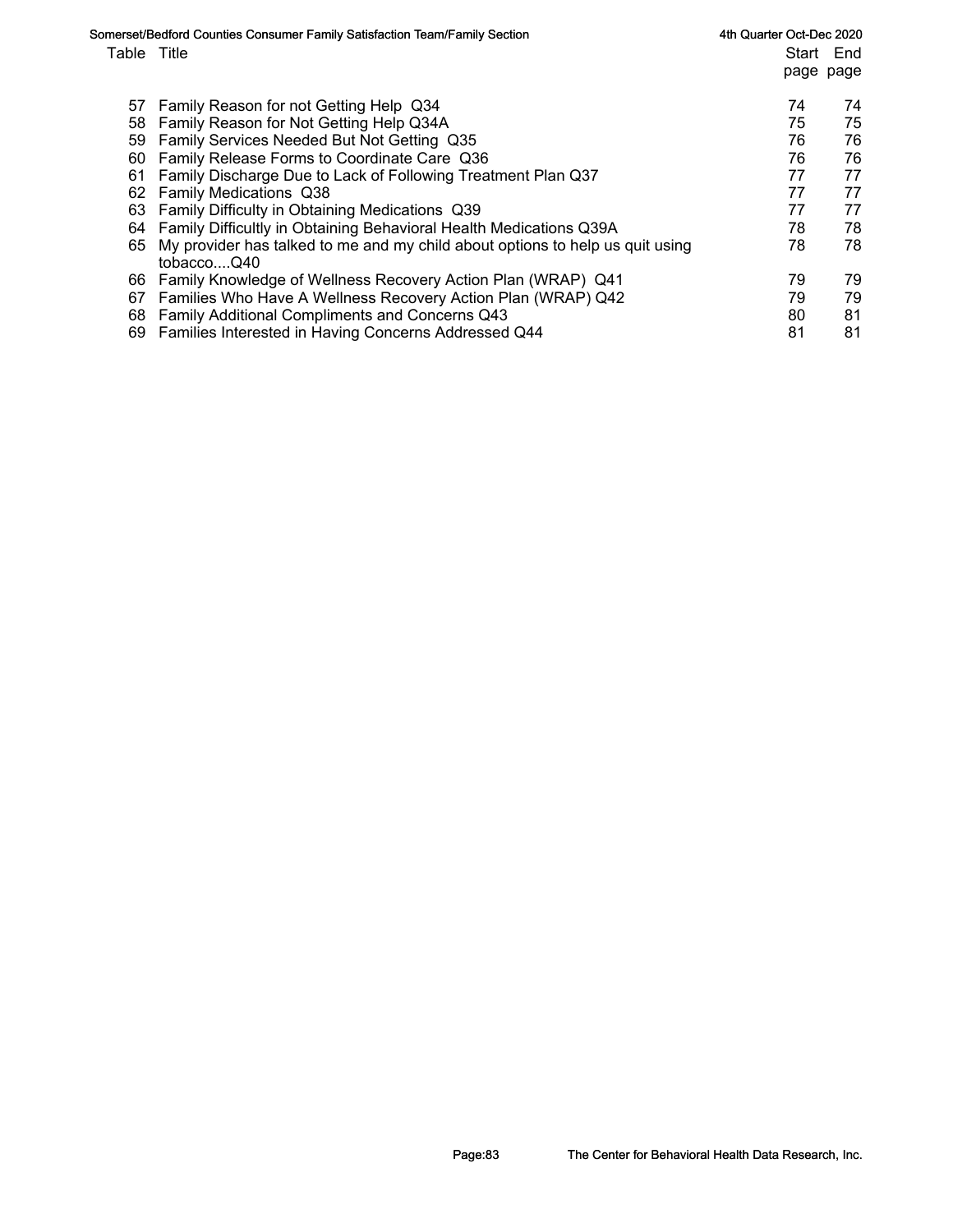## Youth Survey Findings

#### **Youth C/FST Survey Process & Findings**

The following are C/FST Findings and Recommendations based on the 23 youth (Ages 14 to 20) surveys completed during the 4th Quarter of Calendar Year 2020 for the period from October to December 2020.

#### **Survey Results**

Variations in sample characteristics between quarters is represented so that the reader may infer what influences, if any, these variations may have had on member response ratings for the quarter.

#### **4th Quarter Youth Sample Characteristics versus 3rd Quarter Comparison:**

1. Face-to-face interviews/surveys have been suspended.

2. Higher ratio of male treatment recipients – 44% (10 of 23) versus 32% (10 of 31).

3. Higher percentage of youth, members age 14-15 – 22% (5 of 23) versus 19% (6 of 31).

4. Lower percentage of youth members receiving BHRS – 9% (2 of 23) versus 10% (3 of 31).

5. Lower ratio of youths receiving treatment from same provider four (4) years or longer – 26% (6 of 23) versus 29% (9 of 31).

#### **Findings Overview**

1. 52% (12 of 23) of youths interviewed knew who Community Care, up from 19% (6 of 31) in the 3rd Quarter. This indicator was 33% (33 of 100) for year-to-date 2020.

65% (15 of 23) youths in the 4th Quarter were *"aware they could file a complaint with Community Care."* This indicator was 54% (54 of 100) for the four quarters ending December 2020. Likewise, 57% (13 of 23) were *"aware they could file a grievance with Community Care"* and this indicator was 53% (53 of 100) for year-to-date 2020.

 48% (11 of 23) youths interviewed during the 4th Quarter *"knew where to find the number to call Community Care with questions or concerns."* This increased from 23% in the 3rd quarter and is 45% (45 of 100) for year-todate 2020.

100% (7 of 7, excluding 16 "not applicable") of youths indicated the people they spoke to at Community Care were helpful. This indicator has been at 100% over the past six quarters.

0% (0 of 23) youths (each) reported using Community Care's complaint or grievance processes during the 4th Quarter. 12 youths reported using either the complaint or grievance processes on a year-to-date basis for 2020 and all were pleased with the processes.

2. Youths surveyed on *Access* to provider treatment services rated both indicators 96%-100% (21-22 excluding 1 neutral). These cover *"We meet at times that are convenient to me,"* and *"I feel I was able to get the help I needed within a reasonable amount of time".*

3. Youths surveyed on *Treatment Experiences* rated satisfaction in all three indicators at 96%-100%. These questions include *"The treatment I'm receiving meets my needs," "Provider helped me create a plan to deal with any problem I have,"* and *"I am included in meetings about my treatment."*

4. Youths interviewed this quarter also continue to show good results with *Provider Recovery Orientation* satisfaction scores of 83% to 100% (19-23 of 23) in all four indicators. *"I have been given clear information on who to contact if I need immediate help between sessions," "Provider asked me what I needed to work on and helped me create a plan," "Staff treats me with respect and sees me as an equal partner in my treatment program,"* and *"Staff talked with me about community supports and other options that are available."*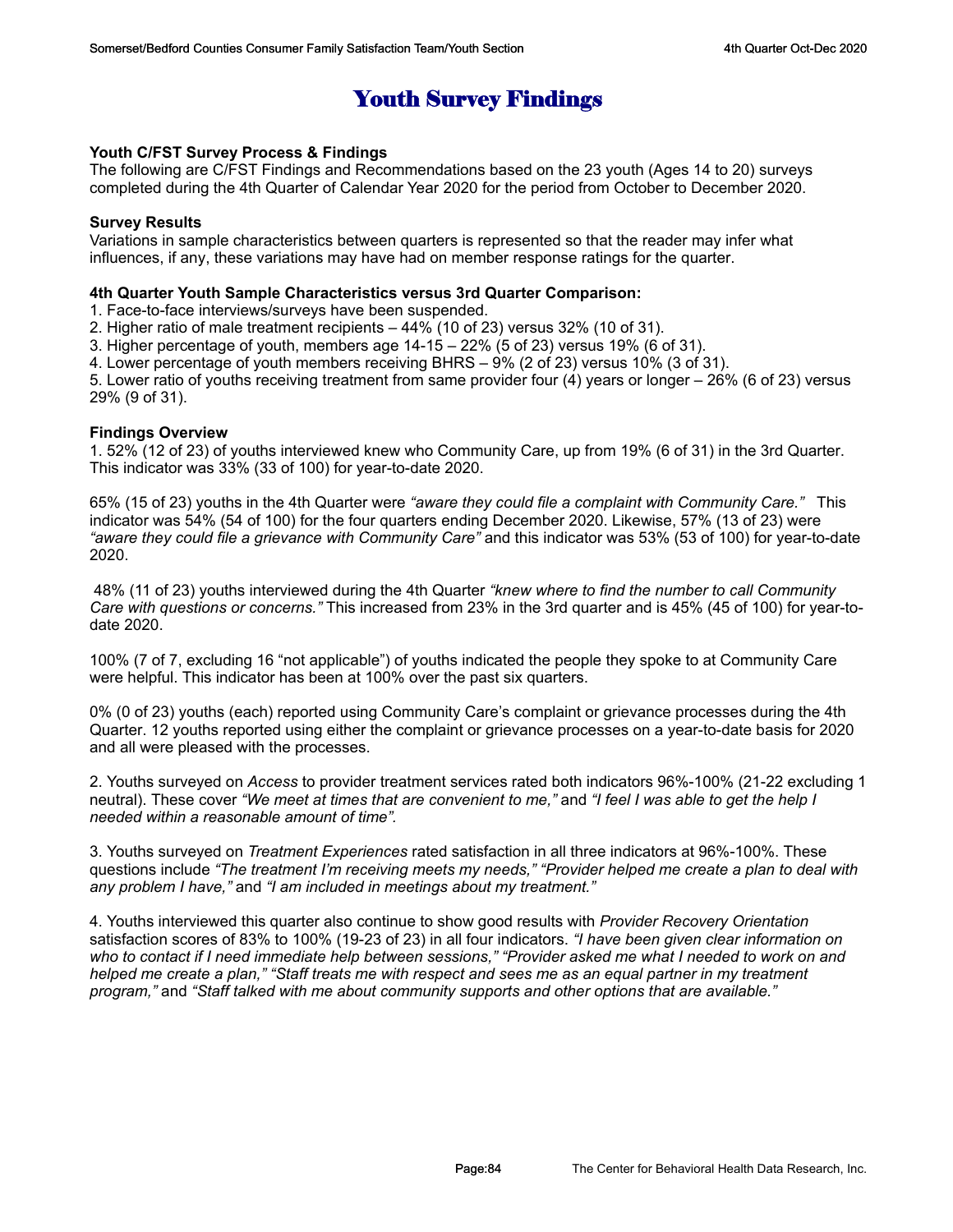5. Youth perception of *Treatment Outcomes* this quarter was 87% -95% in all four indicators. These questions include *"I manage strong feelings better," "I make better choices about how to deal with day-to-day life," "I believe that treatment is working because I feel better,"* and *"I don't get into trouble as often as I did before treatment."*

6. 83% (19 of 23) of youths reported taking behavioral health medications and 95% (18 of 19) reported no problems in getting the medications that work them.

7. 9% (2 of 23) of youths reported having any issues or problems with their provider. This indicator is just 4% (4 of 100) for year-to-date 2020.

#### **Youth – Member Request for Assistance**

Upon completing the survey, 0% (0 of 23) of youth members surveyed expressed interest in having a concern or issue they shared during the interview referred for immediate handling by BHSSBC.

#### **Recommendations Overview**

1. Q37 – Just 17% (4 of 23) youths reported knowing what a Wellness Action Recovery Plan (WRAP) is. (Note: Different providers may term it differently and may only do certain aspects and not a complete WRAP.) Q38 – 50% (2 of 4) of the youths that knew what a WRAP is, had a WRAP. This number was 79% (15 of 19) for year-to -date 2020.

These C/FST questions will not appear in the revised surveys for the calendar year 2021 and the C/FST is exploring other recovery and resiliency indicators that may be substituted.

2. Overall, it appears progress has been made regarding youth perceptions of their treatment access, treatment experiences, and provider recovery-oriented practices. It is recognized that these perceptions are highly subjective and can also be tied to variations in sample characteristics. Improvements should be recognized and supported.

3. Youth respondents routinely report a lower incidence of provider issues and problems compared to adult and family respondents. More analysis is needed to determine if this is just a characteristic of this group. More analysis of sample characteristics, provider usage, and particularly service level should take place to evaluate the fluctuations that occur quarter to quarter.

#### **Quality Audits**

Periodically, random quality audits are performed which has the dual purpose of obtaining member feedback regarding the survey process plus confirming the integrity of the survey.

During the 4th Quarter, 4 youth quality audits were performed. 75% (3 of 4) of youths felt the length of the survey and number of questions were satisfactory while one thought the survey was too long. Overall, 75% (3 of 4) of youths were satisfied with the survey process and one was not. 75% (3 of 4) of youths felt ok or good about being contacted while one youth did not.

Comments: *"None."*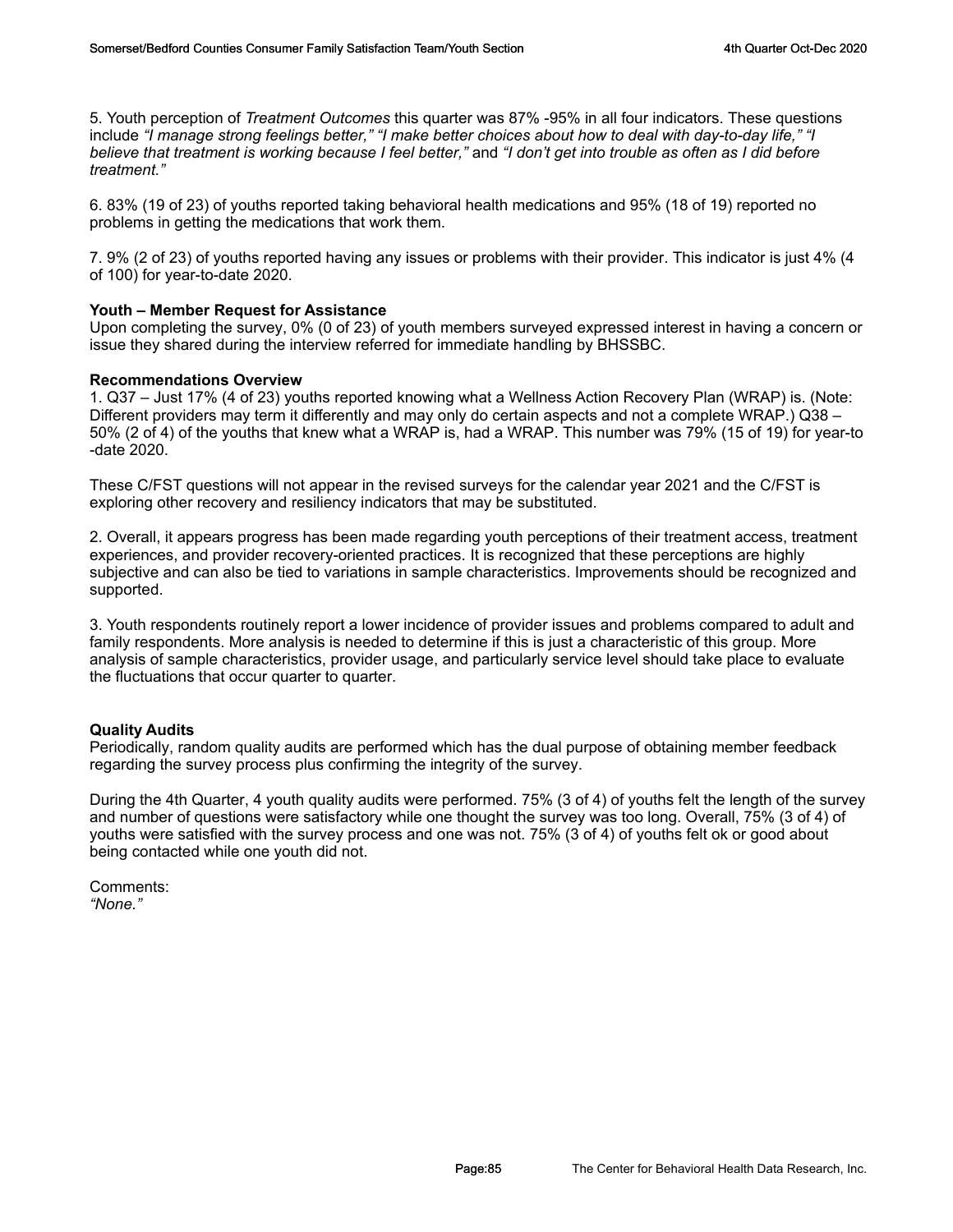### **Youth Type of Survey Q4**

| <b>Counts</b>                        | 2020                       | What quarter is it?            |              |                       |                          |  |  |
|--------------------------------------|----------------------------|--------------------------------|--------------|-----------------------|--------------------------|--|--|
| <b>Break %</b><br><b>Respondents</b> | <b>YTD</b><br><b>Total</b> | 1st Qtr Ja- 2nd Qtr<br>n-March | Apr-June     | 3rd Qtr<br>July-Sept. | 4th Qtr<br>Oct-Dec       |  |  |
|                                      | 100                        | 22                             | 24           | 31                    | 23                       |  |  |
| What type of survey is it?           |                            |                                |              |                       |                          |  |  |
| Phone                                | 98<br>98.0%                | 20<br>90.9%                    | 24<br>100.0% | 31<br>100.0%          | 23<br>100.0%             |  |  |
| <b>Face to Face</b>                  | $\overline{2}$<br>2.0%     | 2<br>$9.1\%$                   |              |                       | $\overline{\phantom{0}}$ |  |  |

### **Youth County Q5**

| <b>Counts</b>                           | 2020                       | What quarter is it?            |             |                       |                           |  |
|-----------------------------------------|----------------------------|--------------------------------|-------------|-----------------------|---------------------------|--|
| <b>Break %</b><br><b>Respondents</b>    | <b>YTD</b><br><b>Total</b> | 1st Qtr Ja- 2nd Qtr<br>n-March | Apr-June    | 3rd Qtr<br>July-Sept. | 4th Qtr<br><b>Oct-Dec</b> |  |
|                                         | 100                        | 22                             | 24          | 31                    | 23                        |  |
| What county does the member<br>live in? |                            |                                |             |                       |                           |  |
| Somerset                                | 57<br>57.0%                | 13<br>59.1%                    | 17<br>70.8% | 14<br>45.2%           | 13<br>56.5%               |  |
| <b>Bedford</b>                          | 43<br>43.0%                | 9<br>40.9%                     | 29.2%       | 17<br>54.8%           | 10<br>43.5%               |  |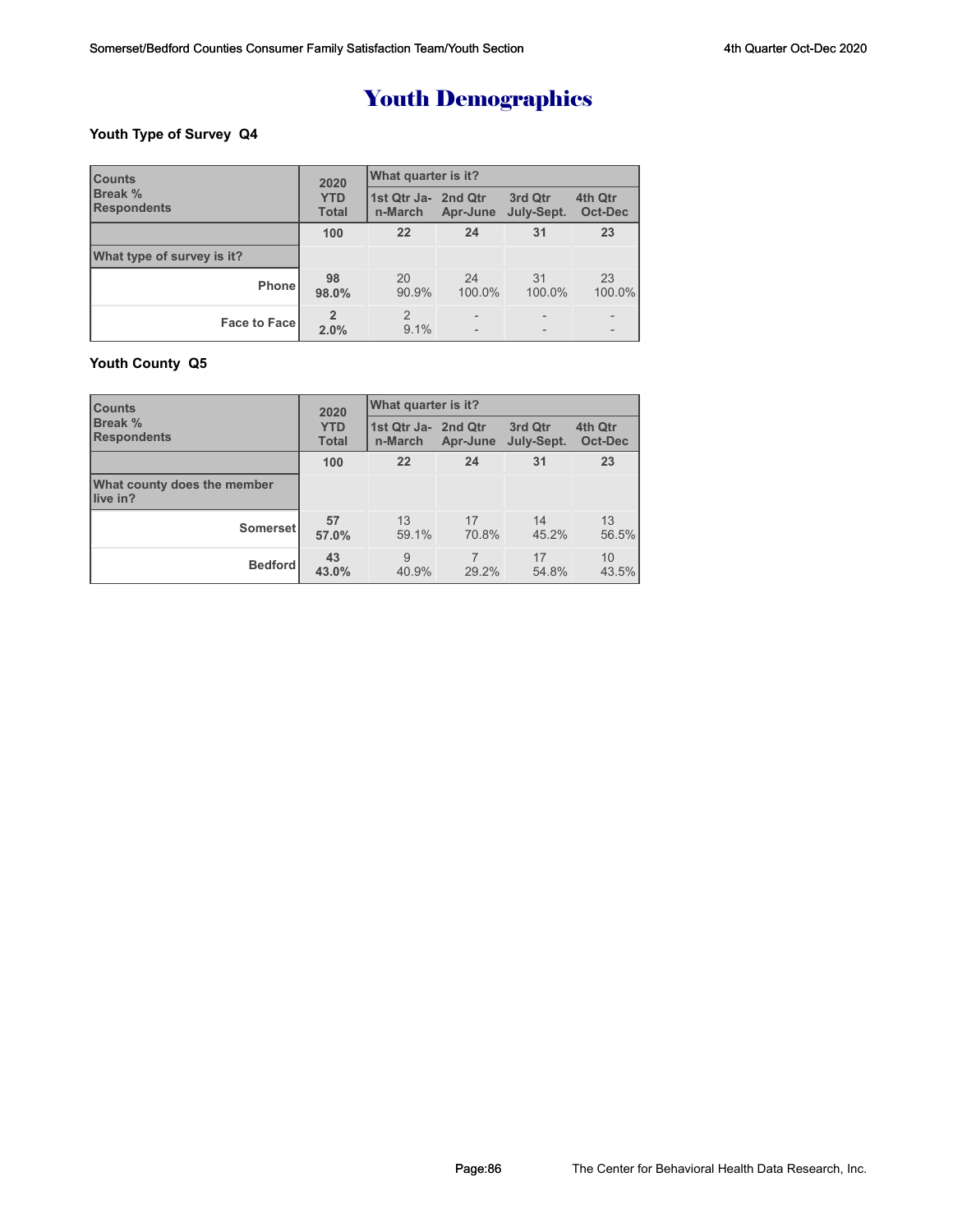### **Youth Zip Code Q6**

| <b>Counts</b>                        | 2020                       | What quarter is it?            |                         |                        |                           |  |
|--------------------------------------|----------------------------|--------------------------------|-------------------------|------------------------|---------------------------|--|
| <b>Break %</b><br><b>Respondents</b> | <b>YTD</b><br><b>Total</b> | 1st Qtr Ja- 2nd Qtr<br>n-March | Apr-June                | 3rd Qtr<br>July-Sept.  | 4th Qtr<br><b>Oct-Dec</b> |  |
|                                      | 100                        | 22                             | 24                      | 31                     | 23                        |  |
| What is your zip code?               |                            |                                |                         |                        |                           |  |
| 15522 Bedford                        | 18<br>18.0%                | 5<br>22.7%                     | $\mathbf{1}$<br>4.2%    | 10<br>32.3%            | $\overline{2}$<br>8.7%    |  |
| 15537 Everett                        | 8<br>8.0%                  | $\mathbf{1}$<br>4.5%           | $\overline{2}$<br>8.3%  | $\mathbf{1}$<br>3.2%   | $\overline{4}$<br>17.4%   |  |
| 15554 New Paris                      | $\overline{2}$<br>2.0%     | $\mathbf{1}$<br>4.5%           |                         | $\mathbf{1}$<br>3.2%   |                           |  |
| 15521 Alum Bank                      | $\overline{4}$<br>4.0%     |                                | 3<br>12.5%              | $\mathbf{1}$<br>3.2%   |                           |  |
| 15550 Manns Choice                   | $\overline{2}$<br>2.0%     |                                |                         | $\overline{2}$<br>6.5% |                           |  |
| 16679 Six Mile Run                   | $\overline{2}$<br>2.0%     | 1<br>4.5%                      | $\mathbf{1}$<br>4.2%    |                        |                           |  |
| 15963 Windber                        | 5<br>5.0%                  |                                |                         | $\overline{2}$<br>6.5% | 3<br>13.0%                |  |
| 15552 Meyersdale                     | $\mathbf{1}$<br>1.0%       |                                |                         | 1<br>3.2%              |                           |  |
| <b>15530 Berlin</b>                  | $\mathbf{1}$<br>1.0%       | $\mathbf{1}$<br>4.5%           |                         |                        | -                         |  |
| 15557 Rockwood                       | 5<br>5.0%                  |                                | $\overline{2}$<br>8.3%  | 2<br>6.5%              | $\mathbf{1}$<br>4.3%      |  |
| 15424 Confluence                     | $\overline{2}$<br>2.0%     | $\overline{\phantom{0}}$       | $\overline{2}$<br>8.3%  |                        |                           |  |
| 15541 Friedens                       | 4<br>4.0%                  | $\mathbf{1}$<br>4.5%           | $\mathbf{1}$<br>4.2%    |                        | $\overline{2}$<br>8.7%    |  |
| 15926 Central City                   | $\overline{7}$<br>7.0%     | $\mathbf{1}$<br>4.5%           | $\overline{4}$<br>16.7% | 2<br>6.5%              |                           |  |
| 15905 Johnstown                      | 5<br>5.0%                  |                                | $\overline{2}$<br>8.3%  | 3<br>9.7%              |                           |  |
| 15928 Davidsville                    | $\overline{2}$<br>2.0%     |                                |                         | $\overline{2}$<br>6.5% |                           |  |
| 15501 Somerset                       | 13<br>13.0%                | 6<br>27.3%                     | 1<br>4.2%               | $\overline{2}$<br>6.5% | $\overline{4}$<br>17.4%   |  |
| other                                | 19<br>19.0%                | 5<br>22.7%                     | 5<br>20.8%              | $\overline{2}$<br>6.5% | 7<br>30.4%                |  |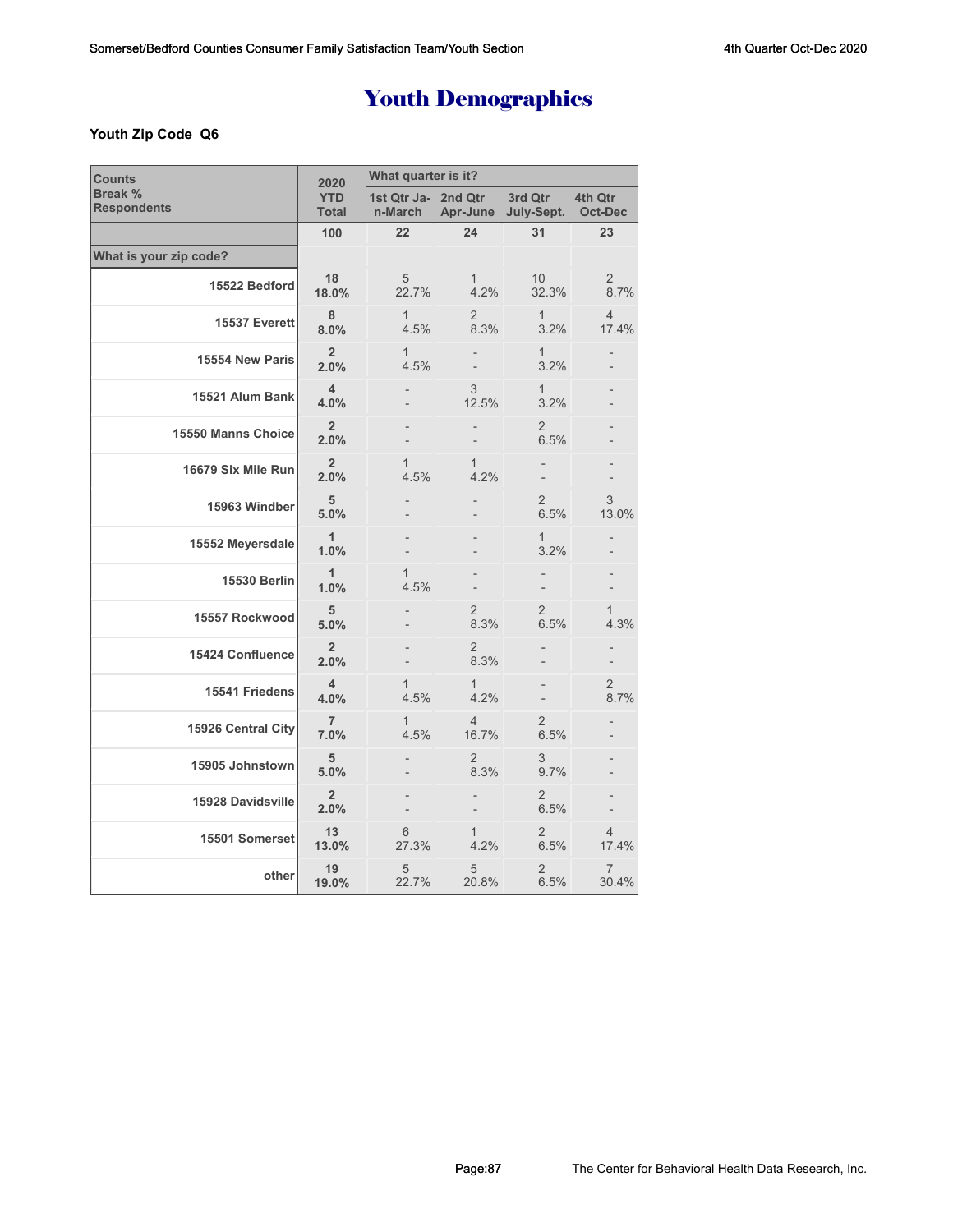#### **Youth Gender Q7**

| <b>Counts</b>        | 2020         | What quarter is it? |          |            |         |  |
|----------------------|--------------|---------------------|----------|------------|---------|--|
| <b>Break %</b>       | <b>YTD</b>   | 1st Qtr Ja- 2nd Qtr | Apr-June | 3rd Qtr    | 4th Qtr |  |
| <b>Respondents</b>   | <b>Total</b> | n-March             |          | July-Sept. | Oct-Dec |  |
|                      | 100          | 22                  | 24       | 31         | 23      |  |
| What is your gender? |              |                     |          |            |         |  |
| <b>Male</b>          | 42           | 11                  | 11       | 10         | 10      |  |
|                      | 42.0%        | 50.0%               | 45.8%    | 32.3%      | 43.5%   |  |
| Female               | 58           | 11                  | 13       | 21         | 13      |  |
|                      | 58.0%        | 50.0%               | 54.2%    | 67.7%      | 56.5%   |  |

### **Youth Age Q8**

| <b>Counts</b>                 | 2020                       | What quarter is it?            |                     |                       |                        |  |
|-------------------------------|----------------------------|--------------------------------|---------------------|-----------------------|------------------------|--|
| Break %<br><b>Respondents</b> | <b>YTD</b><br><b>Total</b> | 1st Qtr Ja- 2nd Qtr<br>n-March | Apr-June            | 3rd Qtr<br>July-Sept. | 4th Qtr<br>Oct-Dec     |  |
|                               | 100                        | 22                             | 24                  | 31                    | 23                     |  |
| How old are you?              |                            |                                |                     |                       |                        |  |
| 14-15 years                   | 30<br>30.0%                | 10<br>45.5%                    | 9<br>37.5%          | 6<br>19.4%            | 5<br>21.7%             |  |
| 16-17 years                   | 35<br>35.0%                | 1<br>4.5%                      | 14<br>58.3%         | 20<br>64.5%           |                        |  |
| 18-20 years                   | 31<br>31.0%                | 9<br>40.9%                     | $\mathbf 1$<br>4.2% | 5<br>16.1%            | 16<br>69.6%            |  |
| over 20 years                 | 4<br>4.0%                  | 2<br>9.1%                      |                     |                       | $\overline{2}$<br>8.7% |  |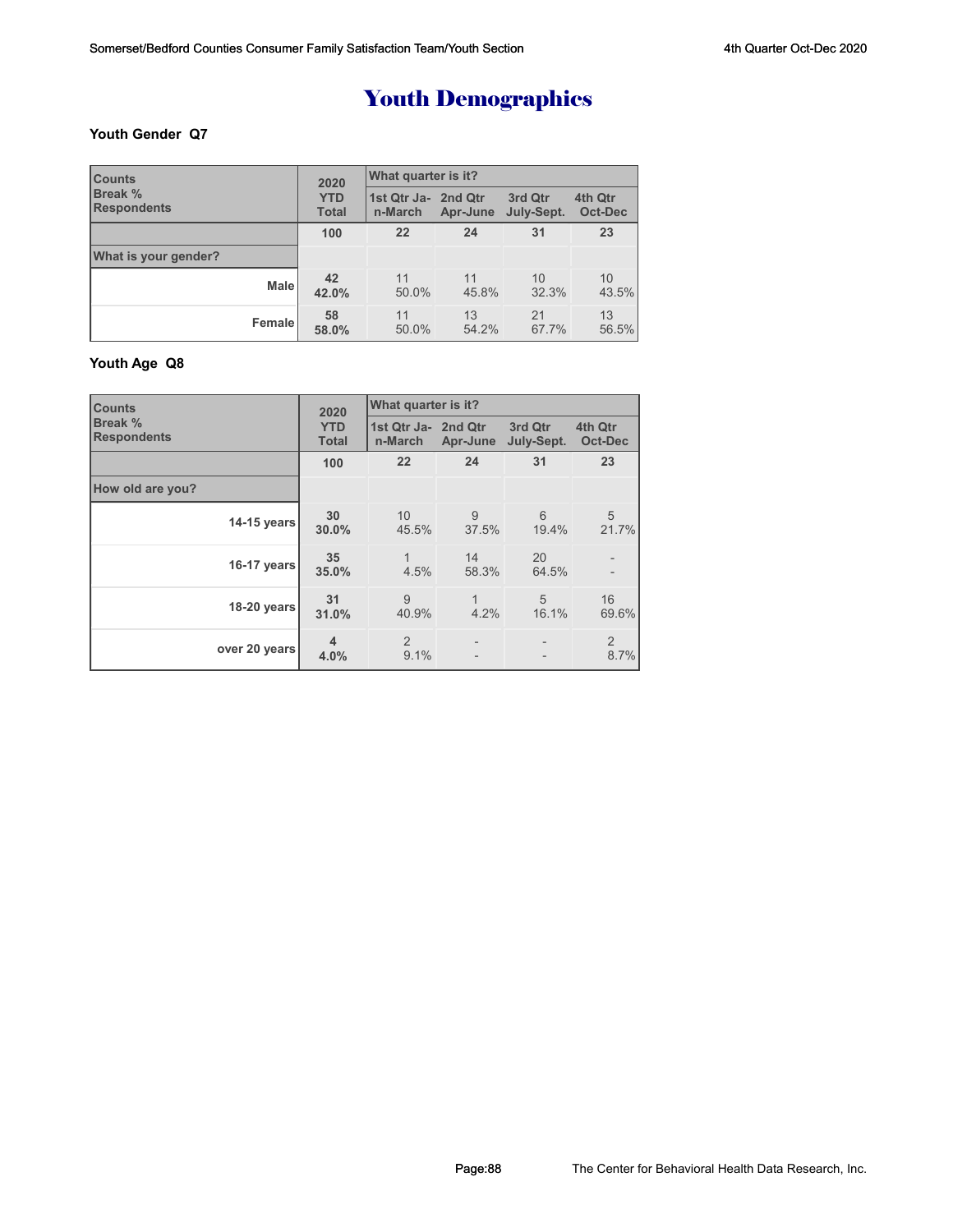#### **Youth Race Q9**

| <b>Counts</b>                            | 2020                       | What quarter is it?            |                       |                       |                    |  |
|------------------------------------------|----------------------------|--------------------------------|-----------------------|-----------------------|--------------------|--|
| Break %<br><b>Respondents</b>            | <b>YTD</b><br><b>Total</b> | 1st Qtr Ja- 2nd Qtr<br>n-March | Apr-June              | 3rd Qtr<br>July-Sept. | 4th Qtr<br>Oct-Dec |  |
|                                          | 100                        | 22                             | 24                    | 31                    | 23                 |  |
| What do you consider your race<br>to be? |                            |                                |                       |                       |                    |  |
| Caucasian                                | 89<br>89.0%                | 21<br>95.5%                    | 20<br>83.3%           | 26<br>83.9%           | 22<br>95.7%        |  |
| <b>African American</b>                  | 3<br>3.0%                  |                                | 1<br>$4.2\%$          | 2<br>6.5%             |                    |  |
| <b>Hispanic American</b>                 | 1<br>1.0%                  | $\qquad \qquad -$              | 1<br>4.2%             |                       |                    |  |
| Multi-Racial                             | 1.0%                       |                                |                       |                       | 4.3%               |  |
| Other                                    | 6<br>6.0%                  | 1<br>4.5%                      | $\mathcal{P}$<br>8.3% | 3<br>9.7%             |                    |  |

#### **Youth Race Literals Q9A**

Q1-Bi-racial

Q2-Caucasian and Native American

Q2-Caucasian and Native American

Q3-Bi-racial

Q3-Bi-racial

Q3-Bi-racial

#### **Youth Primary Service Q10**

| <b>Counts</b>                                              | 2020                       | What quarter is it?            |             |                       |                    |  |
|------------------------------------------------------------|----------------------------|--------------------------------|-------------|-----------------------|--------------------|--|
| Break %<br><b>Respondents</b>                              | <b>YTD</b><br><b>Total</b> | 1st Qtr Ja- 2nd Qtr<br>n-March | Apr-June    | 3rd Qtr<br>July-Sept. | 4th Qtr<br>Oct-Dec |  |
|                                                            | 100                        | 22                             | 24          | 31                    | 23                 |  |
| <b>Are you receiving services</b><br>primarily for:        |                            |                                |             |                       |                    |  |
| <b>Mental Health</b>                                       | 97<br>97.0%                | 22<br>100.0%                   | 21<br>87.5% | 31<br>100.0%          | 23<br>100.0%       |  |
| Both Mental Health and Drug and<br><b>Alcohol Services</b> | 3<br>3.0%                  |                                | 3<br>12.5%  |                       |                    |  |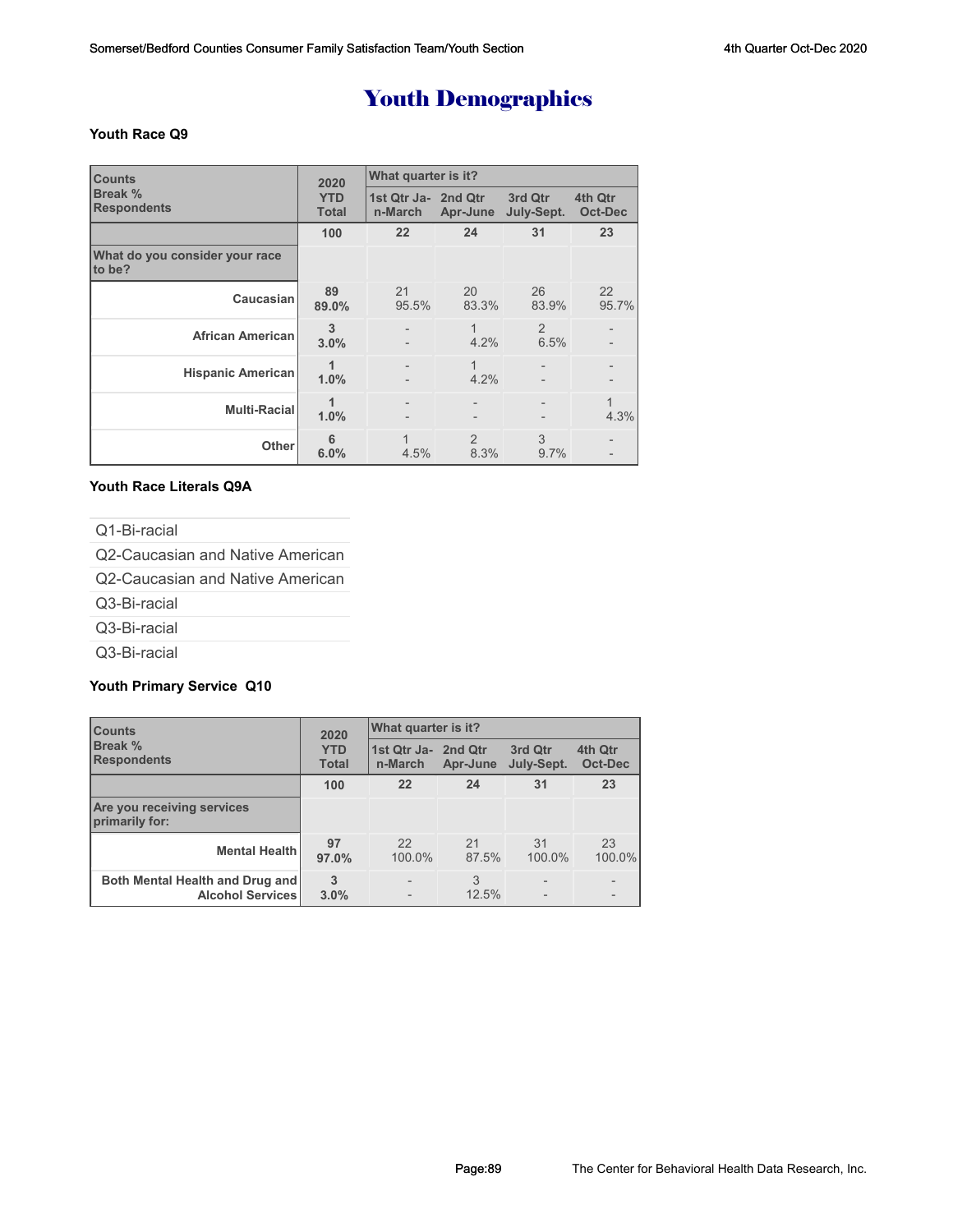## Youth Satisfaction with Community Care

### **Do you know who Community Care is? Q11A**

| <b>Counts</b>                         | 2020<br><b>YTD</b><br><b>Total</b> | What quarter is it?  |                     |                       |                    |  |
|---------------------------------------|------------------------------------|----------------------|---------------------|-----------------------|--------------------|--|
| <b>Break %</b><br><b>Respondents</b>  |                                    | 1st Qtr<br>Jan-March | 2nd Qtr<br>Apr-June | 3rd Qtr<br>July-Sept. | 4th Qtr<br>Oct-Dec |  |
|                                       | 100                                | 22                   | 24                  | 31                    | 23                 |  |
| Do you know who Community<br>Care is? |                                    |                      |                     |                       |                    |  |
| <b>Yes</b>                            | 33<br>33.0%                        | 8<br>36.4%           | 29.2%               | 6<br>19.4%            | 12<br>52.2%        |  |
| <b>No</b>                             | 67<br>67.0%                        | 14<br>63.6%          | 17<br>70.8%         | 25<br>80.6%           | 11<br>47.8%        |  |

### **33.0% of target rate Y-T-D Action Required**

#### **Do you know where to find the number to call Community Care with questions... Q11B**

| <b>Counts</b>                                                                                                                                             | 2020<br><b>YTD</b><br><b>Total</b> | What quarter is it?         |                     |                       |                    |  |  |
|-----------------------------------------------------------------------------------------------------------------------------------------------------------|------------------------------------|-----------------------------|---------------------|-----------------------|--------------------|--|--|
| <b>Break %</b><br><b>Respondents</b>                                                                                                                      |                                    | 1st Qtr<br><b>Jan-March</b> | 2nd Qtr<br>Apr-June | 3rd Qtr<br>July-Sept. | 4th Qtr<br>Oct-Dec |  |  |
|                                                                                                                                                           | 100                                | 22                          | 24                  | 31                    | 23                 |  |  |
| Do you know where to find the<br>number to call Community Care<br>with questions or concerns?<br>(Note to Surveyor: If no, give<br>number 1-866-483-2908) |                                    |                             |                     |                       |                    |  |  |
| <b>Yes</b>                                                                                                                                                | 45<br>45.0%                        | 16<br>72.7%                 | 11<br>45.8%         | 22.6%                 | 11<br>47.8%        |  |  |
| <b>No</b>                                                                                                                                                 | 55<br>55.0%                        | 6<br>27.3%                  | 13<br>54.2%         | 24<br>77.4%           | 12<br>52.2%        |  |  |

#### **45.0% of target rate Y-T-D Action Required**

### **Are you aware that you can file a complaint if needed? Q11C**

| <b>Counts</b><br>Break %<br><b>Respondents</b>                                                                                                                                                             | 2020                       | What quarter is it?         |                     |                       |                           |  |
|------------------------------------------------------------------------------------------------------------------------------------------------------------------------------------------------------------|----------------------------|-----------------------------|---------------------|-----------------------|---------------------------|--|
|                                                                                                                                                                                                            | <b>YTD</b><br><b>Total</b> | 1st Otr<br><b>Jan-March</b> | 2nd Qtr<br>Apr-June | 3rd Qtr<br>July-Sept. | 4th Qtr<br><b>Oct-Dec</b> |  |
|                                                                                                                                                                                                            | 100                        | 22                          | 24                  | 31                    | 23                        |  |
| Are you aware that you can file a<br>complaint if needed? (Complaint-<br><b>Telling or writing to Community</b><br>Care that you are not satisfied<br>with your provider and/or<br><b>Community Care.)</b> |                            |                             |                     |                       |                           |  |
| <b>Yes</b>                                                                                                                                                                                                 | 54<br>54.0%                | 18<br>81.8%                 | 10<br>41.7%         | 11<br>35.5%           | 15<br>65.2%               |  |
| <b>No</b>                                                                                                                                                                                                  | 46<br>46.0%                | $\overline{4}$<br>18.2%     | 14<br>58.3%         | 20<br>64.5%           | 8<br>34.8%                |  |

**54.0% of target rate Y-T-D Action Required**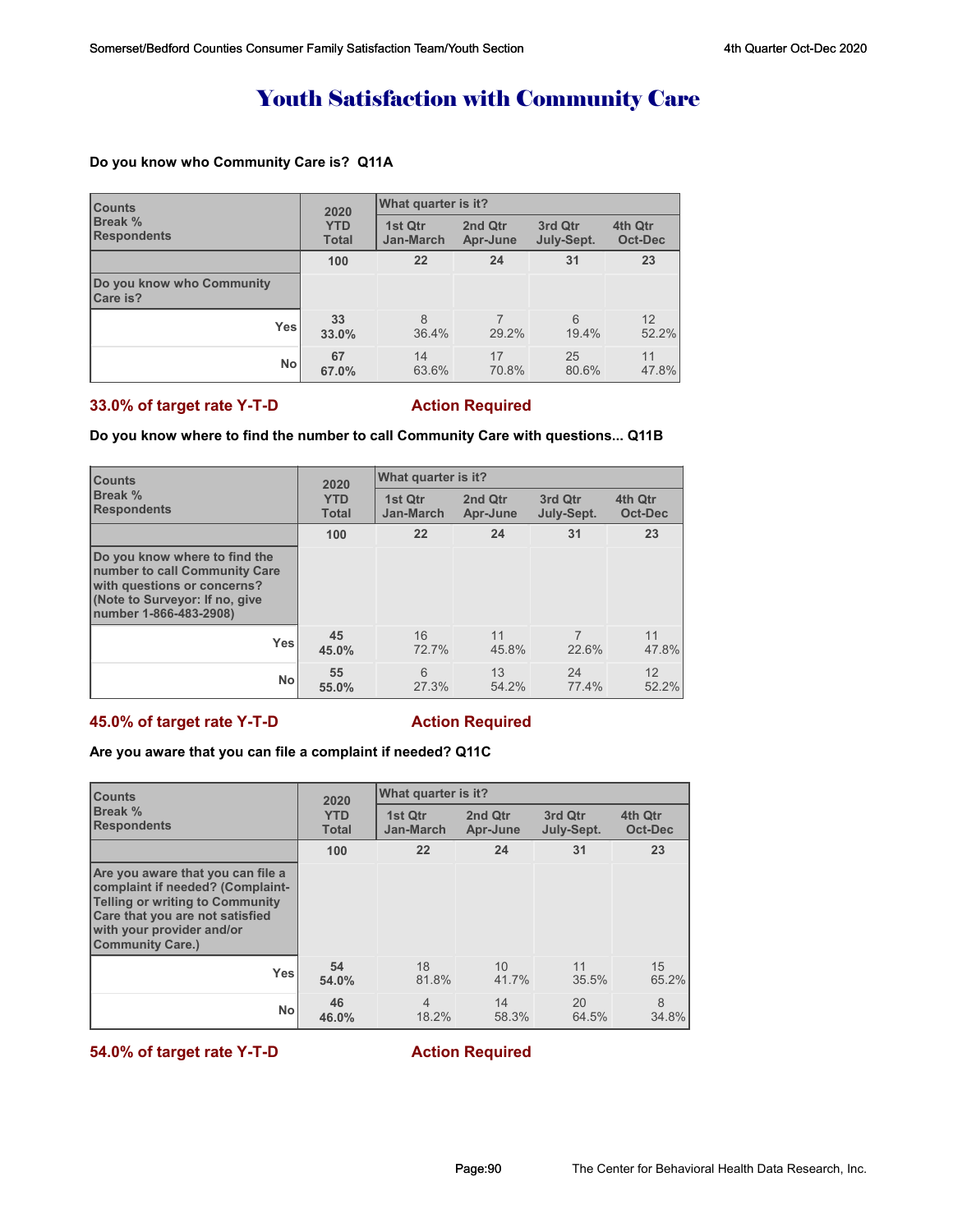## Youth Satisfaction with Community Care

#### **Are you aware that you can file a grievance if needed? Q11D**

| <b>Counts</b><br>Break %<br><b>Respondents</b>                                                                                                                                                                         | 2020                       | What quarter is it?  |                     |                       |                    |  |
|------------------------------------------------------------------------------------------------------------------------------------------------------------------------------------------------------------------------|----------------------------|----------------------|---------------------|-----------------------|--------------------|--|
|                                                                                                                                                                                                                        | <b>YTD</b><br><b>Total</b> | 1st Otr<br>Jan-March | 2nd Qtr<br>Apr-June | 3rd Qtr<br>July-Sept. | 4th Qtr<br>Oct-Dec |  |
|                                                                                                                                                                                                                        | 100                        | 22                   | 24                  | 31                    | 23                 |  |
| Are you aware that you can file a<br>grievance if needed?(Grievance-<br><b>Telling or writing to Community</b><br>Care that you do not agree with a<br>denial of a covered service or<br>change in a covered service.) |                            |                      |                     |                       |                    |  |
| <b>Yes</b>                                                                                                                                                                                                             | 53<br>53.0%                | 17<br>77.3%          | 12<br>50.0%         | 11<br>35.5%           | 13<br>56.5%        |  |
| <b>No</b>                                                                                                                                                                                                              | 47<br>47.0%                | 5<br>22.7%           | 12<br>50.0%         | 20<br>64.5%           | 10<br>43.5%        |  |

#### **53.0% of target rate Y-T-D Action Required**

#### **Youth Satisfaction with PerformCare Literals Q11E**

| Q1-My mom deals with this.                                    |
|---------------------------------------------------------------|
| Q2-My mom deals with this.                                    |
| Q3-My grandma deals with this.                                |
| Q3-My mom deals with this.                                    |
| Q3-My parents usually take care of this.                      |
| Q3-My mom deals with this.                                    |
| Q3-My parents and I have never had to contact Community Care. |
| 03-I don't deal with them that much.                          |
| Q4-I do not know about this.                                  |
| Q4-I never had to call them or did I know about them          |
| Q4-I am not real familiar with Community Care.                |
| Q4-We do not deal with them much.                             |

Q4-My mom deals with this.

Q4-I have never had to deal with them.

Q4-I have never dealt with Community Care.

Q4-I know a little about them but that is it.

#### **The people I spoke to at Community Care were helpful. Q12**

| <b>Counts</b><br><b>Break %</b><br><b>Respondents</b>           | 2020                       |                             |                     |                        |                    |
|-----------------------------------------------------------------|----------------------------|-----------------------------|---------------------|------------------------|--------------------|
|                                                                 | <b>YTD</b><br><b>Total</b> | 1st Qtr<br><b>Jan-March</b> | 2nd Qtr<br>Apr-June | 3rd Qtr<br>July-Sept.  | 4th Qtr<br>Oct-Dec |
| (N/A) responses reduce total                                    | 30                         | 9                           | 6                   | 8                      |                    |
| The people I spoke to at<br><b>Community Care were helpful.</b> |                            |                             |                     |                        |                    |
| Yes                                                             | 30<br>100.0%               | 9<br>100.0%                 | 6<br>100.0%         | $\mathsf{R}$<br>100.0% | 100.0%             |
| <b>No</b>                                                       |                            |                             |                     |                        |                    |

**100.0% of target rate Y-T-D Meets Expectations**

# Page:91 The Center for Behavioral Health Data Research, Inc.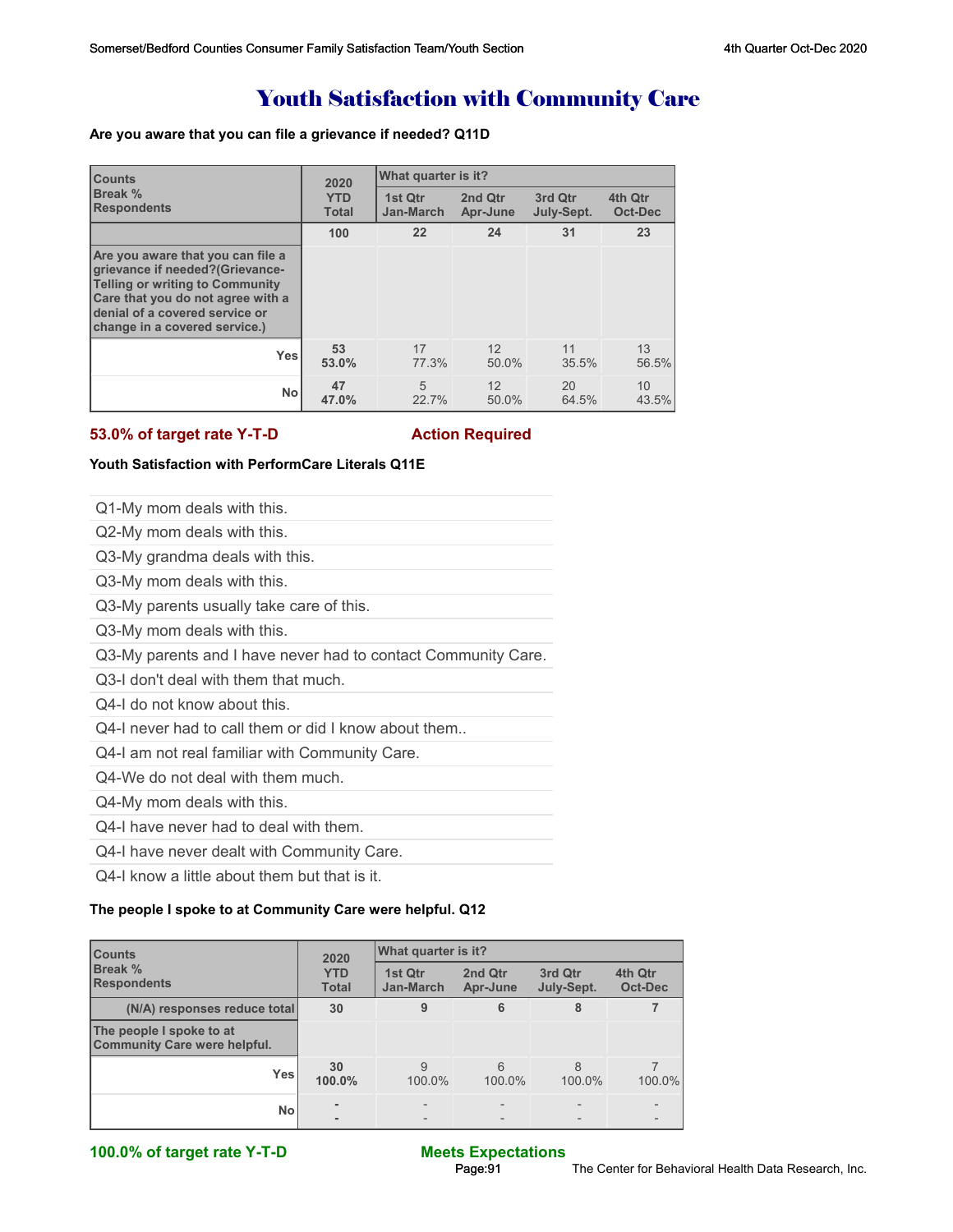## Youth Community Care's Complaint Process

#### **Youth Community Care's Complaint Process Q13**

| <b>Counts</b><br><b>Break %</b><br><b>Respondents</b>       | 2020                       | What quarter is it?  |                     |                       |                    |  |
|-------------------------------------------------------------|----------------------------|----------------------|---------------------|-----------------------|--------------------|--|
|                                                             | <b>YTD</b><br><b>Total</b> | 1st Qtr<br>Jan-March | 2nd Qtr<br>Apr-June | 3rd Qtr<br>July-Sept. | 4th Qtr<br>Oct-Dec |  |
| *N/A responses reduce total                                 | 6                          | 5                    |                     |                       |                    |  |
| If you used Community Care's<br>complaint process, were you |                            |                      |                     |                       |                    |  |
| <b>Yes</b>                                                  | 100.0%                     | 5<br>100.0%          |                     | 100.0%                |                    |  |
| No                                                          |                            |                      |                     |                       |                    |  |

#### **100.0% of target rate Y-T-D Meets Expectations**

#### **Youth Community Care's Grievance Process Q14**

| <b>Counts</b><br><b>Break %</b><br><b>Respondents</b>                                      | 2020                       | What quarter is it?         |                     |                       |                    |  |
|--------------------------------------------------------------------------------------------|----------------------------|-----------------------------|---------------------|-----------------------|--------------------|--|
|                                                                                            | <b>YTD</b><br><b>Total</b> | 1st Qtr<br><b>Jan-March</b> | 2nd Qtr<br>Apr-June | 3rd Qtr<br>July-Sept. | 4th Qtr<br>Oct-Dec |  |
| (N/A) responses reduce total                                                               | 6                          | 5                           |                     |                       |                    |  |
| If you used Community Care's<br>grievance process, were you<br>satisfied with the process? |                            |                             |                     |                       |                    |  |
| <b>Yes</b>                                                                                 | 100.0%                     | 5<br>100.0%                 |                     | 100.0%                |                    |  |
| <b>No</b>                                                                                  |                            |                             |                     |                       |                    |  |

#### **100.0% of target rate Y-T-D Meets Expectations**

**Youth Satisfaction with Community Care's Complaint Process Literals Q14A**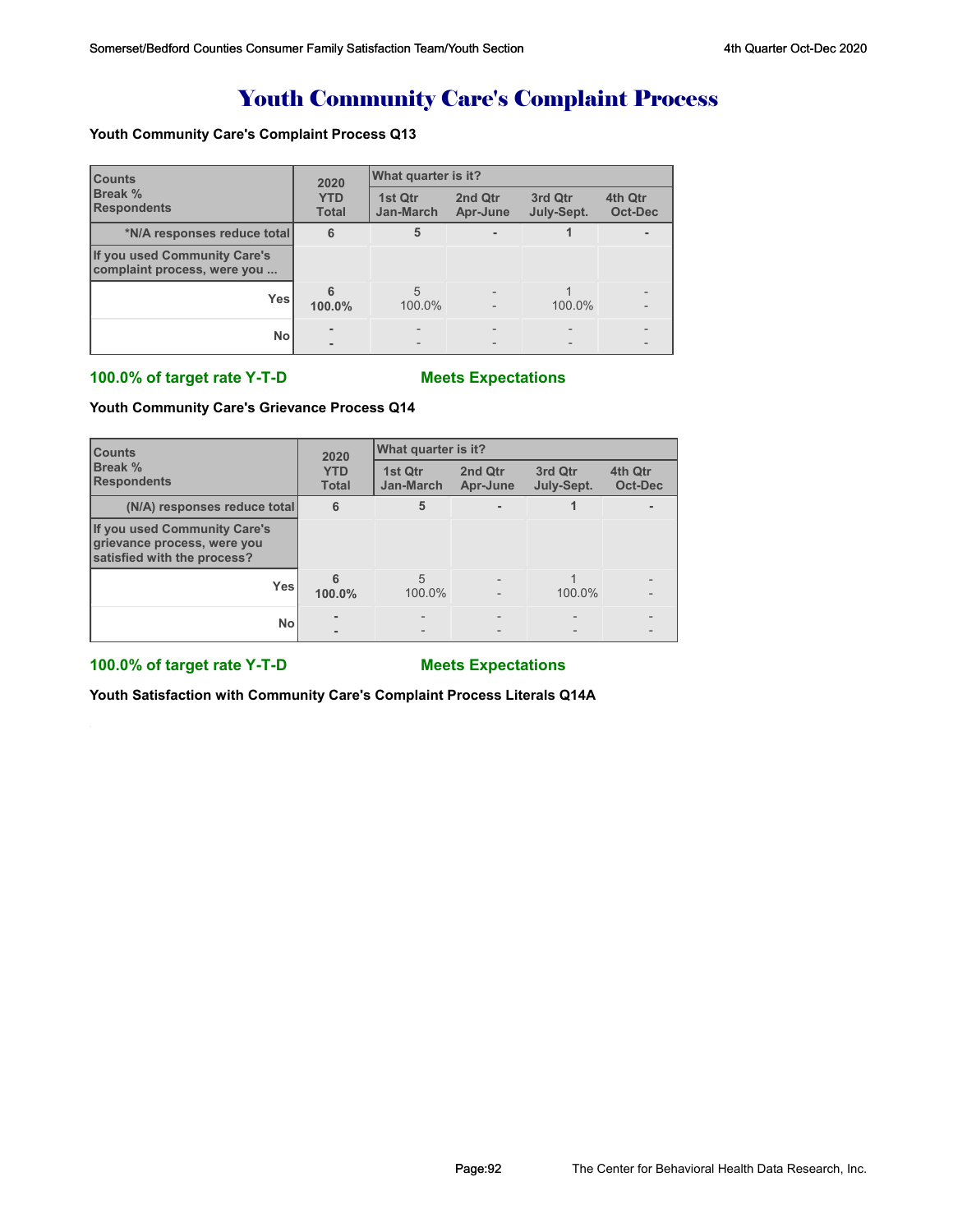## Youth Treatment Provider Analysis

#### **Youth Treatment Provider Q15**

| <b>Counts</b>                                                | 2020                       | What quarter is it?            |                         |                        |                           |  |
|--------------------------------------------------------------|----------------------------|--------------------------------|-------------------------|------------------------|---------------------------|--|
| Break %<br><b>Respondents</b>                                | <b>YTD</b><br><b>Total</b> | 1st Qtr Ja- 2nd Qtr<br>n-March | Apr-June                | 3rd Qtr<br>July-Sept.  | 4th Qtr<br><b>Oct-Dec</b> |  |
|                                                              | 100                        | 22                             | 24                      | 31                     | 23                        |  |
| What is the name of your<br>treatment provider?(Note to Surv |                            |                                |                         |                        |                           |  |
| <b>ACRP</b>                                                  | 8<br>8.0%                  | 1<br>4.5%                      | $\overline{4}$<br>16.7% |                        | 3<br>13.0%                |  |
| <b>Bedford DBHS</b>                                          | 23<br>23.0%                | $\overline{4}$<br>18.2%        | $\overline{2}$<br>8.3%  | 11<br>35.5%            | 6<br>26.1%                |  |
| <b>CBH (Children's Behavioral</b><br>Health)                 | $\overline{7}$<br>7.0%     | 3<br>13.6%                     | $\mathbf{1}$<br>4.2%    | 2<br>6.5%              | $\mathbf{1}$<br>4.3%      |  |
| <b>Family Behavioral Resources</b>                           | $\overline{2}$<br>2.0%     | 1<br>4.5%                      |                         | 1<br>3.2%              |                           |  |
| <b>Footsteps</b>                                             | $\overline{2}$<br>2.0%     |                                | $\overline{2}$<br>8.3%  |                        |                           |  |
| <b>Nulton Diagnostic and Treatment</b><br><b>Center</b>      | 30<br>30.0%                | 5<br>22.7%                     | 11<br>45.8%             | 10<br>32.3%            | $\overline{4}$<br>17.4%   |  |
| <b>Merakey</b>                                               | $\overline{2}$<br>2.0%     | 2<br>9.1%                      |                         |                        |                           |  |
| <b>Pediatric Care Specialists</b>                            | 8<br>8.0%                  | 1<br>4.5%                      |                         | $\overline{2}$<br>6.5% | 5<br>21.7%                |  |
| <b>Somerset DBHS</b>                                         | $\overline{7}$<br>7.0%     | 3<br>13.6%                     |                         | $\overline{2}$<br>6.5% | $\overline{2}$<br>8.7%    |  |
| YAP (Youth Advocate Program)                                 | 4<br>4.0%                  | $\mathbf{1}$<br>4.5%           | $\mathbf 1$<br>4.2%     | $\mathbf{1}$<br>3.2%   | 1<br>4.3%                 |  |
| Other                                                        | $\overline{7}$<br>7.0%     | 1<br>4.5%                      | 3<br>12.5%              | $\mathfrak{D}$<br>6.5% | 1<br>4.3%                 |  |

#### **Youth Treatment Provider Literals Q15A**

Q1-Martha Emerick

Q2-Bender Counseling

Q2-Tussey Mountain High School

Q2-Conemaugh Counseling

Q3-Croyle-Nielson

Q3-Chestnut Ridge Counseling Services

Q4-Martha Emerick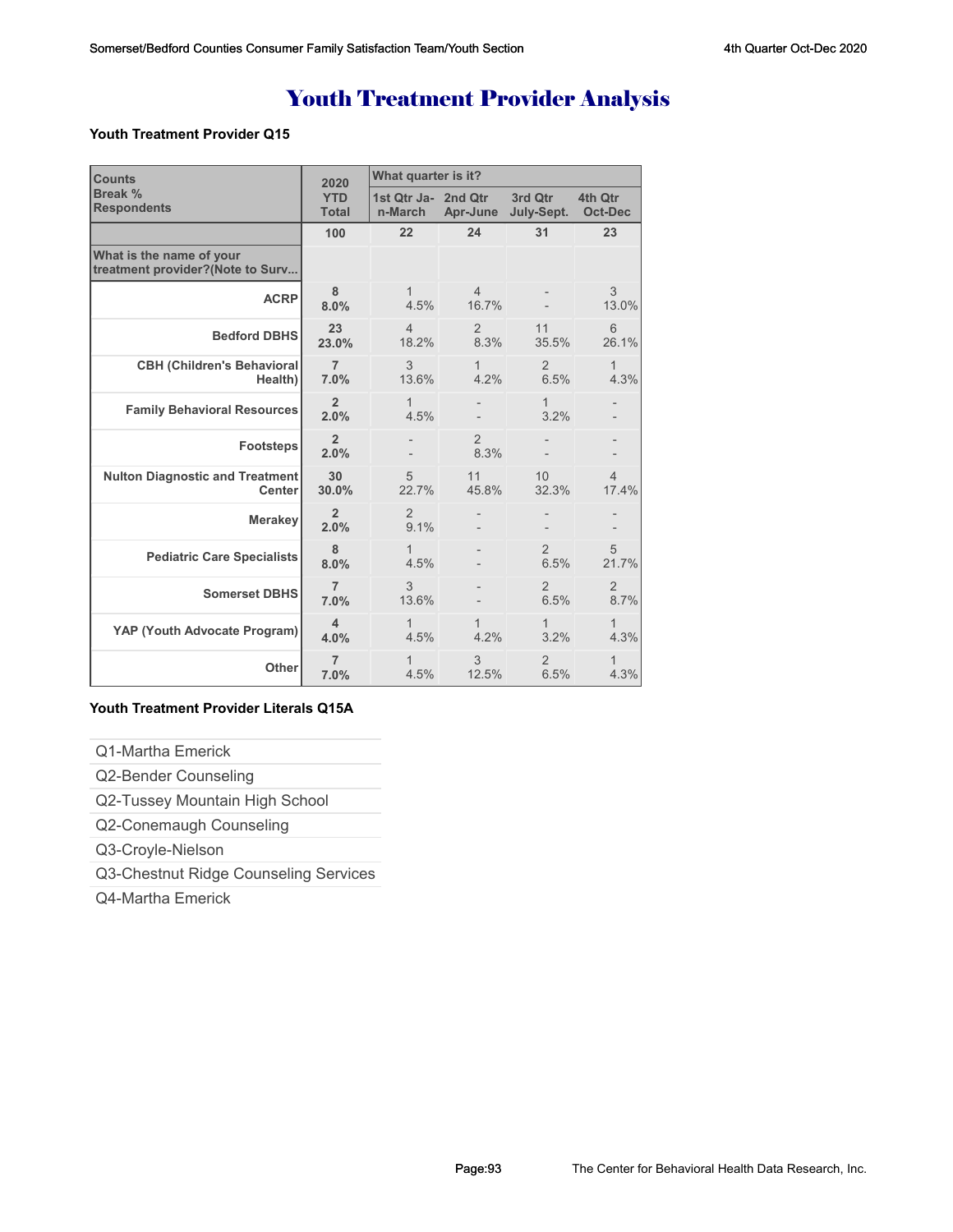# Youth Treatment Provider Service Level Analysis

#### **Youth Treatment Service Q16**

| <b>Counts</b>                                                       | 2020                       | What quarter is it?            |                         |                          |                          |
|---------------------------------------------------------------------|----------------------------|--------------------------------|-------------------------|--------------------------|--------------------------|
| Break %<br><b>Respondents</b>                                       | <b>YTD</b><br><b>Total</b> | 1st Qtr Ja- 2nd Qtr<br>n-March | Apr-June                | 3rd Qtr<br>July-Sept.    | 4th Qtr<br>Oct-Dec       |
|                                                                     | 100                        | 22                             | 24                      | 31                       | 23                       |
| What services are receiving from<br>this provider?                  |                            |                                |                         |                          |                          |
| BHRS (TSS, MT, BSC)                                                 | 14<br>14.0%                | $\overline{5}$<br>22.7%        | $\overline{4}$<br>16.7% | 3<br>9.7%                | $\mathcal{P}$<br>8.7%    |
| Medication/Psychiatric/Telepsych-<br>iatry                          | 38<br>38.0%                | $\overline{7}$<br>31.8%        | 9<br>37.5%              | 12 <sup>°</sup><br>38.7% | 10 <sup>°</sup><br>43.5% |
| MH (BCM) Blended Case<br>Management                                 | 9<br>9.0%                  | $\overline{4}$<br>18.2%        | $\mathbf{1}$<br>4.2%    | 3<br>9.7%                | $\mathbf{1}$<br>4.3%     |
| <b>MH Outpatient</b><br>Therapy/Counseling (individual or<br>group) | 36<br>36.0%                | 5<br>22.7%                     | 10<br>41.7%             | 12<br>38.7%              | 9<br>39.1%               |
| Other                                                               | 3<br>3.0%                  | 1<br>4.5%                      |                         | 1<br>3.2%                | 1<br>4.3%                |

### **Youth Service Level Literals Q16A**

Q1-Dual Diagnosis Treatment Team

Q3-Trauma Therapy

Q4-Support coordinator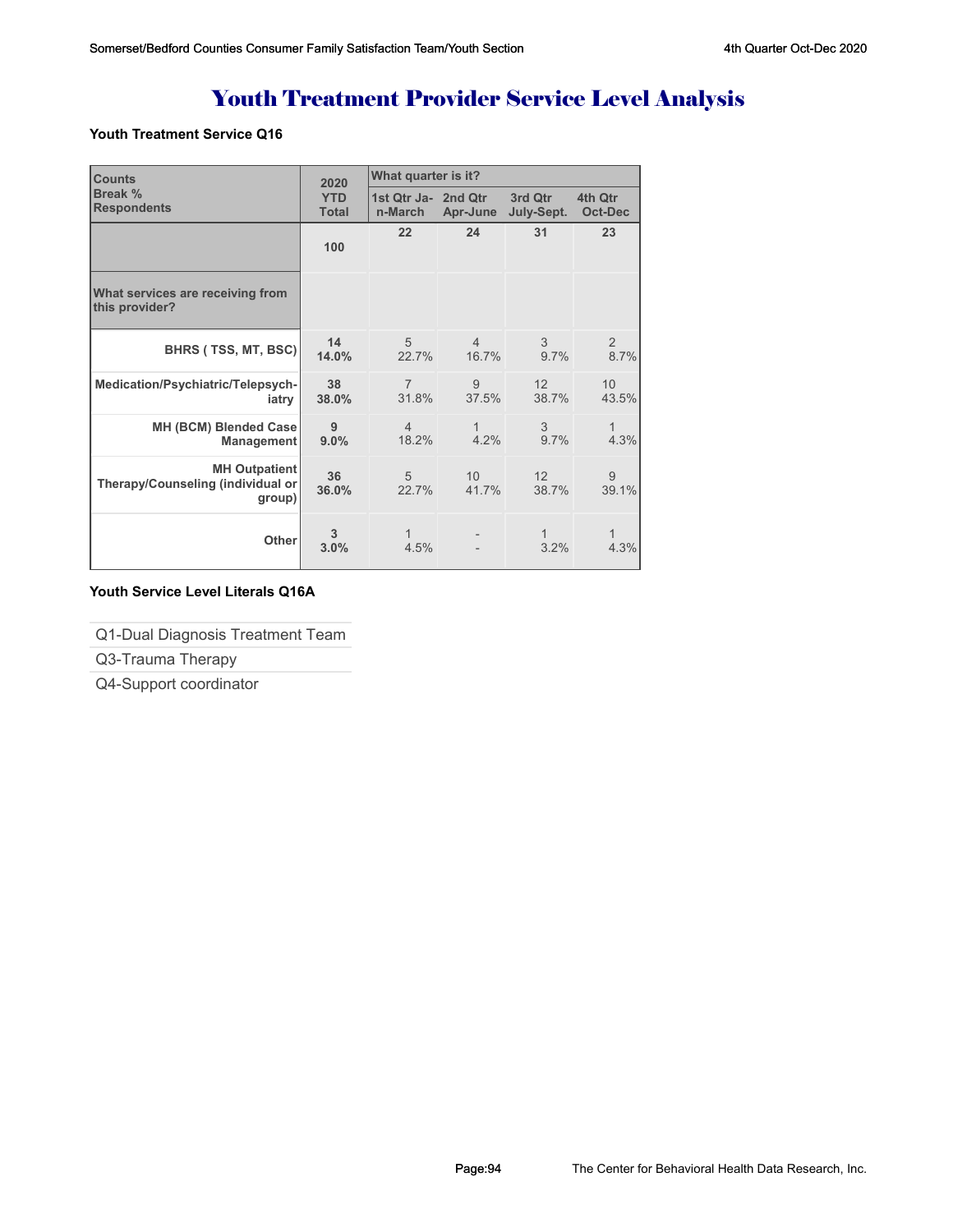# Youth Treatment Provider Service Level Analysis

### **Release of information to coordinate with Primary Care Physician Q17**

| <b>Counts</b><br><b>Break %</b><br><b>Respondents</b>        | What quarter is it?<br>2020 |                             |                     |                       |                         |
|--------------------------------------------------------------|-----------------------------|-----------------------------|---------------------|-----------------------|-------------------------|
|                                                              | <b>YTD</b><br><b>Total</b>  | 1st Qtr<br><b>Jan-March</b> | 2nd Qtr<br>Apr-June | 3rd Qtr<br>July-Sept. | 4th Qtr<br>Oct-Dec      |
| <b>Base</b>                                                  | 100                         | 22                          | 24                  | 31                    | 23                      |
| Did your behavioral health<br>provider ask you to sign a rel |                             |                             |                     |                       |                         |
| <b>Yes</b>                                                   | 81<br>81.0%                 | 18<br>81.8%                 | 20<br>83.3%         | 24<br>77.4%           | 19<br>82.6%             |
| No                                                           | 19<br>19.0%                 | $\overline{4}$<br>18.2%     | 4<br>16.7%          | 22.6%                 | $\overline{4}$<br>17.4% |

### **Youth Choice Q18**

| <b>Counts</b>                             | 2020         | What quarter is it? |          |            |         |  |
|-------------------------------------------|--------------|---------------------|----------|------------|---------|--|
| <b>Break %</b>                            | <b>YTD</b>   | 1st Qtr             | 2nd Qtr  | 3rd Qtr    | 4th Qtr |  |
| <b>Respondents</b>                        | <b>Total</b> | <b>Jan-March</b>    | Apr-June | July-Sept. | Oct-Dec |  |
|                                           | 100          | 22                  | 24       | 31         | 23      |  |
| Did you choose to go to this<br>provider? |              |                     |          |            |         |  |
| <b>Yes</b>                                | 73           | 19                  | 14       | 26         | 14      |  |
|                                           | 73.0%        | 86.4%               | 58.3%    | 83.9%      | 60.9%   |  |
| <b>No</b>                                 | 27           | 3                   | 10       | 5          | 9       |  |
|                                           | 27.0%        | 13.6%               | 41.7%    | 16.1%      | 39.1%   |  |

#### **Youth Choice Literals Q18A**

| <b>Youth Choice Literals Q18A</b>                                      |
|------------------------------------------------------------------------|
| Q1-Parent chose.                                                       |
| Q1-Parent chose.                                                       |
| Q1-Parent chose.                                                       |
| Q2-My mom chose.                                                       |
| Q2-My mom chose.                                                       |
| Q2-My mom recommended it.                                              |
| Q2-It was a group decision with my grandma and other people.           |
| Q2-Chosen by a parent.                                                 |
| Q2-Chosen by a parent and they were the only people with availability. |
| Q3-My mom and I chose.                                                 |
| Q3-My grandma chose.                                                   |
| Q4-I was referred.                                                     |
| Q4-I was court ordered.                                                |
| Q4-I have been here since the beginning.                               |
| Q4-I was referred by another provider.                                 |
| Q4-It was chosen by my dad.                                            |
| Q4-It was chosen by my old family doctor.                              |
| Q4-It was chosen by the school and my mom.                             |
| Q4-I did not really want to get help but had to.                       |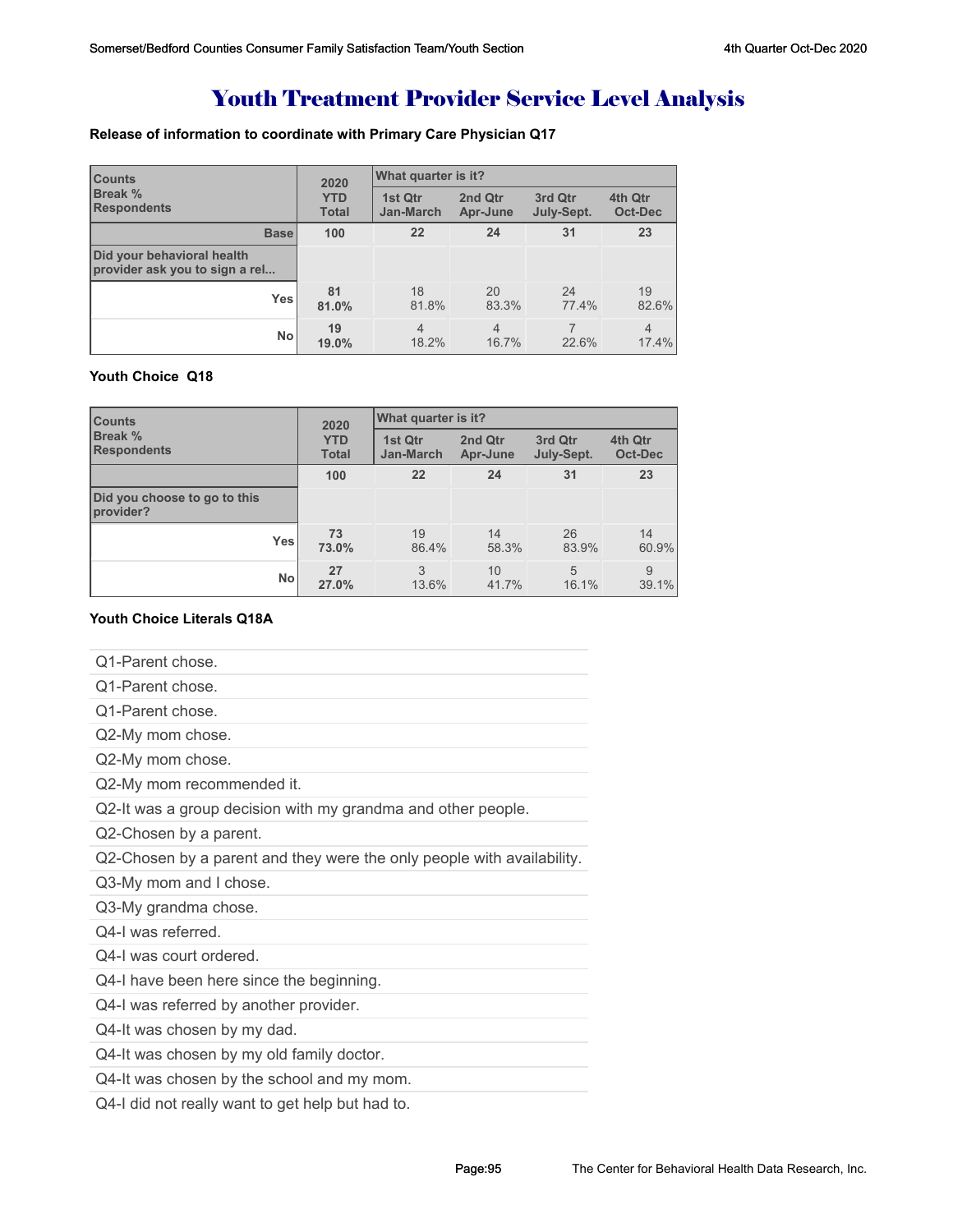# Youth Treatment Provider Service Level Analysis

### **Youth Duration of Provider Relationship Q19**

| <b>Counts</b>                                                                 | 2020                   | What quarter is it? |                |                         |                |
|-------------------------------------------------------------------------------|------------------------|---------------------|----------------|-------------------------|----------------|
| Break %                                                                       | <b>YTD</b>             | 1st Qtr             | 2nd Qtr        | 3rd Qtr                 | 4th Qtr        |
| <b>Respondents</b>                                                            | <b>Total</b>           | Jan-March           | Apr-June       | July-Sept.              | <b>Oct-Dec</b> |
|                                                                               | 100                    | 22                  | 24             | 31                      | 23             |
| How long have you currently been<br>receiving services from this<br>provider? |                        |                     |                |                         |                |
| Less than 6 months                                                            | $\overline{7}$<br>7.0% | 2<br>9.1%           |                | $\overline{4}$<br>12.9% | 1<br>4.3%      |
| 6-11 months                                                                   | 12                     | 2                   | 3              | $\overline{4}$          | 3              |
|                                                                               | 12.0%                  | 9.1%                | 12.5%          | 12.9%                   | 13.0%          |
| 1 to 2 years                                                                  | 32 <sub>2</sub>        | $\overline{4}$      | 11             | 9                       | 8              |
|                                                                               | 32.0%                  | 18.2%               | 45.8%          | 29.0%                   | 34.8%          |
| 2 to 4 years                                                                  | 17                     | 2                   | 5              | 5                       | 5              |
|                                                                               | 17.0%                  | 9.1%                | 20.8%          | 16.1%                   | 21.7%          |
| $4 + \vee$ ears                                                               | 32                     | 12                  | $\overline{5}$ | 9                       | 6              |
|                                                                               | 32.0%                  | 54.5%               | 20.8%          | 29.0%                   | 26.1%          |

## Youth Access to Services

**We meet at times that are convenient for me Q20A**

| <b>Counts</b>                                  | 2020                       | What quarter is it?            |             |                       |                    |  |
|------------------------------------------------|----------------------------|--------------------------------|-------------|-----------------------|--------------------|--|
| Break %<br><b>Respondents</b>                  | <b>YTD</b><br><b>Total</b> | 1st Qtr Ja- 2nd Qtr<br>n-March | Apr-June    | 3rd Qtr<br>July-Sept. | 4th Qtr<br>Oct-Dec |  |
| *Netural responses reduce total                | 94                         | 21                             | 22          | 29                    | 22                 |  |
| We meet at times that are<br>convenient for me |                            |                                |             |                       |                    |  |
| <b>Strongly Agree/Agree</b>                    | 93<br>98.9%                | 21<br>100.0%                   | 21<br>95.5% | 29<br>100.0%          | 22<br>100.0%       |  |
| <b>Strongly Disagree/Disagree</b>              | 1.1%                       |                                | 4.5%        |                       |                    |  |

**98.9% of target rate Y-T-D Meets Expectations**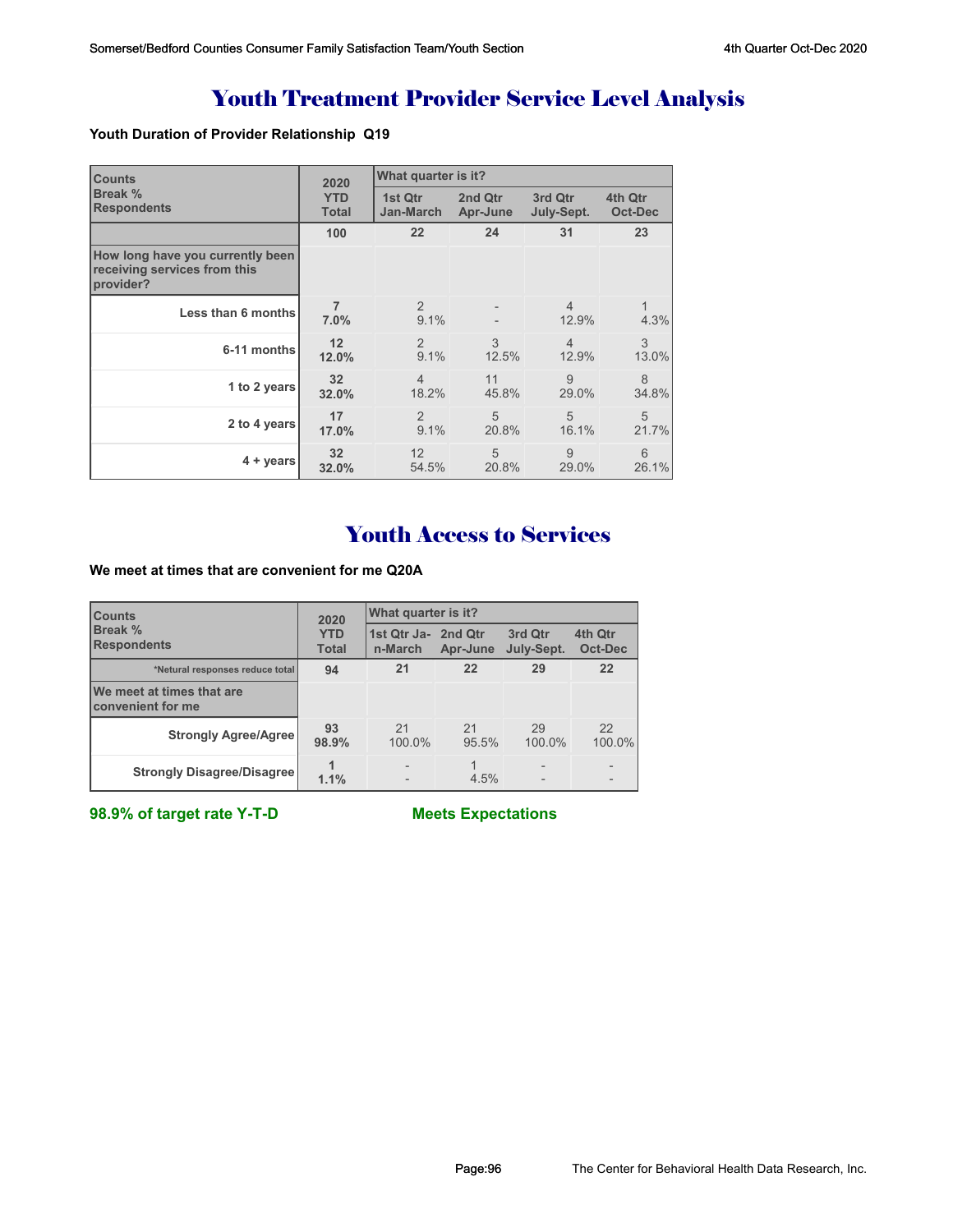## Youth Access to Services

#### **I feel I was able to get the help I needed....Q20B**

| <b>Counts</b>                                                                        | 2020                       | What quarter is it?            |                        |                        |                    |  |
|--------------------------------------------------------------------------------------|----------------------------|--------------------------------|------------------------|------------------------|--------------------|--|
| Break %<br><b>Respondents</b>                                                        | <b>YTD</b><br><b>Total</b> | 1st Qtr Ja- 2nd Qtr<br>n-March | Apr-June               | 3rd Qtr<br>July-Sept.  | 4th Qtr<br>Oct-Dec |  |
| *Neutral responses reduce total                                                      | 99                         | 22                             | 24                     | 31                     | 22                 |  |
| I feel I was able to get the help I<br>needed within a reasonable<br>amount of time. |                            |                                |                        |                        |                    |  |
| <b>Strongly Agree/Agree</b>                                                          | 94<br>94.9%                | 22<br>100.0%                   | 22<br>91.7%            | 29<br>93.5%            | 21<br>95.5%        |  |
| <b>Strongly Disagree/Disagree</b>                                                    | 5<br>5.1%                  |                                | $\overline{2}$<br>8.3% | $\overline{2}$<br>6.5% | 1<br>4.5%          |  |

#### **94.9% of target rate Y-T-D Meets Expectations**

#### **Access Literal Comments Q20C**

Q1-Sometimes my appointments interfere with school work.

Q2-Sometimes they have to pull me out of school.

Q2-The times are not convenient. I have to be available when staff are.

Q3-I was not always available. I got help but feel my meds did not work.

Q4-They are not providing the needed hours for the TSS.

Q4-I was pushed around with a lot of new and different counselors and didn't get anywhere.

Q4-It is more convenient for my dad.

## Youth Treatment Experiences

#### **The treatment I'm receiving meets my needs. Q21A**

| <b>Counts</b>                                  | 2020                       | What quarter is it?            |             |                       |                    |  |
|------------------------------------------------|----------------------------|--------------------------------|-------------|-----------------------|--------------------|--|
| Break %<br><b>Respondents</b>                  | <b>YTD</b><br><b>Total</b> | 1st Qtr Ja- 2nd Qtr<br>n-March | Apr-June    | 3rd Qtr<br>July-Sept. | 4th Qtr<br>Oct-Dec |  |
| *Neutral responses reduce total                | 97                         | 22                             | 22          | 31                    | 22                 |  |
| The treatment I'm receiving meets<br>my needs. |                            |                                |             |                       |                    |  |
| <b>Strongly Agree/Agree</b>                    | 95<br>97.9%                | 22<br>100.0%                   | 21<br>95.5% | 31<br>100.0%          | 21<br>95.5%        |  |
| <b>Strongly Disagree/Disagree</b>              | $\overline{2}$<br>2.1%     |                                | 4.5%        |                       | 4.5%               |  |

**97.9% of target rate Y-T-D Meets Expectations**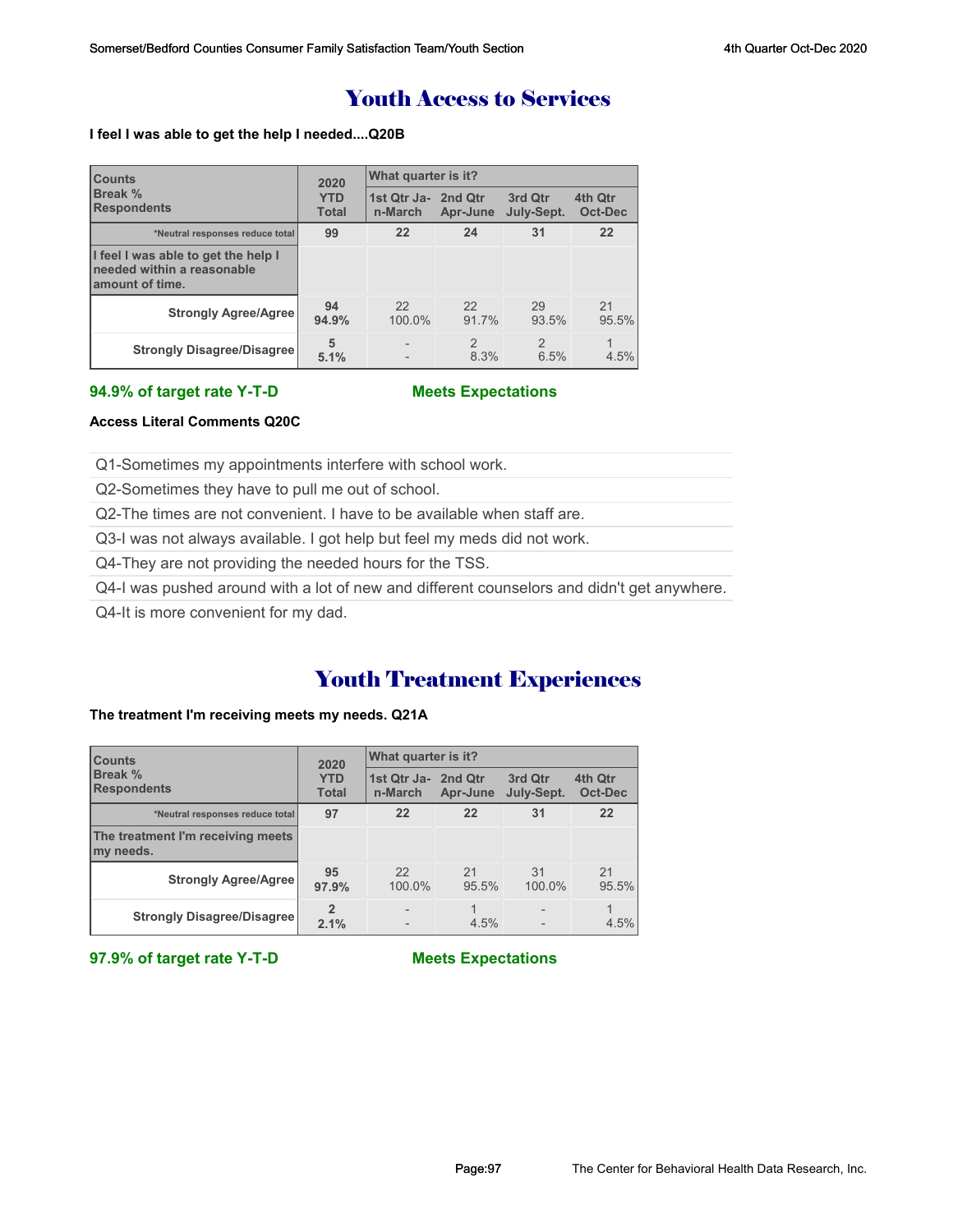## Youth Treatment Experiences

#### **Provider helped me create a plan to deal with any problem..Q21B**

| <b>Counts</b><br>Break %<br><b>Respondents</b>                            | 2020                       | What quarter is it?    |                     |                       |                           |  |
|---------------------------------------------------------------------------|----------------------------|------------------------|---------------------|-----------------------|---------------------------|--|
|                                                                           | <b>YTD</b><br><b>Total</b> | 1st Qtr Ja-<br>n-March | 2nd Qtr<br>Apr-June | 3rd Qtr<br>July-Sept. | 4th Qtr<br><b>Oct-Dec</b> |  |
| *Neutral responses reduce total                                           | 89                         | 20                     | 21                  | 27                    | 21                        |  |
| (Provider) helped me create a<br>plan to deal with any problem I<br>have. |                            |                        |                     |                       |                           |  |
| <b>Strongly Agree/Agree</b>                                               | 88<br>98.9%                | 20<br>100.0%           | 20<br>95.2%         | 27<br>100.0%          | 21<br>100.0%              |  |
| <b>Strongly Disagree/Disagree</b>                                         | 1.1%                       |                        | 4.8%                | $\overline{a}$        | $\overline{\phantom{0}}$  |  |

#### **98.9% of target rate Y-T-D Meets Expectations**

#### **Treatment Experience Literal Comments Q21C**

Q1-We are in the process of creating a plan.

Q2-Right now we are talking about what is going on.

Q2-The BSC does not listen. The boss would not listen to me about the BSC.

Q3-The plan has not shown a lot of success.

Q4-I have a little harder time contacting them.

Q4-It did not do much for me when I was there. The plan I had was not effective.

Q4-My meds meets my needs to a point.

#### **I am included in meetings about my treatment. Q22**

| <b>Counts</b><br>Break %<br><b>Respondents</b>   | 2020                       | What quarter is it?            |                          |                       |                    |  |
|--------------------------------------------------|----------------------------|--------------------------------|--------------------------|-----------------------|--------------------|--|
|                                                  | <b>YTD</b><br><b>Total</b> | 1st Qtr Ja- 2nd Qtr<br>n-March | Apr-June                 | 3rd Qtr<br>July-Sept. | 4th Qtr<br>Oct-Dec |  |
| *Neutrals responses reduce total                 | 94                         | 22                             | 23                       | 26                    | 23                 |  |
| I am included in meetings about<br>my treatment. |                            |                                |                          |                       |                    |  |
| <b>Strongly Agree/Agree</b>                      | 94<br>100.0%               | 22<br>100.0%                   | 23<br>100.0%             | 26<br>100.0%          | 23<br>100.0%       |  |
| <b>Strongly Disagree/Disagree</b>                | $\overline{\phantom{a}}$   | $\overline{\phantom{0}}$       | $\overline{\phantom{0}}$ |                       |                    |  |

**100.0% of target rate Y-T-D Meets Expectations**

**Youth Literal Q22A**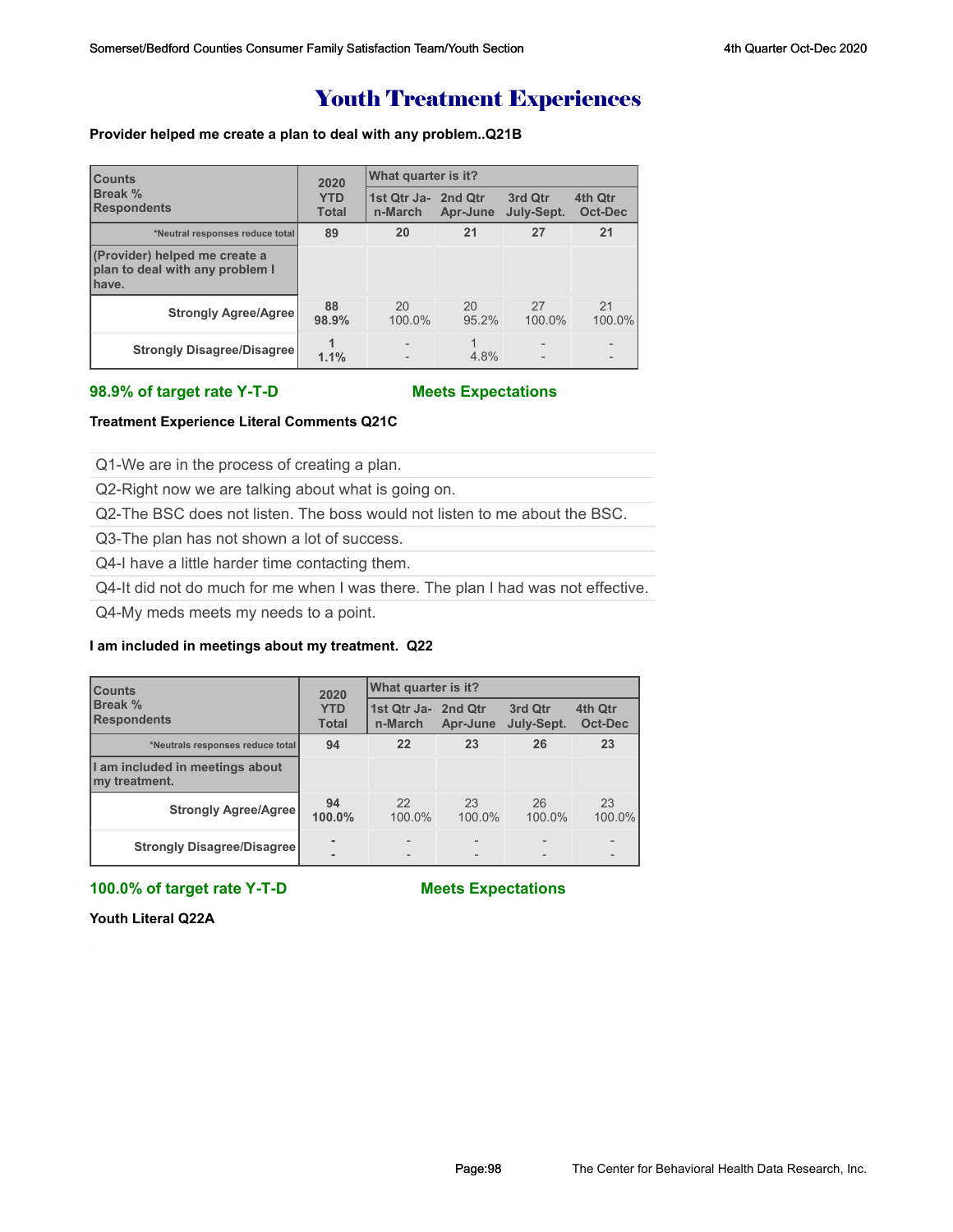## Youth Recovery Oriented Practices

**I have been given clear information on who to contact if I need immediate help...Q23A**

| <b>Counts</b>                                                                                             | 2020                       | What quarter is it?            |             |                        |                    |  |
|-----------------------------------------------------------------------------------------------------------|----------------------------|--------------------------------|-------------|------------------------|--------------------|--|
| Break %<br><b>Respondents</b>                                                                             | <b>YTD</b><br><b>Total</b> | 1st Qtr Ja- 2nd Qtr<br>n-March | Apr-June    | 3rd Qtr<br>July-Sept.  | 4th Qtr<br>Oct-Dec |  |
| Neutral responses reduce total                                                                            | 100                        | 22                             | 24          | 31                     | 23                 |  |
| I have been given clear<br>information on who to contact if I<br>need immediate help between<br>sessions. |                            |                                |             |                        |                    |  |
| Always/Almost Always/Often                                                                                | 93<br>93.0%                | 21<br>95.5%                    | 23<br>95.8% | 27<br>87.1%            | 22<br>95.7%        |  |
| Sometimes/Rarely                                                                                          | 3<br>3.0%                  | 1<br>4.5%                      |             | $\mathfrak{D}$<br>6.5% |                    |  |
| <b>Never</b>                                                                                              | 4<br>4.0%                  |                                | 1<br>4.2%   | $\mathcal{P}$<br>6.5%  | 4.3%               |  |

#### **93.0% of target rate Y-T-D Meets Expectations**

**Provider asked me what I think I needed to work on and helped me create a plan. .Q23B**

| <b>Counts</b>                                                                           | 2020                       | What quarter is it?            |             |                       |                           |  |
|-----------------------------------------------------------------------------------------|----------------------------|--------------------------------|-------------|-----------------------|---------------------------|--|
| Break %<br><b>Respondents</b>                                                           | <b>YTD</b><br><b>Total</b> | 1st Qtr Ja- 2nd Qtr<br>n-March | Apr-June    | 3rd Qtr<br>July-Sept. | 4th Qtr<br><b>Oct-Dec</b> |  |
| Neutral responses reduce total                                                          | 100                        | 22                             | 24          | 31                    | 23                        |  |
| (Provider) asked me what I think I<br>needed to work on and helped me<br>create a plan. |                            |                                |             |                       |                           |  |
| <b>Always/Almost Always/Often</b>                                                       | 96<br>96.0%                | 21<br>95.5%                    | 23<br>95.8% | 29<br>93.5%           | 23<br>100.0%              |  |
| Sometimes/Rarely                                                                        | 3<br>3.0%                  |                                | $4.2\%$     | $\mathcal{P}$<br>6.5% |                           |  |
| <b>Never</b>                                                                            | 1.0%                       | 4.5%                           |             |                       |                           |  |

**96.0% of target rate Y-T-D Meets Expectations**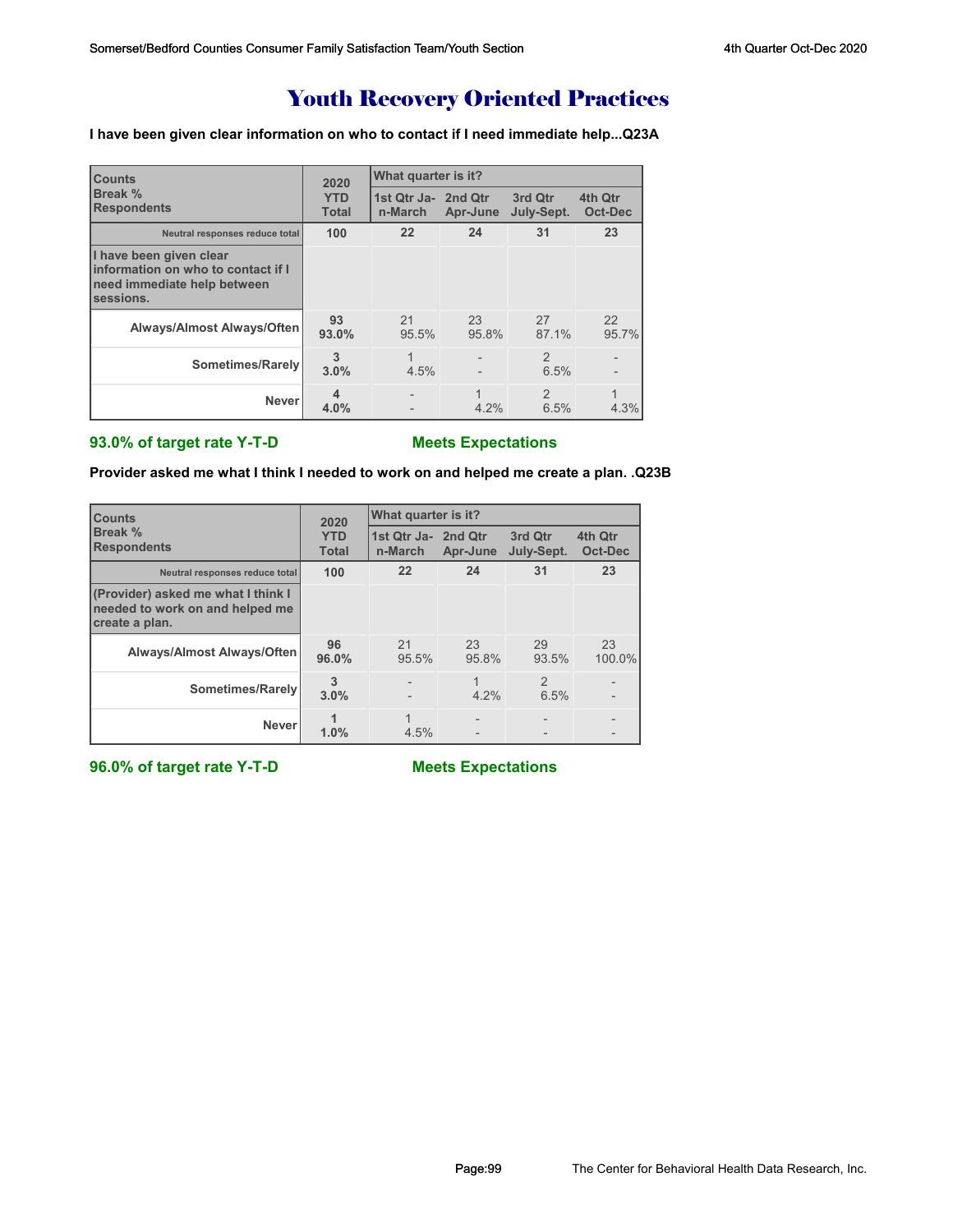## Youth Recovery Oriented Practices

#### **Staff treat me with respect and sees me as an equal partner... Q23C**

| <b>Counts</b>                                                                               | 2020                       | What quarter is it?            |              |                       |                    |
|---------------------------------------------------------------------------------------------|----------------------------|--------------------------------|--------------|-----------------------|--------------------|
| Break %<br><b>Respondents</b>                                                               | <b>YTD</b><br><b>Total</b> | 1st Qtr Ja- 2nd Qtr<br>n-March | Apr-June     | 3rd Qtr<br>July-Sept. | 4th Qtr<br>Oct-Dec |
| Neutral responses reduce total                                                              | 100                        | 22                             | 24           | 31                    | 23                 |
| Staff treats me with respect and<br>sees me as an equal partner in my<br>treatment program. |                            |                                |              |                       |                    |
| Always/Almost Always/Often                                                                  | 97<br>97.0%                | 22<br>100.0%                   | 22<br>91.7%  | 30<br>96.8%           | 23<br>100.0%       |
| Sometimes/Rarely                                                                            | $\overline{2}$<br>2.0%     |                                | 1<br>$4.2\%$ | 1<br>3.2%             |                    |
| <b>Never</b>                                                                                | 1.0%                       |                                | 1<br>4.2%    |                       |                    |

#### **97.0% of target rate Y-T-D Meets Expectations**

**Staff talked with me about community supports ...Q23D**

| <b>Counts</b>                                                                         | 2020                       | What quarter is it?            |             |                       |                        |  |
|---------------------------------------------------------------------------------------|----------------------------|--------------------------------|-------------|-----------------------|------------------------|--|
| Break %<br><b>Respondents</b>                                                         | <b>YTD</b><br><b>Total</b> | 1st Qtr Ja- 2nd Qtr<br>n-March | Apr-June    | 3rd Qtr<br>July-Sept. | 4th Qtr<br>Oct-Dec     |  |
| Neutral responses reduce total                                                        | 100                        | 22                             | 24          | 31                    | 23                     |  |
| Staff talked with me about<br>community supports and other<br>options that available. |                            |                                |             |                       |                        |  |
| <b>Always/Almost Always/Often</b>                                                     | 89<br>89.0%                | 21<br>95.5%                    | 20<br>83.3% | 29<br>93.5%           | 19<br>82.6%            |  |
| Sometimes/Rarely                                                                      | 8<br>8.0%                  | 4.5%                           | 3<br>12.5%  | $\mathcal{P}$<br>6.5% | $\overline{2}$<br>8.7% |  |
| <b>Never</b>                                                                          | 3<br>3.0%                  |                                | 4.2%        |                       | $\overline{2}$<br>8.7% |  |

#### 89.0% of target rate Y-T-D Satisfactory

#### **Recovery Oriented Practices Literals Q23E**

Q1-I have not been given information on who to contact.

Q1-Community supports does not apply to me.

Q1-They did not give me information about who to contact between sessions.

Q2-Sometimes they listen to my mom over me.

Q2-I was never given a phone number for immediate help. Only the first BSC I had created a plan with me. I don't feel respected because they don't listen or help. They have never talked to me about community supports.

Q3-I have been doing pretty good.

Q3-I still have bad days.

Q4-I think they mentioned community supports three years ago.

Q4-They are only interested in managing my anxiety and my meds, not much else.

Q4-I strictly deal with my counselor.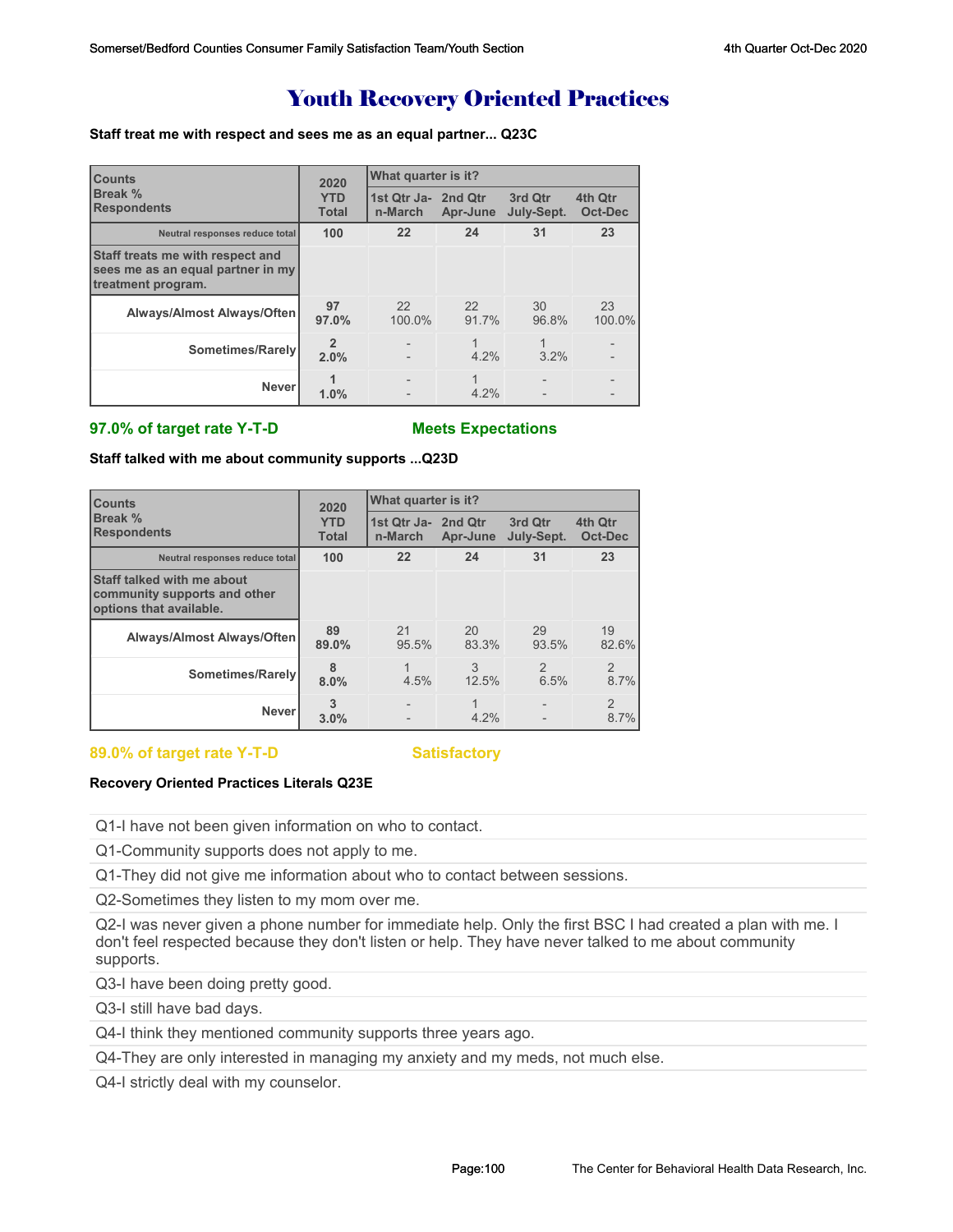## Youth Outcomes

#### **I manage strong feelings better. (anger, fear, etc) Q24A**

| <b>Counts</b><br>Break %<br><b>Respondents</b>         | 2020                       | What quarter is it?            |             |                       |                    |  |
|--------------------------------------------------------|----------------------------|--------------------------------|-------------|-----------------------|--------------------|--|
|                                                        | <b>YTD</b><br><b>Total</b> | 1st Qtr Ja- 2nd Qtr<br>n-March | Apr-June    | 3rd Qtr<br>July-Sept. | 4th Qtr<br>Oct-Dec |  |
| Neutral responses reduce total                         | 82                         | 19                             | 22          | 22                    | 19                 |  |
| I manage strong feelings better.<br>(anger, fear, etc) |                            |                                |             |                       |                    |  |
| <b>Strongly Agree/Agree</b>                            | 79<br>96.3%                | 18<br>94.7%                    | 21<br>95.5% | 22<br>100.0%          | 18<br>94.7%        |  |
| <b>Strongly Disagree/Disagree</b>                      | 3.7%                       | 5.3%                           | 4.5%        |                       | 5.3%               |  |

### **96.3% of target rate Y-T-D Meets Expectations**

**I make better choices about how to deal with day to day life. Q24B**

| <b>Counts</b><br>Break %<br><b>Respondents</b>                   | 2020                       | What quarter is it?            |                        |                       |                    |  |
|------------------------------------------------------------------|----------------------------|--------------------------------|------------------------|-----------------------|--------------------|--|
|                                                                  | <b>YTD</b><br><b>Total</b> | 1st Qtr Ja- 2nd Qtr<br>n-March | Apr-June               | 3rd Qtr<br>July-Sept. | 4th Qtr<br>Oct-Dec |  |
| Neutral responses reduce total                                   | 90                         | 18                             | 24                     | 27                    | 21                 |  |
| I make better choices about how<br>to deal with day to day life. |                            |                                |                        |                       |                    |  |
| <b>Strongly Agree/Agree</b>                                      | 86<br>95.6%                | 17<br>94.4%                    | 22<br>91.7%            | 27<br>100.0%          | 20<br>95.2%        |  |
| <b>Strongly Disagree/Disagree</b>                                | 4<br>4.4%                  | 5.6%                           | $\mathfrak{p}$<br>8.3% |                       | 4.8%               |  |

**95.6% of target rate Y-T-D Meets Expectations**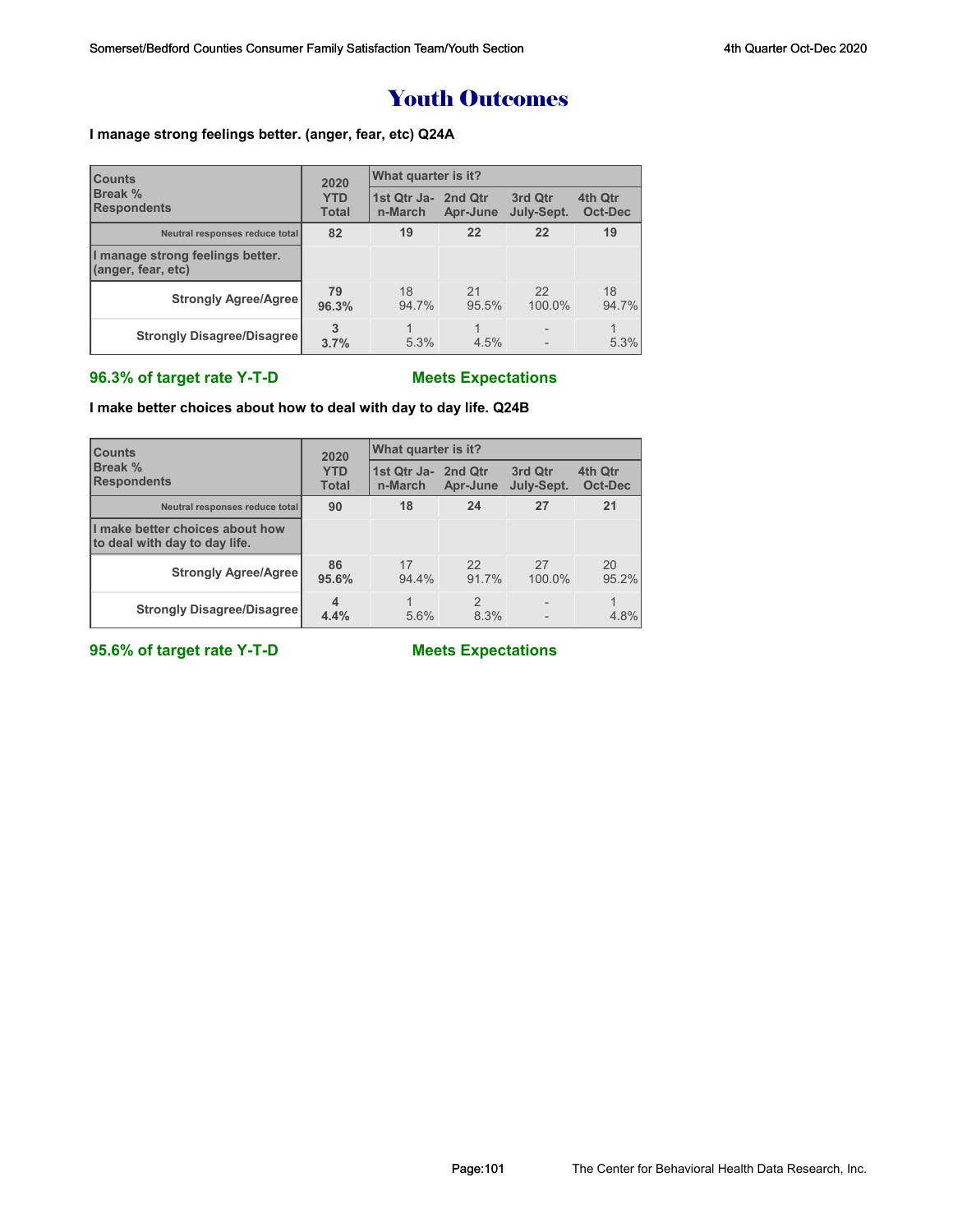## Youth Outcomes

#### **I don't get in trouble as often as I did before treatment. Q24C**

| <b>Counts</b>                                                 | 2020                       | <b>What quarter is it?</b>     |             |                       |                         |  |
|---------------------------------------------------------------|----------------------------|--------------------------------|-------------|-----------------------|-------------------------|--|
| Break %<br><b>Respondents</b>                                 | <b>YTD</b><br><b>Total</b> | 1st Qtr Ja- 2nd Qtr<br>n-March | Apr-June    | 3rd Qtr<br>July-Sept. | 4th Qtr<br>Oct-Dec      |  |
| Neutral responses reduce total                                | 76                         | 18                             | 19          | 24                    | 15                      |  |
| I don't get in trouble as often as I<br>did before treatment. |                            |                                |             |                       |                         |  |
| <b>Strongly Agree/Agree</b>                                   | 63<br>82.9%                | 13<br>72.2%                    | 18<br>94.7% | 19<br>79.2%           | 13<br>86.7%             |  |
| <b>Strongly Disagree/Disagree</b>                             | 13<br>17.1%                | 5<br>27.8%                     | 5.3%        | 5<br>20.8%            | $\overline{2}$<br>13.3% |  |

#### 82.9% of target rate Y-T-D Satisfactory

**I believe treatment is working because I feel better. Q24D**

| <b>Counts</b>                                            | 2020                       | What quarter is it?            |             |                       |                    |  |  |
|----------------------------------------------------------|----------------------------|--------------------------------|-------------|-----------------------|--------------------|--|--|
| Break %<br><b>Respondents</b>                            | <b>YTD</b><br><b>Total</b> | 1st Qtr Ja- 2nd Qtr<br>n-March | Apr-June    | 3rd Qtr<br>July-Sept. | 4th Qtr<br>Oct-Dec |  |  |
| Neutral responses reduce total                           | 87                         | 16                             | 23          | 28                    | 20                 |  |  |
| I believe treatment is working<br>because I feel better. |                            |                                |             |                       |                    |  |  |
| <b>Strongly Agree/Agree</b>                              | 85<br>97.7%                | 16<br>100.0%                   | 22<br>95.7% | 28<br>100.0%          | 19<br>95.0%        |  |  |
| <b>Strongly Disagree/Disagree</b>                        | $\overline{2}$<br>2.3%     |                                | 1<br>4.3%   |                       | 5.0%               |  |  |

**97.7% of target rate Y-T-D Meets Expectations**

#### **Youth Outcome Literal Comments Q24E**

Q1-I have my moments.

Q1-I still struggle in school and other places.

Q1-I have never been angry. I'm not where I should be as far as making better choices. I have never gotten in trouble. I'm not quite sure my treatment is working yet.

Q1-I feel like my counseling isn't helping anymore. I have been getting written up. I still feel the same.

Q1-I still need help. I still have trouble controlling myself and my anger.

Q1-I never get in trouble.

Q2-I still have bad moments. Sometimes I still get in trouble.

Q2-I don't get in trouble.

Q2-I never got in trouble in the first place.

Q2-They do not listen or provide help.

Q3-My grandma says I have been getting in more trouble than I use to due to a change in attitude.

Q3-I sometimes still get angry.

Q3-I get in trouble a lot and I get angry.

Q3-I still have bad days.

Q3-I still get in trouble sometimes.

Q3-I do not get in trouble.

Q3-I still have problems from time to time.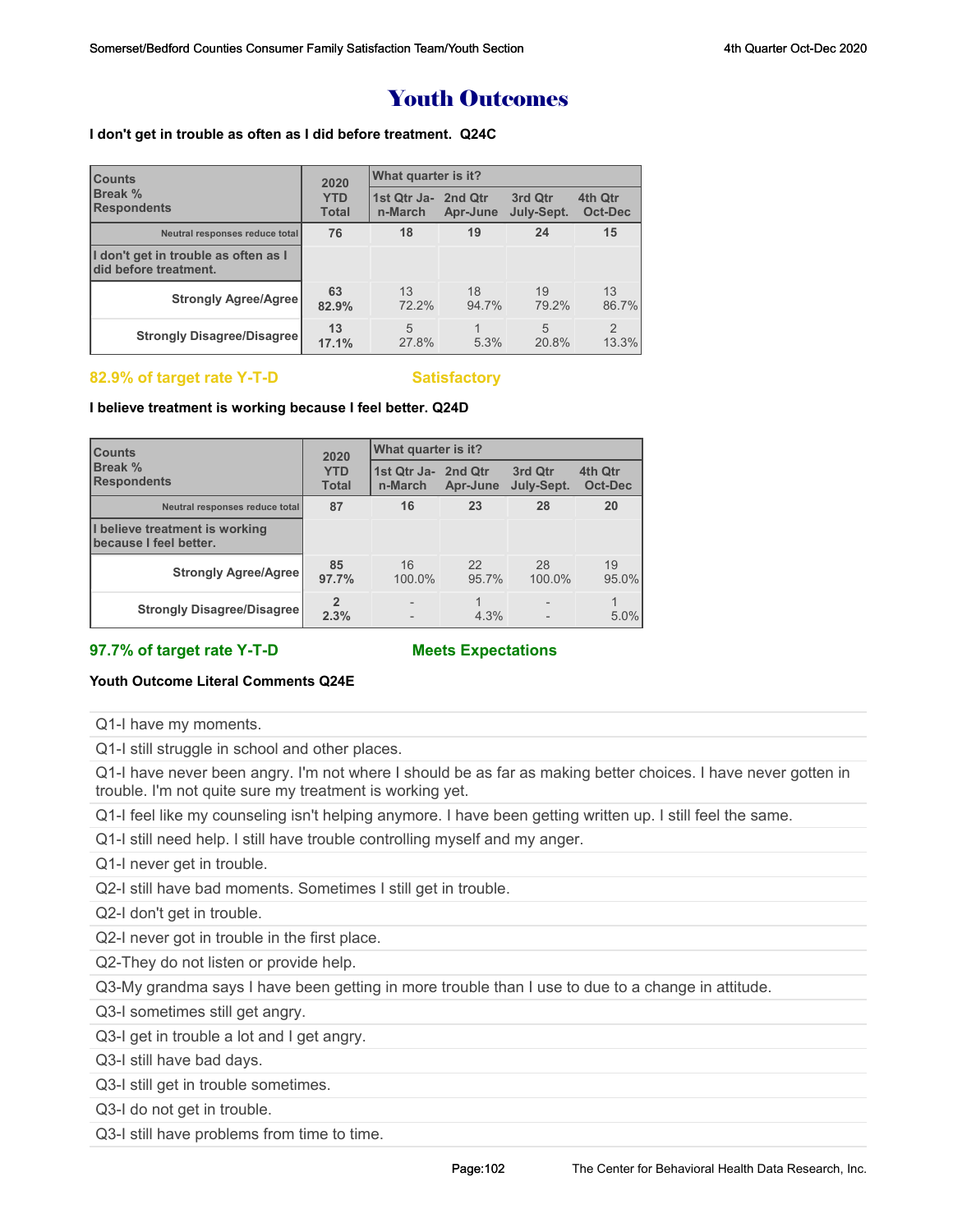Q3-Things have been getting a little better.

Q3-I never got in trouble.

Q4-I never really got in trouble.

Q4-I never really got in trouble. I have not really had time to change yet.

Q4-We are working on me making better choices. I have never gotten in trouble.I may do better in the future if I have socialization.

Q4-He struggles with cooperation.

Q4-I had to literally start over and over again.

Q4-I still get in trouble.

Q4-I never did get in trouble.

Q4-On some topics, I get heated.

Q4-I never got in trouble before.

## Youth Provider Issues or Concerns

#### **Have you had any issues or problems with services from provider? Q25**

| <b>Counts</b><br><b>Break %</b><br><b>Respondents</b>        | 2020<br><b>YTD</b><br><b>Total</b> | What quarter is it?         |                     |                       |                        |  |
|--------------------------------------------------------------|------------------------------------|-----------------------------|---------------------|-----------------------|------------------------|--|
|                                                              |                                    | 1st Qtr<br><b>Jan-March</b> | 2nd Qtr<br>Apr-June | 3rd Qtr<br>July-Sept. | 4th Qtr<br>Oct-Dec     |  |
| <b>Base</b>                                                  | 100                                | 22                          | 24                  | 31                    | 23                     |  |
| Have you had any issues or<br>problems with services from (p |                                    |                             |                     |                       |                        |  |
| <b>Yes</b>                                                   | $\overline{\mathbf{4}}$<br>4.0%    |                             | $4.2\%$             | 3.2%                  | $\overline{2}$<br>8.7% |  |
| <b>No</b>                                                    | 96<br>96.0%                        | 22<br>100.0%                | 23<br>95.8%         | 30<br>96.8%           | 21<br>91.3%            |  |

**If yes, what were the issues or problems with services from provider? Q26**

| <b>Counts</b>                                                | 2020                       | What quarter is it?  |                     |                       |                           |
|--------------------------------------------------------------|----------------------------|----------------------|---------------------|-----------------------|---------------------------|
| Break %<br><b>Respondents</b>                                | <b>YTD</b><br><b>Total</b> | 1st Qtr<br>Jan-March | 2nd Qtr<br>Apr-June | 3rd Qtr<br>July-Sept. | 4th Qtr<br><b>Oct-Dec</b> |
| Neutral responses reduce total                               | 100                        | $22 \overline{ }$    | 24                  | 31                    | 23                        |
| If yes, what were the issues or<br>problems with services fr |                            |                      |                     |                       |                           |
| Lack of treatment planning and<br>coordination               |                            |                      |                     |                       |                           |
| Services not provided when I<br>needed them                  |                            |                      |                     |                       |                           |
| Poor communication                                           | 1.0%                       |                      |                     | 1<br>3.2%             |                           |
| <b>Frequent staff changes</b>                                | 1<br>1.0%                  |                      |                     |                       | $\mathbf{1}$<br>4.3%      |
| <b>Frequent Provider Cancellations</b>                       |                            |                      |                     |                       |                           |
| Other                                                        | $\overline{2}$<br>2.0%     |                      | 1<br>4.2%           |                       | 1<br>4.3%                 |
| Not applicable                                               | 96<br>96.0%                | 22<br>100.0%         | 23<br>95.8%         | 30<br>96.8%           | 21<br>91.3%               |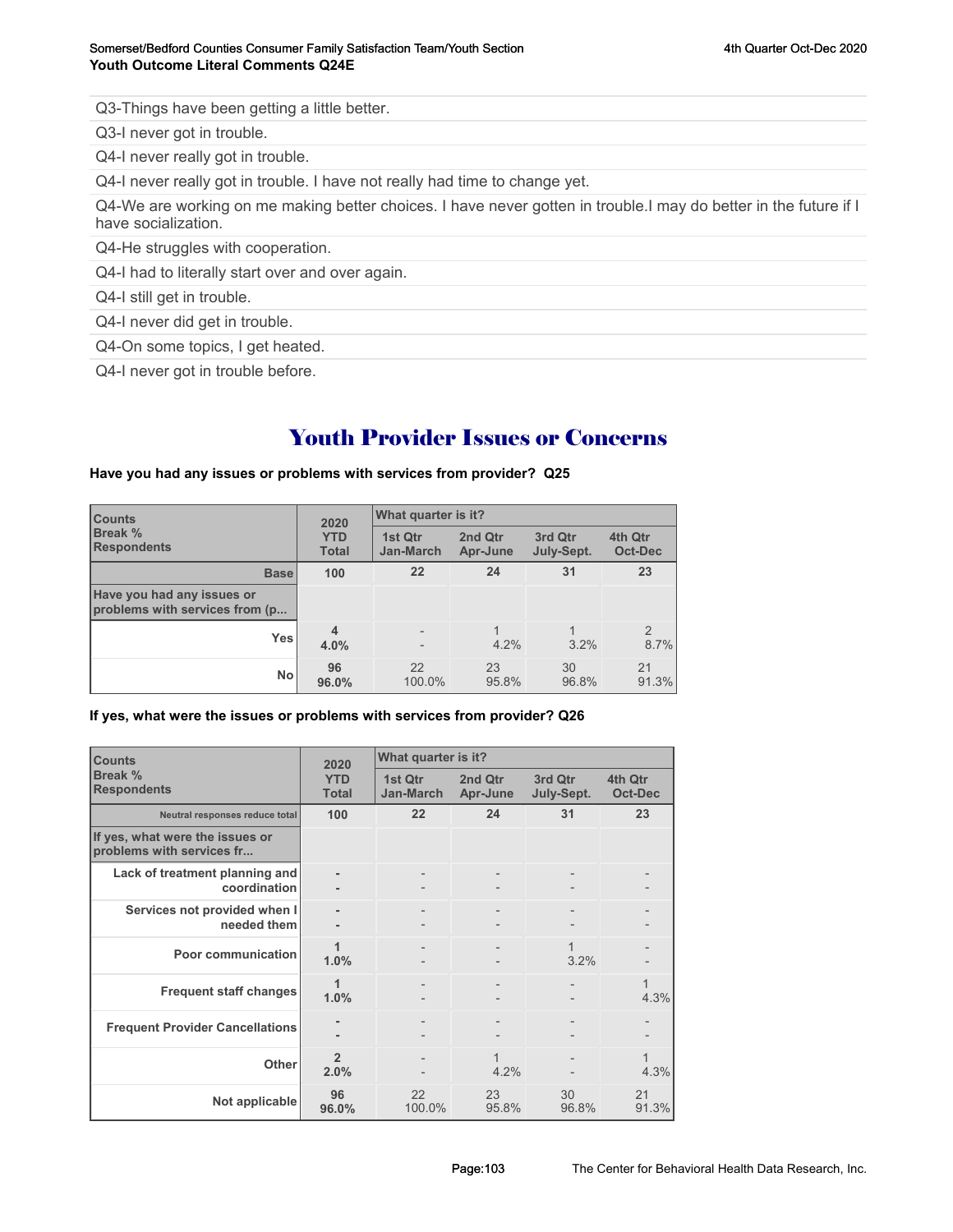## Youth Provider Issues or Concerns

#### **Q26 Literal Comment**

Q2-Lack of treatment planning and coordination, services not provided when needed, poor communication, frequent staff changes, frequent provider cancellations and BSC turning the camera and mic off at teleconferences or not being there.

Q4-Services not provided when I needed them, lack of TSS's.

#### **Were you able to resolve these issues or problems with provider....Q27**

| <b>Counts</b>                                                | 2020                       | What quarter is it?                           |                     |                       |                           |  |
|--------------------------------------------------------------|----------------------------|-----------------------------------------------|---------------------|-----------------------|---------------------------|--|
| Break %<br><b>Respondents</b>                                | <b>YTD</b><br><b>Total</b> | 1st Qtr<br>Jan-March                          | 2nd Otr<br>Apr-June | 3rd Qtr<br>July-Sept. | 4th Qtr<br><b>Oct-Dec</b> |  |
| Neutral responses reduce total                               | 100                        | 22                                            | 24                  | 31                    | 23                        |  |
| Were you able to resolve these<br>issues or problems with (p |                            |                                               |                     |                       |                           |  |
| I resolved the problem with the<br>program manager           |                            | $\qquad \qquad -$                             |                     |                       |                           |  |
| I chose not to take any action                               | $\boldsymbol{4}$<br>4.0%   |                                               | 4.2%                | 3.2%                  | $\overline{2}$<br>8.7%    |  |
| I filed a formal complaint                                   |                            | $\qquad \qquad -$<br>$\overline{\phantom{0}}$ |                     |                       |                           |  |
| <b>Not Applicable</b>                                        | 96<br>96.0%                | 22<br>100.0%                                  | 23<br>95.8%         | 30<br>96.8%           | 21<br>91.3%               |  |

**If you chose to not take any action, why? Q28**

| <b>Counts</b>                                        | 2020                       | What quarter is it?      |                     |                          |                         |
|------------------------------------------------------|----------------------------|--------------------------|---------------------|--------------------------|-------------------------|
| Break %<br><b>Respondents</b>                        | <b>YTD</b><br><b>Total</b> | 1st Qtr<br>Jan-March     | 2nd Qtr<br>Apr-June | 3rd Qtr<br>July-Sept.    | 4th Qtr<br>Oct-Dec      |
| *N/A responses reduce total                          | $\overline{4}$             |                          | 1                   |                          | $\overline{2}$          |
| If you chose to not take any<br>action, why?         |                            |                          |                     |                          |                         |
| The problem was not that serious                     |                            |                          |                     |                          |                         |
| I was concerned with how the<br>provider would react | $\overline{\phantom{a}}$   | $\overline{\phantom{0}}$ |                     | $\overline{\phantom{a}}$ |                         |
| I didn't know how to file a formal<br>complaint      |                            |                          |                     |                          |                         |
| <b>Other</b>                                         | 4<br>100.0%                |                          | 100.0%              | 100.0%                   | $\mathcal{P}$<br>100.0% |

#### **Q28 Literal Comment**

Q2-We tried to address this with the program manager. The program manager does not listen and denies any issues.

Q3-I have not been able to take action yet.

Q4-We are waiting for help.

Q4-Counselors I get, change jobs. That's why they change.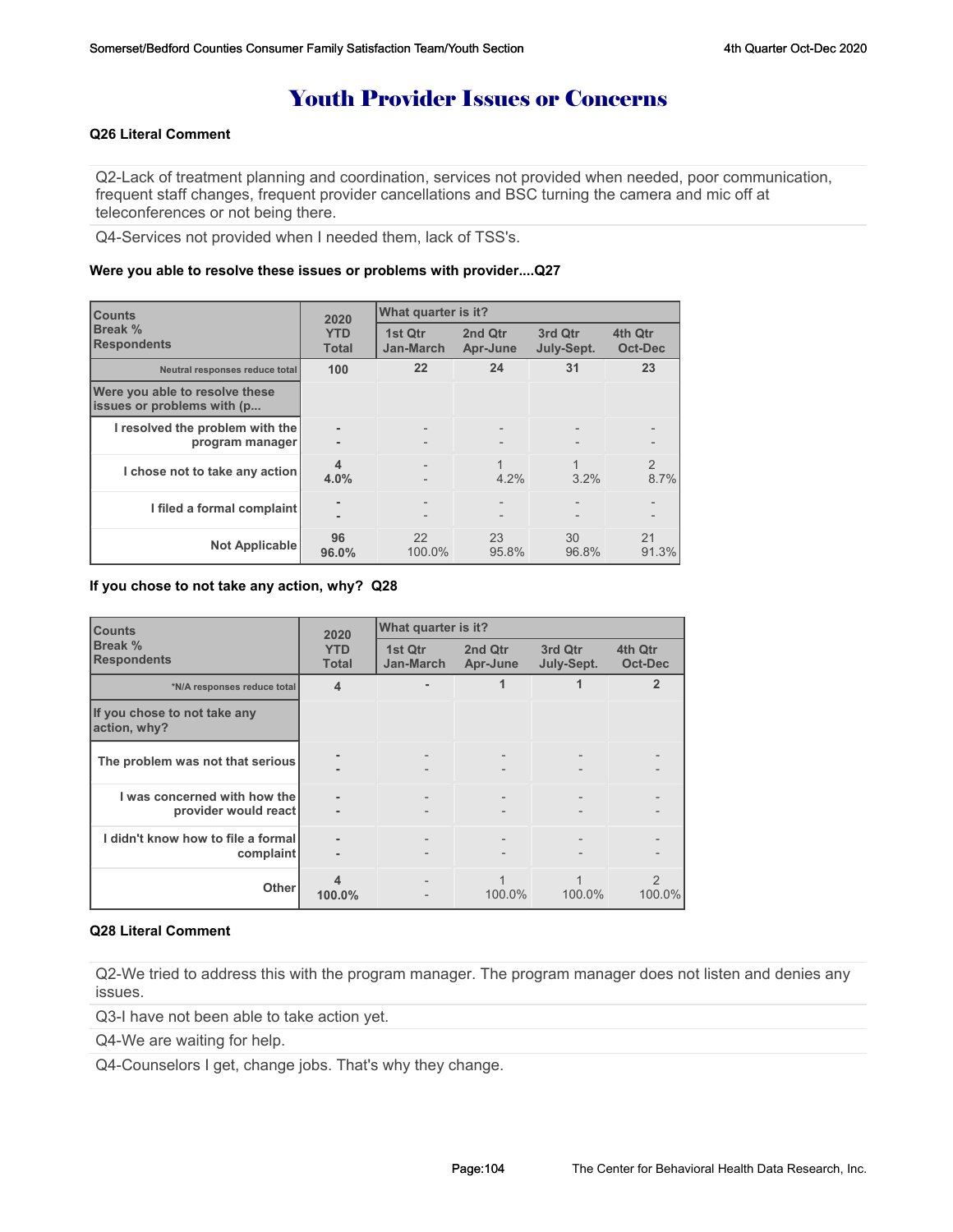# Youth Department of Public Welfare Questions

### **Youth Treatment Impact on Quality of LIfe Q29**

| <b>Counts</b>                                                                                | 2020                       | What quarter is it?            |                         |                       |                         |  |
|----------------------------------------------------------------------------------------------|----------------------------|--------------------------------|-------------------------|-----------------------|-------------------------|--|
| Break %<br><b>Respondents</b>                                                                | <b>YTD</b><br><b>Total</b> | 1st Qtr Ja- 2nd Qtr<br>n-March | Apr-June                | 3rd Qtr<br>July-Sept. | 4th Qtr<br>Oct-Dec      |  |
|                                                                                              | 100                        | 22                             | 24                      | 31                    | 23                      |  |
| What effect has the treatment<br>vou've received had on the overall<br>quality of your life? |                            |                                |                         |                       |                         |  |
| Much better                                                                                  | 49<br>49.0%                | 11<br>50.0%                    | 11<br>45.8%             | 16<br>51.6%           | 11<br>47.8%             |  |
| A little better                                                                              | 38<br>38.0%                | $\mathcal{B}$<br>36.4%         | 9<br>37.5%              | 15<br>48.4%           | 6<br>26.1%              |  |
| <b>About the same</b>                                                                        | 11<br>11.0%                | 3<br>13.6%                     | $\overline{4}$<br>16.7% |                       | $\overline{4}$<br>17.4% |  |
| A little worse                                                                               | 1<br>1.0%                  |                                |                         |                       | $\mathbf 1$<br>4.3%     |  |
| Much worsel                                                                                  | 1.0%                       |                                |                         |                       | 1<br>4.3%               |  |

#### **Youth Opportunity to Make Treatment Decisions Q30**

| <b>Counts</b>                                             | 2020                       | What quarter is it?            |                          |                          |                                               |  |  |
|-----------------------------------------------------------|----------------------------|--------------------------------|--------------------------|--------------------------|-----------------------------------------------|--|--|
| <b>Break %</b><br><b>Respondents</b>                      | <b>YTD</b><br><b>Total</b> | 1st Qtr Ja- 2nd Qtr<br>n-March | Apr-June                 | 3rd Qtr<br>July-Sept.    | 4th Qtr<br>Oct-Dec                            |  |  |
|                                                           | 100                        | 22                             | 24                       | 31                       | 23                                            |  |  |
| Were you given the chance to<br>make treatment decisions? |                            |                                |                          |                          |                                               |  |  |
| <b>Yes</b>                                                | 83<br>83.0%                | 18<br>81.8%                    | 17<br>70.8%              | 25<br>80.6%              | 23<br>100.0%                                  |  |  |
| <b>No</b>                                                 |                            | $\qquad \qquad -$              | $\overline{\phantom{0}}$ | $\overline{\phantom{a}}$ | $\overline{\phantom{0}}$<br>$\qquad \qquad -$ |  |  |
| <b>Sometimes</b>                                          | 17<br>17.0%                | $\overline{4}$<br>18.2%        | 7<br>29.2%               | 6<br>19.4%               | $\qquad \qquad -$<br>$\qquad \qquad -$        |  |  |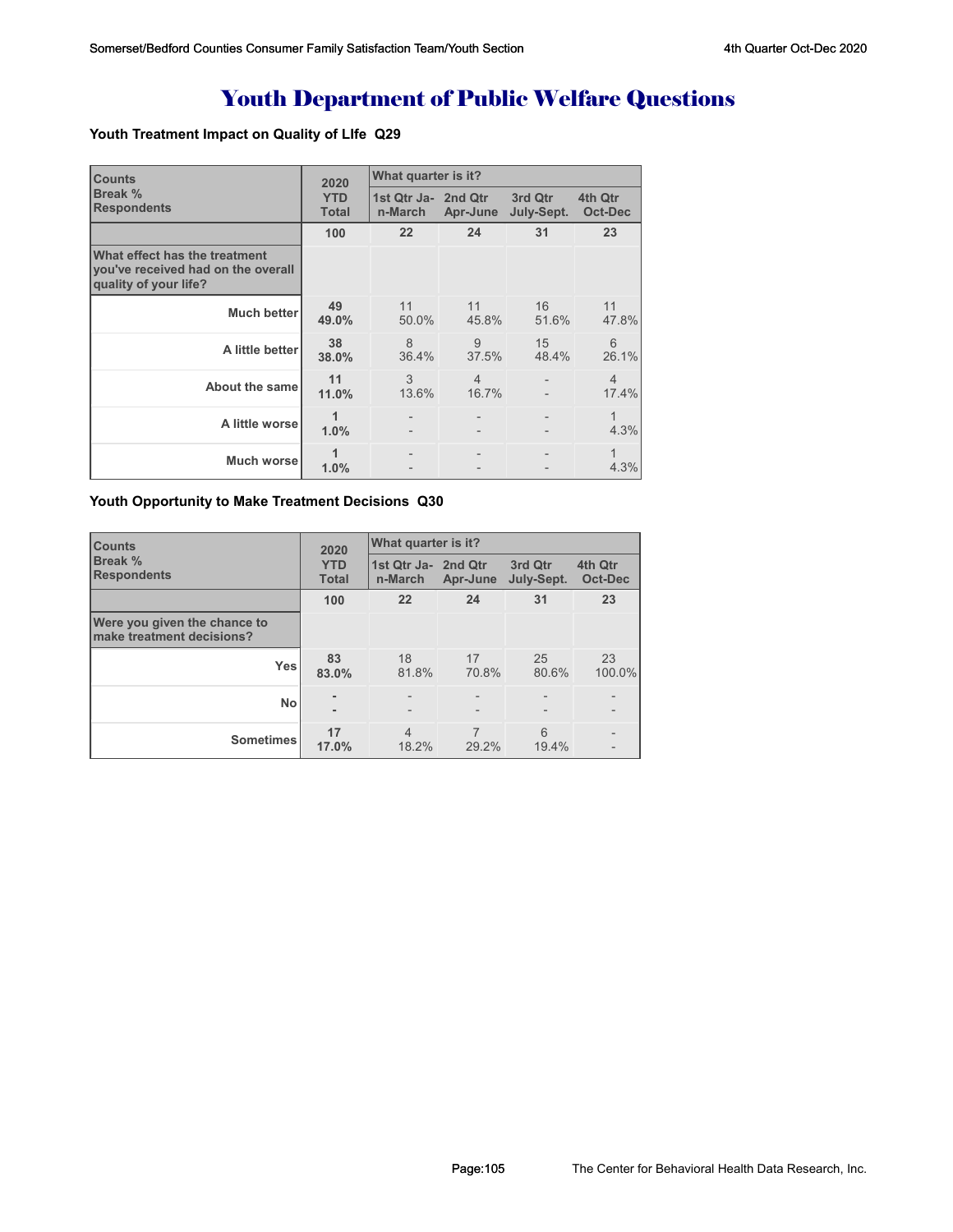# Youth Department of Public Welfare Questions

#### **Youth Ability to Receive Needed Care Q31**

| <b>Counts</b><br>Break %<br><b>Respondents</b>                                      | 2020                       | What quarter is it?         |                     |                       |                           |
|-------------------------------------------------------------------------------------|----------------------------|-----------------------------|---------------------|-----------------------|---------------------------|
|                                                                                     | <b>YTD</b><br><b>Total</b> | 1st Qtr<br><b>Jan-March</b> | 2nd Qtr<br>Apr-June | 3rd Qtr<br>July-Sept. | 4th Qtr<br><b>Oct-Dec</b> |
|                                                                                     | 100                        | 22                          | 24                  | 31                    | 23                        |
| In the last twelve months, did you<br>have problems getting the help<br>vou needed? |                            |                             |                     |                       |                           |
| <b>Yes</b>                                                                          | $\mathfrak{p}$<br>2.0%     |                             | 4.2%                |                       | 4.3%                      |
| <b>No</b>                                                                           | 97<br>97.0%                | 22<br>100.0%                | 23<br>95.8%         | 30<br>96.8%           | 22<br>95.7%               |
| <b>Sometimes</b>                                                                    | 1.0%                       | $\overline{\phantom{a}}$    |                     | 1<br>3.2%             |                           |

#### **Youth Reason for Not Getting Needed Care Q32**

| <b>Counts</b>                                                                                  | 2020                       | What quarter is it?  |                     |                       |                    |  |
|------------------------------------------------------------------------------------------------|----------------------------|----------------------|---------------------|-----------------------|--------------------|--|
| Break %<br><b>Respondents</b>                                                                  | <b>YTD</b><br><b>Total</b> | 1st Qtr<br>Jan-March | 2nd Qtr<br>Apr-June | 3rd Qtr<br>July-Sept. | 4th Qtr<br>Oct-Dec |  |
| (N/A) responses reduce total                                                                   | 3                          |                      | 1                   | 1                     | 1                  |  |
| If no, why weren't you able to get<br>the behavioral health help in the<br>last twelve months? |                            |                      |                     |                       |                    |  |
| <b>Money issues</b>                                                                            |                            |                      |                     |                       |                    |  |
| <b>Transportation Issues</b>                                                                   |                            |                      |                     |                       |                    |  |
| Language barriers                                                                              |                            |                      |                     |                       |                    |  |
| <b>Inconvenient times</b>                                                                      |                            |                      |                     |                       |                    |  |
| Long waiting list                                                                              |                            |                      |                     |                       |                    |  |
| Didn't know where to get help                                                                  |                            |                      |                     |                       |                    |  |
| <b>Money issues</b>                                                                            |                            |                      |                     |                       |                    |  |
| Other                                                                                          | 3<br>100.0%                |                      | 1<br>100.0%         | 100.0%                | 100.0%             |  |

#### **Youth Reason for Not Getting Needed Care Literals Q32A**

Q2-The BSC was not providing services that were needed.

Q3-Delays getting into a provider because of COVID-19.

Q4-Lack of staff.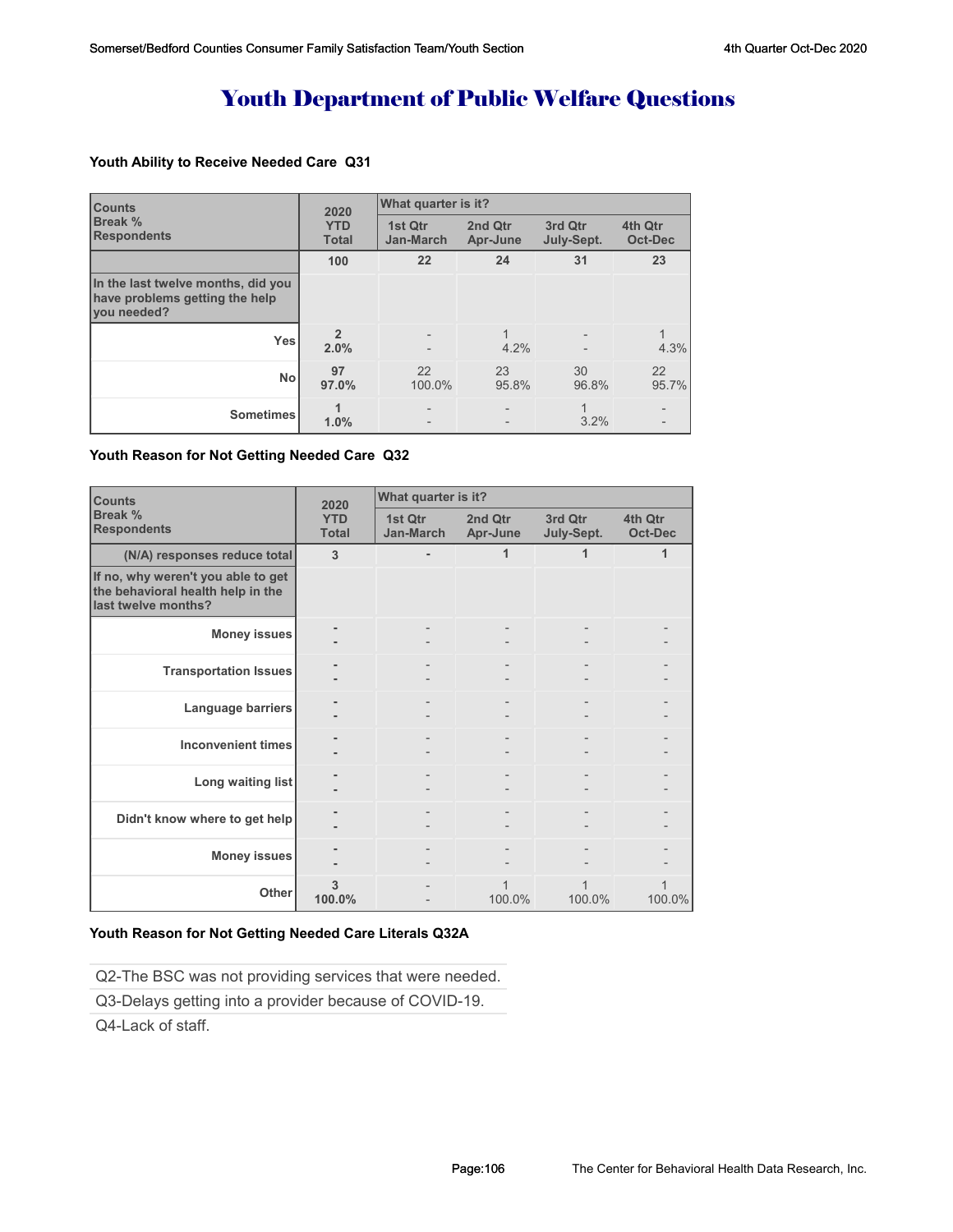# Youth Discharge Due to Lack of Following Treatment Plan

### **Youth Discharge Due to Lack of Following Treatment Plan Q33**

| <b>Counts</b><br><b>Break %</b><br><b>Respondents</b>                                                                         | 2020                       | What quarter is it?         |                     |                       |                           |
|-------------------------------------------------------------------------------------------------------------------------------|----------------------------|-----------------------------|---------------------|-----------------------|---------------------------|
|                                                                                                                               | <b>YTD</b><br><b>Total</b> | 1st Qtr<br><b>Jan-March</b> | 2nd Qtr<br>Apr-June | 3rd Qtr<br>July-Sept. | 4th Qtr<br><b>Oct-Dec</b> |
|                                                                                                                               | 100                        | 22                          | 24                  | 31                    | 23                        |
| Have you been discharged in the<br>past because you had trouble<br>following your treatment plan or<br>you relapsed? (CCISC)? |                            |                             |                     |                       |                           |
| <b>Yes</b>                                                                                                                    | 15<br>15.0%                | 4.5%                        | 6<br>25.0%          | 6<br>19.4%            | $\overline{2}$<br>8.7%    |
| <b>No</b>                                                                                                                     | 85<br>85.0%                | 21<br>95.5%                 | 18<br>75.0%         | 25<br>80.6%           | 21<br>91.3%               |

#### **Youth Behavioral Health Medications Q34**

| <b>Counts</b>                                               | 2020                        | What quarter is it? |                       |                           |                         |  |
|-------------------------------------------------------------|-----------------------------|---------------------|-----------------------|---------------------------|-------------------------|--|
| Break %<br><b>YTD</b><br><b>Respondents</b><br><b>Total</b> | 1st Qtr<br><b>Jan-March</b> | 2nd Qtr<br>Apr-June | 3rd Qtr<br>July-Sept. | 4th Qtr<br><b>Oct-Dec</b> |                         |  |
|                                                             | 100                         | 22                  | 24                    | 31                        | 23                      |  |
| Are you taking behavioral health<br>medications?            |                             |                     |                       |                           |                         |  |
| <b>Yes</b>                                                  | 81<br>81.0%                 | 20<br>90.9%         | 18<br>75.0%           | 24<br>77.4%               | 19<br>82.6%             |  |
| <b>No</b>                                                   | 19<br>19.0%                 | 2<br>9.1%           | 6<br>25.0%            | 7<br>22.6%                | $\overline{4}$<br>17.4% |  |
| Declined to answer                                          | ۰                           |                     |                       |                           |                         |  |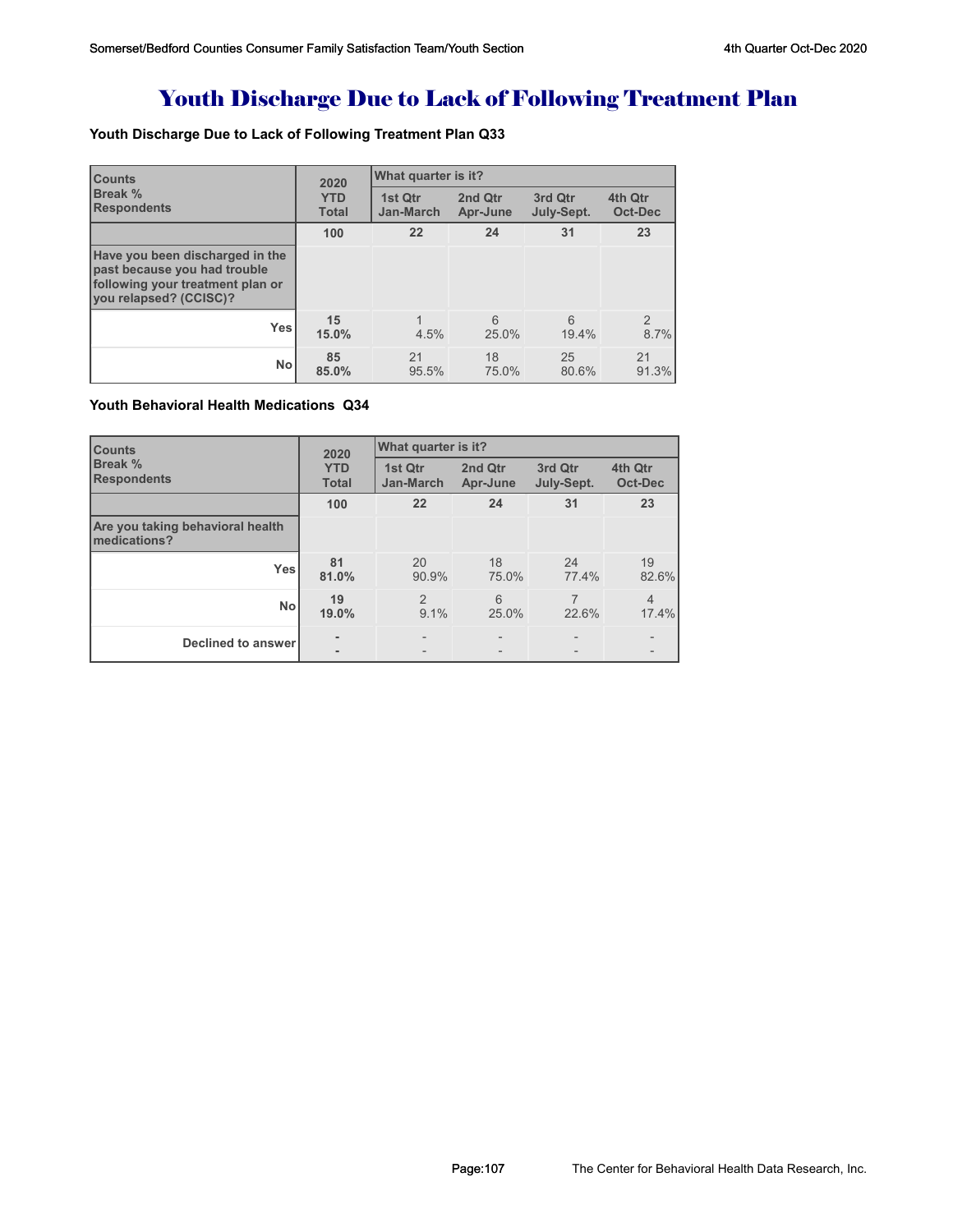## Youth Behavioral Health Medications

#### **Youth Difficulty in Obtaining Medications Q35**

| <b>Counts</b>                                                                      | 2020                       | What quarter is it?         |                     |                       |                    |  |
|------------------------------------------------------------------------------------|----------------------------|-----------------------------|---------------------|-----------------------|--------------------|--|
| <b>Break %</b><br><b>Respondents</b>                                               | <b>YTD</b><br><b>Total</b> | 1st Qtr<br><b>Jan-March</b> | 2nd Qtr<br>Apr-June | 3rd Qtr<br>July-Sept. | 4th Qtr<br>Oct-Dec |  |
| (N/A) responses reduce total                                                       | 81                         | 20                          | 18                  | 24                    | 19                 |  |
| Are you experiencing any<br>problems getting the medications<br>that work for you? |                            |                             |                     |                       |                    |  |
| <b>Yes</b>                                                                         | 6<br>7.4%                  | $\overline{4}$<br>20.0%     |                     | 4.2%                  | 5.3%               |  |
| <b>No</b>                                                                          | 75<br>92.6%                | 16<br>80.0%                 | 18<br>100.0%        | 23<br>95.8%           | 18<br>94.7%        |  |

#### **Youth Difficulty in Obtaining Medications Q35A**

Q1-I feel that my meds could use a change sometimes.

Q1-We are still trying to find the right medicine.

Q1-Sometimes there are problems with the insurance and getting my meds.

Q3-I am still not on the right meds.

Q4-They do not really seem to work.

## My provider has talked to me about smoking and vaping

### **My provider has talked to me about options to help me quit using tobacco...Q36**

| <b>Counts</b><br>Break %<br><b>Respondents</b>               | 2020<br><b>YTD</b><br><b>Total</b> | What quarter is it?         |                         |                       |                    |
|--------------------------------------------------------------|------------------------------------|-----------------------------|-------------------------|-----------------------|--------------------|
|                                                              |                                    | 1st Qtr<br><b>Jan-March</b> | 2nd Qtr<br>Apr-June     | 3rd Qtr<br>July-Sept. | 4th Qtr<br>Oct-Dec |
| *N/A responses reduce total                                  | 20                                 |                             |                         | 6                     | 6                  |
| My provider has talked to me<br>about options to help me qui |                                    |                             |                         |                       |                    |
| Yes                                                          | 14<br>70.0%                        | 100.0%                      | $\overline{4}$<br>57.1% | 6<br>100.0%           | $50.0\%$           |
| <b>No</b>                                                    | 6<br>30.0%                         |                             | 3<br>42.9%              |                       | 3<br>$50.0\%$      |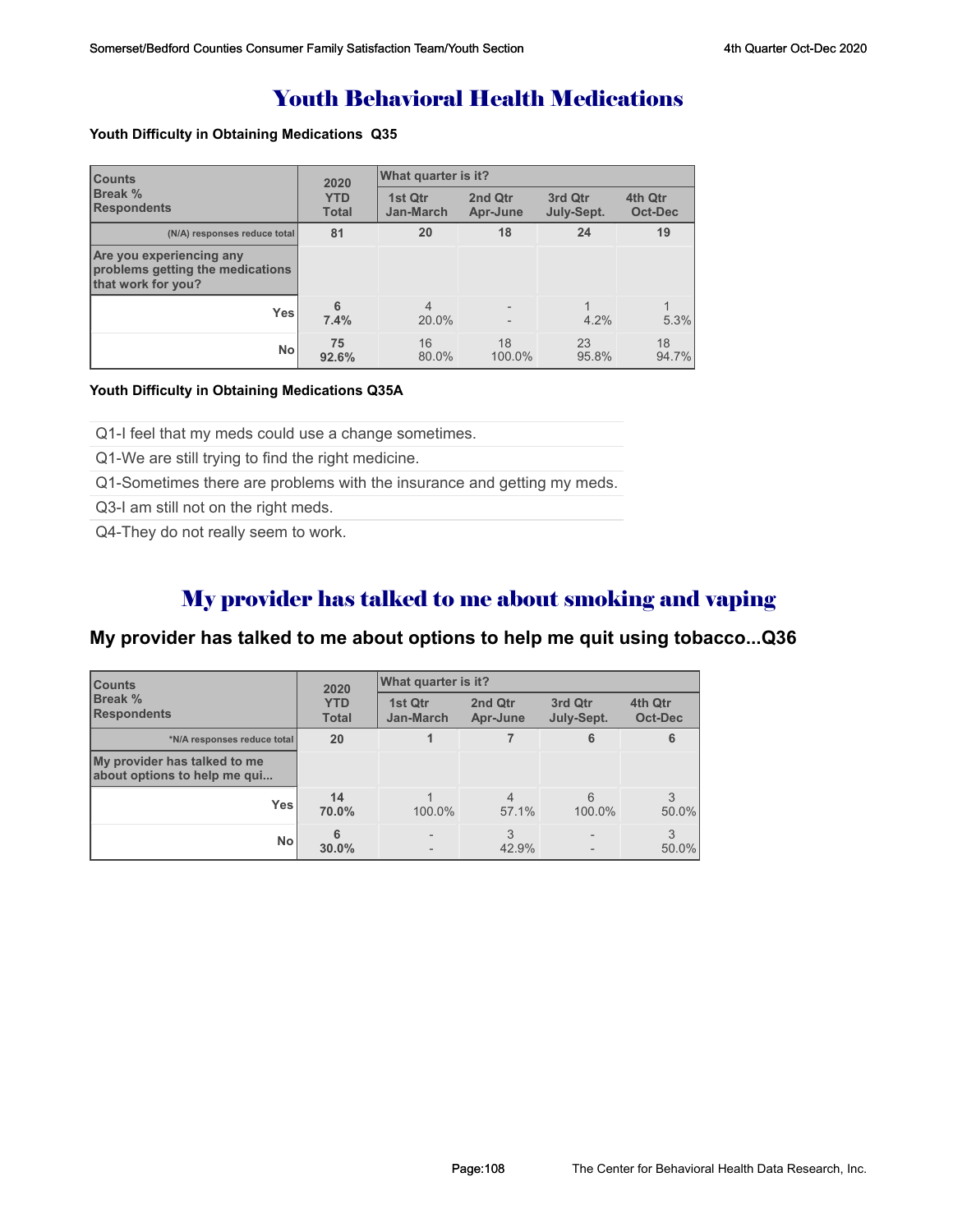# Youth Wellness Recovery Action Plan (WRAP)

# **Do you know what a WRAP is? Q37**

| <b>Counts</b>                                                      | 2020<br><b>YTD</b><br><b>Total</b> | What quarter is it?         |                     |                         |                         |  |
|--------------------------------------------------------------------|------------------------------------|-----------------------------|---------------------|-------------------------|-------------------------|--|
| Break %<br><b>Respondents</b>                                      |                                    | 1st Qtr<br><b>Jan-March</b> | 2nd Qtr<br>Apr-June | 3rd Qtr<br>July-Sept.   | 4th Qtr<br>Oct-Dec      |  |
| <b>Base</b>                                                        | 100                                | 22                          | 24                  | 31                      | 23                      |  |
| Do you know what a WRAP<br>(Wellness Recovery Action Plan)<br>lis? |                                    |                             |                     |                         |                         |  |
| <b>Yes</b>                                                         | 19<br>19.0%                        | 31.8%                       | 4<br>16.7%          | $\overline{4}$<br>12.9% | $\overline{4}$<br>17.4% |  |
| <b>No</b>                                                          | 81<br>81.0%                        | 15<br>68.2%                 | 20<br>83.3%         | 27<br>87.1%             | 19<br>82.6%             |  |

#### **Youth Who Have a Wellness Recovery Action Plan (WRAP) Q38**

| <b>Counts</b>                                                | 2020<br><b>YTD</b><br><b>Total</b> | What quarter is it?  |                        |                         |                           |  |
|--------------------------------------------------------------|------------------------------------|----------------------|------------------------|-------------------------|---------------------------|--|
| <b>Break %</b><br><b>Respondents</b>                         |                                    | 1st Qtr<br>Jan-March | 2nd Qtr<br>Apr-June    | 3rd Qtr<br>July-Sept.   | 4th Qtr<br>Oct-Dec        |  |
|                                                              | 100                                | 22                   | 24                     | 31                      | 23                        |  |
| Do you have a WRAP (Wellness<br><b>Recovery Action Plan?</b> |                                    |                      |                        |                         |                           |  |
| Yesl                                                         | 15<br>15.0%                        | 31.8%                | $\mathfrak{D}$<br>8.3% | $\overline{4}$<br>12.9% | $\overline{2}$<br>$8.7\%$ |  |
| Nol                                                          | 85<br>85.0%                        | 15<br>68.2%          | 22<br>91.7%            | 27<br>87.1%             | 21<br>91.3%               |  |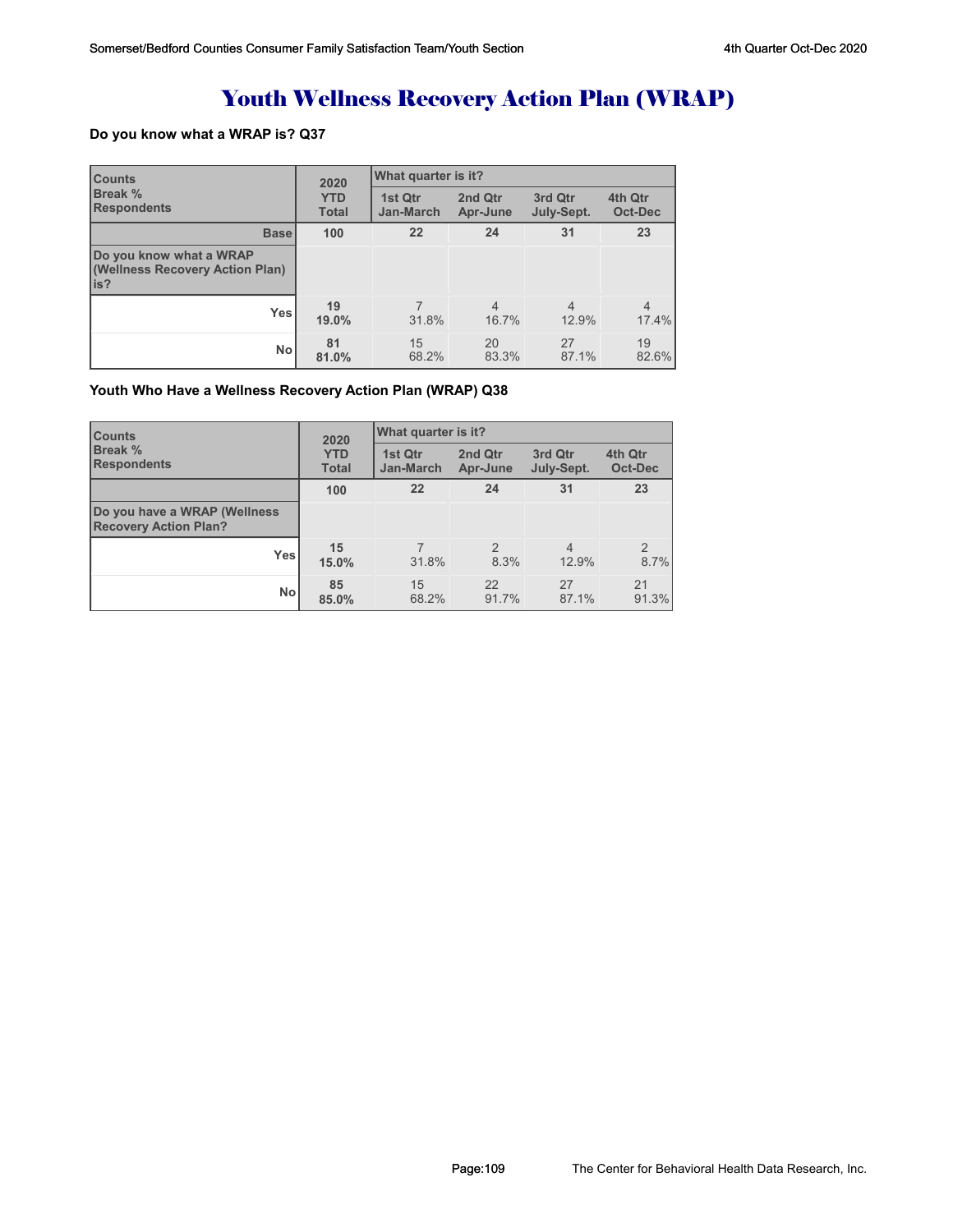# Youth Additional Compliments or Concerns

#### **Youth Addtional Compliments or Concerns Q39**

Q1-This provider is alright.

Q1-The doctor is straightforward but doesn't seem interested in helping, talking, etc. He makes me feel rushed.

Q3-My therapist is very helpful, takes time to help me get through situations. I didn't feel rushed.

Q2-I am very pleased with my doctor.

Q2-I like where I'm going.

Q2-They are the best place I have gone to in my years of therapy.

Q3-They do a good job.

Q3-They're really good. They're working really well for me.

Q3-I'm very thankful for this provider. They do a good job.

Q3-They're a good place to go.

Q4-She has been a blessing to us.

Q4-I'm generally satisfied with my providers.

#### **Youth Interested in Having Concerns Addressed Q40**

| <b>Counts</b>                                                                                                                                            | 2020<br><b>YTD</b><br><b>Total</b> | What quarter is it?            |          |                       |                    |  |
|----------------------------------------------------------------------------------------------------------------------------------------------------------|------------------------------------|--------------------------------|----------|-----------------------|--------------------|--|
| Break %<br><b>Respondents</b>                                                                                                                            |                                    | 1st Qtr Ja- 2nd Qtr<br>n-March | Apr-June | 3rd Qtr<br>July-Sept. | 4th Qtr<br>Oct-Dec |  |
| *N/A responses reduce total                                                                                                                              | $\boldsymbol{4}$                   |                                |          |                       | $\mathbf{2}$       |  |
| If you shared problems about<br>your provider or managed care<br>company during this survey, are<br>you interested in having your<br>concerns addressed? |                                    |                                |          |                       |                    |  |
| <b>Yes</b>                                                                                                                                               |                                    |                                |          |                       |                    |  |
| No                                                                                                                                                       | 100.0%                             |                                | 100.0%   | 100.0%                | 2<br>100.0%        |  |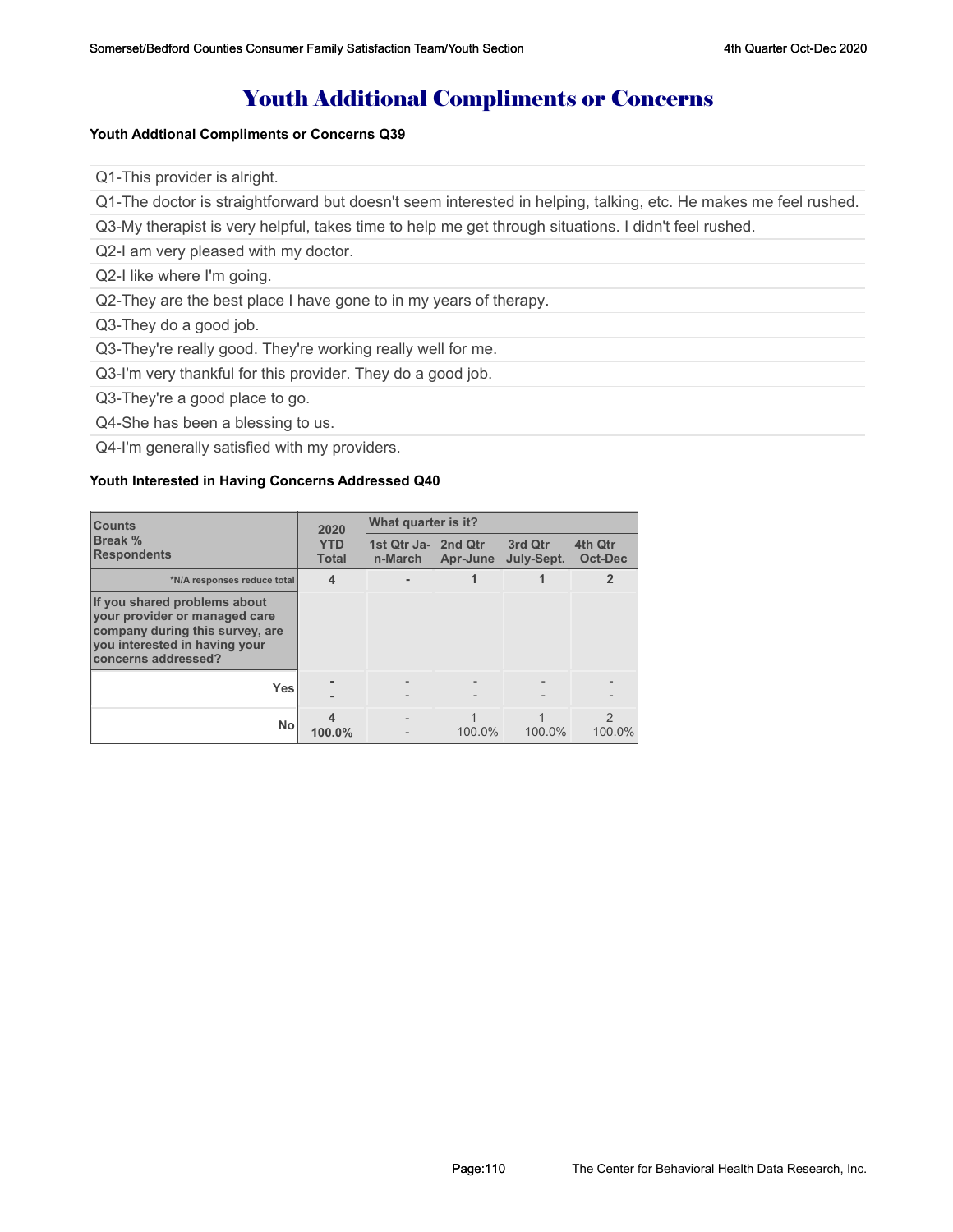# Provider Responses

### **Provider Responses to 3rd Quarter (July - September 2020) C/FST Report**

The below comments are shown in recognition of the time, attention and interest providers have shown, in listening to and utilizing C/FST data as an additional input in their internal QI processes.

The C/FST is extremely impressed and pleased with the time, effort, and quality of provider responses to the C/FST data. It is recognized that providers necessarily contend with a host of regulatory, clinical, and operational issues and we value both their time and commitment.

#### **What performance improvement efforts are you developing based on these survey results?**

#### **Adult Report – Indicators below benchmark and provider response(s).**

#### **1**.**Do you know where to find the number to call Community Care with questions?**

*"Consumers are provided at intake and 1 time per year during annual paperwork, all information for contacts on questions or concerns. Consumers are signing off that have read and reviewed this information, at this time there is no additional follow up that we can provide."*

#### **2. I was made aware of the availability of different providers for this service.**

*"At intake and 1 time per year during annual paperwork, provider choice is reviewed. Consumers sign the intake and annual paperwork to ensure they have reviewed and understood."*

#### **Family Report – Indicators below benchmark and provider response(s).**

#### **1. My child deals more effectively with daily problems.**

*"Treatment Plans are reviewed every 6 months. At this time, we make adjustments to goals and objectives. in order to assist in facilitating progress for daily living. Our clinicians also utilize collaborative documentation. At the end of each session, both the therapist and the consumer would be writing the documentation for the session together, which would allow for the clinicians to make immediate changes to treatment, as needed. We will ensure that Clinical Supervisors are reviewing this with all clinicians and also reviewing more during the 1:1 session with clinicians."*

#### **2. I feel like my child was able to get the help he/she needed within an acceptable amount of time.**

*"Provider staff strive to provide individually appropriate consumer focused services in a timely manner. Provider staff strive to provide individually appropriate consumer focused services in a timely manner. Intake staff will be reminded/re-educated on triaging appropriate, timely services, at the time of intake. Staff will be re-trained on the CCBH standards as follows: Behavioral health emergency care is required within one-hour, urgent behavioral health conditions require an intensive level of care within 24-hour, routine outpatient services must be provided within seven days.*

#### **3. Our family has improved since my child started treatment.**

*"Provider staff strive to provide individually appropriate consumer focused services in a timely manner. The agency's established assessments assess the status of relationships with family members and natural supports. Staff will be re-trained to monitor these sections more closely to ensure that if family members and natural supports are limited or not positive, treatment/service goal will be developed to provide support and monitor throughout treatment/service.*

*"Improved survey results and continued staff supervision to strive to work on providing individualized personcenter treatment incorporating family and natural supports where appropriate."*

*"Intake staff will be reminded/re-educated on triaging appropriate, family oriented, timely services, at the time of intake."*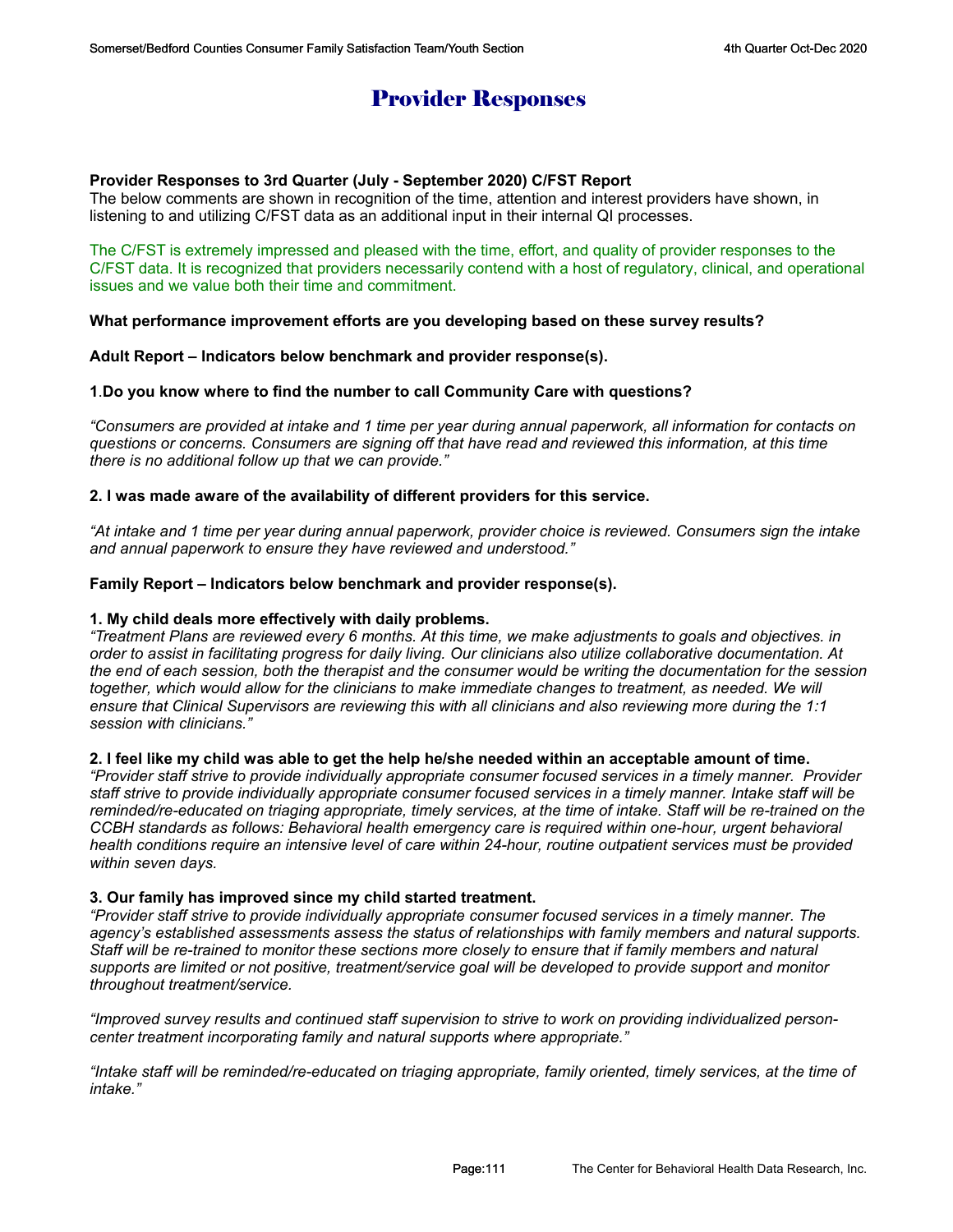# **4. I feel my child's behavioral health is improving.**

*"Provider staff will be reminded to always be evaluating if additional behavioral health referrals are needed to best serve their clients and improve their mental health. The agency's established assessments assess the status of relationships with family members and natural supports. Staff will be re-trained to monitor these*  sections more closely to ensure that if family members and natural supports are limited or not positive, Additional *referrals will be recommended to address concerns to ensure the consumer is receiving the most appropriate level of care."*

#### **5. General Feedback.**

*"Psychologist or case manager from BHRS/IBHS meets with nurse manager or therapist monthly to discuss any concerns with treatment. Meeting notes have been kept. Results of survey shared with prescribing psychiatrist to provide insight into perspective of consumers and Parents and challenges they face."*

*"Members and parent/guardian (when relevant) review treatment plan with OP staff and signatures reflect the goals are mutually agreed upon. Staff and consumers/family member/guardian will indicate that the treatment plan has been reviewed and all parties are happy with treatment goals and progress."*

*"Members and parent/guardian (when relevant) will be offered a provider form. Form will be developed and implemented. Consumers and/or guardian/parent will review and sign form to indicate they are aware of resources."*

*"(Provider) will update the Consent for Treatment Form to ensure that (provider) staff and consumer treatment philosophy is similar (e.g., Doctor requires input of other clinicians and providers to provide comprehensive care; (provider) physician will not prescribe medication when there is Medical Marijuana or illicit substances; (provider) psychiatrist will not prescribe benzodiazepines or opioids. The physician has the medical expertise to decide when medication or medication changes is not the most appropriate treatment available." "Consumers can withdraw from services at any time if there is a disagreement with treatment philosophies. "* 

#### **Youth Report – Indicators below benchmark and provider response(s).**

### **1. Do you know who Community Care is? Do you know where to find the number to call Community Care with questions? Are you aware that you can file a complaint if needed? Are you aware that you can file a grievance if needed?**

*"Consumers are provided at intake and 1 time per year during annual paperwork, all information for contacts on questions or concerns. Consumers are signing off that have read and reviewed this information, at this time there is no additional follow up that we can provide."*

# **Other Provider Comments:**

*"Consumers are offered counseling in addition to medication management services and in fact, (physician) prefers this practice model. (Physician) encourages collaboration with BHRS/IBHS staff and case managers but when consumers do not allow outside providers to attend appointments to discuss other resources, this creates a barrier to treatment. (Provider) would rather not mandate OP counseling with medication management and allow consumer choice in services, but this potentially leads to these difficulties.* 

*(Provider) requires school input and input from other sources when considering medication changes. (Physician) maintains a conservative approach to medication management and this has made families unhappy when (physician) does not quickly change medications and doses without adequate justification.* 

*(Physician) shares (provider) psychological services philosophy of care which includes least restrictive care and consumer choice which may include therapy, emotional support services, IBH services, school assistance, and parenting education. When it is apparent that the family is requesting services/medication that is not believed to be best practice and in line with this philosophy of care, (provider) will encourage consumers and their families to seek out other resources."*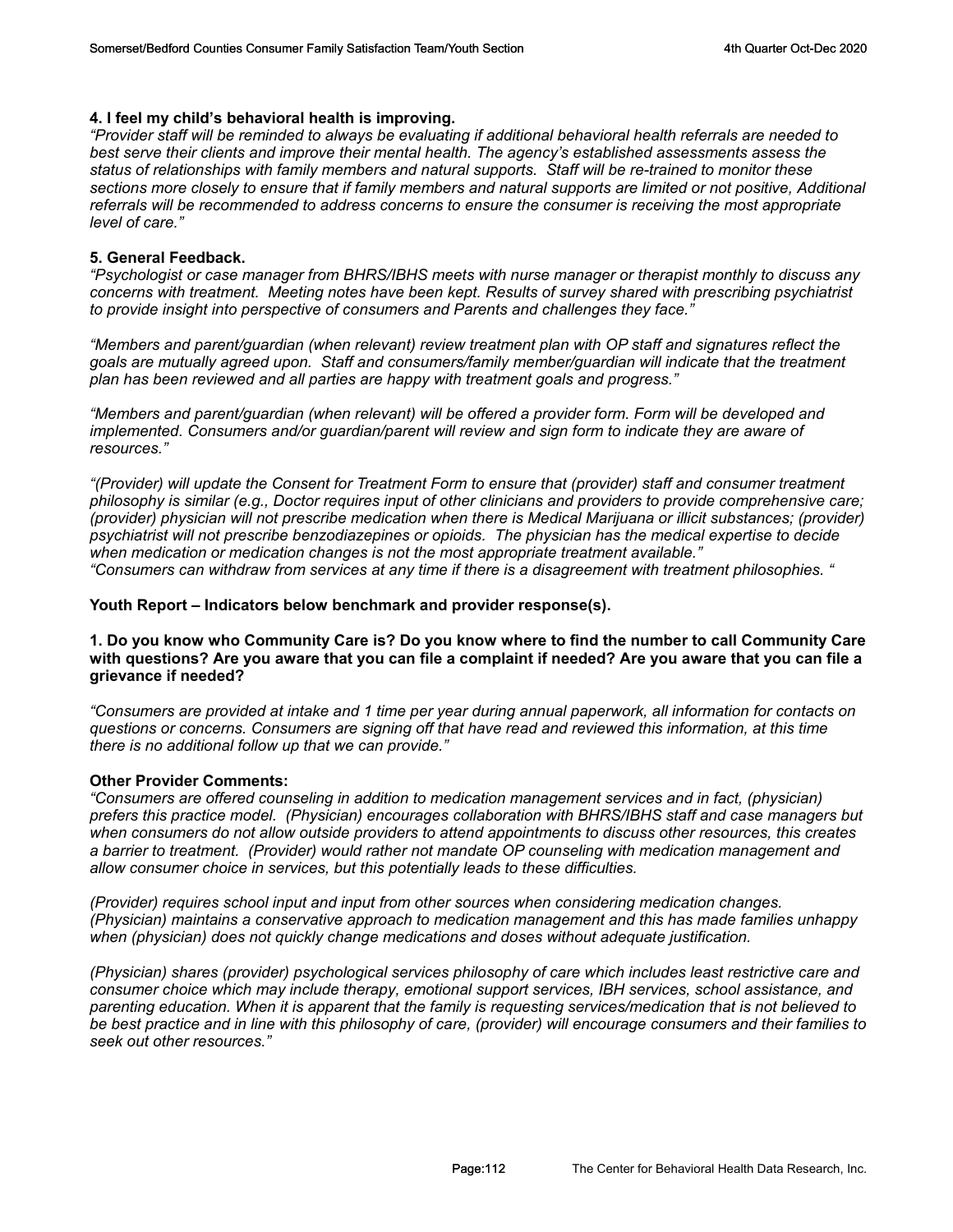**Bedford- Somerset C/FST Comment:** The primary contractor received a provider comment/inquiry in response to the C/FST 3rd Quarter data that raised the question of having to respond to a below the benchmark indicator when historically the provider was above the benchmark for that indicator.

Note: Providers are only (usually) asked to respond to any question/indicator that is below the benchmark on a year-to-date basis and has at least five (5) member responses and more than two quarters of data. Providers are not asked to respond to a single quarter of data.

BHSSBC conducted a discussion with representatives of the Bedford-Somerset C/FST and Community Care. It was felt that the current standard was valid but since asking for a provider response is a subjective/discretionary decision on the part of the primary contractor, the primary contractor would exercise its judgment by reviewing past data to make that determination.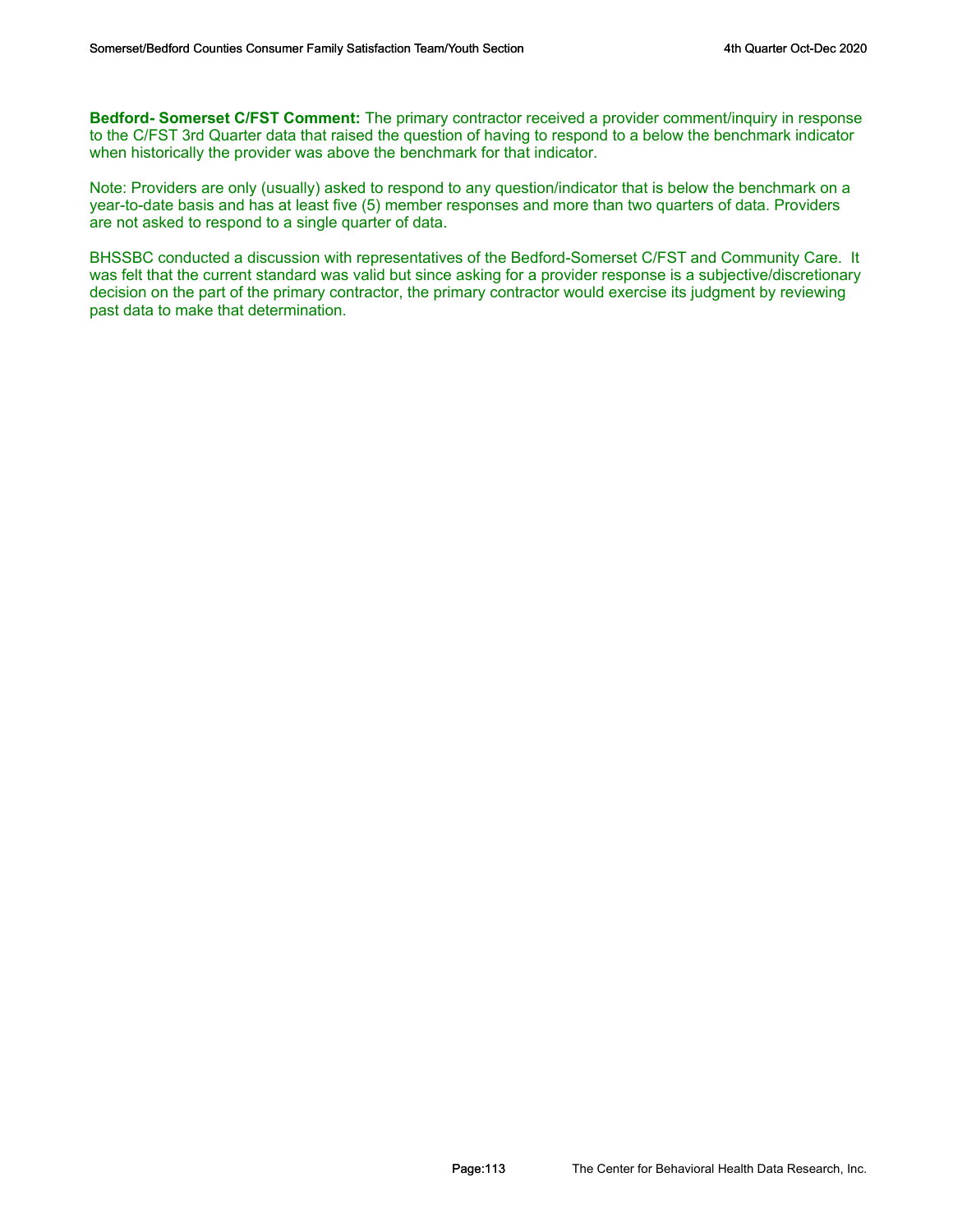# MCO Responses

Community Care Response to 3rd Quarter (July - September 2020) C/FST Report

There was no Community Care response due for the 3rd Quarter.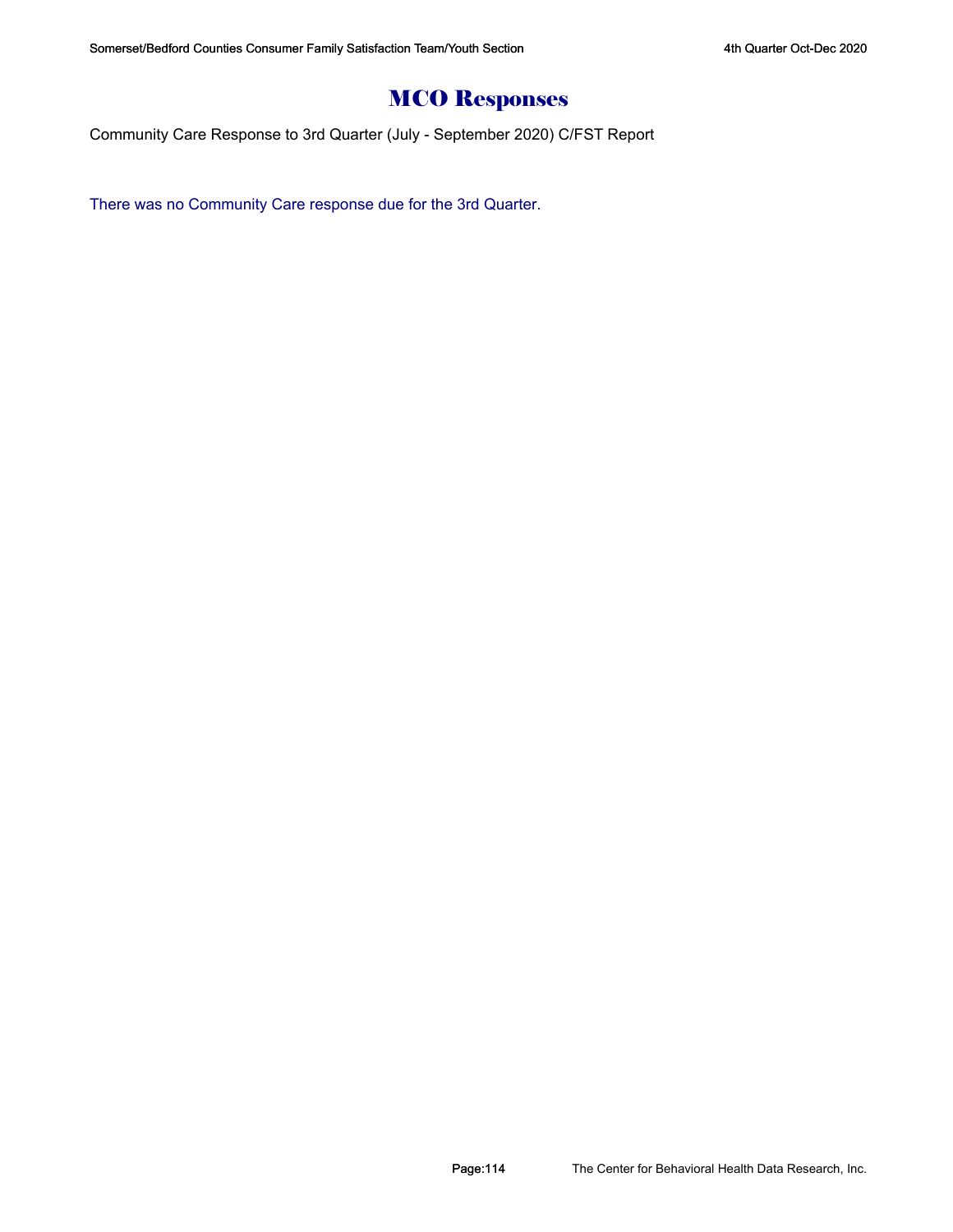# Technical Notes

# **Technical Notes**

# **A. Projected Surveys – January 1, 2021 – December 31, 2021**

The Center for Behavioral Health Data Research, Inc. (CBHDR) has been contracted by BHSSBC to manage the Somerset-Bedford C/FST and to conduct 534 general purpose and 100 special focus C/FST surveys between January 1, 2021 and December 31, 2021.

The general-purpose survey target represents approximately 2.4% of Somerset-Bedford's HealthChoices membership and approximately 18.3% of individuals receiving behavioral health services.

#### **B. Focus**

**The targeted survey activity includes 323 Somerset and 211 Bedford C/FST surveys. The sub-targets by member category include 347 adults, 73 youth and 114 families with individual sub-targets for each of those categories for each county.** Additionally, CBHDR will achieve a representative sampling of all service levels, age groupings, gender, zip code and providers.

#### **C. C/FST Survey Process**

The survey instruments were developed under the guidance and direction of BHSSBC and the Somerset-Bedford C/FST Advisory Committee consistent with the requirements and guidelines of *DPW's Appendix L*. The Committee is comprised of individuals representing PerformCare adult, parent/family, and youth membership, county provider staff, and staff members of BHSSBC, PerformCare, and The Center for Behavioral Health Data Research, Inc. including the Somerset-Bedford C/FST Program Director.

Adult, family and youth survey questions are reviewed and evaluated annually for their relevance and effectiveness by the Advisory Committee and BHSSBC; additions, deletions, and changes are usually made to the questionnaires at the start of a new fiscal year in July.

Surveys are completed via two methods. The first method involved surveyors making visits to service area providers to conduct surveys with any PerformCare members who happened to be at the provider during that time and who wished to participate in the survey. The second method involved calling PerformCare members and offering to do face-to-face or phone surveys with them

The interview questions are designed to determine member satisfaction and perceptions of PerformCare (the MCO), provider access, treatment experiences, recovery-oriented practices and outcomes. Care has been taken to ensure that collection and analysis is standardized, accurate and provides formative reliable data on critical system indicators that can be used to drive change and improvement.

Many of the questions incorporate the Recovery Oriented System Indicators (ROSI) including those under: *Validated Personhood, Person Centered Decision Making & Choice, Self –Care, Wellness & Meaning, Rights & Informed Consent, and Treatment Options* as these primarily relate to the managed care organization and provider practices. ROSI questions also include community support and infrastructure including those under: *Community Integration, Social Relationships, Basic Life Resources, and Peer Support & Self-Help*. The C/FST also added questions from the Comprehensive, Continuous, Integrated System of Care (CCISC) model.

The member responses and results of the survey process are shared with the MCO and providers on a quarterly basis with each provider receiving its own specific member responses (in the aggregate) in addition to the overall report. The C/FST information is to become part of operational and clinical processes, assist in decisionmaking and help drive performance and quality. A key to this outcome is MCO and provider acknowledgement of, and response to, the process.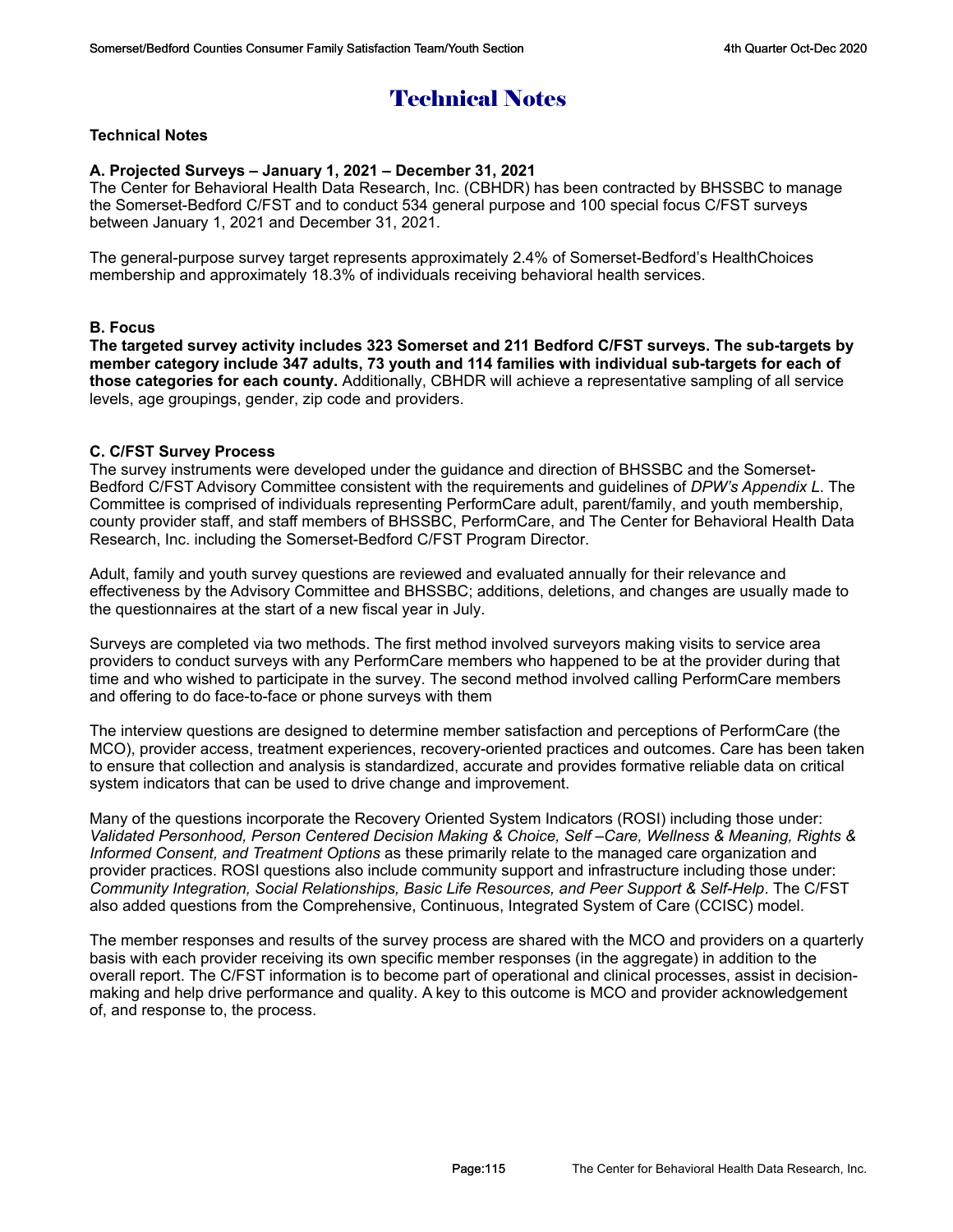# **D. Survey Methodology Population/Sampling**

The overall sample size of 534 represents approximately 18.3% of Perform Care's Somerset-Bedford County behavioral health membership and yields a 95% confidence level with a plus/minus 4.6% margin of error when divided by the membership in Somerset and Bedford counties. The overall target sample of 534 is then divided by a specific provider's percent of Perform Care's membership to arrive at a target sample size for each individual provider. This is defined as a proportional-stratified sample for each provider.

# **E. Data Analysis and Reporting**

Survey instrument development, data entry, and data analysis were conducted using the SNAP software and incorporated Likert scale, multiple choice and narrative responses. In addition, participants were able to skip questions or stop the interview at any point during the data collection process. As a result, the number of respondents (N) for each question and the total number of surveys completed may vary.

Respondents were offered the choice of answering; *"strongly agree", "agree", "neutral", "disagree"*, or *"strongly disagree*", and a straight *"yes"* or *"no"* to some questions. Other questions asked for a verbal opinion or reasons for an answer. Additionally, some questions provide for a non-applicable response, which can also alter the total when reconciling the *"agree"*, *"neutral"* and, *"disagree"* responses.

An appropriate benchmark system is utilized to highlight positive findings and better recognize areas requiring improvement – see below. The objective of adding benchmarks to the Quarterly Report is to communicate member satisfaction in a format that captures readers' attention and focuses analysis. The format should make it easier to identify areas of success versus areas that require improvement with increased interest in understanding member satisfaction scores.

At or above 90% Benchmark – **Satisfactory**

Between 90%-90% - **Monitor**

# Below 80% - **Requires Action**

In addition to Benchmarking data to identify changes, trends and issues, other refinements have also been added to the quarterly reports. These include:

1. **Quarter-to-Quarter Analysis:** It is difficult to draw any conclusions from a single quarter, which represents a "snapshot" in time. Thus, a quarter-to-quarter comparison was added so that member responses can be tracked over time.

2. **Face-to-Face Variations:** The collected data can be evaluated overall and then by source of interview, including that collected by telephone, compared to that data collected in face-to-face interviews. These reports can be requested.

3. **Sample Characteristics:** Significant variances in member responses between quarters are also evaluated by the size and characteristics of the member sample. Any variances in member age range, treatment service level or provider is also noted.

4. **Cross-Tabulation:** Using the SNAP software, member responses to a particular interview question can be evaluated by any other data characteristic including age, level of service, provider or treatment category.

5. **Quarterly Provider Report:** As one quarter of member responses are only a snap-shot in time, a quarterly provider report was developed to show member responses by provider, by quarter, with a year-to-date average which is more useful in identifying trends, drawing conclusions and recommending improvements.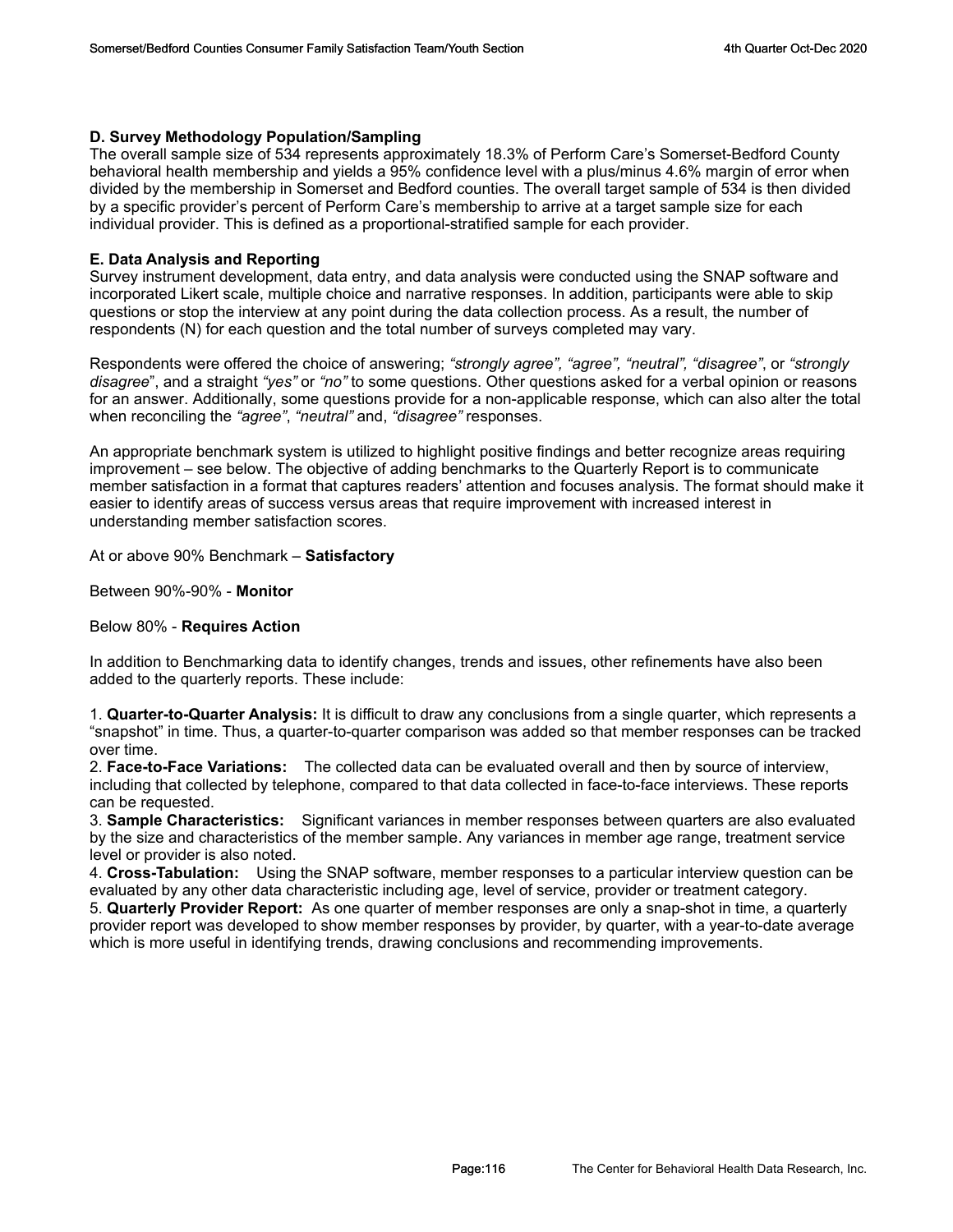These data analysis enhancements are designed to provide additional interpretative capability for the reader in order to develop useful information regarding member perceptions of treatment access, provider treatment, recovery orientation, and outcomes.

# **F. Limitations**

There are always limitations to the administration of a survey. The following is a discussion of two significant limitations experienced during the administration process.

1. When attempting to assess satisfaction among a sample population, a telephone survey has both advantages and disadvantages. One of the advantages is that the time needed for data collection is far less than what would be needed for either face-to-face interviews or a mailed survey. An additional advantage is that it provides a way to collect data, in a far more cost-effective manner than face-to-face interviewing. The major disadvantage to telephonic methodology is that consumers are eliminated from the survey if they have no access to a phone, or if the available phone number is inaccurate.

2. **Survey data obtained from members may be for service(s) rendered in a different time than when the survey was actually conducted.** Thus, it is difficult to assume that changes in data between quarters (actual counts and percentage) represent trends – good or bad. It is best to review year-to-date data and both member and provider demographics within a particular survey period in order to place the results into perspective.

# **C/FST Program Member Assistance & Reporting**

# 1. **Monthly Status & Problem Resolution**

Consistent with the requirements of DHS's Appendix L, BHSSBC, PerformCare, and the C/FST Program Director communicate on a regular basis and meet monthly. The ongoing dialogue focuses on a review of program implementation, compliance with Appendix L, evolving findings, removing barriers, the member request for assistance process, and outreach to un-served or underserved member identification.

# 2. **Member Request for Assistance**

In cooperation with BHSSBC, the Somerset-Bedford C/FST developed a referral mechanism to assist members that identify service specific issues and concerns during the interview process. If the member desires to have their concern or issue immediately addressed, the surveyor obtains the member's consent to release the information, completes a Member Request for Assistance form, reviews it with the C/FST Program Director, and forwards the form to BHSSBC.

The form requires a description of the reason the member is requesting assistance and a desired resolution/outcome description from the member. The request is checked as either urgent or non-urgent and the member is advised they can expect to be contacted within the next 30 days or sooner, depending on the nature of the issue.

# **Anonymous Member Concern(s)**

In addition to a Member Request for Assistance, the C/FST surveyor may submit an Anonymous Member Concern form to BHSSBC in cases where the surveyor believes BHSSBC should be made aware of the member's concern but the member declined to release their contact information.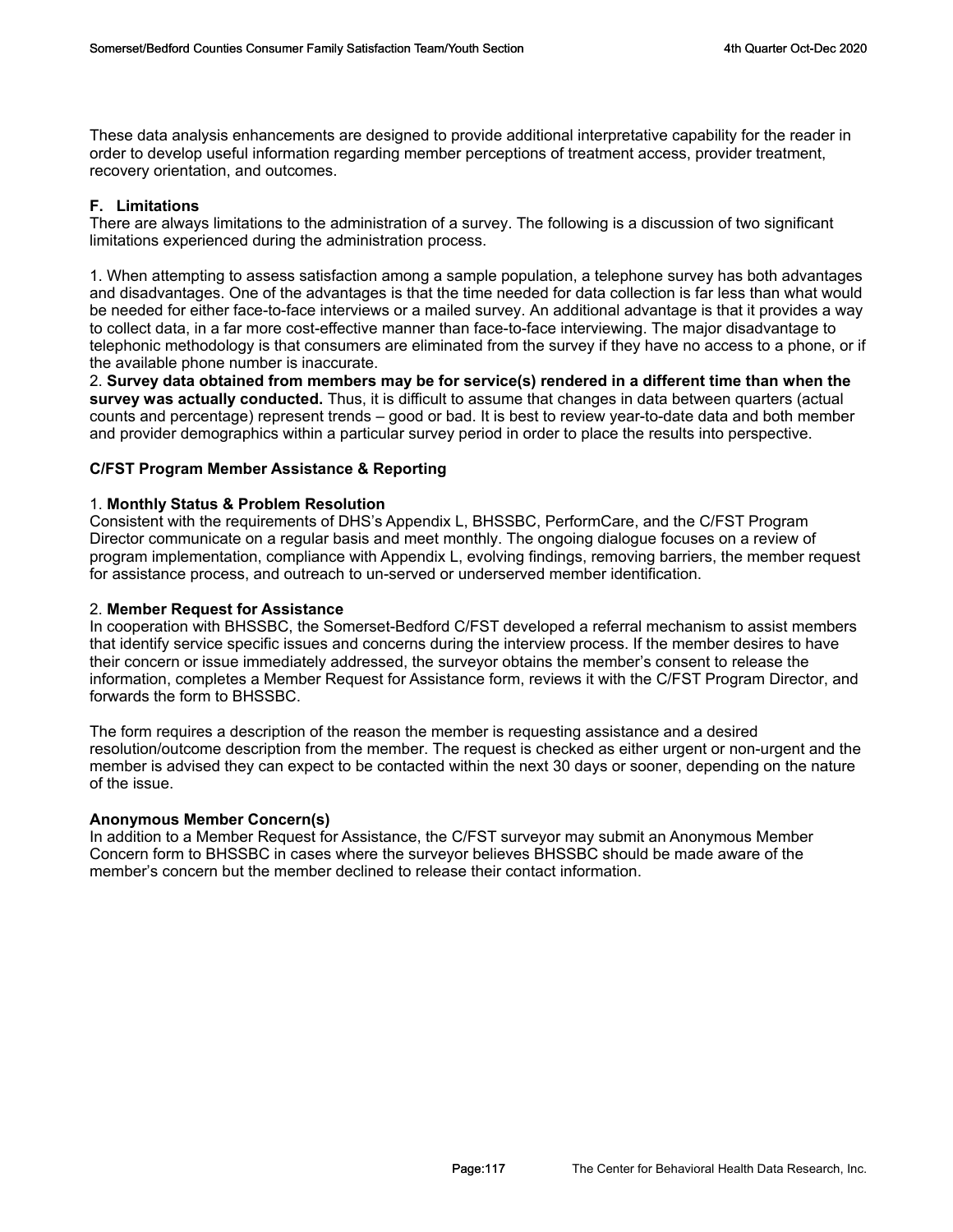### **Critical Incident Reporting**

It is the responsibility of the C/FST surveyor to report any unusual incident that occurs during the interview process. This includes awareness of abuse or alleged abuse of a member, seclusion, restraint, alleged medication errors, or talk of suicide.

### **3. Confidentiality, Consent and Protection of Participant Information**

There are several mechanisms in place to safeguard confidentiality and protection of participant information.

1. Potential participants are assured of the confidentiality of their opinions.

2. Potential participants are also assured their opinions will not negatively affect the services they are currently receiving.

3. Individuals who indicated they did not wish to participate had their names or the name(s) of their child removed from the list of potential participants and were not contacted again.

4. Everyone contacted via telephone received another explanation of the survey during the survey introduction and were given another opportunity to opt in or out of participation.

5. Employee Confidentiality Statements are completed annually, and prior to any interviews/surveys conducted on behalf of the Center for Behavioral Health Data Research, Inc. and Somerset-Bedford HealthChoices.

6. Policies and practices for the storage, access, and disposal of participant records are designed to protect personal information and maintain confidentiality.

The oversight and monitoring of interviewers and calls are in accordance with approved protocols and are implemented in collaboration with CBHDR and BHSSBC.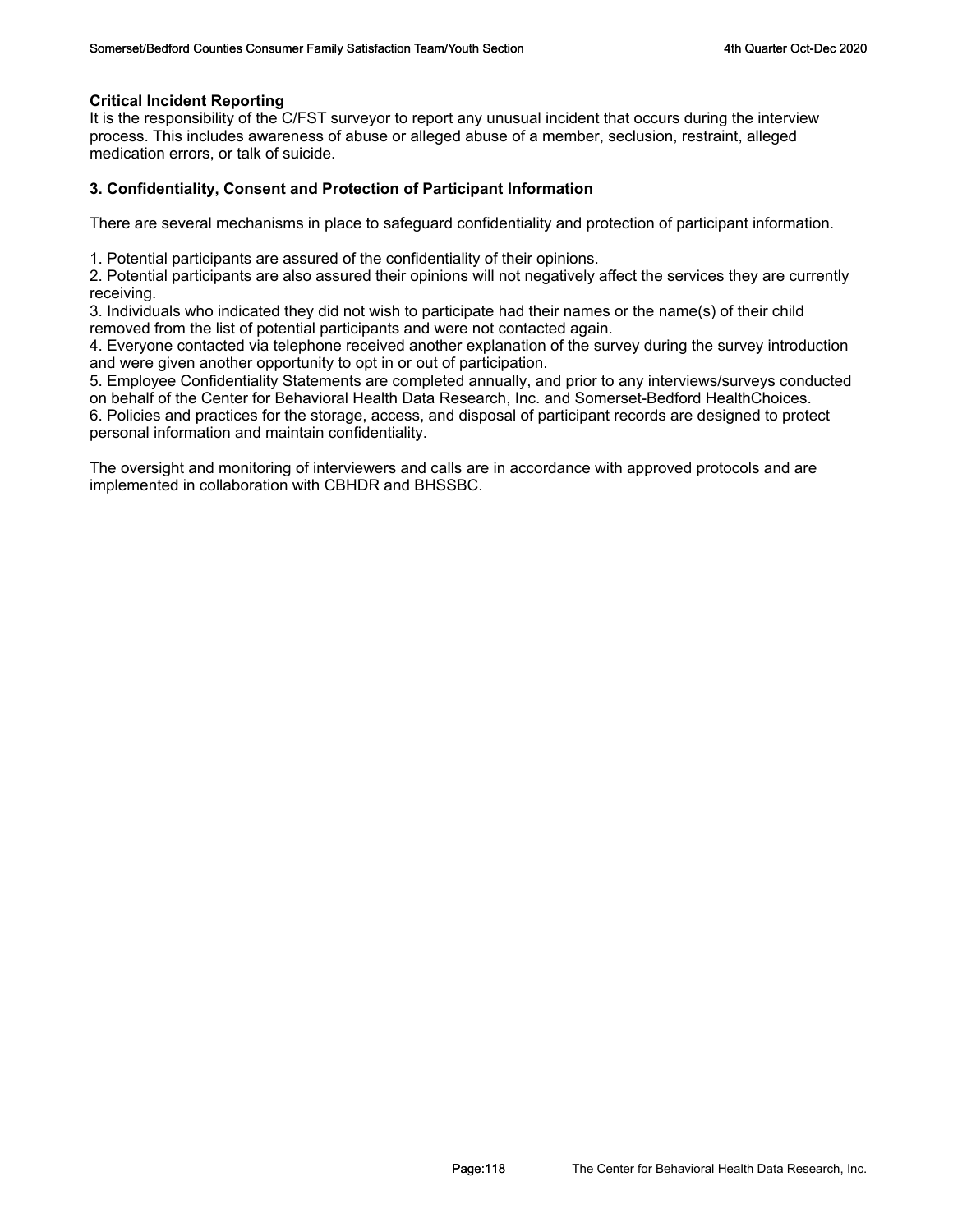|             | Somerset/Bedford Counties Consumer Family Satisfaction Team/Youth Section                | 4th Quarter Oct-Dec 2020 |           |
|-------------|------------------------------------------------------------------------------------------|--------------------------|-----------|
| Table Title |                                                                                          |                          | Start End |
|             |                                                                                          |                          | page page |
|             |                                                                                          |                          |           |
| 1.          | Youth Type of Survey Q4                                                                  | 86                       | 86        |
|             | 2 Youth County Q5                                                                        | 86                       | 86        |
|             | 3 Youth Zip Code Q6                                                                      | 87                       | 87        |
|             | 4 Youth Gender Q7                                                                        | 88                       | 88        |
| 5           | Youth Age Q8                                                                             | 88                       | 88        |
|             | 6 Youth Race Q9                                                                          | 89                       | 89        |
|             | 7 Youth Race Literals Q9A                                                                | 89                       | 89        |
| 8           | Youth Primary Service Q10                                                                | 89                       | 89        |
| 9           | Do you know who Community Care is? Q11A                                                  | 90                       | 90        |
|             | 10 Do you know where to find the number to call Community Care with questions Q11B       | 90                       | 90        |
|             | 11 Are you aware that you can file a complaint if needed? Q11C                           | 90                       | 90        |
|             | 12 Are you aware that you can file a grievance if needed? Q11D                           | 91                       | 91        |
|             | 13 Youth Satisfaction with PerformCare Literals Q11E                                     | 91                       | 91        |
|             |                                                                                          | 91                       | 91        |
|             | 14 The people I spoke to at Community Care were helpful. Q12                             | 92                       |           |
|             | 15 Youth Community Care's Complaint Process Q13                                          |                          | 92        |
|             | 16 Youth Community Care's Grievance Process Q14                                          | 92                       | 92        |
|             | 17 Youth Satisfaction with Community Care's Complaint Process Literals Q14A              | 92                       | 92        |
|             | 18 Youth Treatment Provider Q15                                                          | 93                       | 93        |
|             | 19 Youth Treatment Provider Literals Q15A                                                | 93                       | 93        |
|             | 20 Youth Treatment Service Q16                                                           | 94                       | 94        |
|             | 21 Youth Service Level Literals Q16A                                                     | 94                       | 94        |
|             | 22 Release of information to coordinate with Primary Care Physician Q17                  | 95                       | 95        |
|             | 23 Youth Choice Q18                                                                      | 95                       | 95        |
|             | 24 Youth Choice Literals Q18A                                                            | 95                       | 95        |
|             | 25 Youth Duration of Provider Relationship Q19                                           | 96                       | 96        |
|             | 26 We meet at times that are convenient for me Q20A                                      | 96                       | 96        |
|             | 27 I feel I was able to get the help I neededQ20B                                        | 97                       | 97        |
|             | 28 Access Literal Comments Q20C                                                          | 97                       | 97        |
|             | 29 The treatment I'm receiving meets my needs. Q21A                                      | 97                       | 97        |
|             | 30 Provider helped me create a plan to deal with any problemQ21B                         | 98                       | 98        |
|             | 31 Treatment Experience Literal Comments Q21C                                            | 98                       | 98        |
|             | 32 I am included in meetings about my treatment. Q22                                     | 98                       | 98        |
|             | 33 Youth Literal Q22A                                                                    | 98                       | 98        |
|             | 34 I have been given clear information on who to contact if I need immediate help Q23A   | 99                       | 99        |
|             | 35 Provider asked me what I think I needed to work on and helped me create a plan. .Q23B | 99                       | 99        |
|             | 36 Staff treat me with respect and sees me as an equal partner Q23C                      | 100                      | 100       |
|             | 37 Staff talked with me about community supports  Q23D                                   | 100                      | 100       |
|             | 38 Recovery Oriented Practices Literals Q23E                                             | 100                      | 100       |
|             | 39 I manage strong feelings better. (anger, fear, etc) Q24A                              | 101                      | 101       |
|             | 40 I make better choices about how to deal with day to day life. Q24B                    | 101                      | 101       |
| 41          | I don't get in trouble as often as I did before treatment. Q24C                          | 102                      | 102       |
|             | 42 I believe treatment is working because I feel better. Q24D                            | 102                      | 102       |
|             | 43 Youth Outcome Literal Comments Q24E                                                   | 102                      | 103       |
| 44          | Have you had any issues or problems with services from provider? Q25                     | 103                      | 103       |
|             |                                                                                          | 103                      |           |
|             | 45 If yes, what were the issues or problems with services from provider? Q26             |                          | 103       |
|             | 46 Q26 Literal Comment                                                                   | 104                      | 104       |
| 47          | Were you able to resolve these issues or problems with providerQ27                       | 104                      | 104       |
| 48          | If you chose to not take any action, why? Q28                                            | 104                      | 104       |
| 49          | Q28 Literal Comment                                                                      | 104                      | 104       |
|             | 50 Youth Treatment Impact on Quality of Life Q29                                         | 105                      | 105       |
| 51          | Youth Opportunity to Make Treatment Decisions Q30                                        | 105                      | 105       |
|             | 52 Youth Ability to Receive Needed Care Q31                                              | 106                      | 106       |
| 53          | Youth Reason for Not Getting Needed Care Q32                                             | 106                      | 106       |
|             | 54 Youth Reason for Not Getting Needed Care Literals Q32A                                | 106                      | 106       |
| 55          | Youth Discharge Due to Lack of Following Treatment Plan Q33                              | 107                      | 107       |
|             | 56 Youth Behavioral Health Medications Q34                                               | 107                      | 107       |
| 57          | Youth Difficulty in Obtaining Medications Q35                                            | 108                      | 108       |
| 58          | Youth Difficulty in Obtaining Medications Q35A                                           | 108                      | 108       |
| 59          | My provider has talked to me about options to help me quit using tobaccoQ36              | 108                      | 108       |